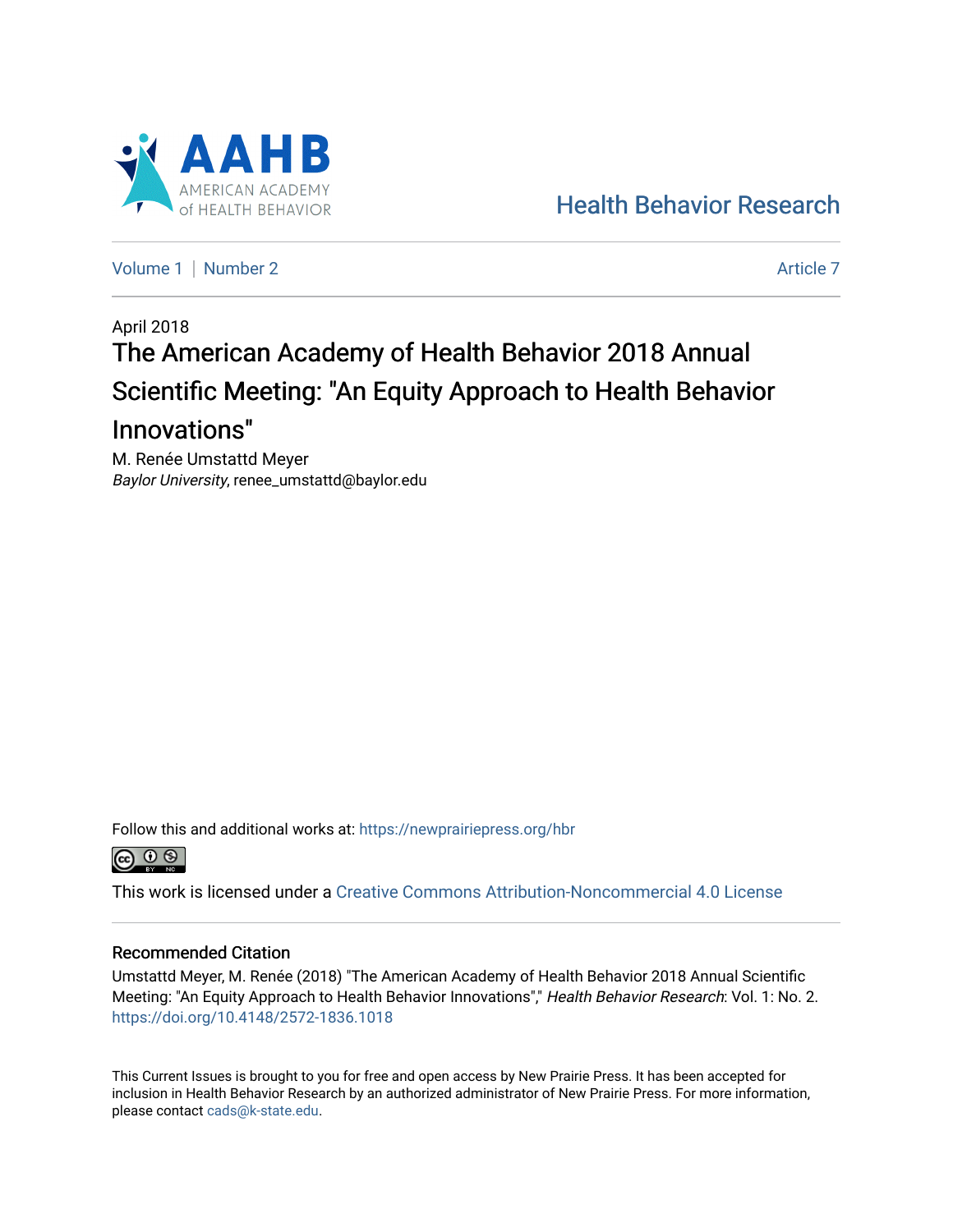## The American Academy of Health Behavior 2018 Annual Scientific Meeting: "An Equity Approach to Health Behavior Innovations"

## Abstract

The American Academy of Health Behavior (AAHB) hosted its 18<sup>th</sup> Annual Scientific Meeting at the Embassy Suites by Hilton in historic downtown Portland, OR March 4-7, 2018. The meeting's theme was "An Equity Approach to Health Behavior Innovations." This publication describes the meeting theme and includes the refereed abstracts presented at the 2018 Annual Scientific Meeting.

## Keywords

Annual Meeting, 2018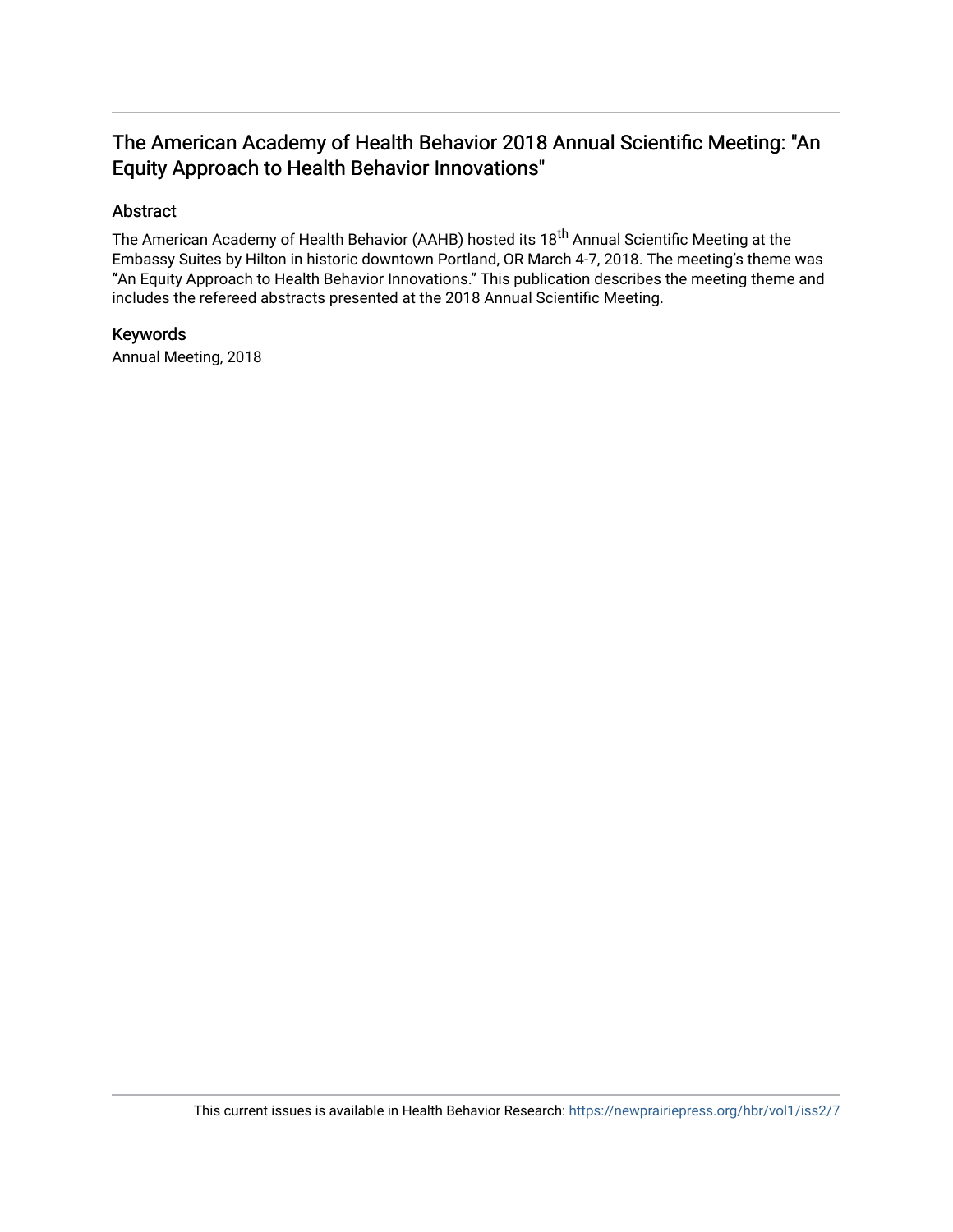## **American Academy of Health Behavior Annual Meeting Summary**

## **M. Renée Umstattd Meyer, PhD, MCHES\***

\*Corresponding author can be reached at: Renee\_Umstattd@baylor.edu

The American Academy of Health Behavior (AAHB) hosted its 18th Annual Scientific Meeting at the Embassy Suites by Hilton in historic downtown Portland, OR, March 4-7, 2018. The meeting's theme was **"**An Equity Approach to Health Behavior Innovations." I would like to acknowledge and thank Drs. Erika Trapl (*Case Western Reserve University*) and Lisako McKyer (*Texas A&M University School of Public Health*) for serving as Conference Planning and Program Chairs for this exceptional meeting. Esteemed researchers presented their innovative and impactful scholarship reminding and informing us of persistent health equity challenges and potential solutions. Each day concluded with a panel discussion calling us to act, as health equity is woven into the fabric of all of our work. As the Board commits to continued support of content related to health equity for future AAHB conferences, my hope is that we each continue to feel the intense emotions elicited during this year's Annual Meeting discussions, and that each of us move forward in an equity approach to health behavior research.

As always, outstanding podium presentations, poster sessions, workshops, and networking opportunities invigorated and challenged us all, leaving me personally rejuvenated and anxiously awaiting next year's meeting in Greenville, SC. Table 1 lists all podium presentations and workshops in the order they were presented in Portland. All refereed abstracts presented at the 2018 Annual Scientific Meeting then follow, listed by abstract number (day # - board #, where Sunday, March 4th is day 1; Monday, March 5th is day 2; and Tuesday, March 6th is day 3).

W. Renée Undfattd Wuyer

M. Renée Umstattd Meyer, PhD, MCHES (*Baylor University)* 2017-2018 American Academy of Health Behavior President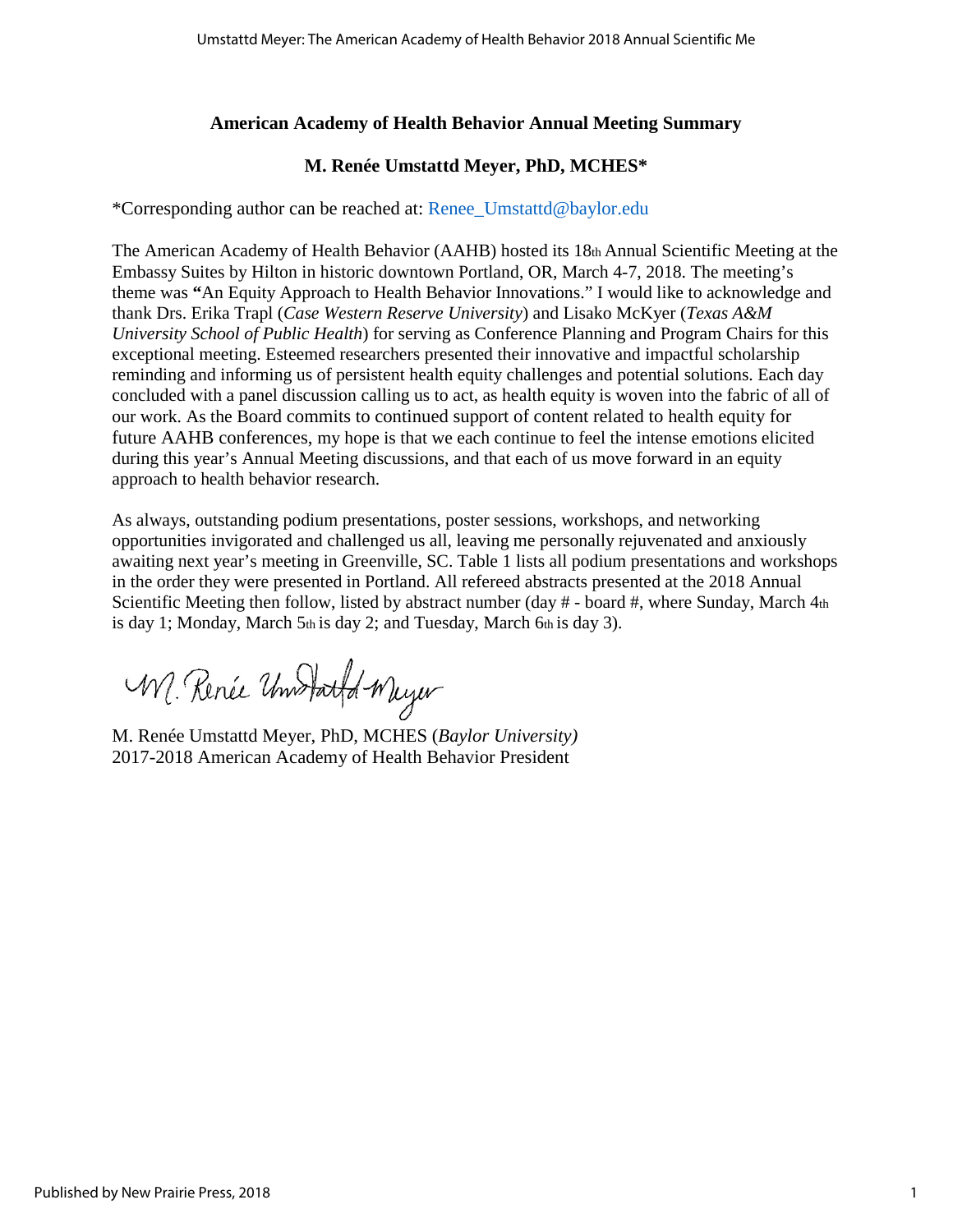

## **Board 101**

## **Device type and the ENDS experience: A qualitative examination of cigalike and tank system users' attitudes, beliefs, and behavior**

Blair Coleman, Sarah E. Johnson, Jennifer Alexander, and Peyton Williams

Purpose: The electronic nicotine delivery system (ENDS) category is comprised of a growing diversity of devices that can vary along a number of dimensions, including their look and feel, and functionality. However, relatively little is known about how device type affects ENDS users' attitudes, beliefs and behaviors about the products. Methods: Twenty-three focus groups (N=156) were conducted with adult ENDS users from June to August 2016 in four U.S. cities. Groups were segmented by geographic region (urban; rural), age (18-29; 30+), and primary device type (cigalike vs. tank). A semi-structured moderator guide was used to explore adult ENDS users' attitudes and beliefs. Focus group sessions were audio-recorded and the data transcribed and analyzed using a thematic approach. Results: Focus group discussions revealed a number of commonalities between cigalike and tank users such as the use of ENDS to quit or cut down on cigarette smoking as a primary motivation for use, as well as difficulty describing the frequency and quantity of their ENDS use. However, discussions about the device features and characteristics important to them revealed key distinctions between cigalike and tank users. For instance, product features that appealed to cigalike users surrounded the simplicity of the device (e.g., the small size, ease of using the product); conversely, tank users described as benefits their ability to modify their device and customize their experience (e.g., adjust the battery, nicotine level, and flavor). Importantly, users of both device types expressed satisfaction with their product. Conclusion: The impact that ENDS use has on population health depends, in part, on how it affects cigarette use among smokers – and whether, for instance, ENDS promotes vs. inhibits smoking cessation. Understanding the extent to which different device types and characteristics influence smoking trajectories will be important for regulatory decisions surrounding this increasingly diverse product class.

## **Board 103**

#### **Correlates of cigar brand use among US youth, young adults and adults from the Population Assessment of Tobacco and Health Study (2013-2014).**

Allison M. Glasser, Amanda L. Johnson, Ashley Mayo, Ollie T. Ganz, Emily Harvey, Jennifer Cantrell, and Shyanika Rose

Purpose: To characterize cigar brand preferences and sociodemographic/tobacco use correlates of the top 3 brands among youth (12-17), young adults (YAs; 18-24), and adults 25+ in the U.S. Methods: Weighted analyses were conducted using data from Wave 1 of the Population Assessment of Tobacco and Health Study. Current cigar smokers [youth: n=340 (2.6%); YAs: n=1,750 (19.5%); adults 25+: n=3,052 (13.8%)] reported a regular cigar brand. Results: Across all age groups, Black & Mild (B&M) and Swisher Sweets (SS) were the most popular brands, followed by White Owl among youth and YAs and Dutch Masters among adults 25+. There were no significant correlates of use of the top 3 brands among youth. Males 25+ were more likely to report B&M as their regular brand compared to females (aOR=1.86; 95%CI: 1.21-2.85). Black respondents (vs. White respondents) were more likely to report B&M as their regular brand among YAs (aOR=2.22; 95%CI: 1.52-3.22) and adults 25+ (aOR=2.57; 95%CI: 1.59-4.15), as were respondents usually purchasing single cigars compared to those purchasing a box/pack [YAs (aOR=2.31; 95%CI: 1.58, 3.38); 25+ (aOR 2.15; 95%CI: 1.37, 3.36)]. Black respondents (aOR=0.44; 95%CI: 0.27-0.70) and current cigar smokers who ever (vs. never) smoked "fairly regularly" (aOR=0.61, 95%CI: 0.38-0.99) had lower odds of reporting SS as their regular brand among adults 25+. Among YAs, daily (vs. non-daily) cigar smokers had higher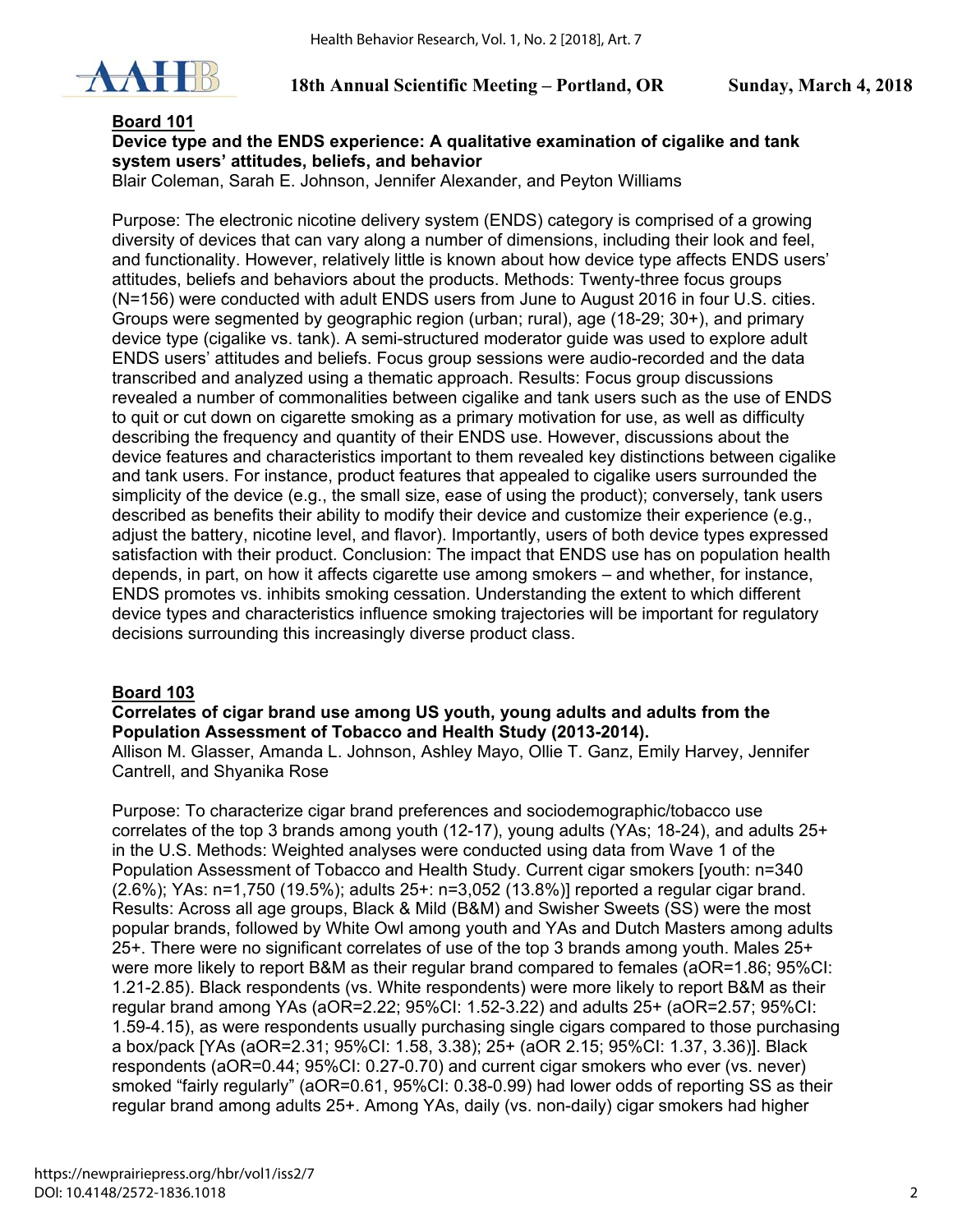

odds (aOR=2.31; 95%CI: 1.34-3.96) of reporting White Owl as their regular brand. Conclusions: Cigar brand use differs by race, gender, level of tobacco use, and purchase patterns among YAs and adults 25+ in the U.S. Tobacco companies have a history of creating brand loyal consumers through targeted marketing, including price promotions in neighborhoods with a high proportion of black and young residents, which has been documented for both SS and B&M brands. Findings from this study could inform future marketing/sales restrictions.

## **Board 104**

**Predictors of youth e-cigarette use and susceptibility in the US** 

Elizabeth Kwon, Dong-Chul Seo, Hsien-Chang Lin

Purpose: Electronic cigarette (e-cigarette) use has exponentially increased in youth population. Given the addictiveness of nicotine and potential route of progression from e-cigarette use to conventional cigarette use among youth, it is crucial to identify youth who are susceptible to ecigarette use. The present study was conducted to identify predictors of youth susceptibility to ecigarette use to better inform intervention and policy development. Methods: Population Assessment of Tobacco and Health (PATH) Study Wave 1 youth dataset collected from 2013– 2014 was analyzed (N=13,651). Based on Problem Behavior Theory, we tested the effects of various psychosocial factors on youth susceptibility to e-cigarette use. Specifically, we investigated the effects of demographics, substance use, perceptions of e-cigarettes, attitude towards e-cigarette advertisement, psychological, and parental factors on youth susceptibility. Weighted logistic regression analysis was conducted using Stata to represent U.S. youth population. Results: Overall, 27.4% (n=2,926) of youth who have never used e-cigarettes were susceptible to future e-cigarette initiation. Logistic regression analysis revealed that age, race/ethnicity, cigarette smoking, ever use of alcohol, marijuana, or other substance, attitudes toward e-cigarette ads, perception of e-cigarettes, psychological problems, rebelliousness, curfew, family structure, and secondhand smoking at home are statistically significantly associated with youth susceptibility to e-cigarette initiation after adjusting for other covariates. Conclusions: Multi-level approach should be taken to prevent youth from being exposed to nicotine through e-cigarettes. In particular, marketing of e-cigarettes and "health claims" made by e-cigarette companies should be regulated based on the finding that youth who believed ecigarettes are healthier than conventional cigarettes were more susceptible to e-cigarette use than their counterparts. Overall improvement of youth mental health would help decrease susceptibility to use e-cigarettes. Parents can cooperate by keeping their child from being exposed to secondhand smoking.

## **Board 105**

**Misperceptions of Peer Norms for Tobacco Use and Personal Use: Evidence from Students in Grades 6-12 Across 63 Schools in the United States**  Jessica M. Perkins, H. Wesley Perkins, and David W. Craig

Social norms within the school context may be an important determinant of tobacco use initiation and frequency among adolescents as youth look to peers for social cues on what to believe and how to behave. This study distinguishes between actual and perceived peer norms about tobacco use attitudes and behavior, and examines the associations of both actual and perceived norms with personal attitude and personal use among U.S. students in grades 6-12. Data were collected from 27,545 students across 63 schools in 11 states from 1999 to 2014 via anonymous surveys. Even though permissive attitudes about tobacco use and the actual prevalence of tobacco use increased across grade and age levels, believing that tobacco use is okay or actually using tobacco during the year was rarely the norm in any grade level in any school. However, dramatic misperception was found across a diversity of schools and students.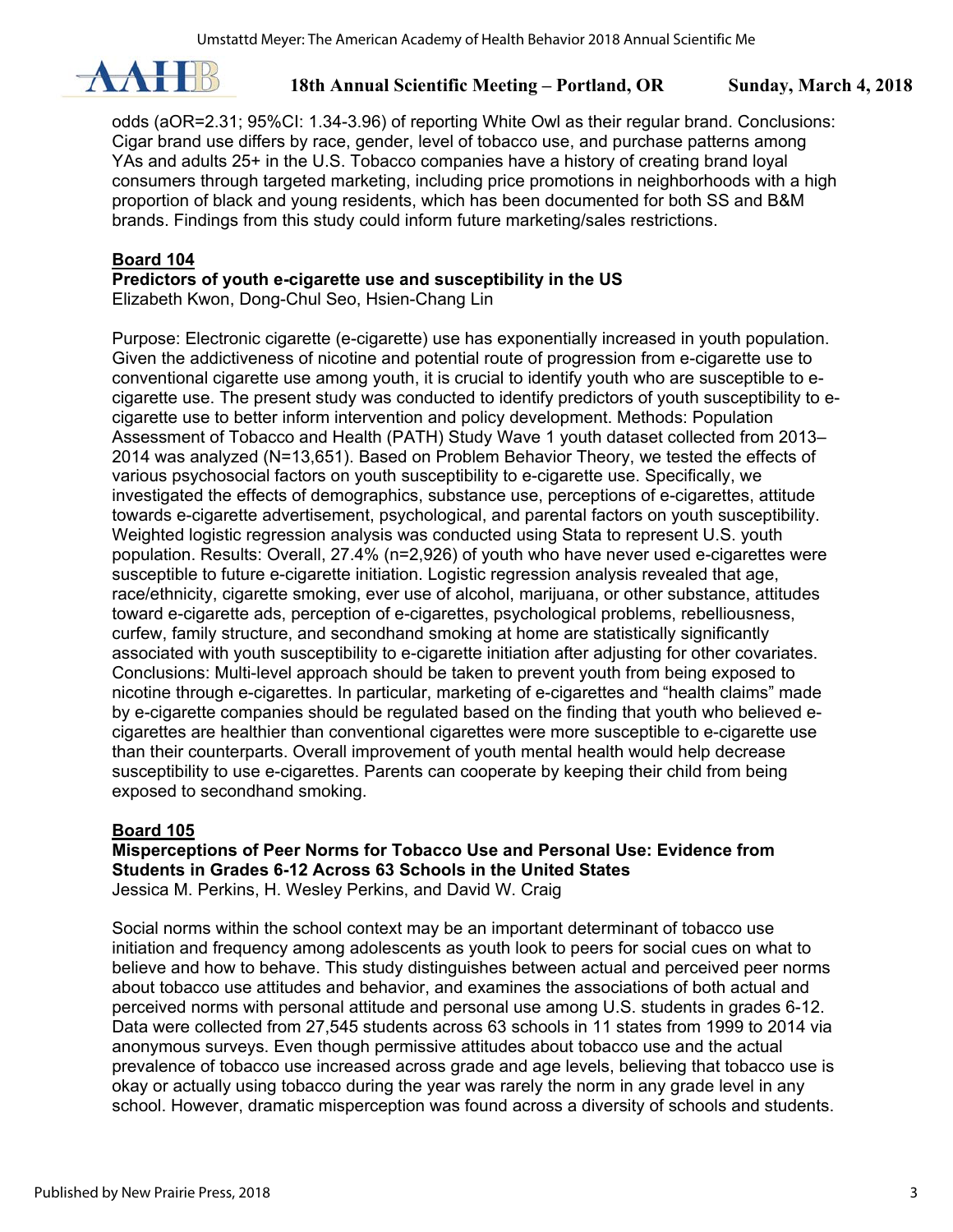

Although 77% of students said tobacco use was never good, 64% of students thought that most others in their grade thought use was okay. Similarly, although 78% of students reported never using tobacco, 67% of students perceived that students in their grade most typically used tobacco monthly or more often. Misperceptions were pervasive across all racial categories, socio-economic status of schools, size of grade cohort, and survey years, with greater prevalence of misperceptions and more extent of inaccuracy across increasing grade and age levels. In addition, perception of the attitudinal norm was highly predictive of personal attitude about use. Further, misperceiving tobacco use as the norm among same-grade peers strongly predicted personal tobacco use even after adjusting for the actual same-grade prevalence of tobacco use, personal attitude about use, and several other individual and school-level factors. Results show that there is opportunity to reduce misperceptions and presumably reduce tobacco use among youth.

## **Board 106**

### **Knowledge of Tobacco-Related Cardiovascular Disease Risks: A Study of Appalachian Youth**

Lindsay K. Tompkins, Clara G. Sears, Kandi L. Walker, Delvon T. Mattingly, and Joy L. Hart

Background: Smoking causes one of every three cardiovascular disease deaths, yet most tobacco-related health campaigns have focused largely on cancer and respiratory diseases. This study aimed to assess and compare the knowledge of tobacco-related health outcomes in a sample of Appalachian youth, a vulnerable tobacco use population. Methods: A survey with questions concerning tobacco use, knowledge, and perceptions was administered to youth in rural Appalachia (N=1143). Participants' knowledge of tobacco-related health outcomes including cancer and cardiovascular disease (high blood pressure, stroke, and heart disease) was assessed. Cardiovascular disease knowledge was further explored by participants' demographic characteristics and current cigarette use status using Chi-square tests. Results: The majority of participants were White (92.4%) and in middle school (grades 6-8; 59.8%). Approximately half of the participants were male (51.2%) and 10.2% were current cigarette users. Most participants (92.7%) agreed that smoking causes cancer; however, participants less frequently responded that smoking causes cardiovascular-related health outcomes. Nearly 20% of participants indicated that smoking does not cause high blood pressure (19.9%) or stroke (19.1%), and 13.0% responded that smoking does not cause heart disease. Middle school students were more likely than high school students to think that smoking does not cause cardiovascular outcomes (p<0.05), and males were more likely than females to respond that smoking does not cause heart disease (p=0.0367). Current cigarette use was significantly related to lack of knowledge concerning smoking and cardiovascular disease risk (p<0.05). Conclusion: Efforts to educate youth about tobacco-related cancer risks have been successful in part due to anti-tobacco initiatives such as the FDA's "The Real Cost" campaign; however, cardiovascular disease has less often been addressed in such campaigns and many youth remain unaware of the cardiovascular effects associated with smoking. Tobacco-related cardiovascular disease risks should be considered as topics for future campaigns.

## **Board 107**

**Examining characteristics of recorded and unrecorded alcohol consumers in Kenya**  Rahma Mkuu, Adam Barry, Francisco Montiel Ishino, and Ann Amuta

Purpose: Due to media reports of several deaths, consumption of unrecorded alcohol (illegal alcohol brewed in a home) has emerged as a public health threat in developing countries, such as Kenya. That said, data on this issue is scarce. This investigation compared demographic characteristics of Kenyans who drank recorded (legal) and unrecorded (illegal) alcohol.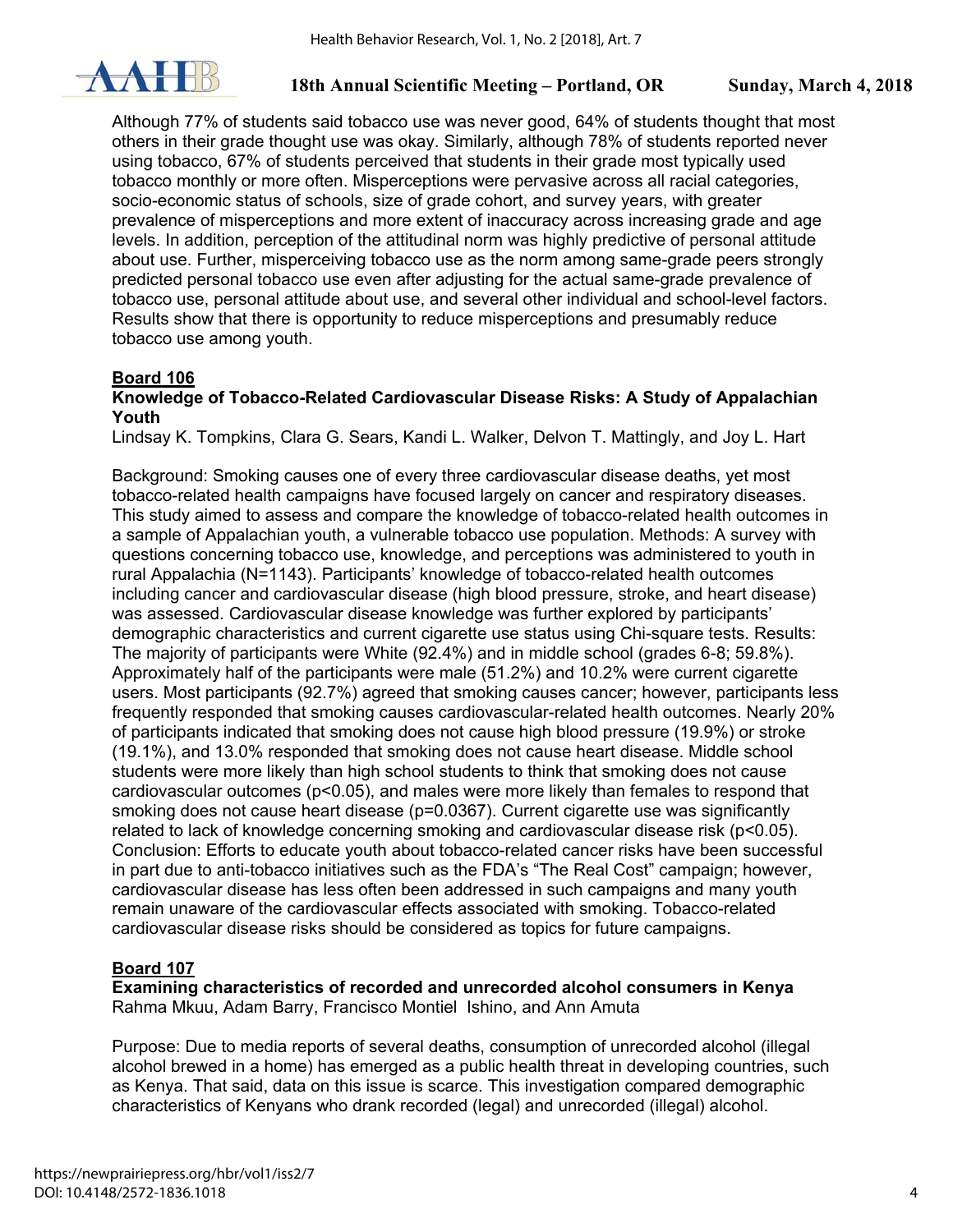

Methods: We analyzed secondary data from the 2015 nationally representative Kenya STEPwise survey. Participants who reported alcohol consumption within the past month were included. Descriptive statistics and bivariate logistic regression was conducted using STATA14. Results: The mean age of the sample (N=671), was 37 years. The sample was primarily male (85%), married (65%), and middle class or higher (63%). Overall, 37% of our sample consumed unrecorded alcohol. Drinkers reported a total of 2.59 drinking events per month and 4.25 binge drinking occasions per month. Compared to those with incomplete primary education or lower, individuals who completed primary education or above were less likely to report consuming unrecorded alcohol (OR = .22,  $p < .05$ , t=4.46). Compared to poor respondents, those identifying as middle class or above were less likely to consume unrecorded alcohol (OR =.525,  $p < .01$ , t=2.36). Current smokers (OR: 2.1,  $p < .01$ , t=3.0) and those with higher binge drinking occasions in the past month (OR: 1.03,  $p < .05$ , t=2.09) were significantly more likely to consume unrecorded alcohol. Conclusion: Kenyan adults who consume unrecorded alcohol engage in more binge drinking occasions, have lower levels of education and socio-economic status. Given the impurities and unsafe substances often used to make unregulated alcohol, it is vital that tailored health promotion interventions aimed at reducing unrecorded alcohol be developed. Programs and resources should target individuals with low education and socioeconomic status.

## **Board 108**

## **Gender Differences in Socio-Ecological Determinants of Alcohol Use among Hispanic Adolescents**

Wura Jacobs, Ann Amuta, Adam Barry, and Tom Valente

Purpose: The Social Ecological Model (SEM) proposes behavior is influenced via multiple levels of interdependent factors. In this study, we used the ecological perspective to examine gender differences in alcohol consumption among Hispanic adolescents. Specifically, associations between alcohol use and the following social-ecological factors: Individual attributes (parental education, adolescents' academic achievement), Interpersonal attributes (parent, sibling and peer alcohol use behavior), Organizational attributes (school clubs' alcohol use behavior), and Community attributes (perceived social norm). Methods: Study sample consisted of a crosssectional sample of 1,523 predominantly Hispanic high school students from a Los Angeles school district. Using logistic regression analyses (SPSS 24), we examined gender differences in the associations between socio-ecological characteristics and adolescent alcohol use. Results: Among girls, only individual level attributes (having a mother with some college education (ß=.22, CI=.06, .85, p<.05); academic achievement (ß=7.24, CI=3.1, 16.84, p<.01) and interpersonal attributes [parent alcohol use (ß=2.35, CI=1.45, 3.83, p<.01); sibling alcohol use (ß=1.91, CI=1.19, 3.1, p<.01), and perceived peer alcohol use acceptability (ß=2.01, CI= 1.62, 2.69, p<.001)] were associated with past 30-day alcohol use. For boys, attributes at all levels examined: individual level attribute (having a father with at most an 8th grade education level (ß=8.43, CI=3.04, 23.36, p<.001); interpersonal attributes [parent alcohol use (ß=1.95, CI=1.15, 3.29,  $p<01$  and perceived peer alcohol use acceptability ( $\beta$ =2.17, CI= 1.66, 2.84, p<.00)]; school attributes (membership in some school clubs- ß=2.27, CI= 1.35, 3.80, p<.001); and community attribute (perceived drinking norms in social community- ß=1.15, CI= 1.03, 1.27, p<.01) were associated with past 30-day alcohol use. Conclusions: Results highlight the need to approach alcohol use among school children with a comprehensive school health approach. Prevention and intervention efforts need to take into consideration gender differences in socialecological risk and protective factors and multiple different stakeholders, all of whom have impact at different "levels" of influence.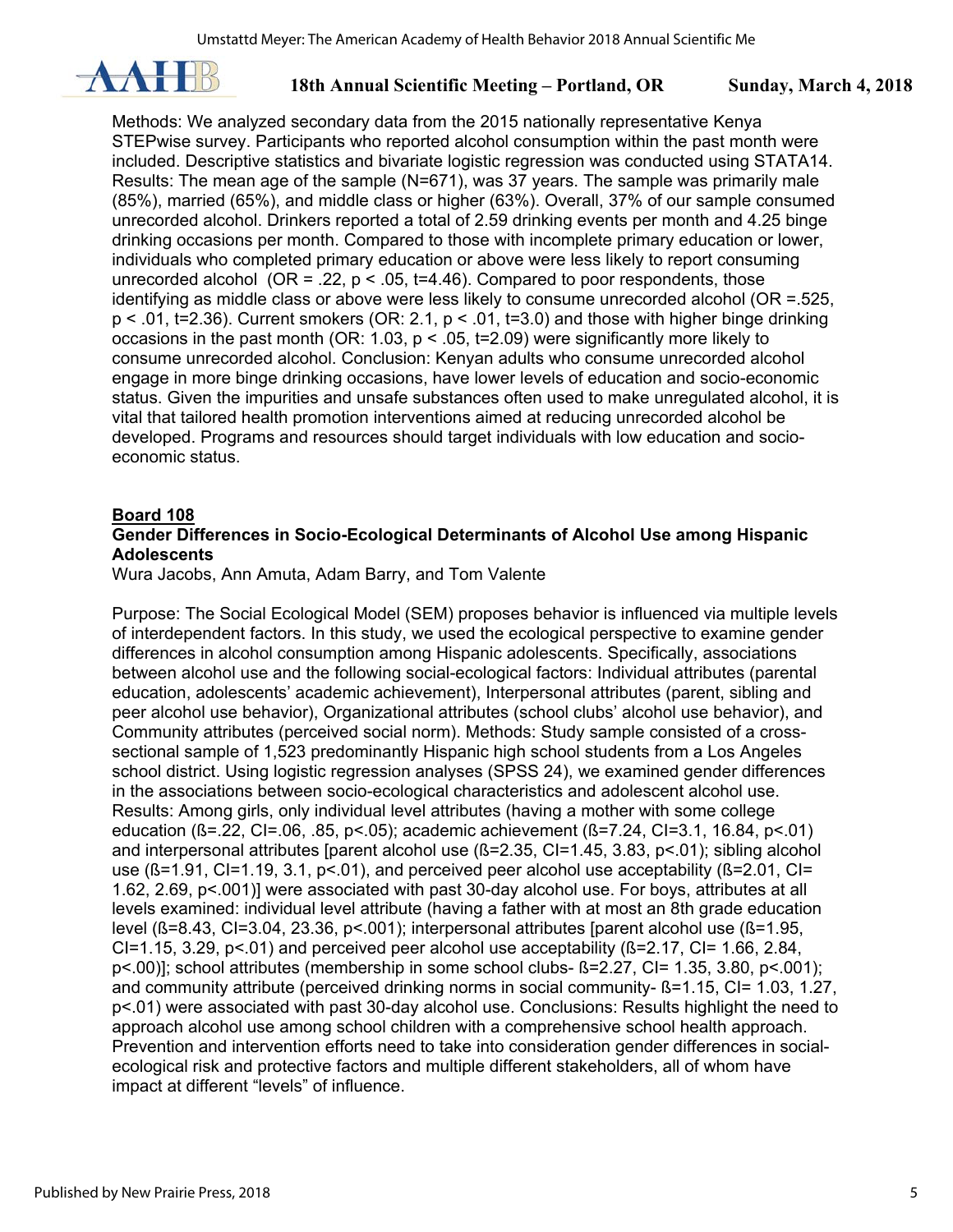

### **Board 109**

**Early Adolescent Perceptions of Harm from Substance Use and Social Self-Efficacy**  Keith J. Zullig and Robert F. Valois

Purpose: Perceptions of harm from substance use is a key predictor of adolescent engagement in substance use. Conversely, a developed self-efficacy can foster positive social relationships that serve as a buffer against stressors that can lead to poor health outcomes such as substance use. However, one attribute of self-efficacy that has received less attention among early adolescents is social self-efficacy (SSE) and its potential association with perceptions of harm from substance. We examined the association between perceptions of harm from substance use and SSE in a sample public middle school adolescents (n=4,122). Methods: First, chi-square analyses were computed on cross tabulated data to explore differences between users and non-users tobacco, alcohol, marijuana, and cocaine against the perception of harm for the same substance. Second, one-way ANCOVA analyses and post hoc tests were used to assess the relationships between perceptions of harm from each substance and SSE while controlling for the effects of grade, sex, race, and socio-economic status. Effect sizes for multiple means were calculated from post hoc comparisons to estimate practical importance. Results: Chi-square findings suggest students who reported "no use" of each substance generally reported greater perceived harm from use than students who reported "use" of each of the substances (p < .0001) and results were consistent across males and females. ANCOVA results suggest that lower perceptions of harm from each examined substance were significantly associated with lower SSE (p<.0001). Effect sizes were of medium practical importance ranging from .25-.31. Conclusions: Enhancing SSE in early adolescents may be an effective component of interventions designed to reduce perceptions of harm associated and subsequent substance use. More importantly, skill development to the degree where an adolescent can begin to trust their ability to reach goals when faced with challenging social-laden interactions with others may critical.

## **Board 110**

#### **Prevalence of Depression Among College Students who use Alcohol, Tobacco and Other Drugs (ATOD); A 5 Year Analysis**

Whitney Katirai, Christine Williams, and Matin Katirai

Depression is a serious mental health issue that warrants attention and support. Depression can significantly impact quality of life and student learning. In order to improve depression rates, maladaptive coping measures must be measured to offer effective healthy behavioral coping mechanisms. It is well documented that depression succeeds stressful events and must be considered when analyzing maladaptive coping such as alcohol, tobacco and other drugs (ATOD). The purpose of the study was to determine the relationship between depression and ATOD among college students between 2010- 2015. For this study, ATOD will include alcohol, tobacco, marijuana, opioids and sedatives. The NCHA survey data was used for analysis. Survey results included 200,000 US college student participants between 2010-2015. Items included in the survey measuring ATOD, depression and stress were analyzed. Logistic regression modelling was used to determine odds ratios between the different variables while controlling for socioeconomic status, race, ethnicity and type of university. Rates of being diagnosed with depression (within the past 12 months) steadily increased every year from 2010 to 2015 from 9.75% to 13.06%. Logistical regression analysis from the two separate models indicate that students who used cigarettes, alcohol, opioids, marijuana and sedatives were more likely to have been diagnosed with depression within the past 12 months, while controlling for campus size, public/private status, religion, race and gender. Specifically, students who used marijuana (OR = 1.524, 95%C.I. 1.495 – 1.554), cigarettes (OR = 1.978, C.I. 1.936 – 2.022) and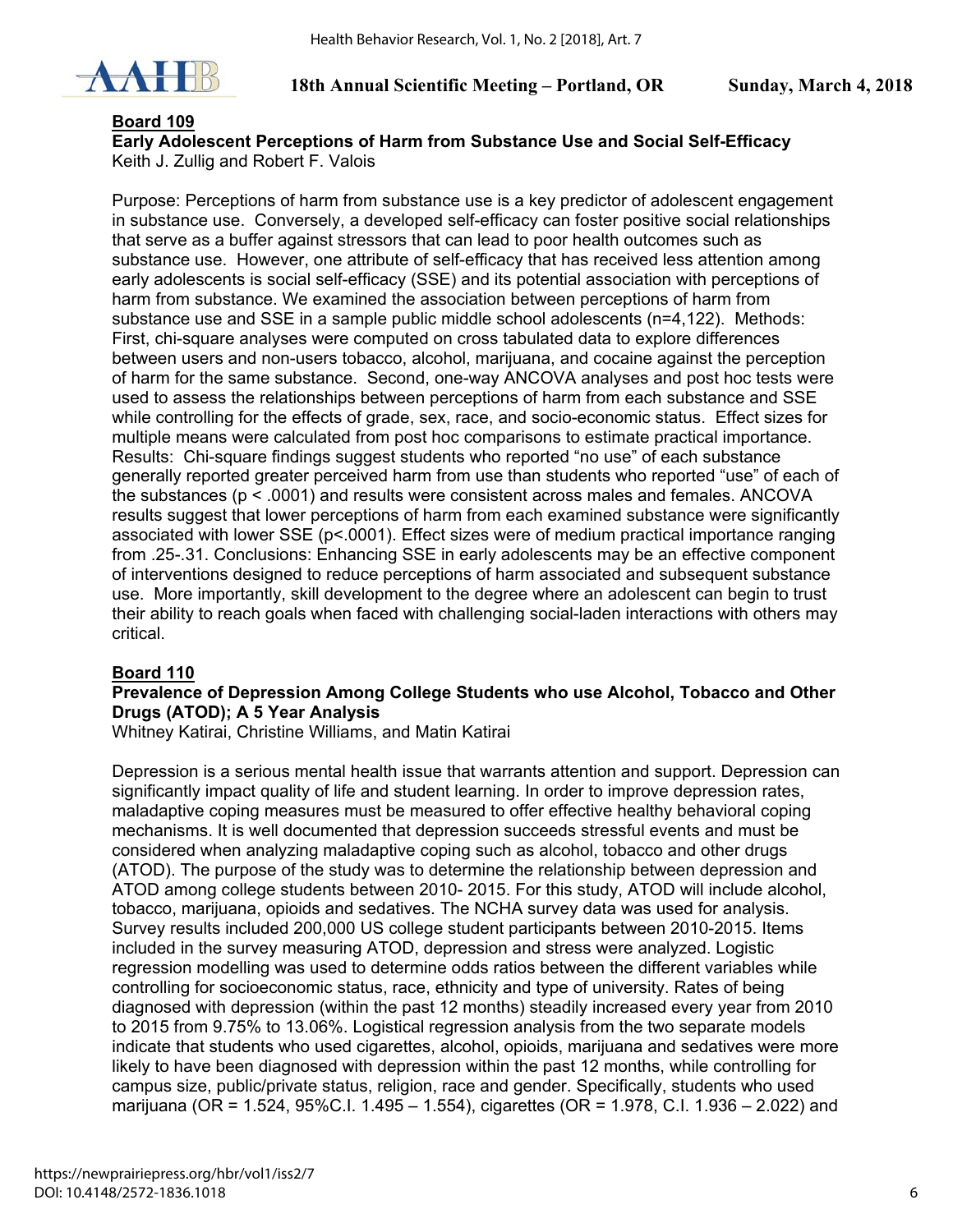

sedatives (OR=  $2.72$ , C.I.  $2.637 - 2.805$ ) were more likely to have been diagnosed with depression. Student depression is increasing and student stress levels remain high. Maladaptive coping measures need to be addressed to help students develop healthy coping skills that can be maintained over a lifetime.

## **Board 111**

## **Adolescent Major Depression: National Trends, Social Determinants, and Healthcare Disparities**

Wenhua Lu

Purpose: To examine national trends in the prevalence, social determinants, and treatment of major depression among adolescents and investigate disparities in their mental health service use. Methodology: Data for adolescents aged 12 to 17 (N = 81,584) who participated in the annual, cross-sectional National Survey on Drug Use and Health (NSDUH) from 2011 to 2015 were pooled and analyzed. Time trends in the 12-month prevalence of adolescent depression and mental health service use were examined. Pearson's χ2 test and multivariate logistic regression analyses were conducted, adjusting for sampling weights, non-response bias, and non-coverage bias. Results: The weighted prevalence of adolescents' major depression increased significantly from 8.3% in 2011 to 12.7% in 2015 ( $p < 0.001$ ), but their use of mental health services did not change over time  $(36.0\%$  in 2011 vs.  $36.0\%$  in 2015) (p = 0.43). Overall, higher rates of depression were observed among females ( $AOR = 3.58$ ,  $p < 0.001$ ), Blacks (AOR = 0.75,  $p < 0.001$ ), and adolescents in the 14- to 15-year (AOR = 1.70,  $p < 0.001$ ) and 16to 17-year age groups (AOR = 1.93,  $p < 0.001$ ). Single-mother household (AOR = 1.14,  $p <$ 0.01), low level of authoritative parenting  $(AOR = 2.06, p < 0.001)$ , and negative school experiences (AOR =  $2.44$ ,  $p < 0.001$ ) further predicted adolescent depression. In regard to treatment, higher rates of service use were reported among females (AOR = 1.35, p < 0.001) and adolescents aged 16-17 (AOR = 1.40,  $p < 0.001$ ), whereas lower rate was found among Hispanics (AOR =  $0.73$ ,  $p \le 0.001$ ) and adolescents without any insurance coverage (AOR = 0.69, p < 0.05). Conclusion: A growing number of adolescents with untreated major depression were noted over time. Continued policy efforts and expanded service capacity are warranted to promote mental health service use among adolescents with major depression.

## **Board 112**

#### **Association between Elevated Video-game Playing/Internet Use and Psychological Distress among U.S. Youth: Evidence from the YRBS 2009-2015**  Claudia Wang

Objective: The purposes of this study were to 1) provide updated information about the prevalence of elevated video-game playing/Internet use (EVG/IU) as well as psychological distress, 2) examine the association between EVG/IU and psychological health, and 3) explore whether this association varied across years using the national Youth Risk Behaviors Survey (YRBS) from 2009 to 2015. Methods: Data from the 2009, 2011, 2013, and 2015 national YRBS (n=61,042) were analyzed. Propensity score matching was used to reduce selection bias. Ordinal logistic regression analyses were performed for the matched samples to predict psychological distress. Results: The prevalence of youth having at least one of the three psychological health issues (i.e., depression, suicidal ideation, and suicidal attempts) significantly increased from 31.9% in 2009 to 35.4% in 2015 (P < 0.001). The percentage of EVG/IU among youth has also substantially increased from 24.9 % in 2009 to 41.7% in 2015 (P < 0.001). A consistently significant association was detected throughout all the four survey years. The odds of having a higher level of psychological distress increased approximately 1.5 times among youth who played video-games and/or used Internet more than 3 hours per day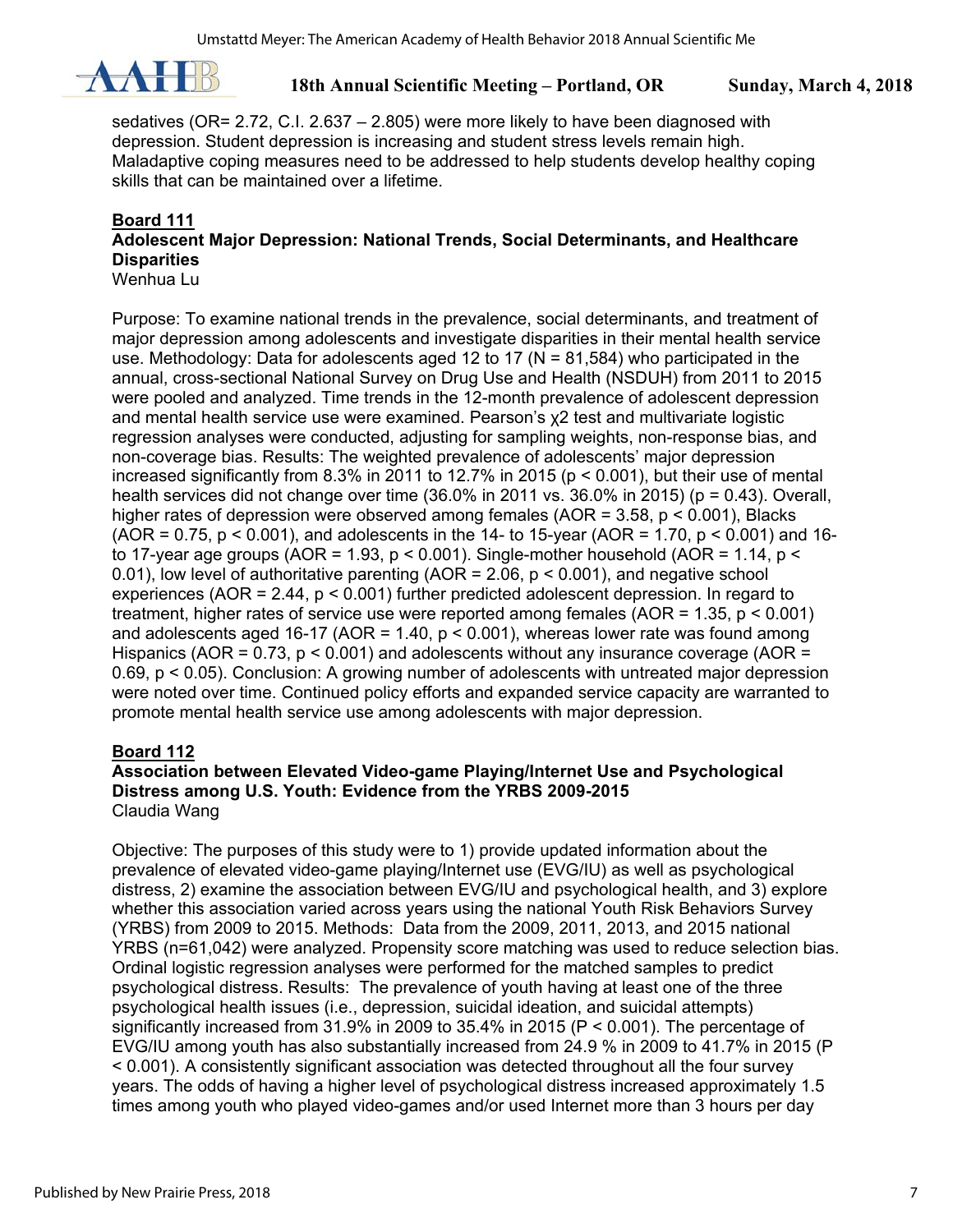

than those who did not, controlling for age, gender, race, and behavioral confounders. Conclusion: The use of EVG/IU was consistently associated with psychological distress in U.S. youth. Given the potentially detrimental impact of EVG/IU on adolescents' psychological health, effective interventions should be developed and implemented to educate healthy use of videogame and Internet especially among at-risk youth.

## **Board 113**

### **Differences in Male Undergraduate Student Mental Health Literacy and Help-Seeking Behaviors**

Amy Gatto, Gregor Rafal, and Rita DeBate

Background: University students with higher mental health literacy (MHL) have more positive attitudes toward seeking help thus more likely to receive professional help. Current research notes low MHL among college-aged males; thus, limiting their ability at recognition, management, and treatment of mental health (MH) issues in addition to the risk for developing poor coping strategies and self-destructive behaviors. A social marketing approach focused on increasing MHL, help-seeking behaviors, and university resources provides primary prevention tailored to male college students. Methods: A cross-sectional study of males attending a large southeastern U.S. urban university was implemented (n=1242). The survey included preexisting validated scales to assess MH knowledge, beliefs, attitudes, stigma, perceived norms, and behavioral intention. Employing SPSS, data analyses included descriptive statistics, correlations, and independent sample t-tests. Results: Results reveal poor MH attitudes and beliefs, high MH stigma, and low help-seeking intentions. Statistically significant differences were observed between undergraduate and graduates with undergraduates exhibiting less MH knowledge (p<.001), poorer attitudes (p<.001), and greater self-stigma (p≤.001). Undergraduate students were less likely to receive help for mental health issues (p≤.001), academic issues (p=.004), and for themselves or others (p≤.001). Significant differences were observed between undergraduate students with science, technology, engineering, and mathematics (STEM) majors and other majors. STEM majors exhibited less MH knowledge (p<.001), more negative attitudes to seek help (p≤.001), greater self-stigma (p=.034), and are less likely to seek help for mental health issues (p=.003) and for themselves or others (p=.007). Additional demographic comparisons were conducted with non-significant findings. Conclusions: Male college students, particularly undergraduate and those with STEM majors, may be at risk for developing poor coping mechanisms and self-destructive behaviors due low MHL and high MH stigma. Implications include increasing MHL among college-age males in addition to social marketing programs aimed at reducing stigma associated with MH and improving help-seeking behaviors.

## **Board 114**

## **Associations between Religiosity/Spirituality and Mental Health Behaviors in Young Adults**

Shannon Gwin, Laurette Taylor, Marshall Cheney, Paul Branscum, Melissa Frey, Sarah Maness, and Ying Zhang

The purpose of this study was to evaluate the association between religiosity and mental health outcomes among young adults. Young adults (n=775) from colleges and universities in a southwestern state were surveyed to assess associations between young adult depressive symptoms and suicide ideation, religiosity beliefs, and protective assets of the relationships with dad and mom. Logistic regression, which produced odds ratios (ORs), was used to determine significant associations between religiosity and depression and suicide ideation. Findings indicated significant inverse associations between higher scores in higher levels of organizational religious activities (OR range = 0.208 - 0.555), higher levels of non-organizational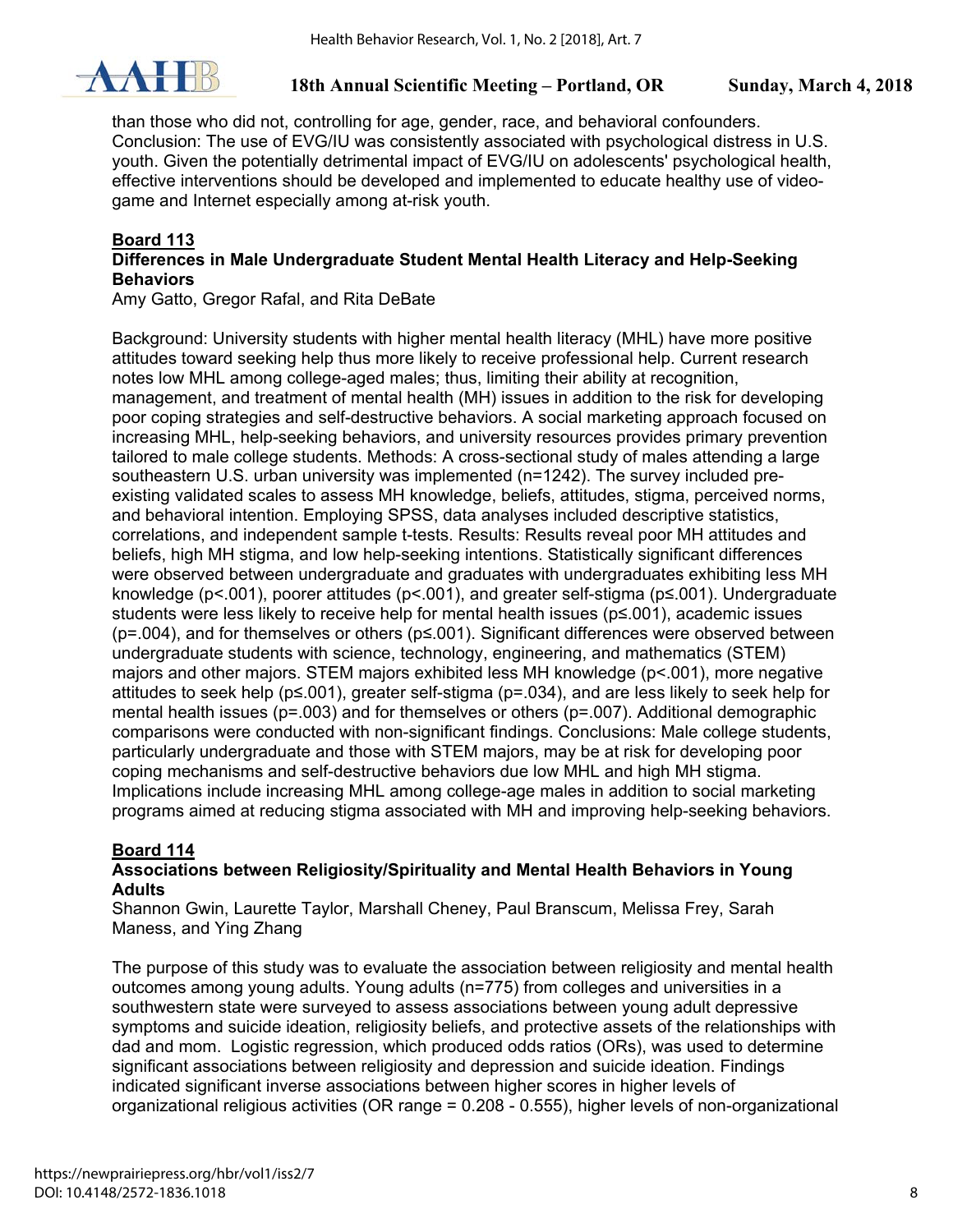

religious activities (OR range = 0.282 - 0.399), and the most positive responses to the three items measuring [TEL1] intrinsic religiosity (OR range = 0.216 - 0.489) with young adult depressive symptoms during the last week. In addition, higher scores on the religiosity subscales were significantly associated with fewer reports of suicide ideation in the last 12 months. OR findings suggest that participants with higher scores in religiosity had less risk for development of depression and suicide ideation. Overall, religiosity beliefs and practices appear to be associated with fewer depressive symptoms and suicide ideation. Inclusion of religious/spirituality-oriented components may be important to include in mental health programming for those emerging adults that report having high religiosity.

## **Board 115**

**The Relationship between Lifetime Stress Perceptions and Prenatal Health Behaviors**  Teresa Smith, Elaina Johns-Wolfe, Jennifer Malat, George Slavich, and Farrah Jacquez

Purpose: Previous research has established that childhood, pregnancy-specific, and perceived stress increase the likelihood that women will engage in negative prenatal health behaviors (e.g., smoking cigarettes, unhealthy diet), which exponentially increase the risk of poor birth outcomes. However, to our knowledge no study has examined the cumulative impact of stress across the lifespan on prenatal health behaviors. Further, those studies that examine lifetime stress often use checklists as a way to collect information about the number of stressful experiences, which incorrectly assumes that all individuals perceive stress in the same way. Therefore, the current study aimed to examine the association between prenatal health behaviors and lifetime stress perceptions, above and beyond current stress. Methods: One hundred sixty-six women were interviewed at one of two urban hospitals after delivering their first infant. Participants completed a measure of prenatal health behaviors, current stress, and the Stress and Adversity Inventory, an innovative measure of lifetime stress, which inquires about stressful events as well as the perception of those events (i.e., severity). We used ordinary least squares regression models to test the relationship between lifetime stress severity, and prenatal health behaviors. Results: The current study found that there was a significant association between lifetime stress, current stress, and prenatal health behaviors. Further, our findings indicate that severity of lifetime stress accounted for significant variance in negative prenatal health behaviors above and beyond current stress. Conclusions: Increased stress severity throughout the life course is associated with negative prenatal health behaviors, above and beyond current stress. Therefore, the life course perspective appears to be a valuable framework for examining stress and negative prenatal health behaviors. The current findings suggest that it is critical to implement interventions aimed at decreasing lifetime stress in childhood or adolescence to ensure positive prenatal health behaviors as adults.

## **Board 116**

#### **Examining rural Latino men's perceptions and attitudes towards health and health priorities: A Photovoice Study**

Jason Daniel-Ulloa, Jimmy Reyes, Daisy Y. Morales-Campos, Edna Villareal, Laura Crocker, Himar Hernandez-Santana, and Barbara Baquero

Studies have linked masculinity to risk behaviors and attitudes, such as unsafe sex, risky drinking, poor health screening behaviors; few have examined these links among Latino men. Further, research into masculinity tends to focus on negative masculine attributes and risky behaviors. This study sought to explore and examine how rural Latino men thought about and experienced their health using Photovoice in a Community-based Participatory Research partnership. We recruited 8 Latino men living in a small town in southern Iowa. Photovoice is a qualitative method that uses participant photo-assignments to elicit in-depth thought and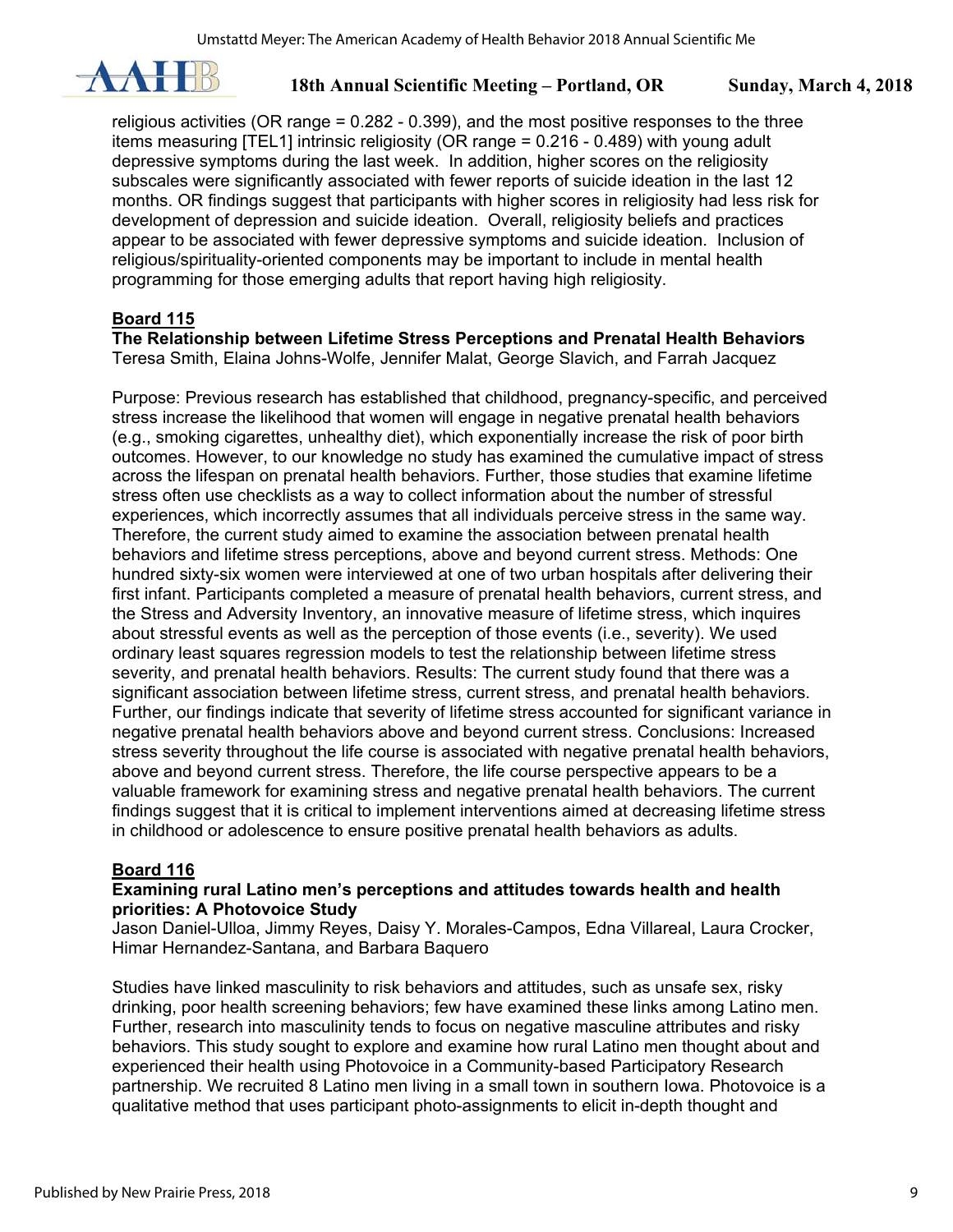

discussion and emphasizes mutual learning. A range of 4-8 men attended 4 sessions and a conducted a community forum. All of the men were foreign-born, Latino, between 34 and 67 and had lived in the US at least 7 years. Five themes were identified from the discussions; (1) cultural conflict, (2) too much information and discordant information, (3) lifestyles conflict, (4) sacrifice, and (5) family connectedness. The men reported having difficulty resolving conflicts between U.S. and their country of origin's lifestyles and cultural expectations. They feel disconnected from their families. The men felt that they had sacrificed a lot by leaving their communities to provide a better future for their family, to be singularly defined as the provider for the US family. An important implication of this study derives from familial and community connections and sacrifice. Potentially, feeling disconnected could impact mental health and health promoting behaviors. Future research should explore the link between these beliefs and health seeking behaviors, to inform developing community and family level interventions to bind immigrant men strongly to their family and community and help them to master their own health.

## **Board 117**

#### **Total body skin examination adherence among young adults with an increased risk for skin cancer**

Julie W. Merten, Jessica L. King, and Erin Largo-Wight

Background: Skin cancer is the most common form of cancer, 20% of the US population will develop skin cancer during their lifetime, and annual treatment costs top four billion dollars. Routine full body skin cancer screenings conducted by a health professional can identify skin cancer at an earlier stage, significantly reducing mortality and morbidity. The purpose of this study is to examine skin cancer screening rates among young adults who are considered high risk including those with fair skin, a history of sunburn, use of indoor tanning, excessive UV exposure, and poor sunscreen use. Methods: A sample of 953 students at a southeastern university were surveyed via email about their skin cancer prevention behaviors. Results: Only 26% of participants reported ever having a skin cancer screening yet many participants engaged in high-risk behavior. Sunscreen use was poor with 63% not regularly using protection, 25% have used a tanning bed, 43% reported spending more than two hours outside during the previous summer, and 63% had a painful sunburn in the previous year. White, older students with fair skin who regularly use sunscreen were more likely to report a skin cancer screening. Conclusions: Young adults at greater risk for skin cancer are not being adequately screened for skin cancer. There are inconsistent guidelines in the US for screenings and these finding reinforce the need for a public health education campaign to educate primary care physicians to recommend screenings for their young patients.

## **Board 118**

#### **Prediabetes and Diabetes Prevention: Attitudes and Behaviors of Young Women in a Low-Income, Majority Hispanic Community**

Rachel J. Strodel, Sonia G. Khurana, Claire H. Chang, Anne W. Camp, Elizabeth A. Magenheimer, and Nicola L. Hawley

Purpose: The aim of this study was to explore differences in preventive behaviors and attitudes towards type 2 diabetes in young women with and without prior prediabetes diagnosis in a lowincome, majority Hispanic population. Methods: A convenience sample of women aged 18-49 (n=256, Mage = 34.2, 74% Hispanic, 15% Black) recruited from the waiting room of a community health center completed a 77-item questionnaire. 'Personal control' and 'worry' were measured using a validated instrument, the Risk Perceptions Survey: Developing Diabetes. Of those surveyed, 19 women were also interviewed with a semi-structured questionnaire to further explore diabetes risk and lifestyle change. Interviews with 19 providers at the clinic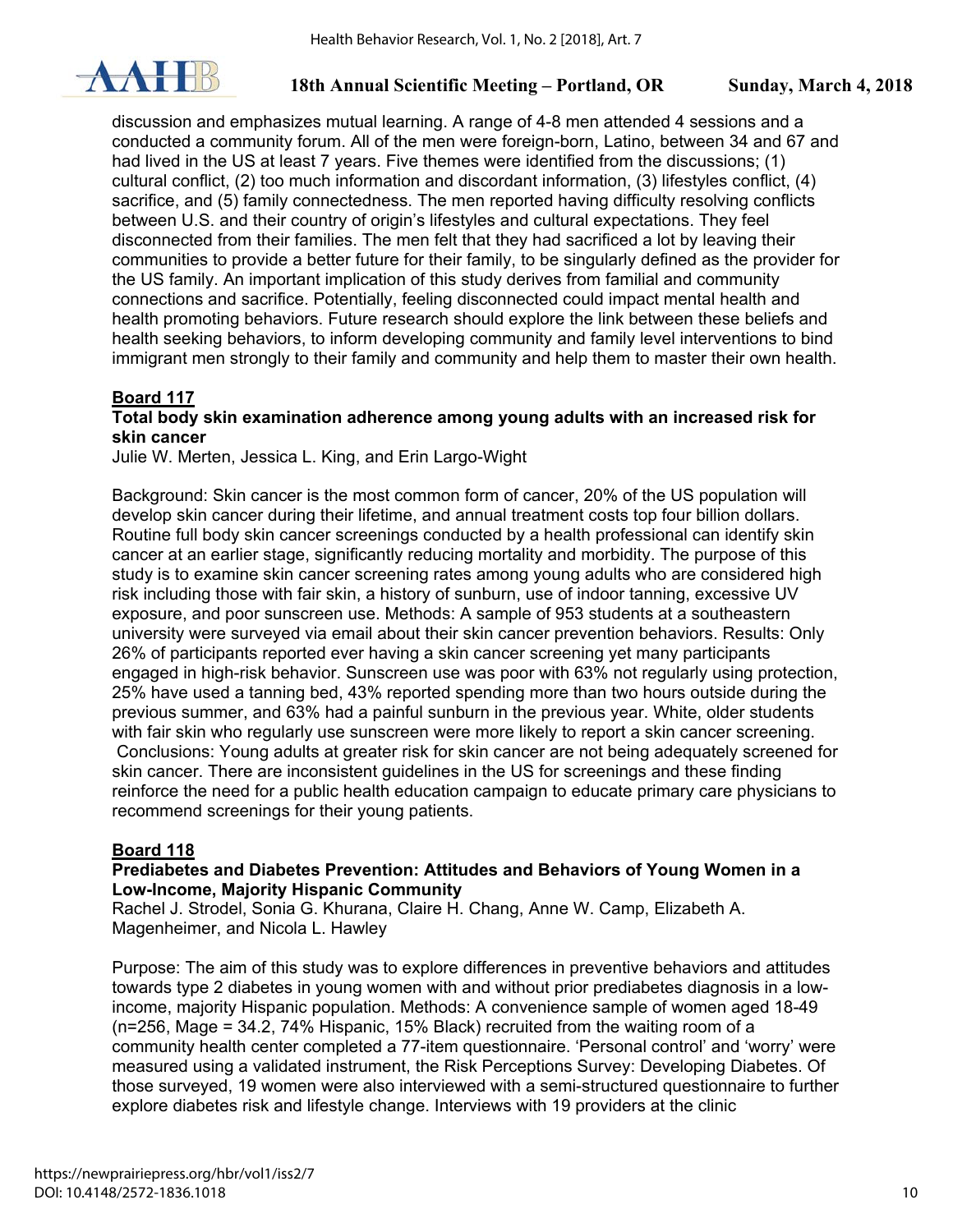

complemented patient interviews. Chi-square tests were used to analyze associations between prediabetes diagnosis and measures of attitudes or lifestyle change. Women diagnosed with type 2 diabetes (n=30) were excluded from the analysis. Interviews were analyzed using thematic analysis. Results: The prevalence of prediabetes and type 2 diabetes were 21% and 12%, respectively. Women diagnosed with prediabetes were more likely to report worry about diabetes (p=0.016) and perceived themselves at higher risk for developing diabetes in the next 10 years (p<0.001) than non-diabetic women. There was no significant association between having prediabetes and recent adoption of lifestyle changes or personal control over health (p>0.05). The theme of prediabetes diagnosis triggering a shift in concern about diabetes emerged from patient and provider interviews. Patients and providers also identified substantial financial, cultural, and environmental barriers to lifestyle change that may be more influential than prediabetes diagnosis. Discussion: Our results suggest prediabetes diagnosis is associated with worry about diabetes and heightened perception of risk, but not lifestyle change in this population. Although previous studies have found an association between prediabetes diagnosis and preventative lifestyle change, the specific barriers this population faces may hamper behavior change.

## **Board 119**

#### **Geospatial and individual-level factors associated with diabetes education exposure among at-risk adults**

Samuel D. Towne Jr., Timothy H. Callaghan, Yi Cai, Matthew Lee Smith, Alva O. Ferdinand, Marcia G. Ory, and Jane N. Bolin

Objective: Given millions of individuals are affected by diabetes, it is critical to identify solutions that enable individuals to avoid costly complications associated with their diabetes. One such effort may be exposure to diabetes education that may work to better equip adults with diabetes with valuable knowledge of diabetes-related management. Thus, we sought to identify factors related to diabetes education exposure among US adults. Methods: We used 5 years of national data leading up to 2015 from US adults representing all 50 states to assess whether adults have ever been exposed to any diabetes education aimed at managing their disease. Adjusted analyses (logistic regression) accounted for individual-level characteristics (e.g., age, sex, race, ethnicity) and geospatial characteristics (e.g., rurality, census region). Results: Overall, 51-54% of adults had been exposed to diabetes education in the past. Being Asian versus white (p<.05) and having lower education versus having a college/technical degree (p<.05) were associated with lacking exposure to diabetes education in the past. In addition, rural residents versus urban (p<.05) were also more likely to lack exposure to diabetes education. Those in the North were most likely (p<.05) to lack exposure versus those in the South; while those in the South were more likely (p<.05) to lack exposure than those in the West and Midwest. Conclusion: Identifying individual and geospatial factors associated with diabetes education that helps individuals better manage their complex disease can help target outreach efforts to those most at-risk. Practitioners and other key stakeholders can use this information to identify targets for intervention in practice.

## **Board 120**

## **The Chronicity of Poverty: Chronic Disease Management Behaviors Among Rural African Americans**

Idethia Shevon Harvey and Rahma S. Mkuu

Purpose: Chronic exposure to socioeconomic inequalities, environmental, and inadequate healthcare are associated with prolonged social trauma, stress, and early onset of chronic illness among African Americans. Rural African Americans who live in pathogenic environments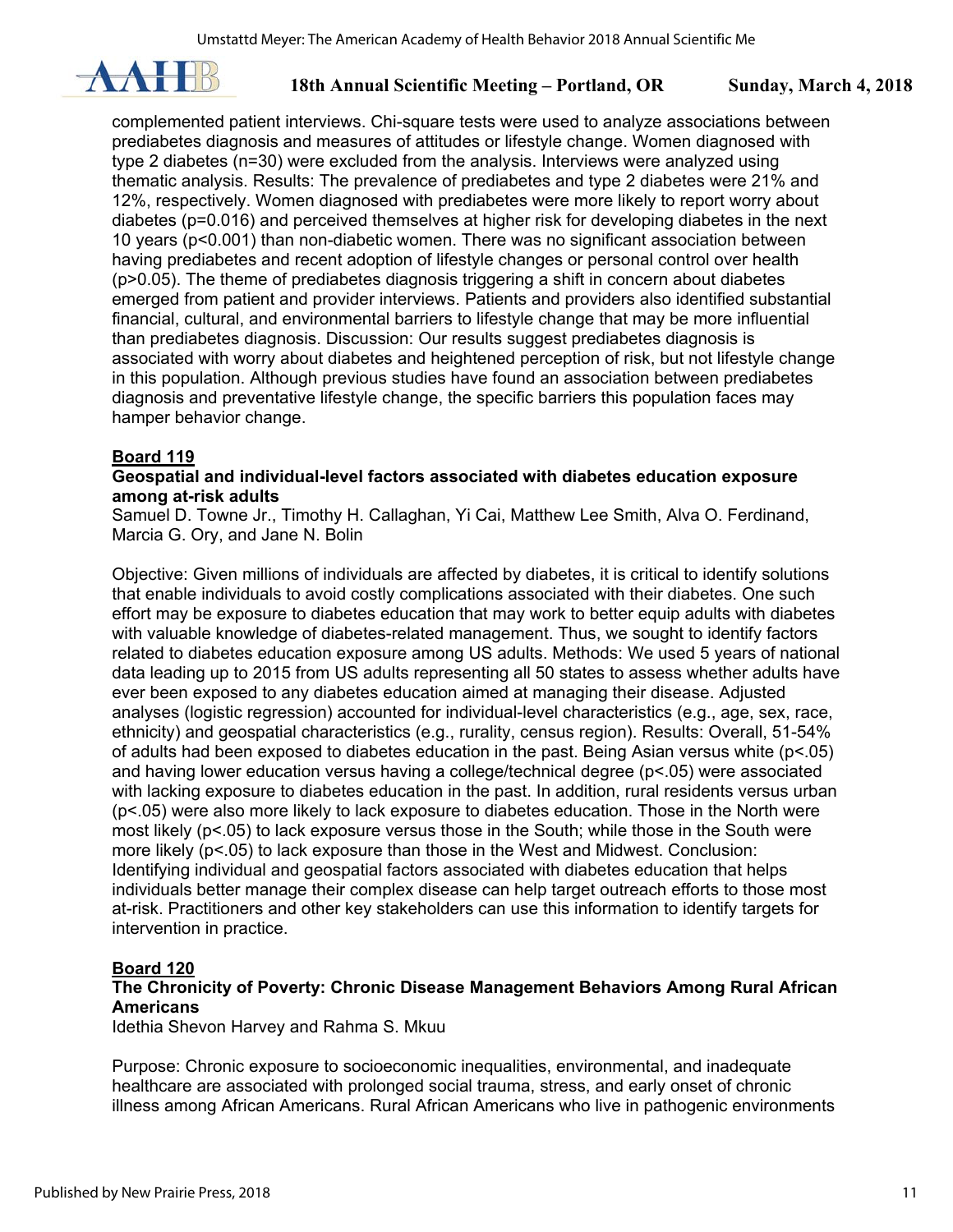

experience disproportional chronic comorbidities and are especially vulnerable due to the interaction rural deprivation and persistent structural factors compared to White Americans. Addressing T2D and hypertension among rural African Americans using syndemic theory can forge new ground in rural minority health research. Methods: Semi-structured interviews and photo-documentation among African Americans ( $N = 30$ ) diagnosed history of T2D ( $N = 15.9$ ) years) and hypertension (86.2%). Questions and probes elicited descriptions for selfmanagement behaviors within the context of social and physical environment. Digital audio files were transcribed verbatim. Researchers captured photographs based on participants' interviews. Data were analyzed using thematic content analysis and critical visual methodology. Triangulation of data occurred when themes of photos occurred in conjunction with themes from the interviews. Findings: This mixed methods approach revealed common themes that reflected shared concerns and insights regarding socio-environmental disparities in rural communities. Narratives were consistent with syndemics theory, indicating that individuals diagnosed with diabetes experienced magnified health-related and socio-environmental burdens. The study found that African Americans experience diabetes through a complex socio-medical framework. The main themes identified were 1) chronicity of poverty and 2) socio-environmental influences on disease management. Conclusion: Using the syndemics approach to examine African Americans with type-2-diabetes contributed to a novel perspective of understanding etiologies and socio-environmental factors influencing their health. Indeed, the length of diagnosis and residing in endemic and deprived rural areas confounds the complexity of self-management behaviors. By examining how rural African Americans manage their chronic conditions, we can develop programs to support their self-management practices.

#### **Board 121**

## **Clinical and psychosocial factors associated with hypertension among Vietnam veterans with war-related amputations**

Christopher Robbins

Purpose: To examine the clinical and psychosocial factors that may be predictive of hypertension among Vietnam Veterans who sustained a war-related amputation in South East Asia. Veterans with war-related amputations are at an increased risk for developing hypertension above age and gender matched peers. In particular, Veterans with trans-femoral (both unilateral and bilateral) amputations have been associated with the highest risk. For this research study the relationship between amputation level itself as a link to increased hypertension was the primary predictor of interest. Methods: A retrospective review was conducted of data obtained from a cross-sectional survey completed by registrants who were enrolled with the Indiana-Ohio Center for Traumatic Amputation Rehabilitation Research (IOCTARR). For the original data collection, Veterans were invited to participate in a research study designed to examine the long-term effects of war-related amputation via a phone or webbased survey (n=247). Primary analysis was conducted using logistic regression which included three models: 1. isolating above knee amputations, 2. Including univariate above and below knee and bilateral above and below knee amputations, 3. A bootstrap model. In addition, a full factorial model was conducted with additional covariates. Results: Data was available for 247 male Vietnam Veterans, average age 62±2. Neither model indicated a significant relationship between amputation level itself as a predictive factor for hypertension (P=0.841). The only predictive factor that was significant for an increase in hypertension was diabetes (OR=4.59, P=0.001, CI 1.93, 10.94) adjusting for clinical and psychosocial covariates. Discussion: While previous research has shown a relationship between amputation level, in particular bi-lateral above knee amputation and hypertension, this study found no such relationship. With this study population there was a high prevalence of hypertension among all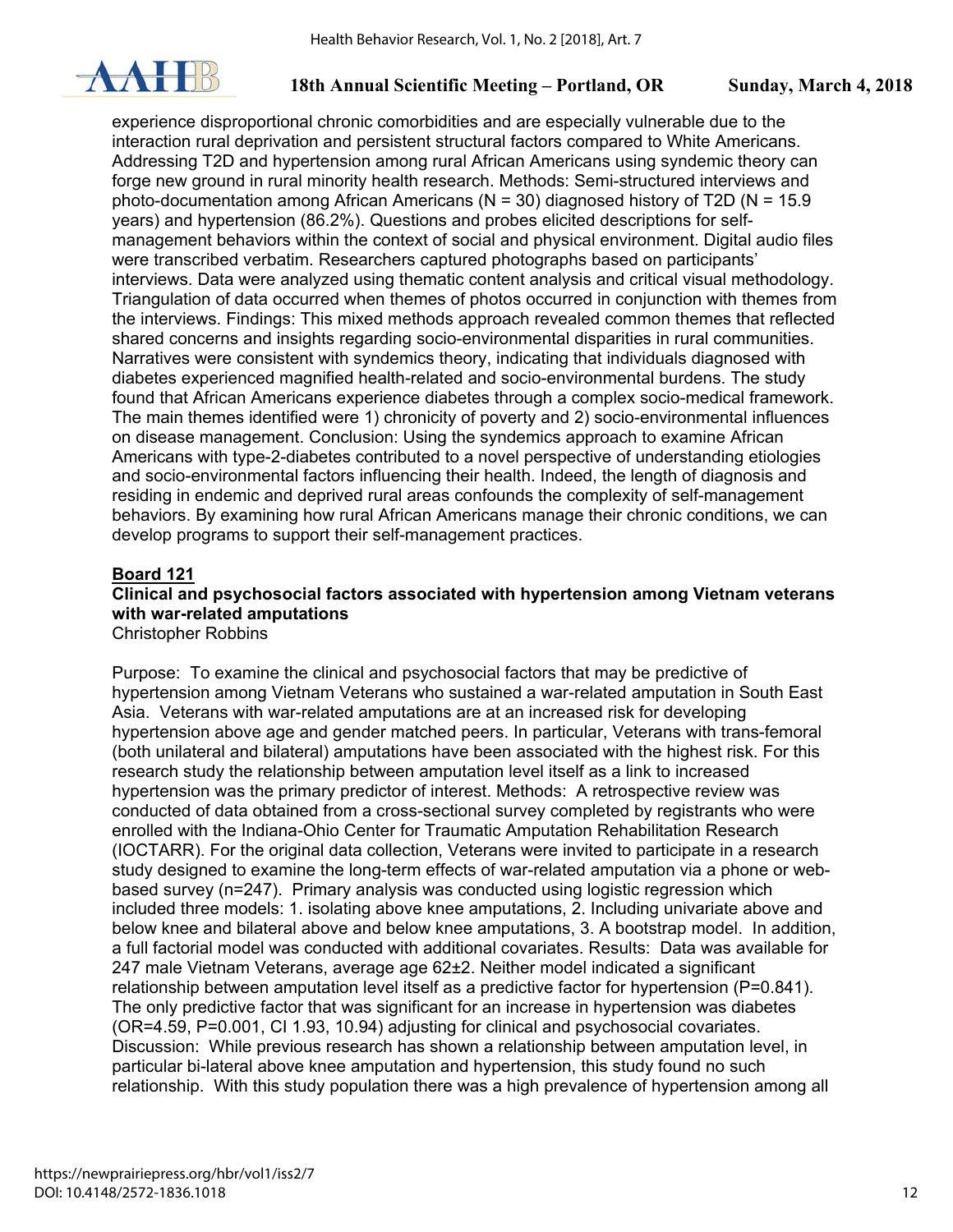

amputation levels, including upper extremity, which may indicate additional factors that were not measurable in this particular study.

#### **Board 122**

#### **Patients' trust in physicians, perceived service quality, and treatment-before-deposit policy in China**

Shinduk Lee, Wenxin Wang, David J. Washburn, and Jay E. Maddock

Background: The treatment-before-deposit (TBD) policy in China enables a patient to receive health care before paying the full medical bill. The policy should alleviate patient's financial burden, and therefore improve access to health care and perceived service quality. Given the strong association between patients' perceived service quality and trust in physicians, it was hypothesized that the TBD policy would improve patients' perceived service quality and trust in physicians, and perceived service quality would mediate the relationship between the TBD policy and trust in physicians. Methods: Self-administered surveys were collected from in- and outpatients from the departments of medicine or surgery in the summer of 2014 from a crosssectional study conducted in 12 regional hospitals in China. Mediation analysis was performed to test the hypothesized mediation model, and the indirect effect was examined using the Sobel approach. Results: This study included 3313 patients. The majority of the patients were younger than 55 years old (70%), had less than a college education (73%), had an insurance (94%), or were inpatients (62%). Also, 21% of the patients reported that they benefitted from the policy. Patients who benefitted from the TBD policy reported greater service quality ( $\beta$ =1.32, p<0.01) and higher trust in their physicians ( $\beta$ =0.57, p=0.02). The association between whether patients benefitted from the TBD policy and trust in physicians was fully-mediated by perceived service quality with the statistically-significant indirect effect of 0.37 (p<0.01). Discussion: The results support the hypothesis that the TBD policy improves patients' perceived service quality and trust in physicians by improving perceived service quality. Furthermore, the study highlights the potential benefits of the TBD policy.

## **Board 123**

#### **Assessing Health Literacy among Populations with Limited English Proficiency: A Case of Chinese American Immigrants**

Xuewei Chen, Patricia Goodson, Sandra Acosta, Adam E. Barry, and Lisako E.L.J. McKyer

Purpose: Health literacy measurement instruments serve as an essential component of any needs assessment and provide the foundation for a successful intervention plan to reduce health disparities. This study aims to assess the health literacy levels among U.S. Chinese immigrants who have limited English proficiency using a modified theory-based health literacy assessment survey. Methods: We modified and tested the All Aspects of Health Literacy Scale (AAHLS) with a sample of Chinese immigrants who have limited English proficiency in the U.S. The AAHLS is a theory-based health literacy survey with 13 self-reported questions, assessing functional health literacy, interactive health literacy, information appraisal, and empowerment. We examined the health literacy score distributions and performed (Confirmatory Factor Analysis) CFA to evaluate the appropriateness of our modified AAHLS to elicit valid data. Results: 405 participants completed our AAHLS survey. Compared to the English language scenario, aside from the item assessing if participants would question healthcare providers, participants had statistically higher health literacy levels when they were immersed in communication using Chinese (p < 0.01). We also found most participants (62.7%) were not likely to question their doctor and nurse's advice regardless of language scenarios and most of them (69.4%) had limited empowerment capabilities at the level of community and social engagement. The CFA results showed that the modified English model exhibited adequate fit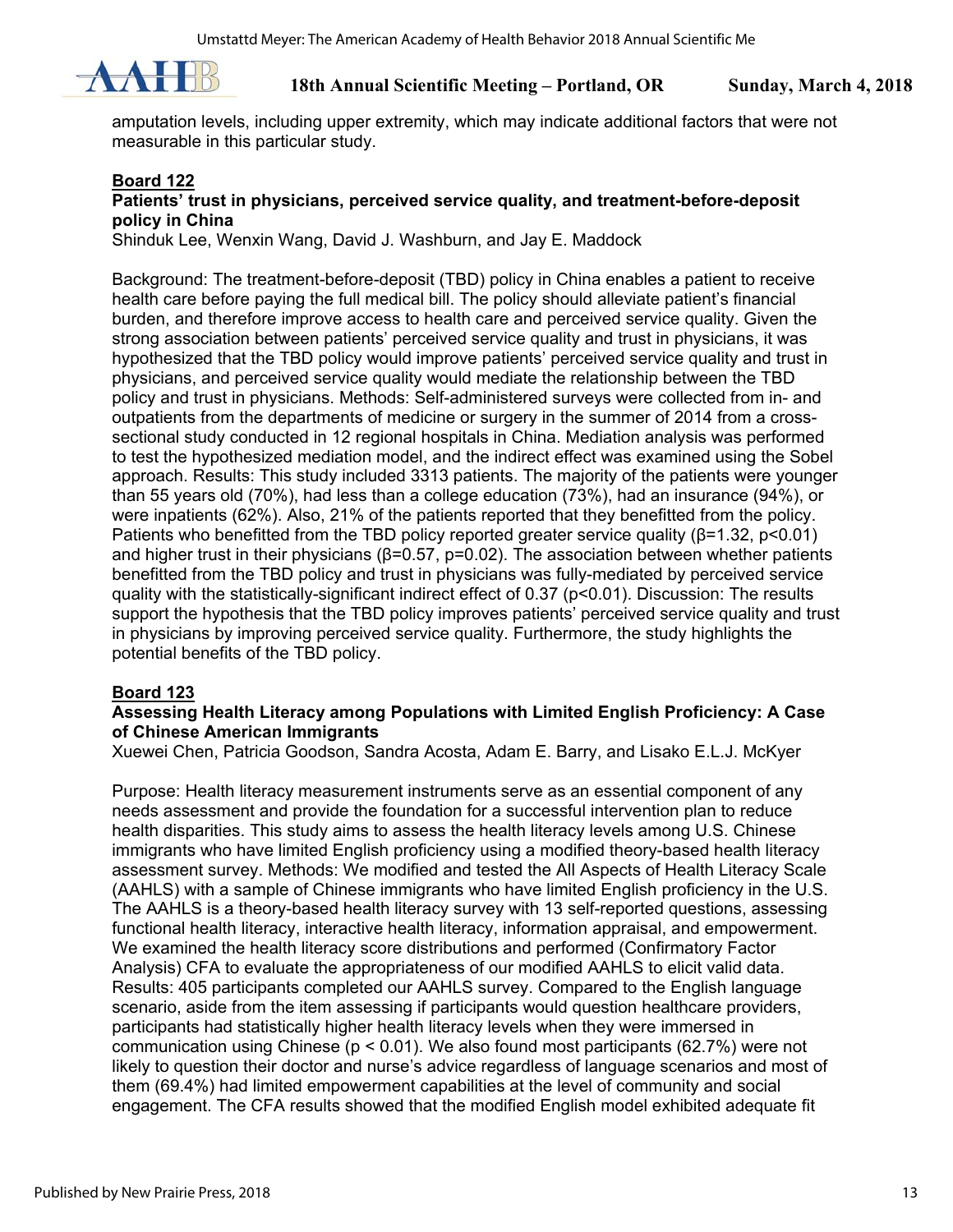

 $(RMSEA = 0.077, CFI = 0.977, TLI = 0.969, WRMR = 1.098$ ), as did the modified Chinese model (RMSEA = 0.062, CFI = 0.978, TLI = 0.970, WRMR = 1.001). Discussion: The results showed that our modified AAHLS yielded reliable and valid data among Chinese immigrants. Researchers should consider native languages and cultures before conducting health literacy assessments. Public health professionals should incorporate health interventions and policy approaches to improve Chinese immigrants' English language proficiency and empowerment capabilities.

## **Board 124**

#### **Investigating the association between acculturation and health literacy among U.S. Chinese-speaking populations with limited English proficiency**  Xuewei Chen and Ming Li

Purpose: More than 30 million people in the U.S. have limited English proficiency (LEP). Language barriers further compounds the problem of acculturation and low health literacy, making populations with LEP vulnerable to health disparities. The purpose of this study was to clarify the measurement of acculturation and investigate the relationship between acculturation and health literacy among populations with Chinese LEP in the U.S. Methods: We recruited native Chinese speakers with LEP in southwestern U.S. Totally, 405 participants completed our paper-and-pencil survey. We measured their acculturation level using Anderson and colleagues' acculturation scale, health literacy score using the short version of Test of Functional Health Literacy for Adults (S-TOFHLA), and demographic information (i.e., age, education, and years having lived in the U.S.). We applied three steps for data analysis: Exploratory Factor Analysis (EFA), Confirmatory Factor Analysis (CFA), and Structural Equation Modeling (SEM). Results: EFA results indicated a four-factor solution for the 14-item acculturation scale: family and friends, neighbors, English proficiency, and Chinese proficiency. The CFA measurement model of acculturation had a good fit (RMSEA=0.064, CFI=0.979, TLI=0.970, SRMR=0.037). The SEM full scale structural model of demographics, acculturation, and health literacy had an adequate fit (RMSEA=0.068, CFI=0.962, TLI=0.951, SRMR=0.066). Demographics (age, education, and years having lived in the U.S.) explained 69% of the variance in acculturation score (p < 0.01). Acculturation and demographic explained 60.4% of the variance in health literacy level (p < 0.01). Conclusions: The results showed acculturation is a key indicator for health literacy among Chinese populations with LEP. Acculturation including the constructs of language barriers and social networks is a critical component to promote health communication among populations with LEP. This study contributes to clarifying the acculturation measurement and refining the health literacy theory.

## **Board 125**

## **Modifiable health risk factors, self-rated health, and readiness to change among homeless adults**

Sarah B. Maness, Lorraine R. Reitzel, Daphne C. Hernandez, Diane M. Santa Maria, Melissa A. Batson, Darla E. Kendzor, and Michael S. Businelle

Background: Homeless adults have poorer health than the general population, and are at increased risk for early death. Contributors to poor health may be avoidable by modifying health risk factors. The goals of the current study were: 1) determine prevalence of smoking, low fruit/vegetable consumption, inadequate physical activity, overweight/obese and at-risk drinking; 2) assess readiness to change; 3) examine the relationship between modifiable risk factors and self-rated health; and 4) examine the relationship between readiness to change and self-rated health among homeless adults in Oklahoma City. Methods: Survey data were collected from 581 adults in 2016. Readiness to change was examined using "ladder of change" variables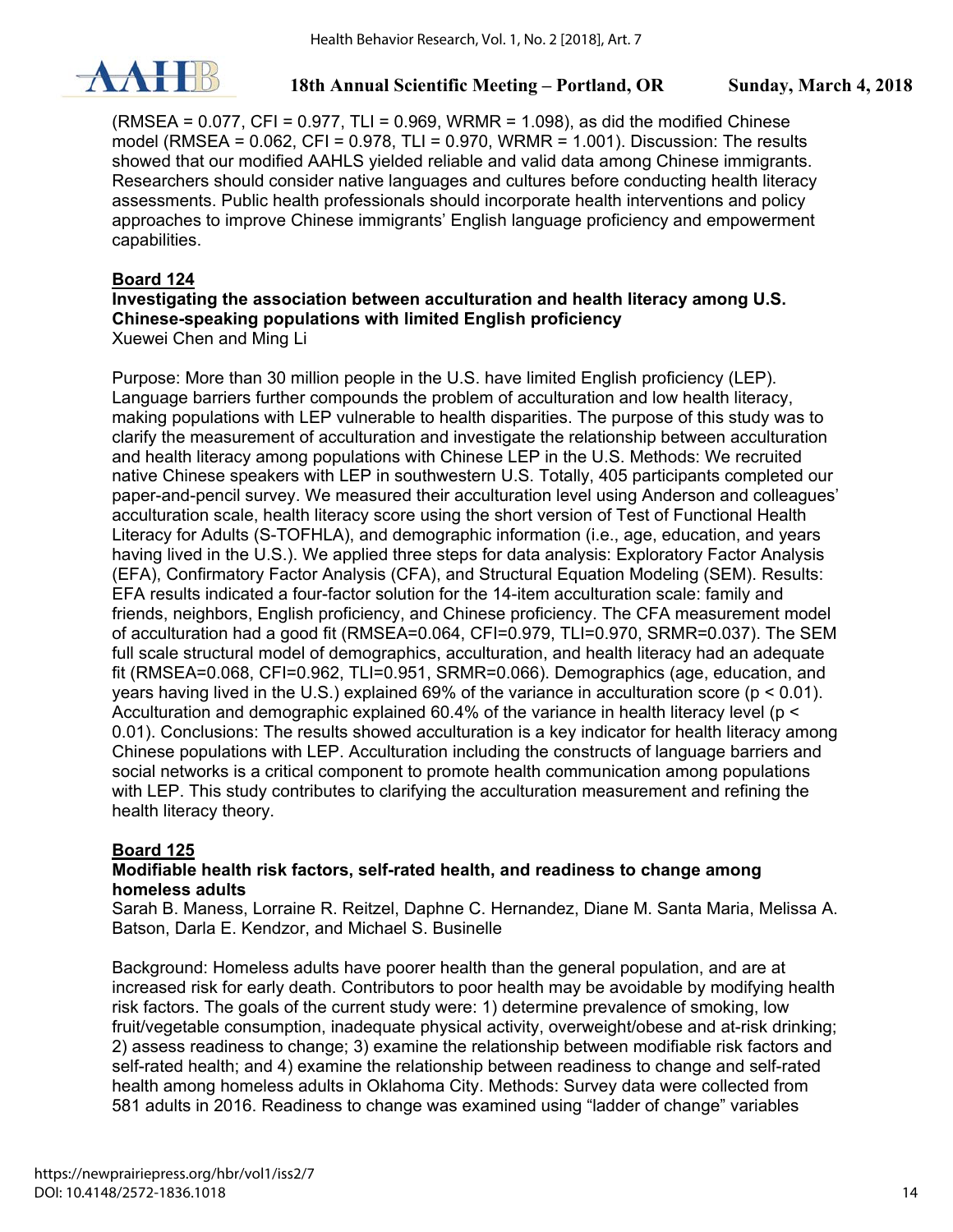

specific to each aforementioned modifiable health risk factor. Individuals that stated they had begun or had a plan to make positive changes were classified as ready to change. Self-rated health was reported as a five-point scale from excellent to poor. Linear regression models were used to predict self-rated health and readiness to change. Results: The greatest prevalent health risk factors included smoking (79%), low fruit/vegetable consumption (64%), and overweight/obese (64%). More participants were ready to change fruit and vegetable intake (74%), overweight/obesity (74%), and at-risk drinking (56%). Simple regression analyses indicated that low fruit and vegetable consumption ( $F(1,576) = 5.30$ ;  $p < .05$ ) and insufficient physical activity (F(1, 577) = 8.73,  $p < .01$ ) were associated with poorer self-rated health. However, poorer self-rated health was not significantly related to a readiness to change any modifiable health risk factors. Conclusion: Among homeless adults, the prevalence of modifiable health risk factors was high; however, current plans and actions to address these risk factors was also high. More research is needed to understand barriers to formulating a plan to effectively change factor. Shelter based interventions that support health factor change are needed.

## **Board 126**

**Purpose in Life and Successful Aging among Individuals Living with HIV** 

Desbelet Berhe, Imamah Younus, and Annie L. Nguyen

Purpose: 45% of Americans living with HIV are at least 50 years old. Although HIV infection is now a chronic condition it is important to focus on efforts to improve quality of life for this population in efforts to achieve health equity in later life. Purpose in life is a psychological asset that promotes quality of life. We investigated the psychosocial and mental health factors related to purpose in life in individuals with HIV. Methods: The data was collected from a crosssectional study on HIV+ individuals (N=154) from HIV clinics in Los Angeles, CA and New Orleans, LA. Univariate, bivariate analyses and multiple regressions were conducted. Results: The mean age of participants was 56.7 years with a mean of 29.7 years since diagnosis. The majority of participants were male (72.6%), Black/African American (63.6%), and heterosexual (54.8%). Purpose in life scores was calculated by a ten-item measure. In bivariate analyses, greater purpose in life was significantly associated with perceived successful aging (p<0.01), Black race (p=0.02), older age (p=0.02), fewer depressive symptoms based on the CES-D (p=0.04), less anxiety based on the GAD-7 (p<0.01), greater social support based on the Lubben Social Network scale (p<0.01) and greater medication adherence self-efficacy (p<0.01). Gender, sexual orientation, education and years since HIV diagnosis were not significantly associated with purpose in life. In a multiple linear regression, purpose in life remained significantly associated with successful aging, CES-D, social support, and Black race (R2= 0.27, p<0.001). Age was marginally significant and adherence and GAD were not significant. Conclusions: Purpose in life is an indicator of life quality and is associated with important psychosocial and mental health factors. Health and social services that focus on screening for and treating depression and promoting social support are important aspects of HIV care for aging individuals to enhance life quality.

## **Board 127**

**Interplay of agency, community, and attitudinal factors related to HIV pre-exposure prophylaxis by advanced practice nurses in Indiana: A structural equation model**  Greg Carter, Wasantha Parakrama Jayawardene, Jon Agley, and Beth E. Meyerson

Purpose: Pre-exposure prophylaxis (PrEP), a recent biomedical intervention to address the HIV epidemic, is a promising tool to help prevent the HIV transmission. It can reduce the risk of HIV infection in high-risk individuals by up to 92%. However, identifying individuals at high risk for acquiring HIV and initiation of PrEP remain low among primary care providers. This study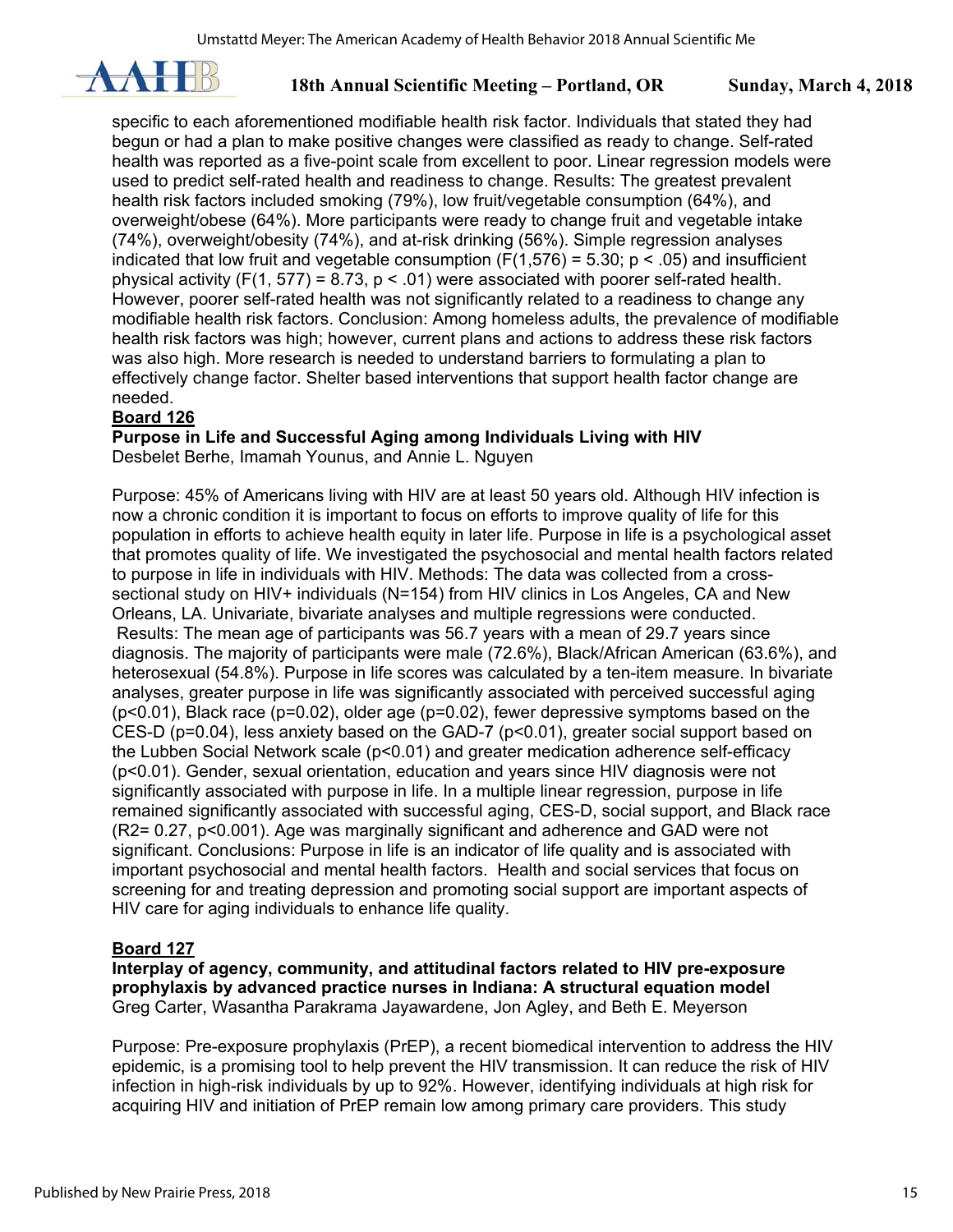

examined the associations between agency-, and community-related variables and advanced practice nurses' (APN) PrEP-related clinical practice behaviors in Indiana. Methods: Researchers randomly selected 1,358 APNs (of 4,733 registered in Indiana) to participate in a Qualtrics survey consisting of 98 closed-ended questions. The overall response rate was 32% (n=435); 367 responses met eligibility criteria and were included in structural equation modeling using the CALIS procedure in SAS-9.4. Following confirmatory factor analysis with three correlated factors in the conceptual model (agency, community, and attitudes), researchers conducted path analysis. Model fit and factor structure were determined based on meaningfulness and desirable range for a majority of indices. Results: The sample was representative of Indiana APNs: predominantly non-Hispanic white, female, nurse practitioners in urban practices (mean age=46yrs). Standardized path estimates were highest for agencyrelated variables: intervention adoption (t=30.11), intervention implementation (t=29.05), awareness of evidence-based practices (t=21.41), and organizational climate (t=20.40), followed by attitude-related variables: practice of sexual risk assessment (t=7.64), perceived barriers to PrEP (t=5.87), attitudes toward evidence-based practices (t=5.74), and age (t=2.20), and were low for community-related variables: community awareness (t=3.57) and perceived community risk (t=2.89). While there was a bi-directional relationship between agency and community (t=3.05), they separately had effects on attitudes (t=3.51 and t=2.36, respectively). Conclusion: Agency-related variables seemed to influence the attitudes and behaviors of Indiana APNs regarding PrEP, while community-centered variables were less significant. These findings may facilitate strategies to increase the uptake of biomedical interventions focused on HIV prevention.

#### **Board 128**

#### **HPV-related knowledge and acceptability of an HPV-vaccine college-entry requirement among Florida college students**

Coralia Vazquez-Otero, Cheryl A. Vamos, Stacey B. Griner, Rachel Logan, Erika L. Thompson, and Ellen M. Daley

Objectives: College students are at increased risk for Human papillomavirus (HPV) due to highrisk sexual behaviors. The HPV vaccine is recommended for 'catch-up' groups until age 26 yet, only 52.3% of college students report they have received it. The Community Preventive Services Task Force recommends college-entry vaccine requirements as a way to increase vaccination rates. The purpose of this study was to assess college students' HPV-related knowledge and acceptability of an HPV vaccine college-entry requirement. Methods: College students 18 to 26 years old (N=448) that attended a Florida university completed an online survey. A 16-item adapted scale measuring HPV/HPV vaccine knowledge (maximum score=16) was used. Respondents also reported their acceptability of an HPV vaccine school-entry requirement on a 5-point Likert-scale (Strongly agree-Strongly disagree). Statistical analyses included ANOVA with Bonferroni post hoc test, and were conducted using SPSS v.23. Results: Mean HPV-related knowledge score was 9.22 (SD=4.67). The majority (63%) of students indicated ever receiving the HPV vaccine, while fewer reported not receiving it (26%) or not knowing (12%) if they received it. Overall, 34% of students strongly agreed with an HPV vaccine requirement for college-entry, 23% agreed, 27% neither nor disagreed, 9% disagreed, and 6% strongly disagreed. Mean knowledge scores for those who strongly agreed (10.35, SD=4.29, p<0.05), agreed (9.27, SD=4.46, p<0.05), and disagreed (10.75, SD=3.88, p<0.05) were significantly higher than those who neither agreed nor disagreed (7.14, SD=4.97). Conclusions: Most students agreed that an HPV vaccine college-entry requirement was acceptable. Findings underscore a u-shape pattern, indicating a curvilinear relationship between HPV-related knowledge and acceptability to an HPV vaccine requirement for college-entry. Future efforts should target deficits in HPV-related knowledge to address misconceptions and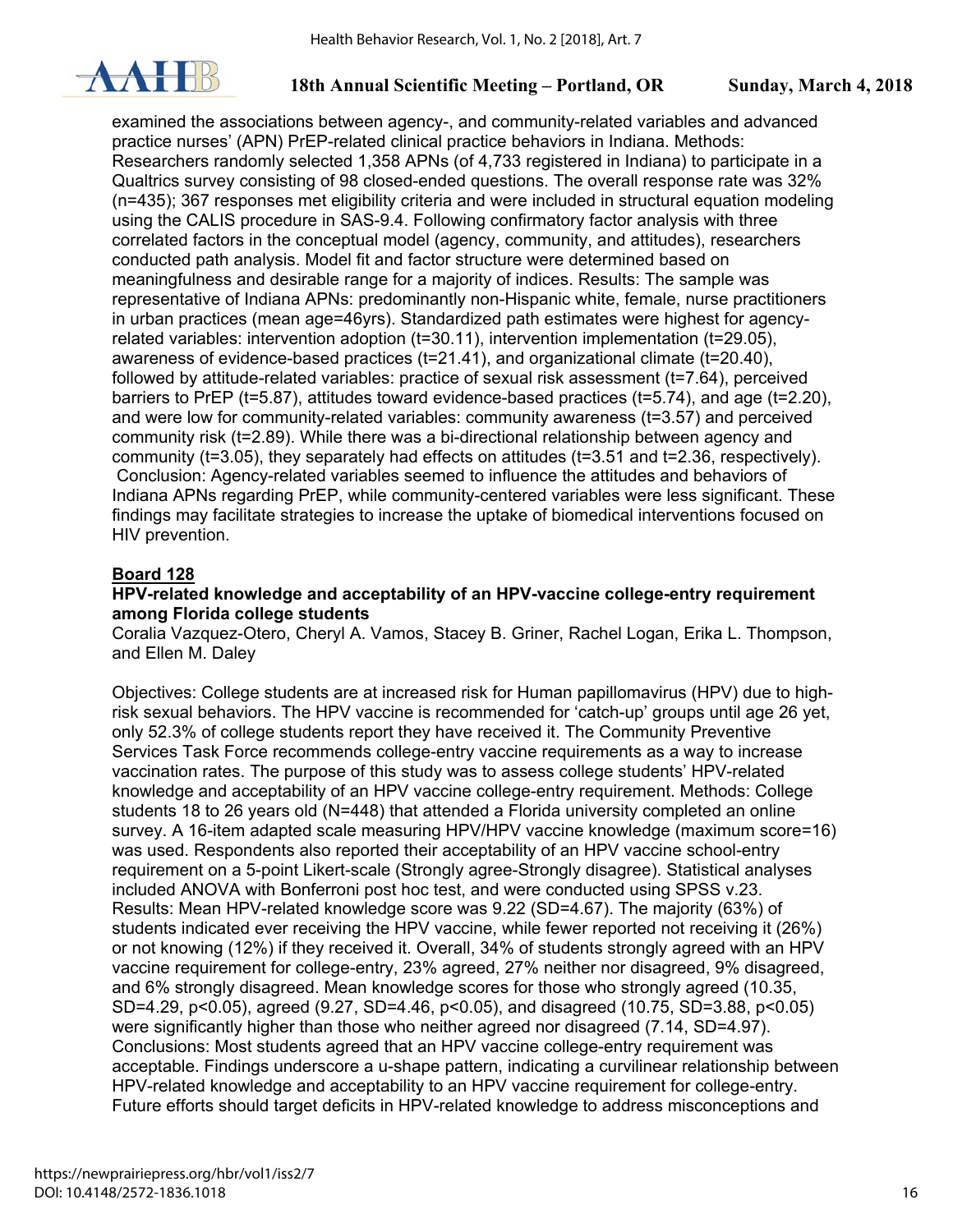

maximize support and uptake of the HPV vaccine, ultimately decreasing rates of vaccinepreventable diseases and promoting health equity in HPV-related outcomes.

#### **Board 129 Social Determinants of Health and HPV Vaccination among Young Adult Males, NHIS 2016**

Sarah B. Maness, Erika L. Thompson, and Brittany Rosen

Introduction: Human Papillomavirus (HPV) causes anogenital cancers; yet, HPV vaccination has the potential to reduce cancer morbidity. Unfortunately, vaccine uptake remains poor, especially among young adult men who have significantly lower uptake compared to women. Social Determinants of Health (SDoH) are societal level conditions that may indirectly influence health behaviors, including HPV vaccination. The purpose of this study was to determine the associations of SDoH variables with HPV vaccination among young adult men. Methods: The National Health Interview Survey (NHIS) 2016 was restricted to men, ages 18-26, completing the Sample Adult Questionnaire (N=1,714). The Healthy People 2020 SDoH Framework was used to identify NHIS variables in the areas of economic stability, health and healthcare, education, social and community context, and neighborhood and built environment. Surveyweighted logistic regression models identified the SDoH variables significantly associated with HPV vaccination. Results: Among participants, 15% (N=288) were vaccinated. Men with lower income (\$14,000 or below in last year) were significantly more likely to be vaccinated (OR=1.40, 95%CI 1.01-1.89) (economic stability). In addition, men who did not report looking up health information on the internet in the past 12 months were significantly less likely to be vaccinated (OR=0.87 95%CI 0.80-0.94) (health and healthcare). Conclusion: Significant SDoH areas for HPV vaccination were economic stability and education. These findings can inform future vaccine uptake efforts by focusing specifically on these areas, such as targeting vaccine uptake interventions among men with low health literacy. Men with lower incomes reported higher levels of vaccine uptake, which is reflected in the literature and may indicate greater access to immunization services through government programs such as Vaccines for Children. Identifying SDoH leverage points is critical to promoting HPV vaccination among men and ultimately reducing HPV-associated cancers.

#### **Board 130**

## **Exploring military youth's increased risk for suicide attempts**

Teresa McGeeney, Steve Cambron, Phyllis Millspaugh, Patti Clark, and Ben Birkby

Purpose: The purpose of this study was to identify whether youth with a personal connection to the military were at an increased risk for suicidal behavior, and to identify potential causal pathways. Methods: Every Kentucky school district was invited to participate in a school-based behavioral health survey of middle and high school students. Demographics, peer victimization, and suicidal behaviors were assessed. The number of types of peer victimization a student reported was summed into a victimization score. Multivariable logistic regression was used in reported analyses. Results: 154 out of 173 school districts participated, and 111,700 students completed the survey. 43% of students had one or more family members in the military, 6.4% had attempted suicide in the past year, and students on average reported 1.2 types of peer victimization in the last year. Students who had a family member currently or formerly in the military had 34% higher odds of attempting suicide than their peers, after controlling for demographics (model 1). When the peer victimization score was added into the model (model 2), it explained 85% of the excess risk of military connection (Adjusted Odds Ratio, model 1=1.34, p<.001; AOR, model 2=1.05, p=0.06). The effect of victimization was statistically significant (AOR=1.62,  $p$ <.001). These results suggest that victimization may be a partial or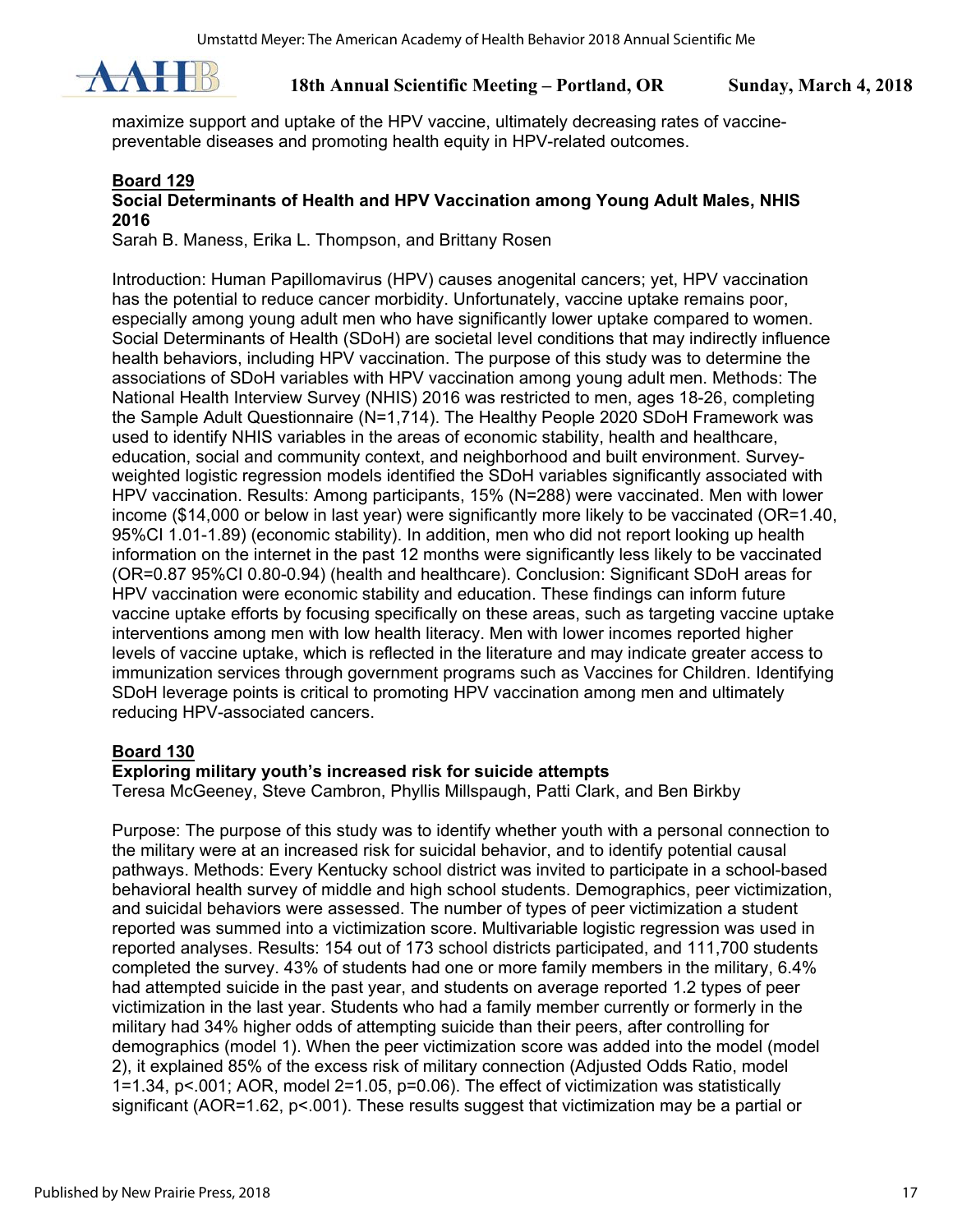

complete mediator between military connection and suicide attempt. Conclusions: Students with military connections have an increased likelihood of attempting suicide. This is partly due to the fact that they are more likely to be victimized by their peers, and victimized youth are more likely to attempt suicide. However, even after controlling for victimization, military-connected youth are still at a marginally significant increased likelihood of attempting suicide. Additional research is needed to understand additional factors military youth face that put them at higher odds for suicide attempts.

## **Board 131**

#### **Military youth and prescription opioid abuse risk factors**

Teresa McGeeney, Steve Cambron, Phyllis Millspaugh, Patti Clark, and Ben Birkby

Purpose: Kentucky had the 3rd highest rate of drug overdose deaths in 2015, with opioids as the leading cause of overdose deaths. Military youth are at an increased risk for substance use, but the causal pathway has not been identified. This study sought to determine whether parental, peer, and personal disapproval of nonmedical opioid use (NMOU) and perceived risk of NMOU mediated the relationship between military connection and NMOU. Methods: Every Kentucky school district was invited to participate in a school-based behavioral health survey of middle and high school students. Demographics, substance use, and perceptions of risk and parental/peer disapproval of substance use were collected. Multivariable logistic regression was used in reported analyses. Results: 154 out of 173 school districts participated, and 111,700 students completed the survey. 43% of students had one or more family members in the military, and 2.6% of students reported NMOU in the past 30 days. After controlling for grade, gender, race/ethnicity, and free/reduced lunch, students who had a family member currently or formerly in the military were 42% more likely to use prescription opioids than their peers (model 1). When personal, parental, and peer disapproval and personal risk perception were added into the model (model 2), the relationship between military connection and NMOU was changed by less than 1% (Adjusted Odds Ratio, model 1=1.42, p<.001; AOR, model 2=1.41, p=0.04). This indicates that, though personal and peer disapproval of NMOU and personal perceived risk of NMOU are strong significant predictors of NMOU, they do not mediate the relationship between military connection and NMOU. Conclusions: Military youth are at an increased risk for NMOU, but this elevated risk is not explained by personal, peer, or parental disapproval of NMOU, or by personal risk perception. Additional research is needed to identify the causal pathway between military connection and NMOU.

## **Board 132**

## **Rural-Urban Disparities in Physical Activity among Military Service Member and Veteran Cancer Survivors**

Justin T. McDaniel, Fanta S. Hangadoumbo, Kristen Brewer, Ashley Moss, Musa Yahaya, Nathan Henkenius, Brione H. Lockett, and Maali Alruwaili

Introduction: Physical activity (PA) has been prescribed as a non-pharmacological intervention for cancer survivors to ameliorate the negative physiological and psychological effects of treatment and condition management. Little is known about the prevalence of PA among military service member and veteran (SMV) cancer survivors and how said intervention adherence differs among this population in rural and urban areas. Using an ecological approach – which accounts for individual, interpersonal, and environmental factors, – we assessed the unique effect of rurality on the PA of SMV cancer survivors. Methods: The present study was crosssectional in design. Secondary data from the Center for Disease Control and Prevention's (CDC) 2016 Behavioral Risk Factor Surveillance System (BRFSS) were retrieved on a national sample of SMV cancer survivors (n = 16,643). Geographic information systems (GIS) were used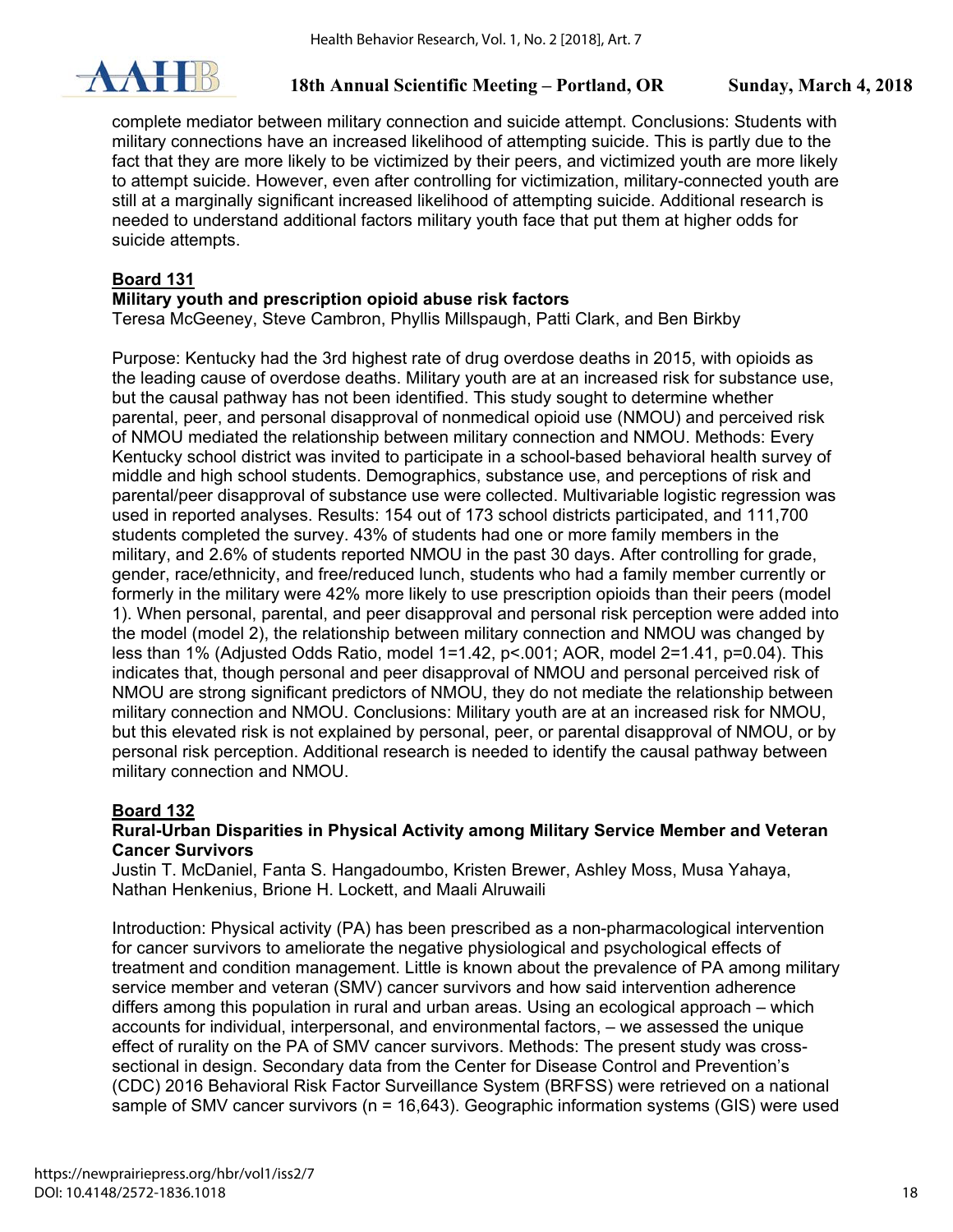

in order to understand the spatial distribution of any monthly PA (non-job related) among SMV cancer survivors. The effect of rurality on engagement in PA was assessed with multiple logistic regression. Results: Results of our spatial descriptive-epidemiological analysis showed that selfreported PA by SMV cancer survivors was lower in states along the Mississippi Delta Region (MDR) – a federally designated region of rural socioeconomic disadvantage – than many other non-MDR adjacent states. Further, after controlling for demographic characteristics, socioeconomic status, comorbid conditions, BMI, and substance use, results of the logistic regression analysis showed that rurality was independently associated with decreased likelihood of engagement in PA among SMV cancer survivors [OR = 0.889 (95% CI = 0.809, 0.977)]. While 72.700% of SMV cancer survivors in urban areas reported engaging in PA, only 68.300% of SMV cancer survivors in rural areas reported engaging in PA. Conclusions: This is the first study to examine rural-urban disparities in PA adherence among SMV cancer survivors. Interventions aimed at increasing PA among rural dwelling SMV cancer survivors are needed."

#### **Board 133**

#### **Using cardiorespiratory fitness to examine the relationship between self-reported job stress and injury in female firefighters: A mediation analysis**

Sarah J. Cosgrove, Katie M. Heinrich, Walker C. S. Poston, Brittany Hollerback, Sara Jahnke, and Christopher K. Haddock

Background: Firefighting has been cited as one of the most stressful occupations. Occupational injury and chronic disease are concerns for firefighters who often have low cardiorespiratory fitness levels. Comprising just 3.9% of US career firefighters, females are an understudied group. It is unclear how unique stressors placed upon female firefighters and their cardiorespiratory fitness level may be related to occupational injuries. This study examined the relationship between job stress and injury, and whether cardiorespiratory fitness mediated this relationship. Methods: Of 2,022 female career firefighters (Mage=40.2, SD=9.1) completing a national online survey, 1,758 (86.9%) provided data for injuries sustained and the amount of stress experienced on-duty in the previous year. Cardiorespiratory fitness (estimated VO2max) was calculated from self-reported height and weight, age, and self-reported physical activity. A mediation model using logistic regression was conducted with SPSS 24. Results: Experiencing on-duty stress was dichotomized as none at all, a little, or some ( $n= 1,285, 73.1\%$ ) or a lot ( $n=$ 469, 26.7%). Reported injury rates in the last year were dichotomized as none (n= 951, 54.1%) or 1 or more (n= 802, 45.6%). Estimated VO2max values ranged from 3.88 to 45.56 (M=32.3, SD=6.5). Injury was significantly higher in individuals reporting experiencing a lot of stress (OR=1.6, CI 95%=1.3, 2.0), with those reporting high levels of stress having a 60% greater risk of injury. However, the full mediation model was not significant, showing no significant relationship between injury and estimated VO2max. Conclusions: While on-duty stress and injury were significantly related, cardiorespiratory fitness – which were below average– did not mediate the relationship. Due to the cross-sectional nature of the data, the direction of the relationship between on-duty stress and injury is unclear. Future research should examine the ability of worksite stress management strategies to reduce the rate of injuries among female firefighters

## **Board 134**

**Gender Differences in Determinants for Meeting Aerobic and Muscle Strengthening Physical Activity Recommendations** 

Grace Fairchild and Paul Branscum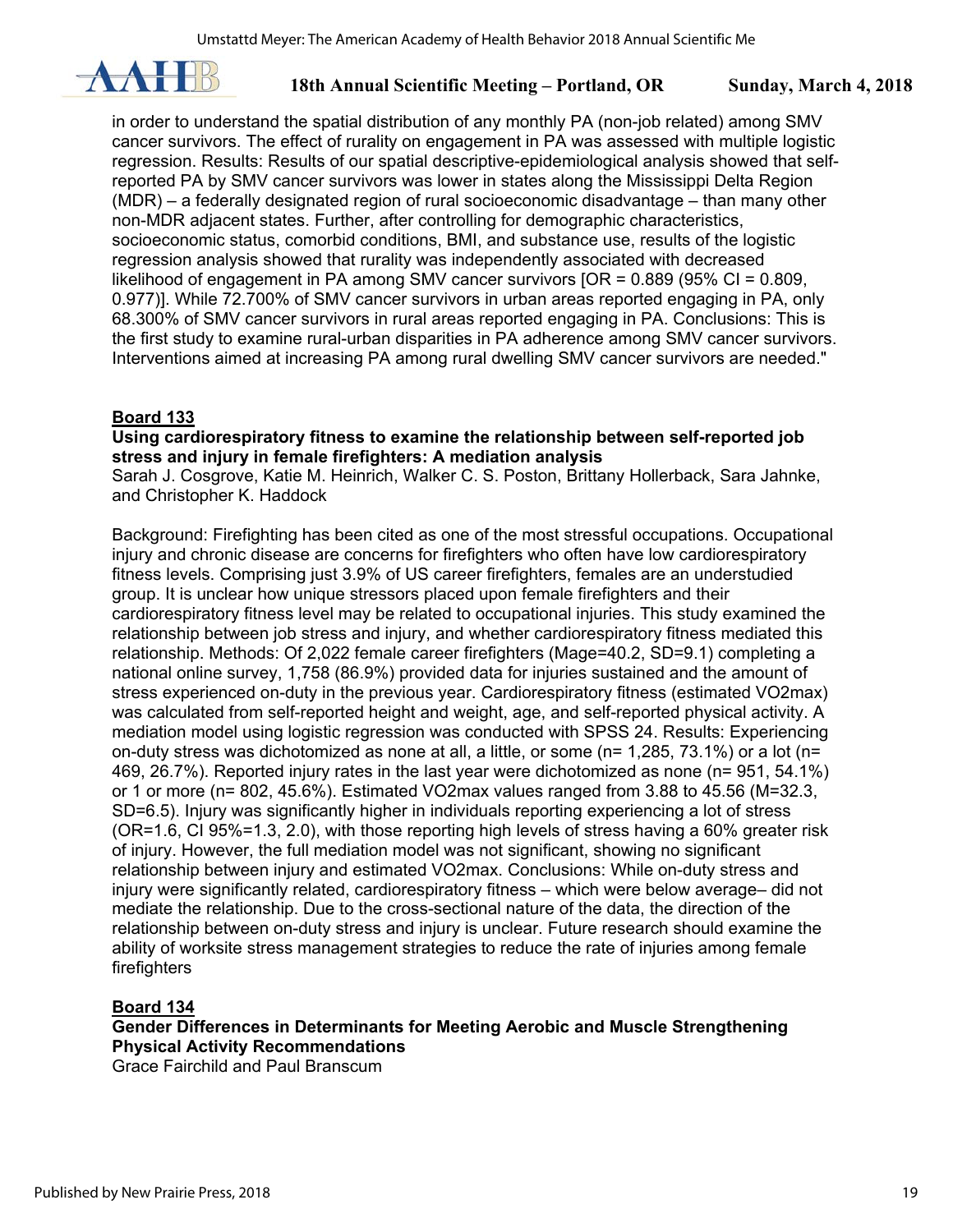

Health behavior research on physical activity (PA) typically focuses on aerobic PA, while overlooking muscle strengthening PA. While interrelated, these two health behaviors are intrinsically different, because they have different recommendations, require different skills to perform, and have some different health benefits. There are also greater gender disparities between meeting muscle strengthening PA recommendations, compared to aerobic PA recommendations. To illustrate, while slightly more men (53.1%) meet aerobic PA recommendations compared to women (50.2%), significantly more men (34.4%) meet muscle strengthening PA recommendations compared to women (24.5%). Therefore, the purpose of this study was to explore gender differences for psychosocial predictors of both types of PA. The theoretical underpinnings of this study were housed within the Integrative Behavioral Model (IBM). College students [female (n=272); male (n=120)] attending a large, Southwestern University, completed an online survey, measuring all the IBM constructs (intentions, attitudes, perceived norms and perceived behavioral control (PBC)), and both types of PA. Results from independent t-tests revealed that women had significantly more social pressure to perform aerobic PA (p=0.036), and significantly less PBC to perform muscle strengthening PA (p=0.032), compared to men. All other differences between psychosocial determinants were not significant. Using linear regression to model determinants for intentions for both groups, it was found that attitudes, perceived norms and PBC accounted for a significant proportion of the variance for aerobic [women (43.6%); men (47.7%)] and muscle strengthening [women (57.4%); men (53.8%)] PA. Standardized beta coefficients revealed that while predictors for aerobic PA were the same for men and women, for muscle strengthening PA, attitudes explained more of the variance of intentions for men, while PBC explained more of the variance for women. Results suggest that gender differences exist for factors that shape muscle strengthening PA, therefore gender-tailored interventions are warranted.

## **Board 135**

## **Influence of Self-Rated Health Status on Exercise Behavior and Healthy Eating Habits: Implications for Health Promotion Research and Practice**

Ann Amuta, Divya Talwar, Kathleen Flowers, and Luis Espinoza

Background: The association between self-rated health, morbidity and mortality has been studied extensively. However, this relationship is still poorly understood; mostly because, health behaviors which are associated with prevention of disease and mortality have not been adequately included in the self-rated health literature. It is imperative to examine self-rated health, because it reflects psychological judgments that will inadvertently guide an individual's engagement in health protective behaviors. Methods: Data collection was started and completed in August 2017. Participants were recruited via Survey Sampling International (SSI). This study comprised of a nationally representative sample of U.S. adults who completed selfreport measures of demographic characteristics, perceived health status, physical activity level, fruit and vegetable consumption behaviors, calorie intake monitoring and limiting. Multiple regressions and SPSS 24.0 were used for all analyses. Results: 501 adults (53% female, mean age: 44.22 years, mean body mass index (BMI): 28.06). The healthier an Individual self-rated their health, the less vegetables they consumed ( $β = -.181$ ,  $p < .001$ ); less fruit they consumed  $(\beta = -.105, p < .001)$ , and engaged in less exercise ( $\beta = -.267, pp = .043$ ). Conclusions: Overall, results show perceiving oneself as healthy was associated with less engagement in healthy behaviors. It is possible that if people believe they are healthy, they may be less inclined to engage in health protective behaviors, thereby underestimating the effect of healthy behaviors. Future research is needed to understand the reasoning's behind such relationship. A collaborative effort between different disciplines like biology, sociology and psychology, may improve the understanding of this key measure of health status. Healthcare professionals in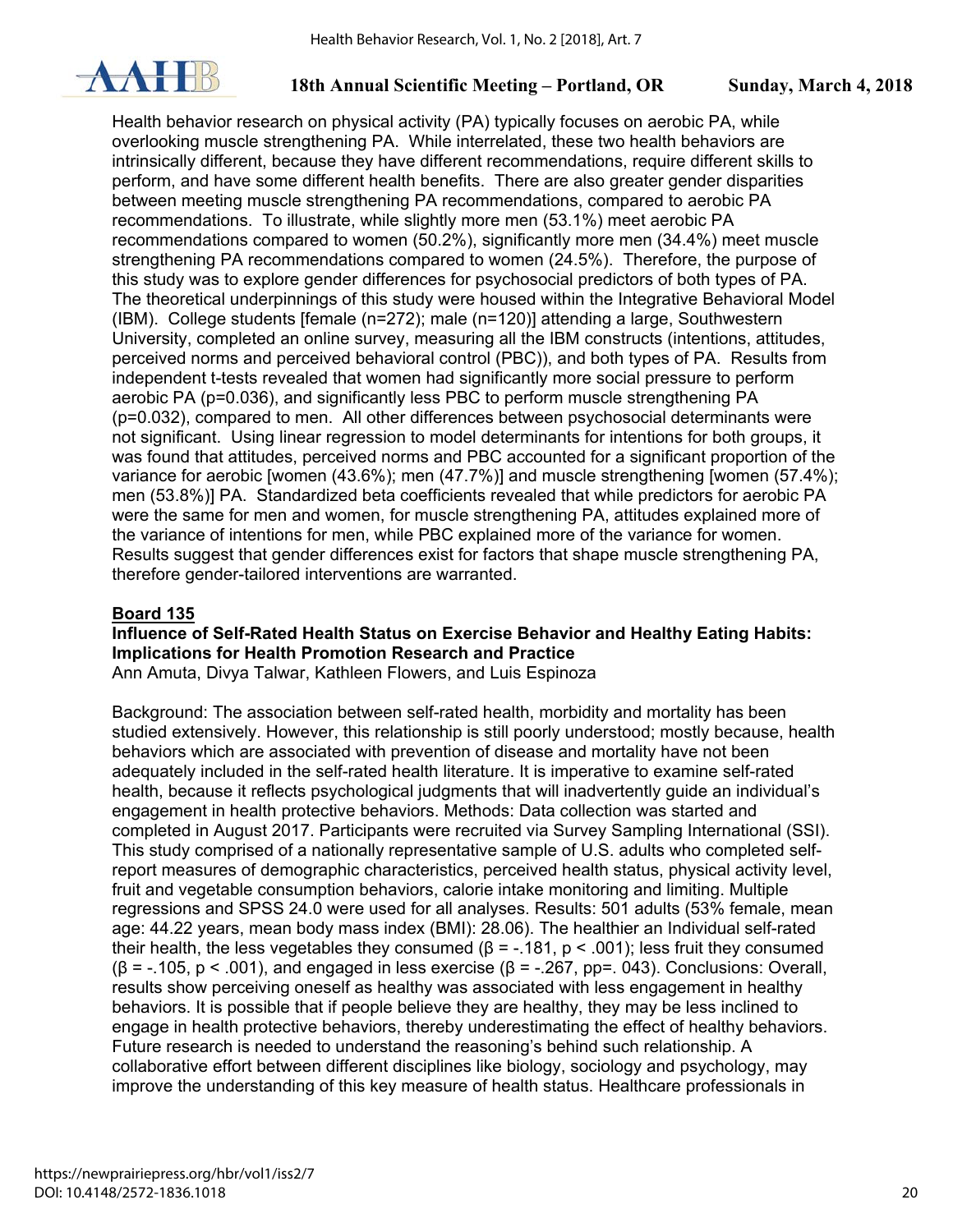

both clinical and non-clinical settings need to encourage both healthy and unhealthy individuals to engage in health protective behaviors."

#### **Board 136**

### **Differences Between Type 2 Diabetes and Cancer Risk Perceptions and Varying Influences on Diet and Physical Activity Behaviors**

Ann Amuta, Wura Jacobs, Divya Talwar; and Marrisa Wallace

Purpose/Background: Risk perceptions are a key part of several health behavior change theories. Current research suggests that disease related risk perceptions are important factors of health behavior. Individuals perception of disease risk are likely to be different depending on specific diseases. Limited research has been done to study variations between disease specific risk perceptions on health behaviors. Such distinctions are important aspects to study, as findings may inform program planning efforts and health education strategies. Methods: Survey Sample International agency, an online data collection company was used for this study to reach a large diverse number of U.S adults. Data collection concluded in August 2017. Risk perceptions for T2D and cancer were analyzed separately to investigate distinctions in risk perceptions based on the disease in question. Behaviors examined were vegetable consumption and regular exercise behavior. Descriptive statistics, multiple linear regressions and SPSS 24.0 were used for all analyses. Results: N=501. Majority of the participants were female (n=267), married (n=239), white (n=379), normal weight (61%), average age was 44 years old and average annual household income was \$50,000 – \$75,000. Although most respondents had higher worry and risk perceptions of cancer, this did not translate into engaging in healthy behaviors (p>.05). Conversely, risk perceptions for T2D were generally low but were associated with healthy behaviors like increased vegetable consumption ( $\beta = .113$ , p=.013) and engaging in regular exercise ((β = -.109, p=.015). Conclusions: Although risk perceptions were generally higher for cancer than T2D, higher T2D risk perceptions was associated with healthy behaviors. High cancer risk perception did not influence behavior. This may be because T2D has clear linkages with diet/exercise while cancer does not. Future research should explore how health professionals discuss and standardize preventive behaviors to increase adoption of better nutrition behaviors, specifically for cancer patients and prevention.

## **Board 137**

## **Differences in how Hispanic mothers monitor sugary drink and fruit and vegetable intake for preschoolers**

Paul Branscum and Karina Lora

Childhood obesity is a complex public health issue, and interventions are greatly needed for obesity prevention, especially in the Hispanic community. Interventions that can help mothers monitor their preschoolers' diet, have the potential to predispose children early in life to become accustomed to consuming certain foods (i.e. fruits and vegetables), and avoiding others (i.e. sugary drinks). The purpose of this study was to explore differences in how Hispanic mothers monitored their preschoolers' sugary drink and fruit and vegetable intake. The theoretical underpinnings of this study utilized the Integrated Behavioral Model of Prediction (IBM). Hispanic mothers of preschoolers (n=238) completed a valid and reliable survey evaluating the IBM constructs (attitudes, injunctive norms, descriptive norms, capacity, and autonomy), and monitoring behaviors for both fruits and vegetables and sugary drinks. Mothers were recruited from numerous settings in the community (i.e. churches, and preschools) in five zip codes in the southwest part of Oklahoma City where a majority of the Hispanic population resides. Most of the mothers (92%) were born outside of the US, and a majority had been in the US at least 11 years (61%). Additionally, almost all of the mothers (80%) spoke only Spanish or Spanish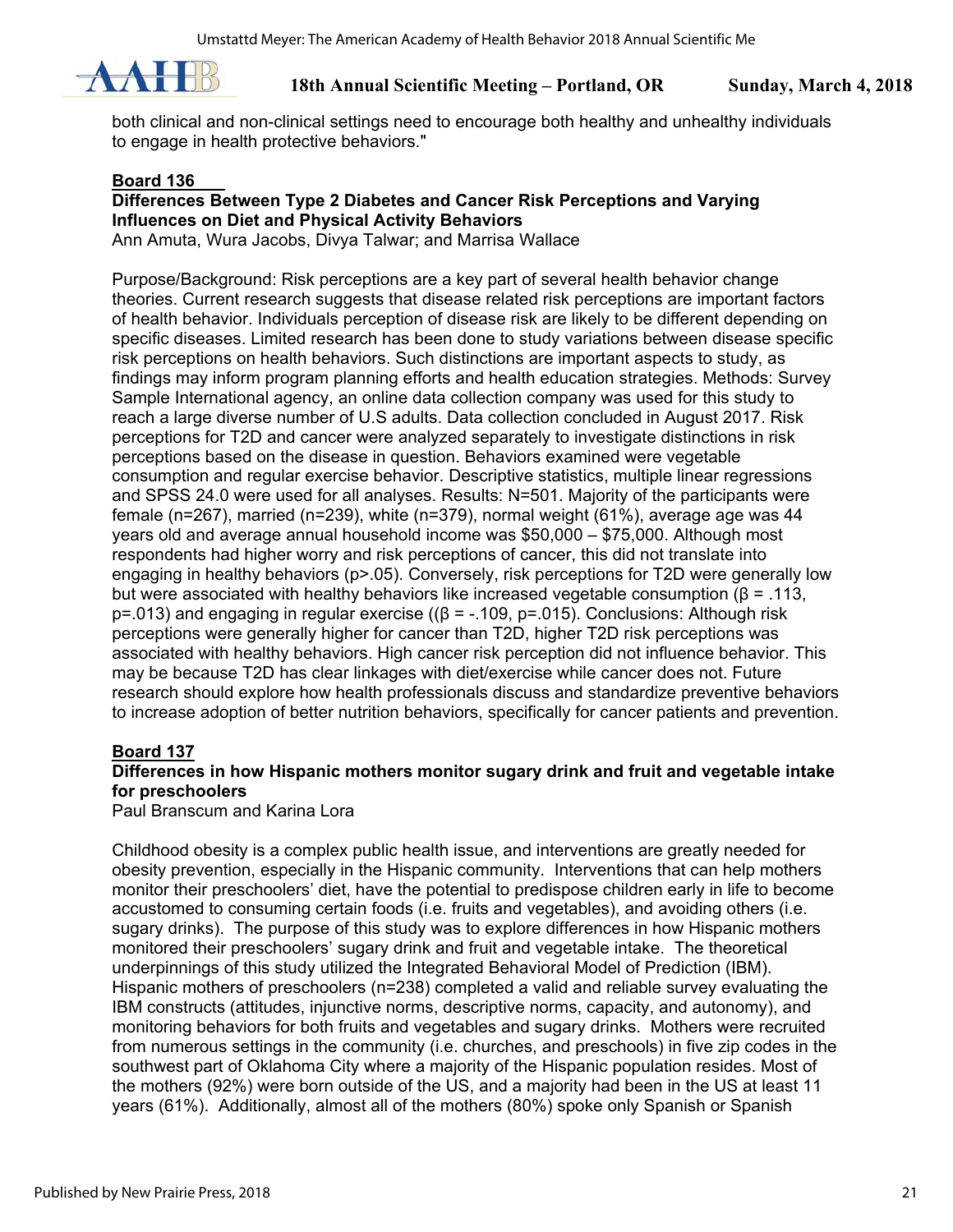

better than English at home. Results from dependent t-tests showed that Hispanic mothers have a much more difficult time monitoring sugary drinks, compared to fruits and vegetables. Mothers monitored sugary drinks significantly less than fruit and vegetables (p=0.001/Cohen's  $d=0.53$ ), and had significantly lower intentions ( $p=0.001/d=0.30$ ), attitudes ( $p=0.001/d=1.59$ ), self-efficacy ( $p=0.001/d=1.83$ ), and autonomy ( $p=0.007/d=0.21$ ) to monitor sugary drinks, compared to monitoring fruits and vegetables. Results from this study show that mothers may need more help monitoring their preschooler's sugary beverage consumption. Additional studies are needed to understand specific motivating factors and barriers that facilitate and inhibit Hispanic mothers from monitoring their preschoolers diet.

## **Board 138**

#### **C-reactive protein moderates the food insecurity-obesity paradox among women**  Daphne C. Hernandez, Layne Reesor, and Rosenda Murillo

The association between food insecurity and obesity is not well understood. Research suggests a positive relationship for women but mixed findings for men. Pro-inflammatory cytokines, such as C-reactive protein (CRP), have been observed among food insecure individuals, and among obese individuals. Thus, the food insecurity-obesity paradox may be related to inflammation differences. The purpose of this study was to investigate whether elevated CRP moderates the association between food insecurity and elevated anthropometric measures [(i.e. body mass index (BMI) and waist circumference (WC)]. Methods: Using the 2005-2010 National Health and Nutrition Examination Survey, we focused on working-poor adults [≤ 2.99% of the Federal Poverty Line] (N = 9,972). Respondents were considered to be food insecure if they responded affirmatively to 3 or more of the 18-items on the USDA Food Security Scale. BMI and WC were calculated as outlined by the CDC for adults based on direct assessment of a) height and weight and b) abdominal circumference, respectively. Covariates included age, race, nativity, marital status, education, employment, income, and health insurance. Covariate-adjusted logistic regression models were stratified by gender to estimate the odds that CRP moderated the association between food insecurity and overweight/obese (vs. normal weight) and elevated WC. Results: On average the sample was 49 years old, 25% food insecure, 66% overweight/obese, and 57% elevated WC. Higher CRP was observed among women, food insecure adults, overweight adults, and adults with elevated WC. In adjusted models, CRP moderated the association between food insecurity and overweight/obese  $[OR = 5.98, 95\% CI =$ 2.91 – 12.28, p<.001] and elevated WC [OR = 4.13, 95% CI =  $2.30 - 7.40$ , p<.001] for women but not men. Conclusion: CRP appears to be a potential moderator of the food insecurityobesity paradox among women. Reducing food insecurity may assist with lowering rates of inflammation and obesity among women.

## **Board 139**

## **The individual- and school-based factors associated with adolescent adiposity and the level of blood lipids in Taiwan adolescent**

Wei-Ting Lin, Chien-Hung Lee, Sharon Tsai, and David Wyatt Seal

Purpose: This study investigated the multilevel effects of individual- and school-based characters on adolescent obesity-related markers and clinical examinations. Methods: Participants were recruited from junior high schools in southern Taiwan using a multistage, geographically stratified sampling approach. Detailed information on individual demographic, dietary, physical, and lifestyle parameters was collected via self-administered written questionnaires. Health outcomes of interest were the following anthropometric and biochemical measurements: body mass index (BMI), waist circumference (WC), body fat, triglyceride (TG), total cholesterol (TC), low-density lipoprotein cholesterol (LDL-C), high-density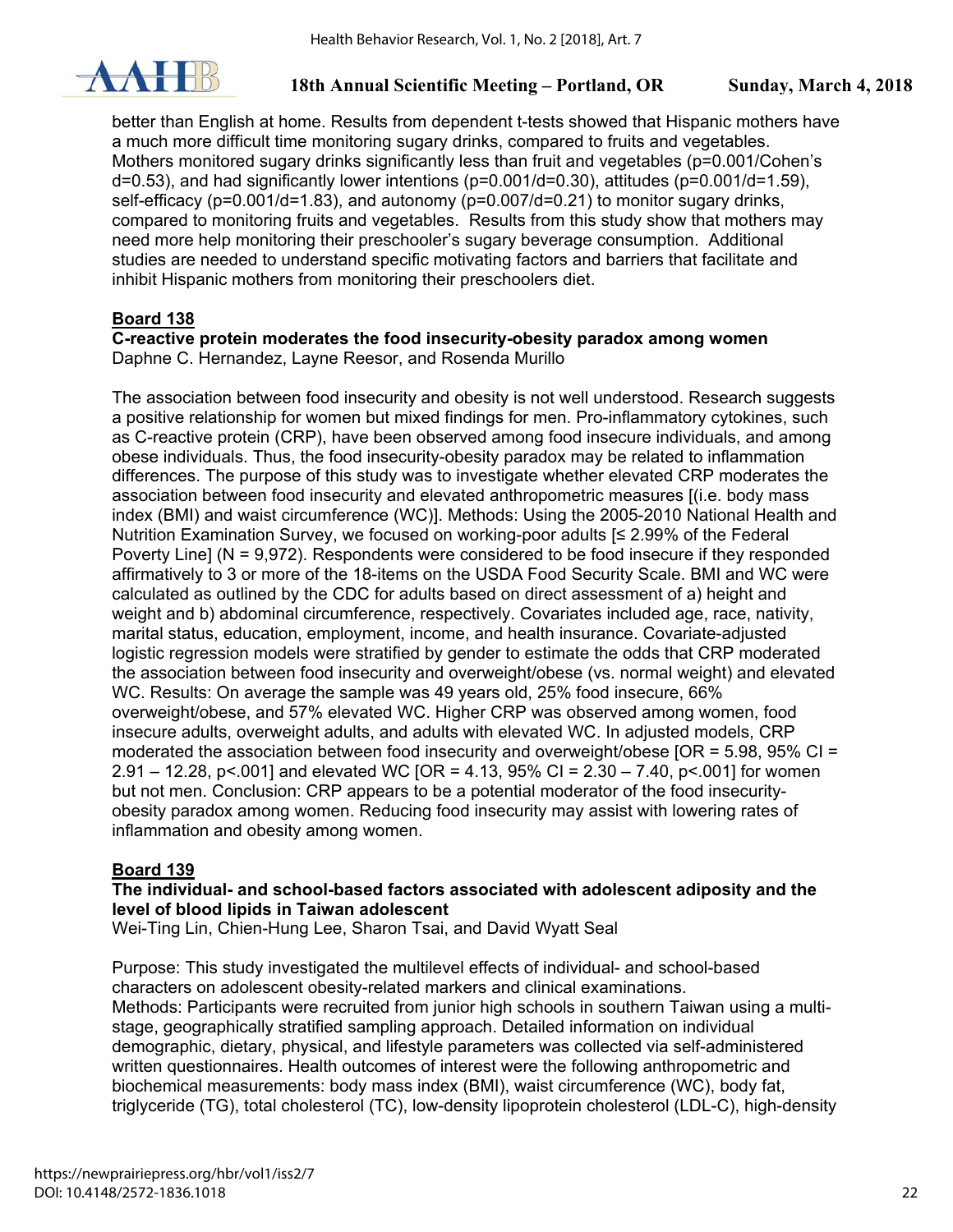

lipoprotein cholesterol (HDL-C), and serum uric acid (SUA). School-level factors included the number and type of sport facilities and annual health promotion activities. We used multilevel regression models to estimate the effect that individual- and school-level factors had on health outcomes. Results: 2,727 adolescents, aged 12-15 years old, from 36 junior high schools in Kaohsiung, Pingtung, and Taitung participated in this study. Among individual covariates, elevated levels of body fat, WC, SUA, blood lipids (TC, LDL-C, and low HDL-C concentration) were all associated with being male and having a higher BMI (All p's≤0.001). In the multilevel null model, 10.0-30.5% of blood lipids and 4.3-8.9% of WC and SUA differences in adolescents were attributed to between-school variation (All p's for Intraclass Correlation Coefficient <0.001). That is, health outcomes tended to cluster among students in the same school. After adjusting for individual characteristics in the full multilevel model, an increased number of annual school health promotion activities was associated with decreased TC and LDL-C, but also lower HDL-C, concentration (all p's<0.041). Conclusion: This study highlights adolescent body fat, WC, SUA, and blood lipids levels were associated with individual factors, while only the latter was associated with school-level factors.

#### **Board 140**

**Factors Impacting Adolescent Fruit and Vegetable Consumption: Data from the National Cancer Institute's Family Life, Activity, Sun, Health, and Eating (FLASHE) Study**  Mary Odum, Jeff M. Housman, and Ronald D. Williams Jr

Purpose: The objective of this study was to examine the role of demographic (race/ethnicity, sex, grade, nativity, literacy, body mass index) and individual-level (normative beliefs, knowledge, perceived barriers, food preference, and self-efficacy) factors on U.S. adolescent fruit and vegetable consumption. Methods: Hierarchical multiple regression analysis was conducted on a sample of adolescent participants from the National Cancer Institute's 2014 Family Life, Activity, Sun, Health, and Eating (FLASHE) study. The FLASHE study included a web-based questionnaire administered to U.S. adolescents aged 12-17 years and their parents/guardians. The resulting sample (n=1737) is nationally-representative in terms of sex, income, age, household size, and region. Results: Result from hierarchical multiple regression analysis results indicated no collinearity concerns with input variables. Model 1 (demographic variables alone) explained very little variance (R2 = .013) in adolescent fruit and vegetable consumption variance; Model 2 (demographic and individual-level variables) explained approximately 31% (R2 = .312) of variance. The R2 change from model 1 to model 2 of .297 indicated variance in consumptions was mostly explained by the intrapersonal variables. All intrapersonal variables were statistically significant predictors of consumption ( $p < .001$ ); food preference (β = .274) and self-efficacy (β = .214) were the strongest predictors. Conclusions: Given the conflicting literature to date on the factors impacting U.S. adolescent fruit and vegetable consumption, often from studies with small sample sizes, the current study provides results from a large, nationwide sample. While food taste is highly genetic and remains a primary factor influencing food preference, research has suggested that preferences can change due to a variety of social experiences. Thus, health promotion efforts might build upon the social experiences of adolescent nutrition behaviors to positively impact adolescent fruit and vegetable consumption.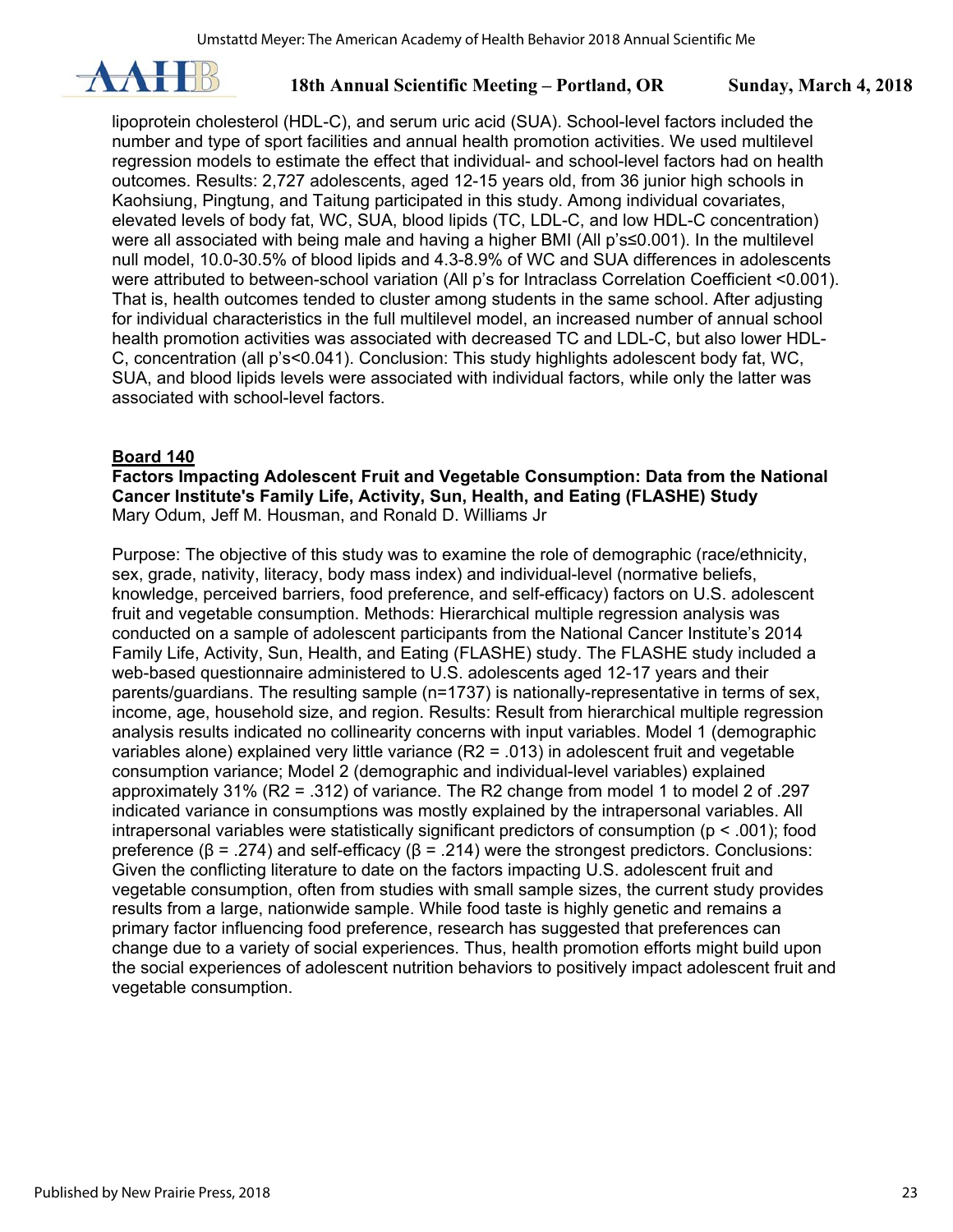

#### **Board 201**

#### **Parent Awareness of Adolescent Tobacco Use: Results from a Population-Based Study of US Youth**

Jessica L. King, Julie W. Merten, and Kimberly G. Wagoner

Background: Parental awareness is a protective factor for smoking initiation, and parents are often crucial to youth seeking cessation. Low rates of parent awareness could indicate a need for additional education for parents. Methods: We used data from Wave 2 (2014-2015) of the Population Assessment of Tobacco and Health (PATH) Study Youth/Parent Dataset, a nationally representative study of 12,172 U.S. youth and their parents. We conducted weighted analyses comparing parent awareness of their child's ever tobacco use to youth-reported ever use for any tobacco product, and for cigarettes, e-cigarettes, hookah, little cigars and cigarillos (LCC), and smokeless tobacco. We then examined associations between parents' awareness of adolescent use and sociodemographic factors. Results: Among youth who reported using tobacco (n=2,779; 22.8%), 61.9% of parents were unaware of their adolescent's tobacco use. Parent unawareness varied by product: e-cigarette (57.9%), hookah (53.3%), smokeless (49.5%), LCC (44.7%), and cigarette (44.6%). We identified several factors associated with parent awareness of youth tobacco use: youth age (67.8% of 12-14 year old tobacco users had parents unaware vs. 59.9% of 15-17 year olds; F=11.8, p=.001), youth gender (58.3% of males had parents who were unaware vs. 65.8% of females; F=17.5, p<.001), youth ethnicity (67.8% of Hispanic youth had parents unaware vs. 59.9% of non-Hispanic; F=17.7, p<.0001), youth race (57.9% of white youth had parents unaware vs. 73.4% of black and 68.5% of other races; F=19.0, p<.0001), and parent tobacco use (54.8% of parents who used tobacco were unaware of youth use vs. 66.7% of non-tobacco using parents; F=26.8, p<.0001). CONCLUSIONS: Among youth who use tobacco, most have parents unaware of their use. Parents were less aware of tobacco use among youth who used e-cigarettes and other non-cigarette tobacco products. Educational campaigns targeting specific sociodemographic factors could be developed to increase parent awareness of adolescent tobacco use."

#### **Board 202**

**Perceptions and use of hookah and exposure to an anti-tobacco advertisement**  Allison M. Glasser, Amanda L. Johnson, Yitong Zhou, Morgane Bennett, Jennifer Cantrell, Elizabeth Hair, and Donna Vallone

Purpose: Hookah smoking has increased in the US over the past decade. Hookah is frequently smoked in social settings among young adults. Prior studies have shown hookah smokers inaccurately believe hookah is less harmful and addictive compared to cigarettes, despite evidence indicating a single session can expose users to higher levels of nicotine and toxicants than cigarette smoking. This study was intended to evaluate the impact of a hookah-focused truth® advertisement (ad) on hookah use/harm perceptions. Methods: Weighted analyses were conducted using data from youth and young adults ages 15 to 26 years in the Truth Longitudinal Cohort Study (n=6,039) to examine: 1) whether exposure to truth®'s anti-hookah ad in the past 6 months at Wave 4 (Jan. 2016) impacted harm perceptions and past 30-day use of hookah at Wave 6 (Jan. 2017); and 2) whether the impact of ad exposure on the outcomes was mediated by accurate recall of the fact from the ad ("smoking 60 minutes of hookah is the same as smoking 100 cigarettes"). Results: Controlling for exposure to other anti-tobacco ads at both waves, those who had seen the ad in the 6 months preceding Wave 4 (vs. had not seen the ad) had significantly higher odds (aOR=1.81, 95%CI: 1.41-2.34; p<0.001) of reporting greater perceived harm (vs. less) of hookah relative to cigarettes one year later. Accounting for the partial mediation effect of recall of the fact from the ad, ad exposure remained significantly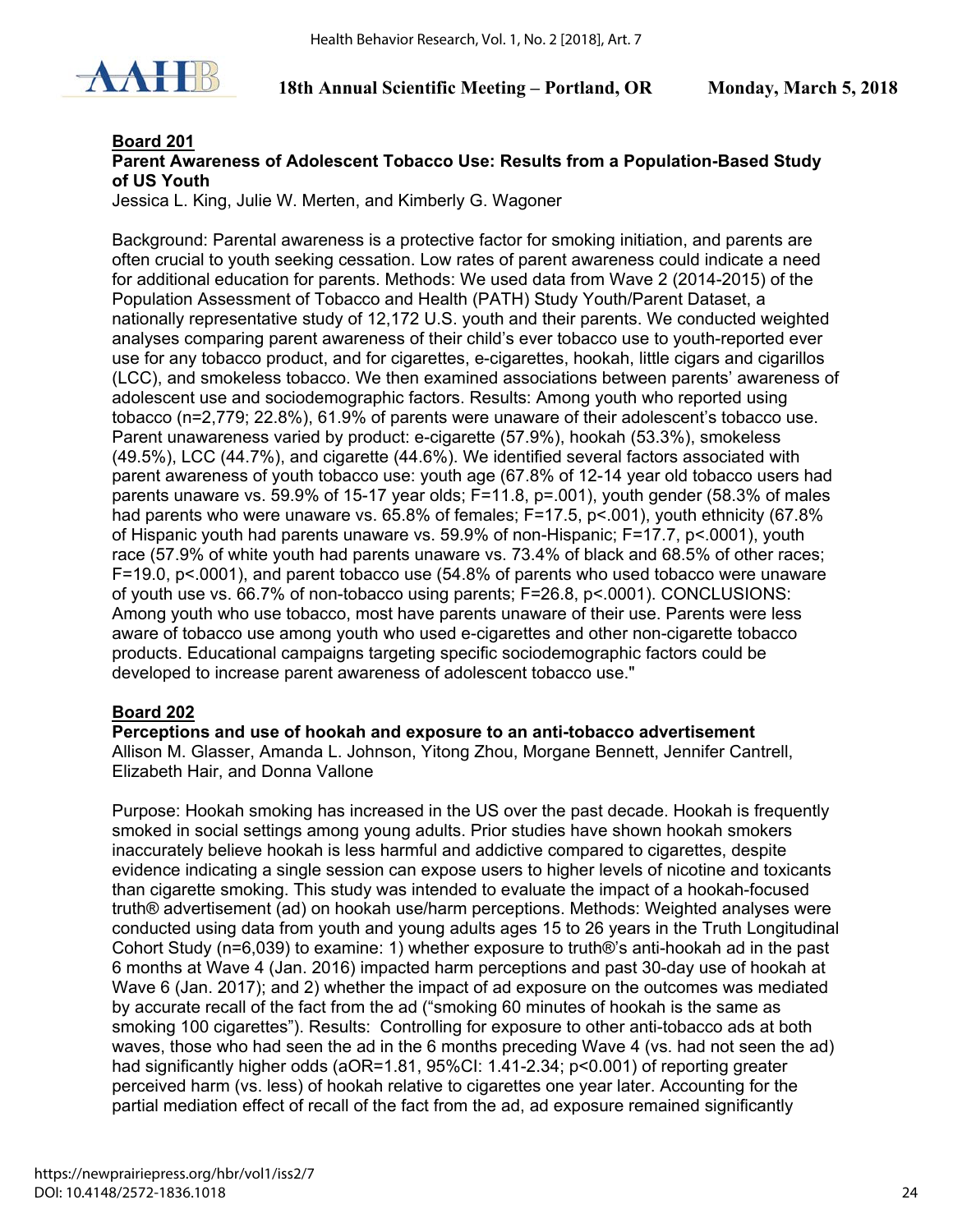

associated with greater harm perception of hookah relative to cigarettes (aOR=1.79; 95%CI: 1.37-2.32; p<0.001). Past 30-day use of hookah was not associated with ad exposure in any analyses. Conclusions: Results indicate that the ad may have increased perceptions of harm of using hookah, but it may be too soon to see an impact of the ad on hookah use behavior.

### **Board 203**

**Portrayals of Electronic Nicotine Delivery System (ENDS) Related Content on Instagram**  Mary M. Step, Lauren Q. Malthaner, and Justin R. Bowman

Purpose: Use of electronic nicotine delivery systems (ENDS) is rapidly expanding, particularly for teens and young adults. Importantly, depictions of ENDS product use are common on social media, a preferred channel of communication among young people. The purpose of this study is to identify and examine source and message attributes and apparent themes of posted ENDS related messages on Instagram, a widely used image sharing platform. Methods: A quantitative content analysis was conducted to describe the profiles of Instagram users posting ENDS related images, and the content of the posted images. The sample frame included all Instagram posts published over the course one week that included the hashtag #ecig (n = 6938). Following data cleaning and development of the codebook, three coders assessed 3,848 images. Results: The results showed that the majority (74.4%) of Instagram users who posted ENDS related images during the time frame were commercial sources (e.g., vape shops, manufacturers). Persons depicted in profile pictures were most likely to appear as young adult, White, and male. Images depicted most frequently included photos of ENDS products (42.4%), spontaneous snapshots of ENDS use (30.0%), and graphic advertising (27.2%). Modular vaping devices (57.0%) appeared more frequently than cigarette facsimile devices (1.8%). Developed themes included 1) commercial advertising (56.2%), 2) positive affiliation (30.9%), and 3) demonstration (7.9%). Conclusions: Review of images demonstrated how Instagram is used as significant source of positive framing for ENDS use. This suggests that social media is a primary source of commercial tobacco messaging. Given this, Public Health scholars should explore use of social media based interventions to provide a competing narrative to the growing community of young adults who are portraying their ENDS use online.

#### **Board 204**

## **Tobacco use echo chambers in social media: the reinforcement of inequalities in smoking norms**

Vinu Ilakkuvan

Introduction: Inequalities in smoking norms make it more likely for those in low socioeconomic or minority populations to use tobacco. These unequal social norms may be further reinforced in social media echo chambers, where smokers and those who have many smokers in their networks are likely exposed to more photos/videos of friends smoking. This study qualitatively explores how young adults are processing social media posts featuring combustible tobacco use and how what they see and how they interpret it may be different based on their – and their network's – smoking status. Methods: In-depth interviews were conducted with five smokers and ten nonsmokers, ages 18 to 24, from the DC metro area. Interviews were audio-recorded, transcribed, and statements coded using NVivo and sorted to identify themes. Results: Smokers and those with many smokers in their network regularly see posts featuring combustible tobacco use. Most said these posts did not influence their intention to smoke but did influence how prevalent and acceptable they think smoking is among peers. Smokers and nonsmokers alike said smokers in their networks fell into two categories – those that "owned" their identity as a smoker and posted smoking pictures/videos often; and those that actively avoided such posts, not wanting smoking to be part of their image. Although smoking posts were often viewed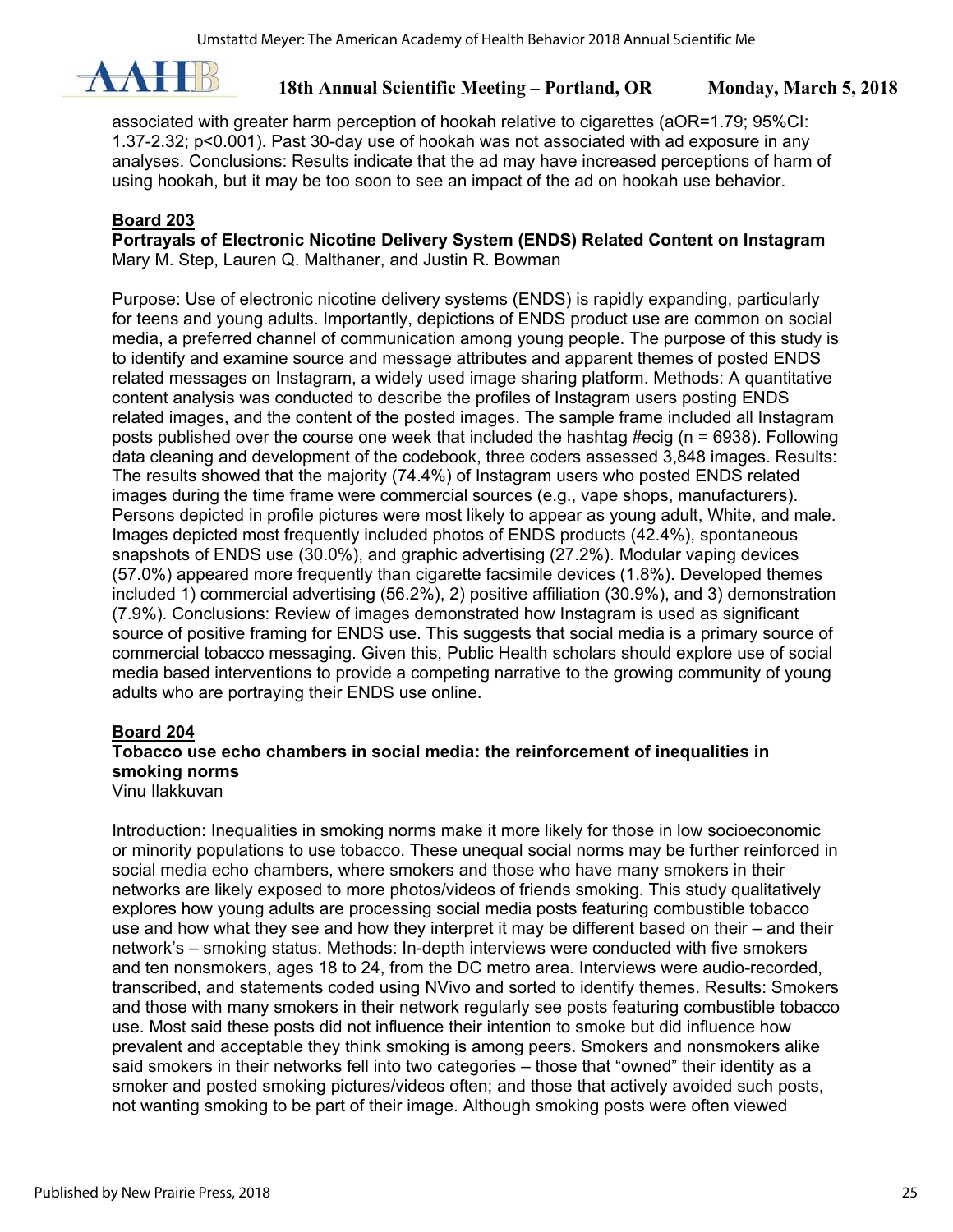

negatively ("attention-seeking" or "pointless"), participants did not share these reactions on social media – because they did not want to embarrass the poster, felt they could not change the poster's mind, or feared backlash from the poster or others in the network. Conclusions: Social media echo chambers – where smokers and those who know many smokers see more smoking, and nobody speaks up against it – may reinforce inequalities in norms around prevalence and acceptability of smoking. Innovative social media interventions could be developed to mitigate or counter this influence.

### **Board 205**

#### **The 'Reign of Error' in Adolescents' Perceptions of Peer Drinking Norms in US Secondary Schools**

Jessica M. Perkins, H. Wesley Perkins, and David W. Craig

Past work on social norms and alcohol use among college students has found pervasive overestimations of peer drinking norms and that the frequency and quantity a student believes peers to drink predicts personal consumption. Few studies have examined whether similar phenomena are found among middle school and high school students. Yet, students' perceptions of peer norms within the school context may be an important determinant of alcohol use as youth look to peers for social cues on how to behave during an important development period. This study distinguishes between perceived and actual peer norms for alcohol use among 27,545 students in grades 6-12 across 63 diverse schools in 11 states from 1999 to 2014. Data were collected via anonymous online surveys (with an average response rate of 79%) on students' perceptions of the most common drinking behaviors among same-grade same-school peers as well as on personal drinking behaviors. Within 83% of grade-school cohorts (179 out of 216), the majority of students rarely consumed alcohol (never or only 1-2x per year). This peer norm of abstinence/rare use was misperceived, however, by two-thirds of students in these grade cohorts who thought that peers typically consumed alcohol more frequently. Further, one-third of students in these cohorts erroneously believed most peers drank weekly or more often. In the other 37 cohorts where monthly alcohol use was the actual norm, peer norm overestimations were still equally pervasive. Disparities between actual and perceived norms for other consumption measures were found across all cohorts and were pervasive across individual and school characteristics. Misperceiving frequent drinking and drinking large quantities as peer norms strongly predicted personal drinking. Researchers should test interventions to reduce misperceptions among youth, and presumably reduce actual alcohol use. Practitioners could begin to explore comprehensive ways to promote awareness of positive actual norms among students.

## **Board 206**

**SBIRT aids in reducing substance use risk behaviors in primary care patients** 

Nicole R. Kinzeler, Ellen Augspurger, Morgan Borders, Kathy Taylor, Justine Gurley, and Sanford Starr

Purpose: Considerable evidence demonstrates that Screening, Brief Intervention, and Referral to Treatment (SBIRT) is effective in reducing substance use by at-risk users and in identifying individuals who need more extensive specialized treatment. SBIRT utilizes a public health approach to universal screening aimed at providing early intervention to at-risk users. In response to high rates of substance use and a treatment gap in Ohio, the Ohio Department of Mental Health and Addiction Services (OhioMHAS) launched a statewide SBIRT initiative aimed at reducing morbidity and mortality caused by substance use. Method: Seven primary care organizations in Ohio received funding to implement SBIRT. Adult patients were prescreened to rule out low/no-risk use. Patients with a positive prescreen were administered the respective full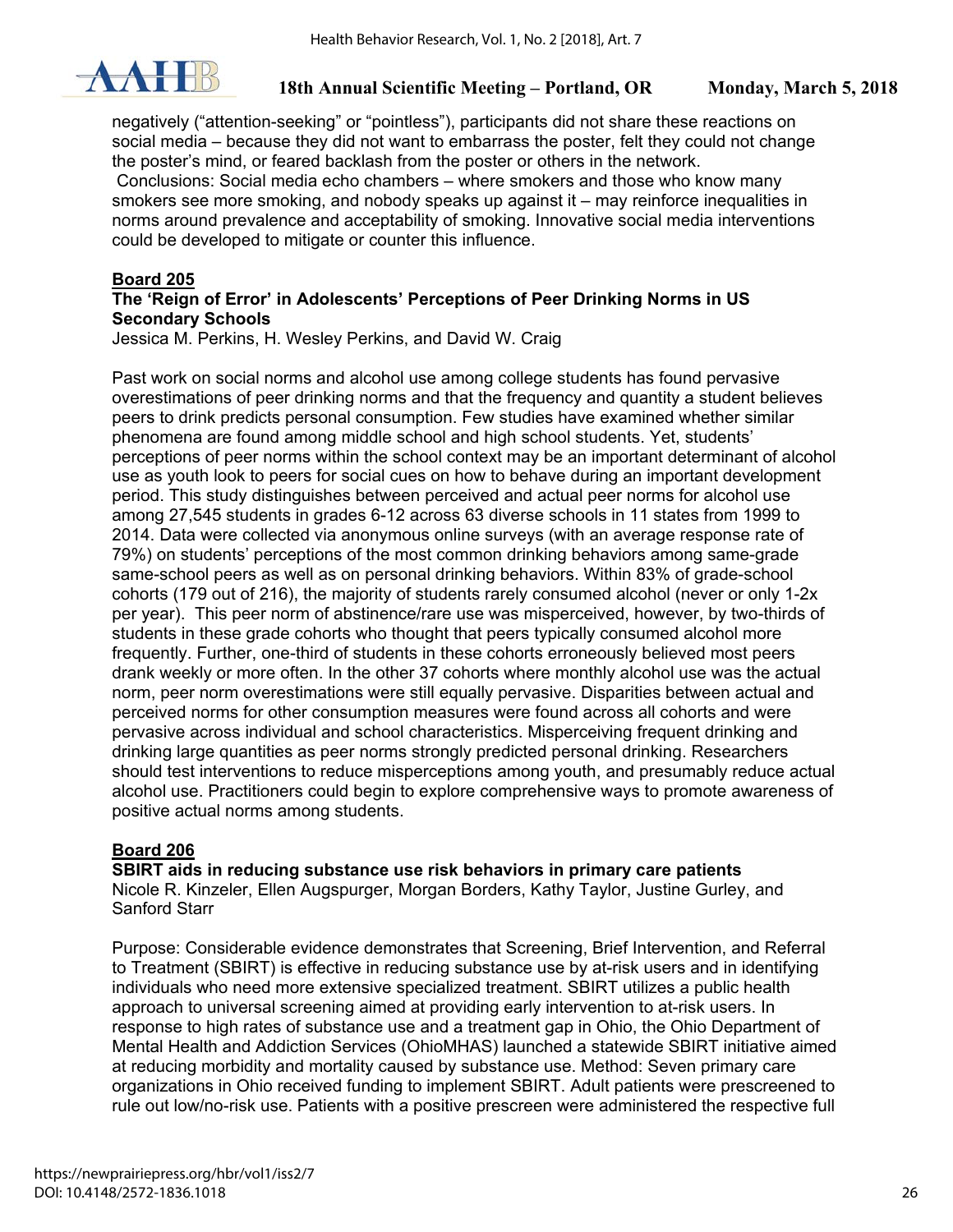

screen(s): AUDIT, DAST-10, and PHQ-9. Based on full screening score, three types of interventions were provided: feedback only (low-risk), brief intervention (moderate-risk), and referral to treatment (high-risk). Outcome measures were collected for positive patients (moderate to high-risk) at intake and six-month follow-up using SAMHSA's GPRA tool. Results: Ohio SBIRT has screened 60,347 patients: 86.3% received feedback only, 8.4% received a brief intervention, and 5.3% received a referral to more extensive treatment. The most frequently used substances for positive patients at intake were alcohol (54.6%), marijuana (37.9%), and heroin (9.2%). Paired samples t-tests indicated significant reductions in alcohol and illegal drug use, as well as significant improvements in mental health outcomes (p<.05). Compared to females, male patients demonstrated a greater reduction in the number of days using alcohol (p<.05); however, there were no significant differences in other behavioral health outcomes by gender or race. Conclusion: Ohio SBIRT successfully aided primary care agencies in the integration of SBIRT approaches into their existing medical and behavioral health services, resulting in a sustainable program effective at reducing substance use and improving the health of patients.

#### **Board 207**

#### **Strengthening self-care and coping skills improves health related outcomes in mental health professionals**

Jen J. Wright, Nicole R. Kinzeler, Kevin M. Kissell, Kelley Adcock, and Meriden Peters

Purpose: Given stressful job responsibilities, mental health professionals are vulnerable to experiencing high levels of occupational burnout, compassion fatigue, and secondary traumatization that may ultimately compromise their ability to effectively serve their clients. By building the self-care and coping skills of mental health professionals, they can experience improved well-being and higher quality of life that translates into better patient care. The Self-Care and Resilience (SCaR) intervention program aims to improve the outcomes of mental health professionals by teaching them self-care and coping skills. Methods: The 8-week SCaR program was offered to mental health professionals (N=62) working with three behavioral health agencies in Hamilton County, Ohio. Pre-test, post-test, and 3-month follow-up surveys included five validated instruments: Perceived Stress Scale (PSS), Brief Cope, Mindful Attention Awareness Scale (MAAS), Self-Compassion Scale (SCS), and the Maslach Burnout Inventory (MBI). Additionally, participants' perceived physical and emotional well-being was recorded at the beginning and end of each session. Results: Paired samples t-tests indicated significant reductions in perceived stress and increases in self-compassion from pre-test to post-test, with changes being maintained at 3-month follow-up (p<.05). There were no statistically significant differences demonstrated for the MAAS, Brief Cope, and the MBI; though the changes were in the desired direction. Participants also reported improvement in their physical and emotional well-being throughout the 8-week program. Eighty-seven percent (87%) of participants reported continued use of the skills they learned with SCaR 3 months after completing the program. Conclusions: Equipping mental health professionals with necessary self-care and coping skills can have a positive impact on their physical, mental, and emotional health. Future studies include evaluating the effects of the program on client care, as well as expanding the program to other professional groups experiencing high levels of work related stress including other health care providers, helping professionals and law enforcement.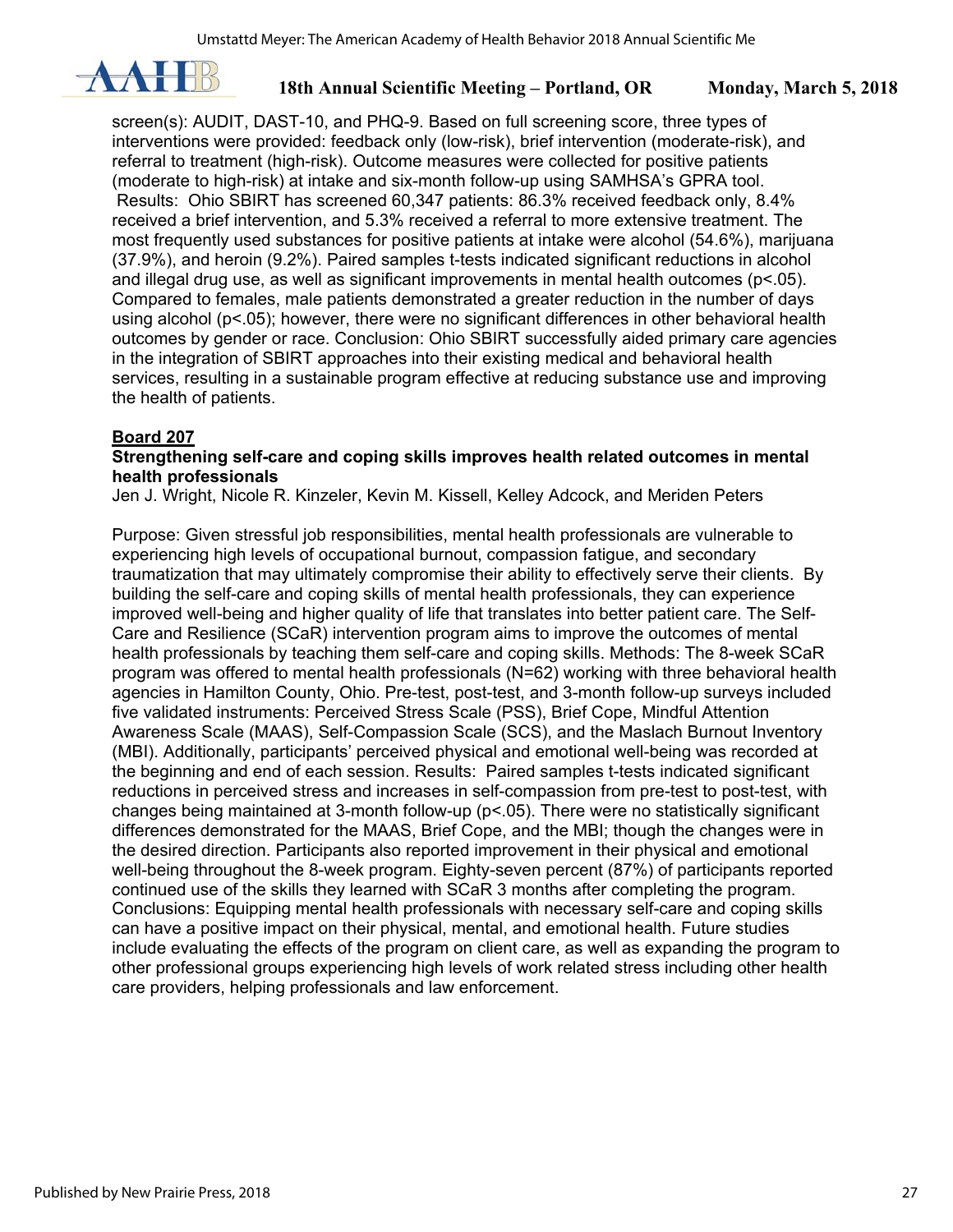

#### **Board 208**

**Barriers to medication assisted treatment (MAT) in rural Pennsylvania**  Whitney Katirai, Harry R. Holt, and Matin Katirai

Purpose: The purpose of the study was to examine the barriers that exist in receiving MAT for opioid addiction in Rural Pennsylvania (PA). Methods: All SAHMSA licensed MAT clinics in rural counties of PA were contacted by via phone at least 3 times, and were eligible to participate in the study. Interviews were conducted with MAT clinic directors in rural PA. The interviews were conducted over the phone and consisted of 18 open-ended questions based on the research question and gaps in the literature. Inductive content analysis was used to determine patterns within the data. Results: There were 160 MAT treatment facilities in rural PA that were contacted to participate in the study. After at least 3 attempts at contacting the facility, 121 facilities were verified as open and functioning. Mobile clinics were also contacted and eligible to participate. Of the 121 facilities, 24 were unable to be contacted, 2 declined to participate, 2 only partially completed the survey. Of the 97 (80% completion rate) clinics that completed the survey, 43 provided MAT services, while 43 only provided counseling services required for MAT. Content analysis revealed the following barriers to MAT treatment: public transportation, lack of childcare, travel distance to clinic, eligibility for Medicaid reimbursement, addiction stigma, hours of operation, lack of education about the disease of addiction from patients, families, and society, as well as the current legal/criminal justice system. Conclusions: There are many barriers that exist in receiving MAT in Rural PA. Our findings reveal that there are many opportunities for improving access to and removing barriers for MAT treatment.

### **Board 209**

#### **Reformulation of Oxycodone and Associated Heroin Use**

Zhi Wang and Hsien-Chang Lin

Purpose: The current opioid epidemic hits the United States heavily with consequences of addiction and increased overdose-related deaths. Oxycodone is a widely prescribed opioid narcotic to treat pain with highly addictive potential. In 2010, the Food and Drug Administration approved the abuse-deterrent formula of oxycodone with the attempt to reduce the likelihood of misuse by making oxycodone difficult to rush and snort. However, whether the consequent rapid decline in non-medical use of oxycodone has contributed to the switch of use from oxycodone to heroin remains unclear. This study examined the association between oxycodone reformulation and heroin use among adolescents and adults. Methods: This was a multi-year cross-sectional pre-post study. Respondents aged 12 and older in the 2008-2016 National Survey on Drug Use and Health were included in this study (N= 50,5796). The Problem Behavior Theory was adopted as a conceptual framework to guide variable selection. Weighted logistic regressions were conducted to exam oxycodone reformulation and associated use/misuse of oxycodone, any pain medication, and heroin, respectively, controlling for other covariates. An interaction term of oxycodone reformation and pain medication misuse status was included. Results: After oxycodone reformulation, respondents had a lower odds of misusing pain medications (OR=0.93, p<0.01) and higher odds of using heroin (OR=1.7, p<0.01). Respondents who stopped misusing pain medication for 30 days to 12 months had higher odds of using heroin in past 30 days (OR=2.54, p<0.05). Conclusion: Findings of this study suggest that oxycodone reformulation has a 'crowding-out effect' that leads to the switch of use from pain medications to heroin. People who have stopped misusing medications for 30 days to 12 months may be at higher risk of current heroin use. While reducing misuse of prescription opioids is prominent, efforts should also be made to reduce and prevent heroin use especially among people with higher risk.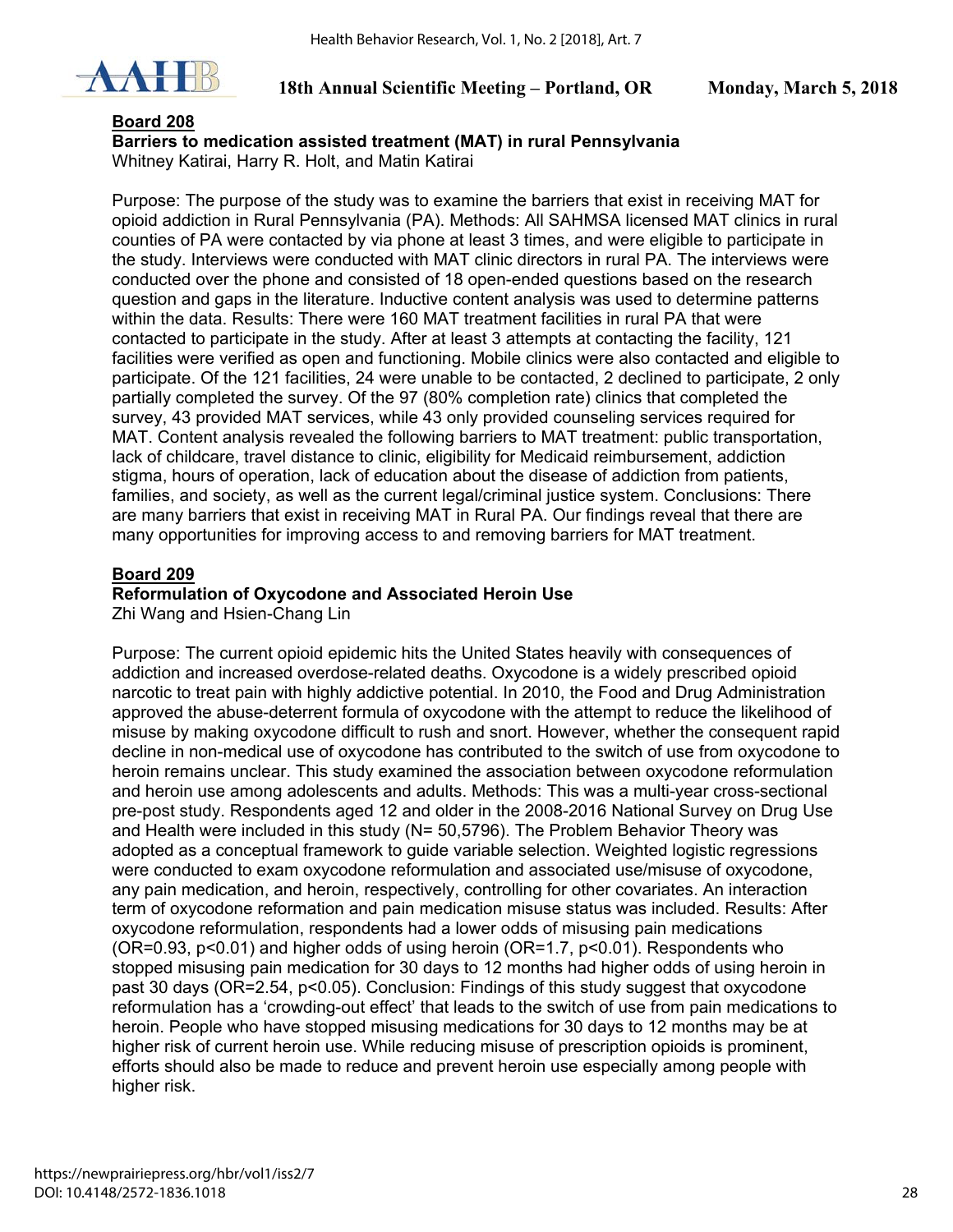

### **Board 210**

## **A Qualitative Study of Neonatal Abstinence Syndrome in Ohio: Implications for Maternal and Child Health Programs**

Danielle Madden, Jennifer Syvertsen, Hannah Toneff, and John Clapp

The U.S. has seen an alarming increase in the abuse of opioids and, in recent years, there has been a significant increase in pregnant women seeking treatment for opioid addiction and mothers giving birth to babies diagnosed with Neonatal Abstinence Syndrome (NAS). In Ohio, there were 1,691 NAS hospital admissions, or nearly five per day, in 2013 alone. In order to better understand NAS and inform prevention efforts, we conducted qualitative interviews with 18 healthcare providers and 28 at-risk women. At-risk women were recruited through clinics, treatment facilities, and word of mouth. Women were 1) currently pregnant and on medication assisted therapy (MAT) for opioid use and/or using opioids, or 2) recently delivered a child while on MAT or actively using opioids. Interviews used a life history approach to assess histories of drug use, experiences with opioid treatment and pregnancy, and perceptions of service needs to prevent NAS and promote women's health. Healthcare providers were asked about their experience providing services to women and NAS infants. All interviews were transcribed and coded using an inductive approach to identify key themes. Key informants and women agreed that NAS is a significant concern in Ohio, but there are few options for preventative care. Once pregnant, many of the women in our sample sought care in newly-established, comprehensive programs where they received MAT (methadone or Suboxone) along with prenatal and mental healthcare. While such programs were perceived as helpful by providers and women, barriers including waitlists, insurance issues, stigma, and travel from rural areas presented challenges for women. Limited follow-up services and lack of coordinated care for families with newborns also presented long-term challenges. Findings can be used to implement holistic treatment programs for women that address the mental and physical aspects of addiction before, during, and after pregnancy.

## **Board 211**

#### **Utilizing a Case Management Approach to Decrease Substance Use in an Adult Re-entry Population**

Jo Ann Ford, Kevin M. Kissell, Ray Gaddis, Tracy Atkinson, Karen Brown, and Nicole R. Kinzeler

Background: Those involved in the criminal justice system have rates of substance use that are more than four times higher than the general population. Since data from Montgomery County, Ohio mirrors national statistics regarding substance use as a barrier to successful re-entry, the Montgomery County Offender Re-entry Program (MCORP) was developed to assist offenders in reducing or eliminating their substance use. MCORP is a case management based program which provides services ancillary to formal treatment. Methods: Participants, recruited from the MonDay Community Correctional Institution, were offered a variety of services both while incarcerated and post-release. Available services included substance use disorders (SUD) screenings, HIV/hepatitis C testing, prevention education, referral to SUD treatment, and case management. The number and breadth of services utilized was defined by each participant with most being referred to formal SUD treatment. Outcome measures, including substance use, were obtained from self-reported data at baseline and six-month follow-up. Results: At the time of incarceration, 55% of participants indicated having used heroin, with 44% reporting daily use. Additionally, 49% had used marijuana, 42% had used cocaine and 39% had used benzodiazepines. Of those participants with baseline and follow-up data, paired samples t-tests showed significant reductions in substance use (p<0.01). In particular, daily use of heroin was no longer reported and overall heroin use was indicated by only 13% of participants at follow-up.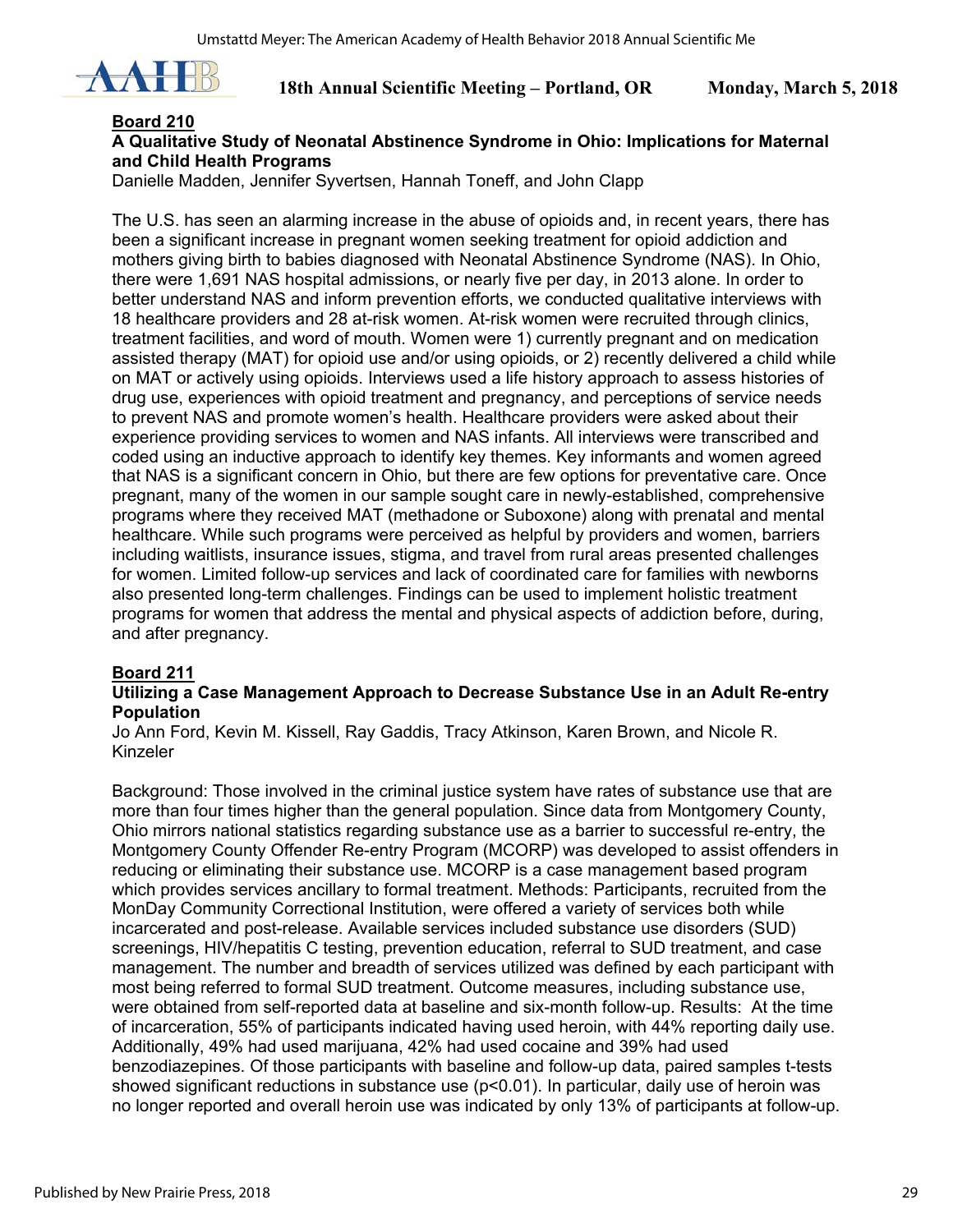

Marijuana use showed similar reductions, and not a single participant reported having used either cocaine or benzodiazepines at the six-month follow-up. Conclusions: Despite alarmingly high rates of substance use at the time of incarceration, the MCORP program is having a positive impact on its participants. By helping them reduce or eliminate their substance use, particularly in regards to heroin, the program has taken a significant step in facilitating a successful re-entry for offenders experiencing substance use disorders.

## **Board 212**

### **The protective influence of youth assets on juvenile arrests**

Taylor Lensch, Kristen Clements-Nolle, Roy F. Oman, and Minggen Lu

Background: Research suggests that juvenile arrests put youth at risk for educational disadvantage, substance use, and exposure to violence, which can collectively influence health into adulthood. While risk factors for juvenile arrests are established, factors that can protect against juvenile arrests are less studied. The purpose of this study was to determine the association between youth assets within individual, family, and community domains, and juvenile arrests. Methods: 1,111 youth-parent pairs from 20 randomly sampled census tracts (stratified by income and race/ethnicity) completed 5 waves of data collection over a 4-year period. Trained researchers used computer-assisted, in-person interviewing methods to measure seventeen assets within individual (7 assets), family (4 assets), and community (6 assets) domains. Cox proportional hazards regression was used to measure the relationship between time-varying assets and time to first arrest during the 4 year follow-up period. Results: The mean age at baseline was 14.3 years old. Arrest rates were 6.4%, 8.7%, 12.3%, and 18.7%, during each of the four follow-up years, respectively. The sample was racially and ethnically diverse [white (41%), Hispanic (29%), and black (24%)]. In the individual domain, 4 of 7 assets were significantly associated with a reduced risk of arrest [HR Range: (0.52; 95% CI: 0.37-0.74) to (0.81; 95% CI: 0.58-1.15)]. In the family domain, 3 of 4 assets were significantly associated with a reduced risk of arrest [HR Range: (0.54; 95% CI: 0.39-0.77) to (0.78; 95% CI: 0.59-1.02)]. Finally, 4 of six assets in the community domain were significantly associated with a reduced risk of arrest [HR Range: (0.61; 95% CI: 0.40-0.94) to (1.00; 95% CI: 0.75-1.35)]. Conclusions: This longitudinal analysis showed a protective relationship between 11 of 17 assets and arrest in a diverse sample of youth. Interventions that promote individual, family, and community asset-building among youth may reduce arrests in this population.

## **Board 213**

## **Reducing Recidivism by Addressing Common Barriers to Reentry**

Kevin M. Kissell, Ray Gaddis, Tracy Atkinson, Karen Brown, Nicole R. Kinzeler, and Jo Ann Ford

Background: Montgomery County has the highest recidivism rate among Ohio's six largest urban counties, with most offenders returning to the county with the same barriers that they had prior to incarceration. Common barriers to offenders reentering the community include unemployment, housing stability, lack of education, and substance use disorders (SUD). By expanding and enhancing offender reentry program services through comprehensive case management and SUD treatment, the Montgomery County Offender Reentry Program (MCORP) seeks to address the needs of citizens reentering their communities. Methods: Upon release from the MonDay Community Correctional Institution, participants were offered a variety of services, including referral to SUD treatment, case management, employment and housing assistance, and transportation. The number and breadth of services utilized was defined by each participant. Outcome measures, including substance use, employment, and housing status were obtained from self-reported data at baseline and six-month follow-up.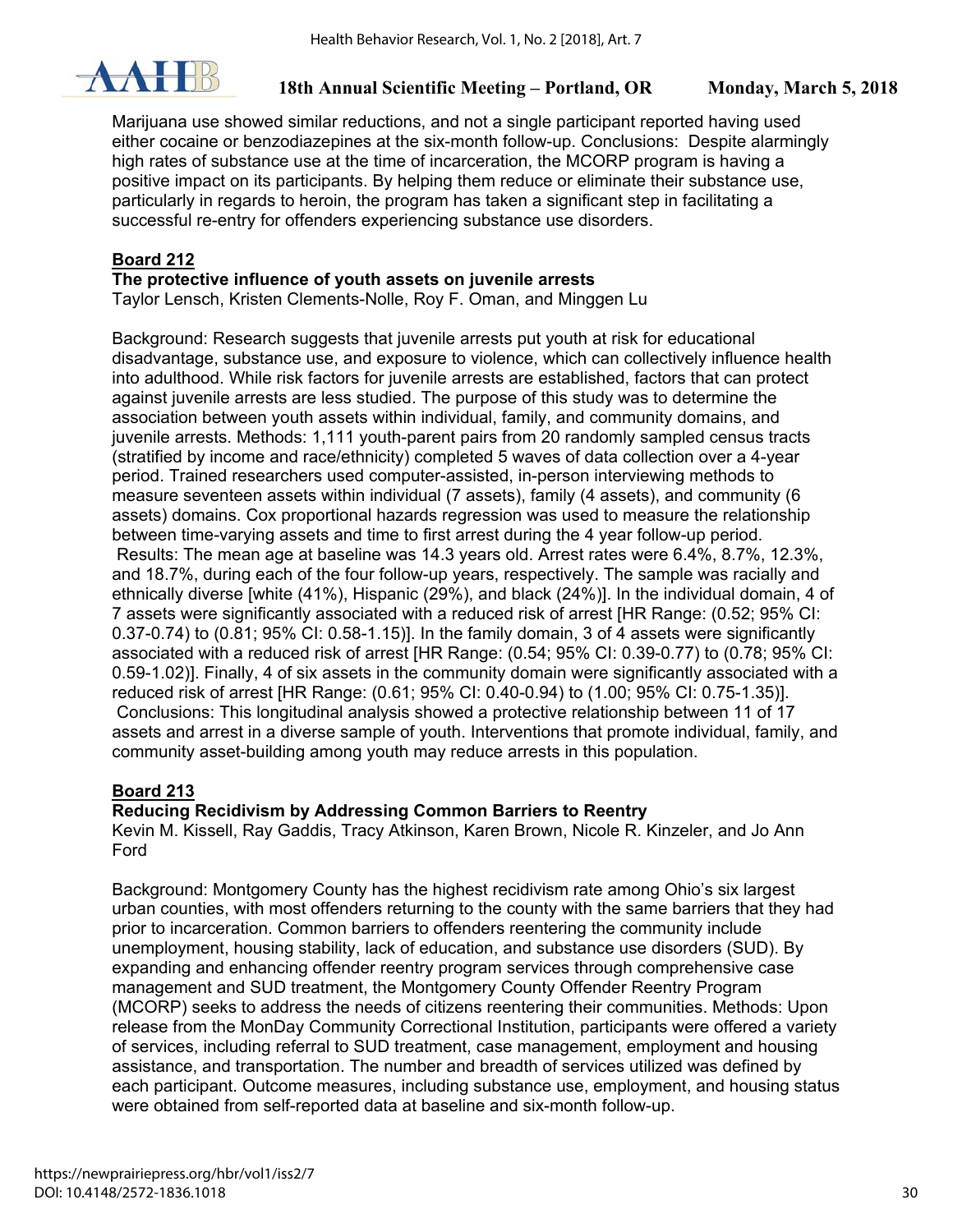

Results: At six-month follow-up, 28.2% of MCORP participants had been re-incarcerated in either jail or prison; significantly lower than the 44.0% county average. Additionally, 84.6% had found stable housing, 43.6% had found either full-time or part-time employment, and nearly 63% reported zero days of illegal drug use. Furthermore, Chi-Square independence testing indicated significantly lower recidivism rates for those participants who were employed, housed, or abstinent from illegal drug use (p's<0.01). Conclusions: The MCORP program is having a positive impact on its participants. By specifically addressing the common barriers to successful reentry, including housing, employment, and substance use disorders, the program has taken a significant step in facilitating a successful reentry for offenders as well as reducing the recidivism rate in Montgomery County, Ohio.

## **Board 214**

**A pilot assessment of the outcomes of an HIV and substance use prevention program tailored for African-American young adults ages 18 to 24: 'Color it Real'**  Jon Agley, Wasantha Jayawardene, Rosie King, Albert Gay, Kelly Horne, and Roland Walker

Purpose: The purpose of this initial evaluation was to determine whether a tailored HIV and substance use prevention program for African-American young adults produced short-term changes in participants' knowledge, attitudes, and beliefs. Methods: Thirty two African-American young adults (ages 18 to 24) from a community in northwestern Indiana attended at least one session of the 'Color it Real' program (of 6+ sessions over 3 weeks). Of those, 14 participants completed pre-test and post-test evaluation surveys, attended at least 5 sessions, and met data validation standards. The survey data were collected using the National Minority SA/HIV Prevention Initiative Adult Questionnaire. Changes in knowledge, attitudes, and beliefs across the duration of the program were assessed using Wilcoxon Signed Ranks tests or paired Student's T-tests, depending on the data type. Due to limited statistical power, post-hoc significance correction was not applied, and interpretation was limited accordingly. Results: Likely areas of participant improvement included perceived risk of smoking marijuana once/twice a week ( $z=-2.0$ ,  $p=0.046$ ), disapproval of friends' unprotected sex ( $z=-1.88$ ) p=0.061), perceived risk of having sex without a condom (z=-2.27, p=0.023), and perceived risk of having sex under the influence of alcohol (z=-2.07, p=0.038). Some additional tests also yielded lower z-scores that would be significant if observed in a study with greater power. One potential iatrogenic effect was observed, a non-significant increased likelihood of asserting there is a cure for AIDS (z=-1.34, p=0.180). Conclusions: 'Color it Real' was developed and validated using a quasi-experimental design by the Wholistic Stress Control Group in Atlanta, GA, and is sufficiently innovative to merit further evaluation. Our preliminary findings generally concur with the original validation study and support continued use of 'Color it Real' in northwestern Indiana, though a larger purposive sample and experimental design are required to better assess the program's benefits for African-American young adults.

## **Board 215**

**A 'Structured' Phenomenological Approach to Informing Young Adult and Adolescent Male** Health Behavioral Intervention Design Michael J. Rovito, Kenyatta O. Rivers, and Kathy E. Rovito

Background: The lack of qualitative information to better understand the health-related attitudes, perceptions, and lived experiences of young adult and adolescent males is an obstacle to achieve health equity. Existing attempts to measure/analyze behavioral predictors tend to be bounded in scope or limited in their application regarding social indicator measurement, failing to comprehensively assess normative beliefs, communication skills, among others. Methods: A total of 35 males between the ages of 13-26 were recruited via convenience sampling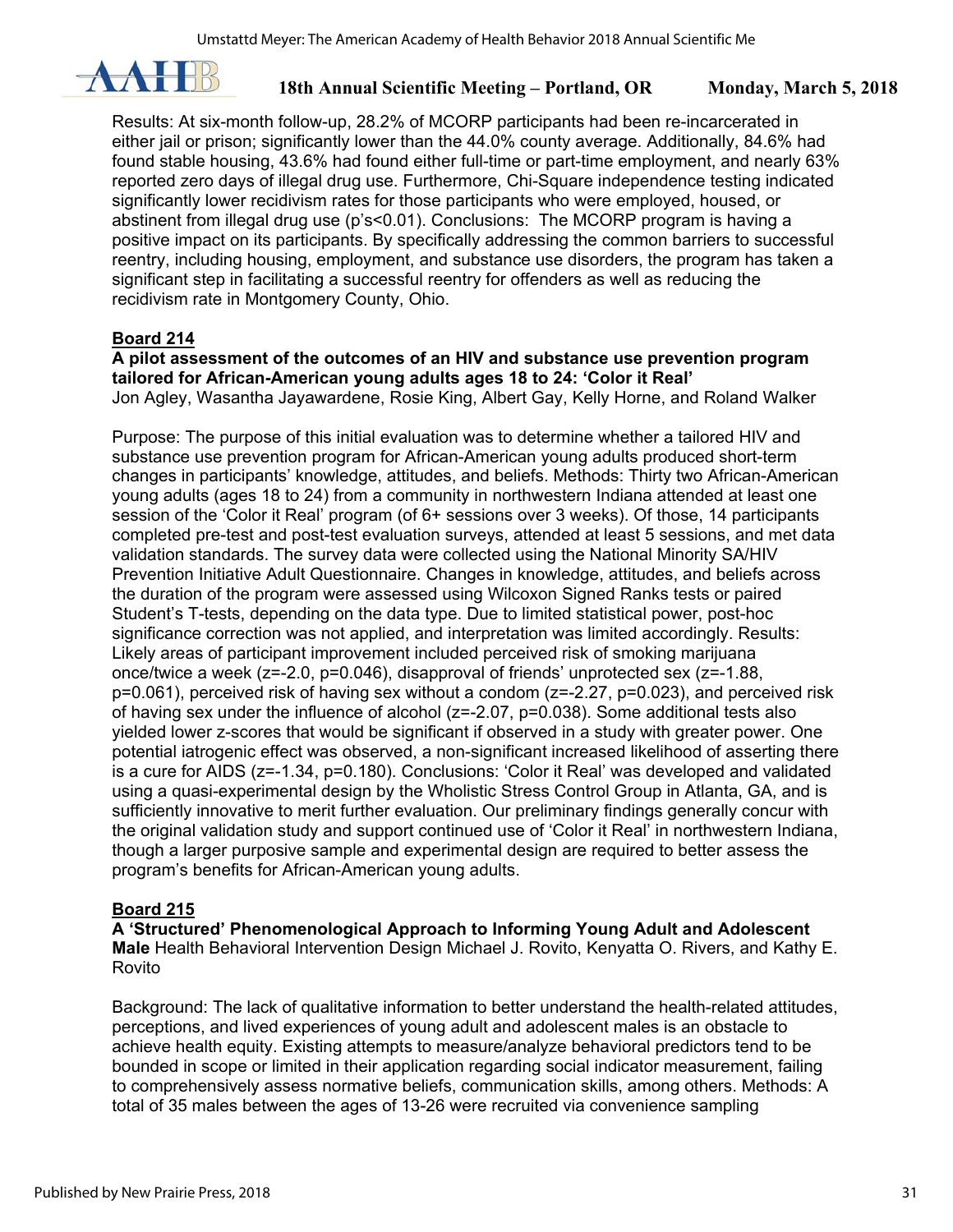

techniques to participate in a series of semi-structured focus groups. Participants were asked to share their thoughts and opinions through a combination of private journaling and open forum discussions on six salient health topics. This novel methodology, labeled 'structured phenomenology', identified said domains in the extant literature and published health reports on young adult and adolescent male health. A triangulation and essence development process was then used to identify salient themes from the focus group data. Results: Eight themes were identified from the six topical focus group discussions: masculinity, health and wellness, competition and risk-taking, violence, romantic relationships and sex, friendship/social circles, success and values, and interpersonal communication. Through bracketing, peer evaluation, and conferencing techniques, these eight themes were then used to produce the domains of the Young Adult and Adolescent Males Health Behaviors Indicators Scale (YAAMHBIS), a tool that measures current health behaviors and attitudes surrounding wellness, as well as possible indicators of future health outcomes in this population. Preliminary post hoc psychometric analyses of YAAMHBIS indicate appropriate reliability and validity properties. Conclusion/Future Implications: During this presentation, YAAMHBIS, including its potential as a clinical tool for identifying (1) typical and atypical behaviors in and (2) appropriate intervention practices services for young adults and adolescents, will be discussed. Validation procedures that were used for establishing the psychometric properties of YAAMHBIS will also be discussed.

## **Board 217**

#### **Do you see what I see? Batswana parents' and adolescents' perceptions of their relationship and their association with adolescent sexual risk**

Christina J. Sun, Janet St. Lawrence, Esther Seloilwe, Mabel Magowe, and Kefalotse Dithole Purpose: This study assessed the level of congruence between parents' and adolescents' perceptions of their relationship and examined the association between their perspectives of the relationship and adolescent sexual risk. Methods: Five adapted and psychometrically sound instruments were administered via audio computer-assisted self-interview to both parents and their adolescents separately to assess their perceptions of their relationship. Adolescents also reported their sexual activity and whether they intended to engage in sexual intercourse in the coming year. Results: 73 parent-adolescent dyads completed their respective surveys (adolescent age M = 15.4, SD = 1.7, Range = 12-18; parent age M = 40.2, SD = 8.3, Range = 22-60). Parents generally reported significantly higher and more positive ratings about their relationship than did their adolescents. There were also significant gender differences in their perceptions. Daughters held more similar views of their relationship with their parents compared to sons. After controlling for adolescent age and gender, greater discrepancies in their perceptions of their relationship was significantly associated with higher adolescent sexual risk. The greater the disparity in perceptions of the parent-adolescent relationship quality, the more likely the adolescent was to have reported early sexual debut ( $AOR = 1.20$ ; 95% CI = 1.02, 1.41). There was also a positive association between the difference in parent and adolescent perceptions of parental use of positive reinforcement and intercourse intentions (AOR = 1.35 95% CI = 1.04, 1.75). Conclusion: When parents and adolescents have divergent perceptions of their relationship, these differences have significant impacts on adolescents' sexual risk. These findings suggest that multilevel parallel interventions for both parents and adolescents are needed to bring families into greater congruence and lower adolescents' risk behavior.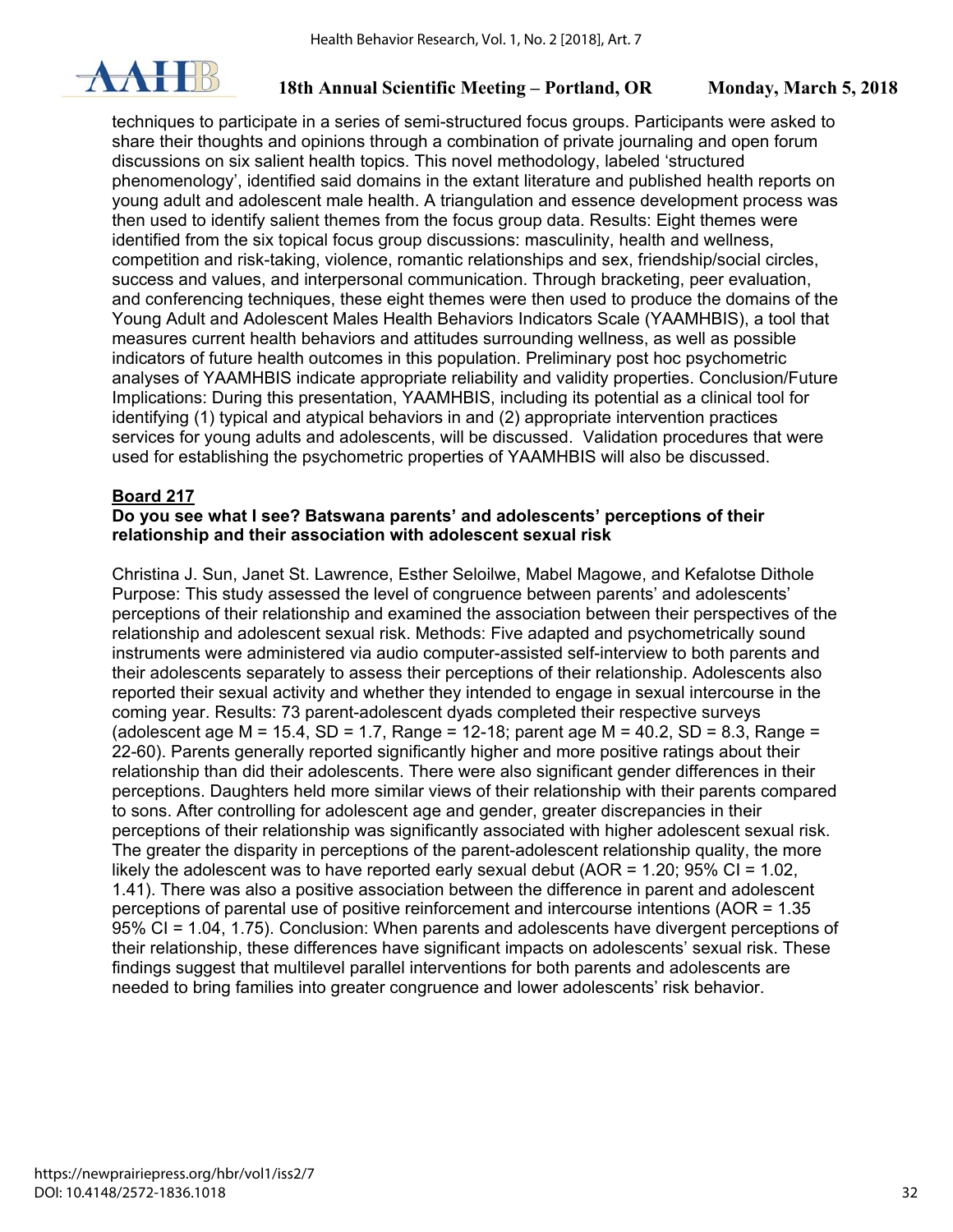

#### **Board 218**

## **Factors associated with disclosure of same-sex sexual behaviors to healthcare providers among men who have sex with men in Baltimore City**

Julia E. Painter and Carl Latkin

Background: Disclosure of same-sex sexual behaviors to healthcare providers is critical to ensure that men who have sex with men (MSM) receive appropriate services for sexual health (e.g., PrEP) and mental health. This study explored factors associated with disclosure of samesex sexual behaviors to healthcare providers among low-income MSM in Baltimore City, MD. Methods: Low-income MSM were recruited via multiple methods, including local papers, health clinics, street venues, social services, and the internet. Surveys were conducted in-person. The main outcome measure was disclosure of same-sex sexual behaviors to healthcare provider. Predictor variables included demographics, health history, sexual risk behaviors, and psychosocial factors. Stepwise logistic regression using backwards elimination was conducted among 1) the entire sample, and 2) HIV-negative participants. Results: Forty-one percent of all participants (n=180/428), and 19% of HIV-negative participants (n=52/272) reported disclosing same-sex sexual behaviors to healthcare providers. Among both the full and HIV-negative samples, participants with higher peer norms for disclosing sex with men to providers were more likely to report disclosure (aOR=1.57, 95% CI=1.24–1.98; aOR=1.65, 95% CI=1.20–2.25, respectively); participants with general worry about disclosing sex with men were less likely to report disclosure (aOR=0.84, 95% CI=0.78–0.91; aOR=0.85, 95% CI=0.78–0.94, respectively). Among the full sample, ever being diagnosed with an STI (aOR=4.41, 95% CI=1.56–12.45), lacking health insurance (aOR=.05, 95% CI=0.01–0.67), having sex with a female partner in the past 90 days (aOR=0.39, 95% CI=0.16–0.98), and negative outcome expectancies for disclosing sex with men to healthcare providers (aOR=0.83, 95% CI=0.71–0.98), were also determinants of disclosure. Conclusions: Disclosure of same-sex sexual behaviors to healthcare providers among HIV-negative participants was low. Findings support the importance of psychosocial factors in determining disclosure. Future research should assess barriers to disclosure and examine how to train providers to facilitate disclosure and increase trust.

## **Board 219**

## **Demand, acceptability, integration, efficacy, and sustainability: The cervical cancer prevention and detection promotora project**

Helen C. Tarp, Margaret E. Fore, and Paula Phelps

Purpose: This project's purpose was to assess the feasibility of a promotora intervention designed to increase Idaho Latina health literacy about cervical cancer, overcome barriers of language and culture, and connect participants with services and resources necessary to promote self-efficacy. Idaho Latinas' cervical cancer mortality rate is 35% higher than that of non-Latinas. Research indicates that this disparity is due to low health literacy and barriers of language, culture, and poverty. Investigators designed the pilot project feasibility based upon the following criteria: Acceptability, Demand, Implementation, Practicality, Integration, and Efficacy; Latina participants assessed program materials. Methods: Investigators trained two bilingual Latina university students as promotoras. The promotoras wrote scripts and created bilingual videos providing information about cervical cancer prevention, detection, treatment, and available community health resources including the Women's Health Check Program. They identified Latina participants (n=6) from their communities, delivered educational materials in participant homes, administered pre and post video surveys to assess changes in knowledge, attitudes and perceptions of cervical cancer, the HPV vaccine, the Pap test, and local health resources, and facilitated participants' contact with cooperating clinics. Results: Intervention completers (n=6) all showed increases in knowledge, rated program acceptability highly, and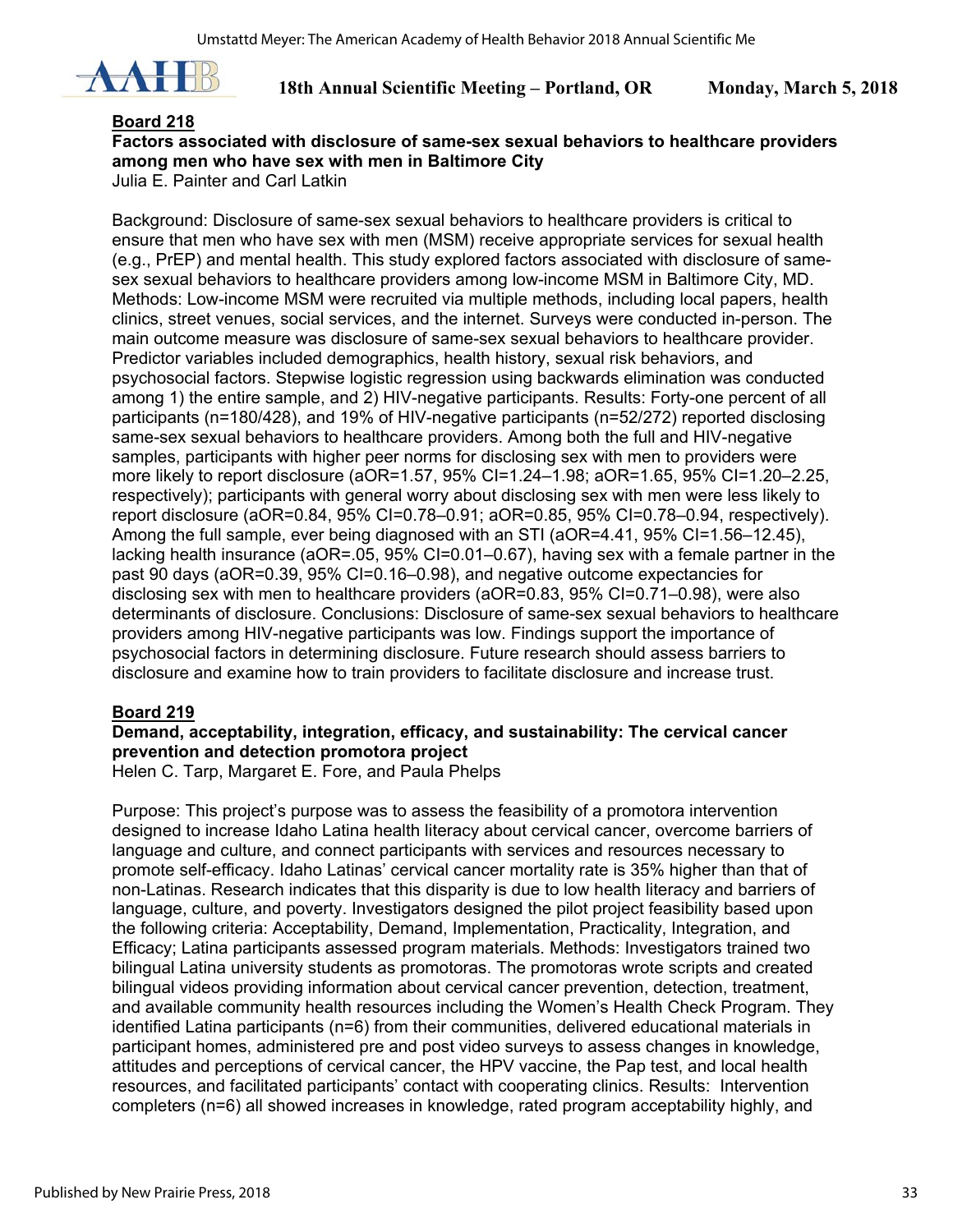

100% of those with children (n=5) demonstrated a more positive attitude towards their children receiving the HPV vaccine. Conclusions: Pilot data indicates that this program is feasible. It responds to identified barriers of language, literacy, and culture contributing to a disproportionate burden of cervical cancer mortality among Latinas in Idaho. Increases in knowledge and changes in attitudes demonstrate project efficacy. Utilization of existing resources facilitated integration into existing system; partnering with a university academic program is a means of sustainability.

## **Board 220**

**Long-term impact of a teem pregnancy prevention intervention on sexual risk behaviors of system-involved youth who have left a group care home setting** 

Roy F. Oman, Kristen K. Clements-Nolle, Minggen Lu, and Taylor Lensch

Purpose: Recent research found that the Power Through Choices (PTC) teen pregnancy prevention program significantly increased the use of birth control and reduced the odds of pregnancy at 6- and 12-months post intervention, respectively, among youth living in group care homes. This study's purpose was to further assess the PTC intervention by focusing exclusively on youth no longer living in the homes at 6- and 12-months post intervention and who therefore had greater opportunity to engage in sexual behaviors. Methods: The study design was a twoarm (PTC intervention or usual care) cluster randomized controlled trial involving group care homes (N= 80 homes, N= 1036 youth participants) located in 3 states. Data were collected via self-administered questionnaires at pre, post, and 6-and 12-months follow-up. Generalized linear mixed regression modeling, controlling for demographic variables, was conducted using outcome data from the subsample of youth (N=476, 252 intervention group, 224 control group) not living in the homes at 6- and 12-months post intervention. Results: Study subsample participants were young (mean age=16.4 years), predominantly male (82%), and racially/ethnically-diverse (39% Hispanic, 21% white, 20% black, 16% multiracial). At 6-months participants in the intervention group had significantly lower odds of having sexual intercourse in the past 3 months without using birth control (OR= 0.66; 95% CI, 0.50-0.87), not using birth control at last sexual intercourse (OR=0.68; 95% CI, 0.50-0.95), and not using a condom at last sexual intercourse (OR= 0.64; 95% CI, 0.44-0.93). At 12-months participants in the intervention group had significantly lower odds of having sexual intercourse in the past 3 months without using birth control (OR= 0.61; 95% CI, 0.41-0.89). Conclusions: The results generally indicate that the PTC intervention provided youth with the knowledge and skills to practice safer sexual behaviors when living outside of the possible constraints of the group care homes.

## **Board 221**

## **Having A Usual Health Provider and Associated Patient Clinical Outcomes among People Living with HIV/AIDS**

Zhi Wang and Hsien-Chang Lin

Purpose: Seeking consistent HIV healthcare is the key to achieve expected clinical outcomes because antiretroviral therapy prevents HIV virus from reproduction and thereby decreases opportunistic infections among people living with HIV/AIDS (PLWHA). Previous studies mainly focused on how providers' behaviors, attitudes, and decisions may improve HIV-related clinical outcomes, but limited research has investigated whether having a usual HIV healthcare provider is associated with patient clinical outcomes. The study examined the associations of having a usual HIV health provider and two HIV-related clinical outcomes (including the counts of HIV viral load and CD4 cells) among PLWHA. Methods: This study used data from the 2009-2014 Illinois Medical Monitoring Project (MMP). A total of 1,584 PLWHA who received HIV healthcare were included in MMP and comprised the study sample. This study applied the Andersen's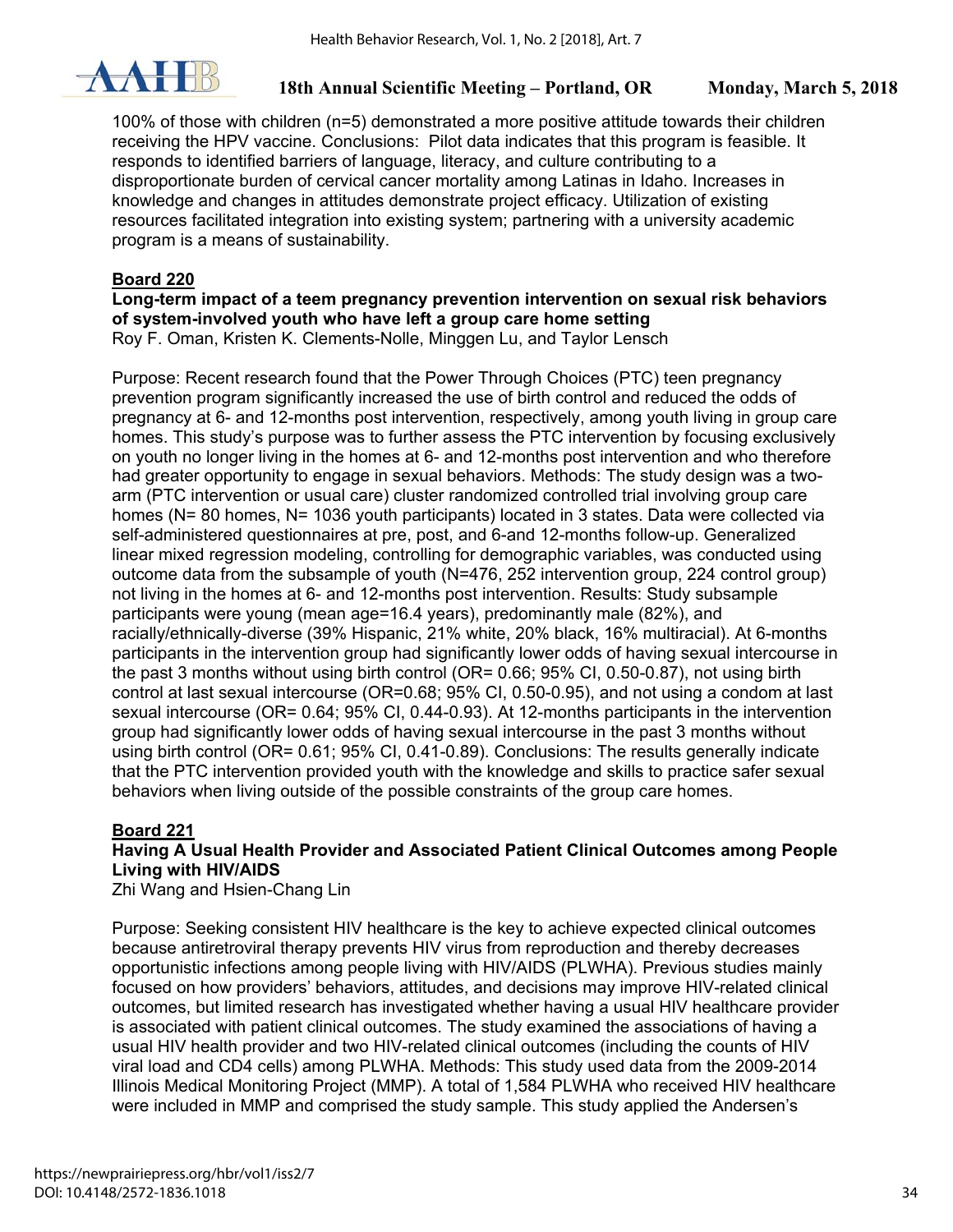

model of healthcare utilization to guide selection of control variables including patients' sociodemographic characteristics and medical abstractions. Two logistic regressions were conducted to examine the associations of having a usual HIV health provider and the two clinical outcomes. This study further used the inverse probability weighting method to address the missing data of whether a patient had a usual HIV health provider. Results: Patients with a usual HIV health provider had higher odds of achieving HIV viral suppression to undetectable level (i.e., viral load< 200 cells/mm3) and maintaining high counts of CD4 cells to maintain strong immune system (i.e., CD4 >200 cells/ mm3) compared to those without a usual HIV health provider (OR=0.23 and 4.17, respectively; both p's< 0.05). Conclusions: Having an HIV usual health provider was associated with higher likelihood of having expected HIV clinical outcomes of people living with HIV/AIDS. To optimize HIV-related clinical outcomes, policy and educational interventions are needed for PLWHA to have a usual HIV health provider and establish a long-term physician-patient relationship.

## **Board 222**

**A Resilience Intervention for Adults with Type 2 Diabetes in Underserved Communities**  Mary A. Steinhardt, Susan K. Dubois, and H Matthew Lehrer

Purpose: Current type 2 diabetes mellitus (T2DM) programs are limited in their ability to produce and sustain behavior change in underserved communities. Racial health disparities in T2DM may be partially explained by stress. The impact of stress on T2DM management may be attenuated by resilience resources. Resilience is the ability to successfully adapt in the face of adversities such as stress. Our Resilience-Based Diabetes Self-Management Education (RB-DSME) program provides diabetes self-management skills integrated with resilience resources, thereby enhancing mental health and reducing physiological burdens associated with T2DM. The purpose of this study was to examine the preliminary effectiveness of the RB-DSME program to enhance resilience resources, T2DM self-management behaviors, and health outcomes at two Federally Qualified Health Centers in Austin, Texas. Methods: Four RB-DSME groups (N=35) attended 8 bi-weekly RB-DSME class sessions followed by 2 bi-weekly support group sessions. Data collection occurred at baseline and 6 months post-intervention, including resilience resources, T2DM self-management behaviors, and health outcomes. Results: Class attendance for the RB-DSME program was remarkably high (80–95%), as was program satisfaction (6.8–6.9 on a scale from 1, very dissatisfied to 7, very satisfied). Paired-t tests showed the RB-DSME intervention significantly improved key resilience resources (adaptation to stress, finding positive meaning, adaptive coping), T2DM self-management behaviors (average # steps/day, self-care inventory), and mental (depressive symptoms, diabetes distress) and physical (A1C) health outcomes with effect sizes ranging from .17 for adaptive coping to .64 for diabetes distress. Importantly, the 9 patients who were able to decrease their diabetes medication also had a significant decrease in A1C from 8.7 to 7.2. Conclusions: The RB-DSME intervention demonstrates strong promise to reduce T2DM consequences, a major health disparity for underserved communities. Increasing resilience resources enables enhanced adherence to healthy lifestyle choices, thereby decreasing T2DM disease progression.

## **Board 223**

**Impact of Weekend Admission on In-hospital Mortality among U.S. Adults, 2003-2013**  Ruopeng An

Purpose: Over the past decade, the media, politicians, practitioners, and researchers paid increasing attention to the risks involved in hospital admission at weekends. This study examined the impact of weekend admission on in-hospital mortality among U.S. adults and by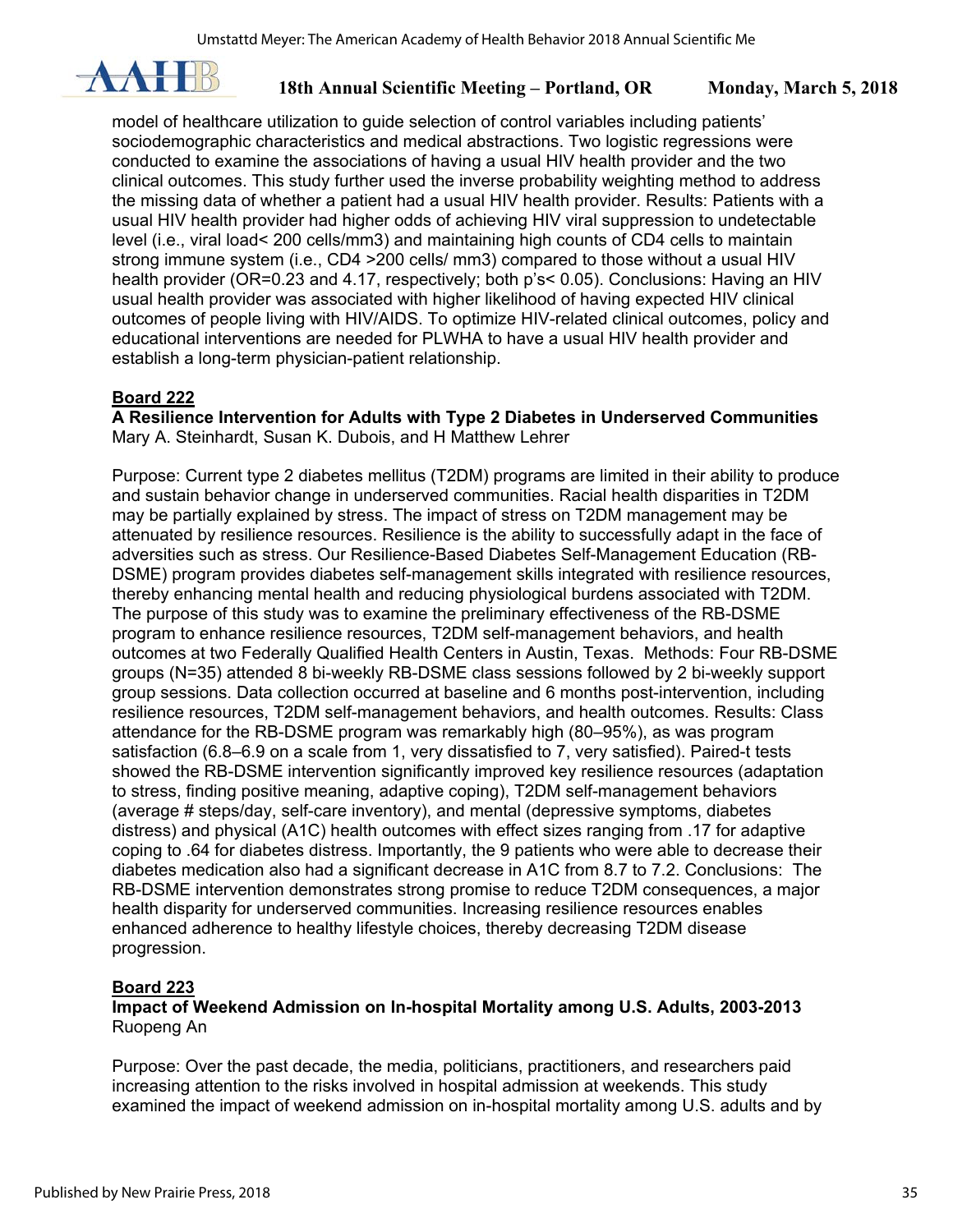

sex, age, race/ethnicity, and disease category, and tracked changes from 2003 to 2013. Methods: Over 50 million hospital discharge data came from 2003-2013 National Inpatient Sample (NIS). Cox regressions were performed to estimate the hazard ratios of in-hospital mortality associated with weekend admission, adjusting for individual and hospital characteristics and NIS sampling design. Results: Compared to weekday admissions, weekend admissions were associated with increased in-hospital morality risk by 5% among all inpatients. Young adults (2.7%) had lower incremental mortality risk than middle-aged (5.3%) and older adults (5.2%). Among the 10 leading causes of death, patients hospitalized at weekends due to malignant neoplasms (12.1%), diabetes mellitus (11.7%) and heart diseases (8.2%) had the highest incremental mortality risk. The estimated weekend effects tended to be more prominent among inpatients with higher assessed mortality risk. Incremental morality attributable to weekend hospitalization decreased from 6.9% in 2003 to 2.5% in 2013. Conclusions: Weekend admissions were associated higher in-hospital mortality but the impact declined during 2003- 2013.

## **Board 224**

## **Influence of Ambient Air Pollution on Daily Television Use among Residents in Shanghai, China: A Time Series Analysis**

Ruopeng An and Sheng Zhang

Purpose: Although the adverse effects of ambient air pollution on health outcomes have been extensively documented, much less is known regarding its impact on people's health behavior. This study examined the impact of daily ambient air pollution on television use among residents in Shanghai, China. Methods: Device-measured daily average duration of television use from January 2014 to December 2016 was obtained from a random sample of 300 households, and were matched to ambient air pollution and weather data. Autoregressive moving-average model was performed to estimate the association between air quality index (AQI) and television use. Results: A negative non-linear relationship was identified between air pollution level and television use. Compared to the days when air quality was good (0≤AQI≤50), days with fair air quality (50150) were associated with a reduction in daily average television use by 2.9 (pvalue=0.002), 4.6 (p-value<0.001), and 1.9 (p-value=0.369) minutes, respectively. Television use was found to decrease with daytime temperature while increase on weekend days, holidays, and rainy days. Conclusions: Modest but not more severe air pollution was found to be associated with reduced television use. People might mitigate the detrimental impact of air pollution by engaging in other indoor activities and/or sleeping. Future individual-level longitudinal studies adopting a comprehensive set of validated measures on sedentary behavior, physical activity, health indicators, and both objectively-monitored and self-perceived ambient air quality are warranted to advance research regarding the influence of air pollution on residents' health behavior.

## **Board 225**

## **Ambient Fine Particulate Matter Air Pollution and Physical Activity: A Longitudinal Study of University Retirees in Beijing, China**

Ruopeng An, Hongjun Yu, and Flavia Andrade

Objectives: This study examined the longitudinal relationship between ambient fine particulate matter (PM2.5) air pollution and physical activity-related health behaviors among university retirees in Beijing, China. Methods: Annual health surveys of retirees were conducted at Tsinghua University during 2011-2016. Linear individual fixed-effect regressions were performed to estimate the impacts of ambient PM2.5 concentration on physical activity-related health behaviors among survey participants, adjusting for various time-variant individual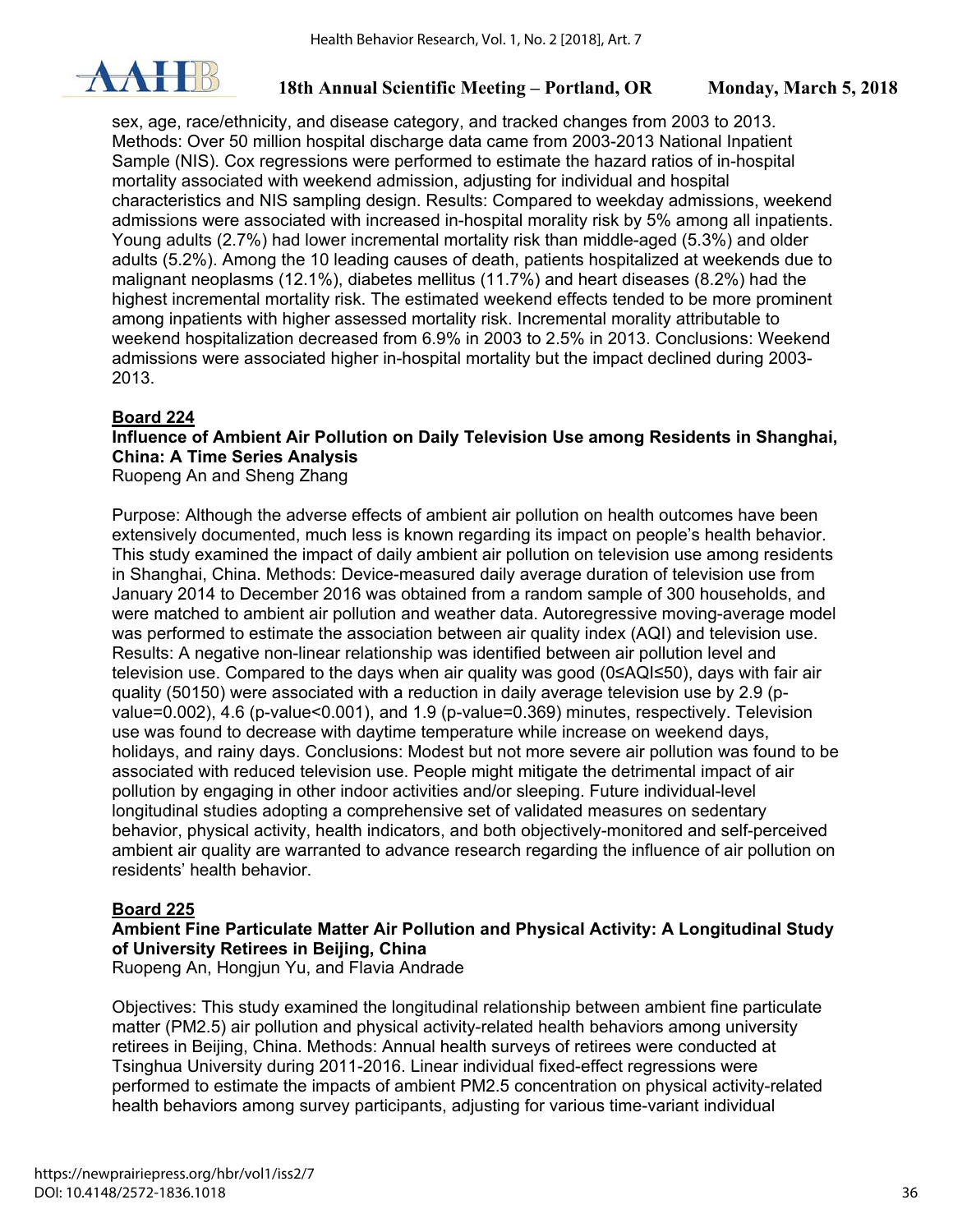

characteristics and environmental measures. Results: An increase in ambient PM2.5 concentration by one standard deviation  $(56.6 \text{ µg/m}^3)$  was associated with a reduction in weekly total hours of walking by 4.69 (95% confidence interval=1.30–8.08), a reduction in leisure-time Physical Activity Scale for the Elderly (PASE) score by 71.16 (28.91–113.41), and a reduction in total PASE score by 110.67 (59.25–162.08). An increase in ambient PM2.5 concentration by one standard deviation was associated with an increase in daily average hours of nighttime/daytime sleeping by 1.75 (1.24–2.26). The impact of ambient PM2.5 concentration on weekly hours of walking tended to be larger among men than among women. Conclusions: Air pollution significantly discouraged Chinese older adults from engaging in daily physical activities. Policy interventions are urgently called to reduce air pollution in China's urban areas.

## **Board 226**

### **The Impacts of a tailored lifestyle enhancement program on older adults: Moderating effects of self-efficacy on health behavior engagement**

Shinduk Lee, Samuel D. Towne Jr., Matthew L. Smith, Cindy Quinn, and Marcia G. Ory

Background: Promoting healthy lifestyles is a critical public health priority, given the growing burden of chronic conditions among older adults. The extant empirical and theoretical literature suggest that self-efficacy is a predictor of individual engagement in healthy behaviors. Therefore, we hypothesize older adult participation in a tailored lifestyle enhancement program will have differential impacts on health behavior engagement based on the participants' baseline levels of self-efficacy. Methods: Using a longitudinal design, self-reported data were collected using surveys among the participants at the baseline, at immediate post of the workshop  $(\sim 3)$ months from the baseline), and 6 months after the baseline. The measures included engagement in physical activity (PA) and healthy diet (HD) and self-efficacy for PA and HD engagement. Participants were included in analysis if they were 60 years or older, attended the first or second session of the workshop, and completed the baseline survey. Multiple mixed regression models were performed after controlling for the participants' sociodemographic characteristics. Results: There were 163 study-eligible participants. The average age was 75 years. Participants showed significant improvements in self-rated health, fatigue, PA, and HD (e.g., reported less fast food consumption and more fruit and vegetable consumptions) (p<0.05). An increase in the baseline PA self-efficacy leveraged the immediate and sustained program impacts on the participants' self-reported light and moderate-to-vigorous PA (p<0.05). No significant moderating effects of the baseline HD self-efficacy was observed (p>0.05). Discussion: The study implies participants' self-efficacy in PA predicts greater immediate and sustained program impacts on their PA. Furthermore, findings indicate programmatic activities effective to improve self-efficacy and subsequently health behavior may differ for PA and HD.

## **Board 227**

## **Meta-Analysis of Fall-related Efficacy Improvements among Community-dwelling Older Adults Attending a Falls Prevention Program**

Aya Yoshikawa, Gilbert Ramirez, Matthew L. Smith, and Marcia G. Ory

Purpose: A Matter of Balance Volunteer Lay Leader Model (AMOB/VLL) is an evidence-based program to reduce fear of falling and promote daily activities among community-dwelling older adults. It has been implemented across the US since 1998, yet the synthesis of individual studies had never been reported. This study aimed to statistically synthesize the magnitude of the program's effect on improving fall-related efficacy. Methods: A systematic literature search from 1998 to 2016 was conducted using electronic databases (CINAHL, PubMed, Medline, PubMed Central, PsycINFO, and ProQuest Dissertations & Theses Global). Intervention effects (Hedge's g) were calculated for each study and pooled using a random effects model. Subgroup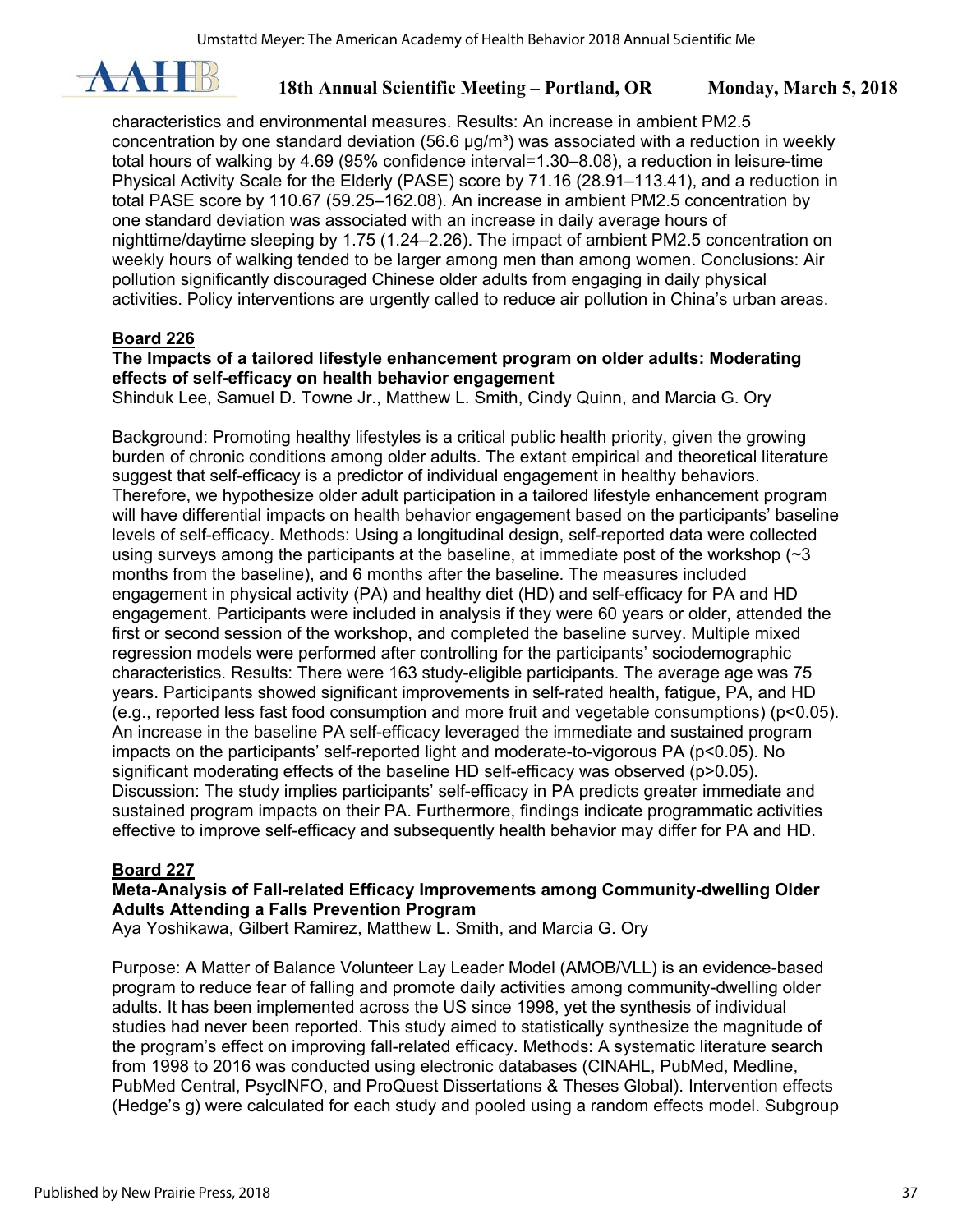

analysis explored differences in intervention effects by study design, outcome measure(s), covariate adjustment, and publication type. Publication bias and temporal trend were also examined. Results: Nine studies, involving 2,247 participants, met the inclusion criteria and were eligible for meta-analysis. The pooled intervention effect across the studies was 0.45 (95% CI 0.34, 0.56, I2 =59.9%). Relative to studies using the Activities-specific Balance Confidence scale, AMOB/VLL studies using the scale of perceived ability to manage risk of falls or actual falls reported significantly larger improvements on fall-related efficacy. Peer-reviewed journal articles reported positive program effects, while doctoral dissertations reported mixed results. No substantial publication bias or temporal trend were identified. Conclusions: Results indicate AMOB/VLL has a small to moderate effect on improving fall-related efficacy. Findings may provide guidance to program implementers in communities charged with selecting appropriate fall prevention programs to meet the needs of older adults. Greater consistency is needed regarding outcome measures that optimally capture changes in fall-related efficacy among community-dwelling older adults. Such consistency will provide more definitive fall prevention programming recommendations for different settings and populations.

#### **Board 228**

#### **Influence of healthcare referrals on the effectiveness of three evidence-based fall prevention programs among older adults**

Matthew Lee Smith, Ye Shen, Yujia Cheng, Samuel D. Towne Jr., and Marcia G. Ory

Background. One-in-four older adults falls each year. Given their frequent interaction with older adults, healthcare providers are uniquely positioned to screen for fall-related risk factors and refer patients to community-based fall prevention programs. This study presents findings from a national dissemination of three evidence-based fall prevention programs: A Matter of Balance (n=19,409); Stepping On (n=5,257); and Tai Ji Quan (n=3,039). The purposes of this study were to examine the influence of healthcare referrals on program effectiveness in terms of fearof-falling, falls efficacy, concern about fall-related activity interference, and self-reported falls. Methods. Data were collected from grantees in 21 states from 2010-2016, which were then compiled in a national data repository. A series of binary logistic regression models were fit to identify participant characteristics associated with program referral by a healthcare professional. A series of generalized estimating equation (GEE) models were fit to examine the influence of referrals and participant characteristics on program effectiveness. Results. Across programs, participants who were African American (OR=1.53, P<0.001), Asian/Pacific Islander (OR=2.24, P<0.001), and those self-reporting more chronic conditions (OR=1.11, P<0.001) were more likely to be referred to a program by a healthcare provider. Participants who reported falling in the past 3 months (OR=1.08, P<0.001) and expressed more concern about fall-related activity interference (OR=1.28, P<0.001) at baseline were more likely to be referred. Over time, all three interventions significantly reduced fear-of-falling (P<0.05), falls efficacy (P<0.001), and selfreported falls (P<0.001). Program referral by a healthcare provider was associated with improvement in concern about fall-related activity interference (P<0.001) and self-reported falls (P<0.001). Discussion. Findings support that participants benefit from evidence-based fall prevention programs when referred by healthcare providers. To increase referrals, efforts are needed to enhance fall risk screening in healthcare settings, highlight the value of communitybased fall prevention programs, and make patient referrals easy for clinicians.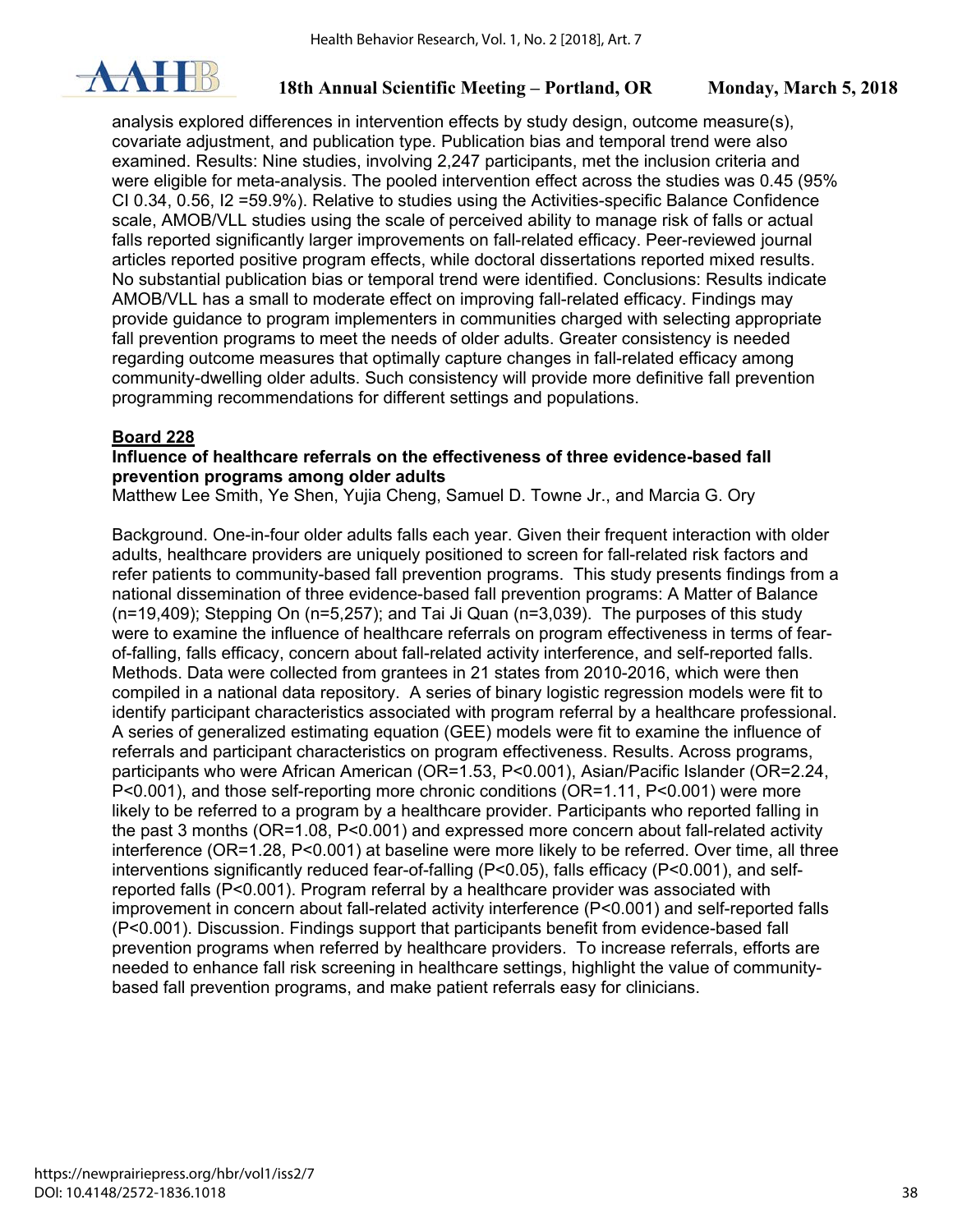

#### **Board 229 Quality Evaluation of HPV Vaccine Online Educational Interventions for Clinicians: Expanded Results**

Brittany Rosen, James M. Bishop, Skye McDonald, and Gary L. Kreps

Purpose. HPV vaccination rates fall far short of Healthy People 2020 objective. Missed clinical opportunities for clinicians to recommended and administer the HPV vaccine is a leading factor for low HPV vaccination rates. Many online HPV vaccine educational interventions for clinicians have been created to promote vaccination recommendations. Yet, evaluation of leading online HPV vaccine educational interventions is critically important for guiding efforts to promote clinician recommendations for HPV vaccination. The study's aims were to expand previous research by: systematically identifying HPV vaccine online educational interventions developed for clinicians, and evaluating the quality of these online educational interventions based on access, content, design, user evaluation, interactivity, and use of theory/models to create the interventions. Methods. Current HPV vaccine online educational interventions were systematically identified from search engines (Google), continuing medical education search engines, health department websites, and professional organization websites. The interventions' content and usability were analyzed on six key indicators: access, content, design, evaluation, interactivity, and theory/models. Results. A total of 21 interventions were identified. Based on the evaluation indicators, 33.3% ( $n = 7$ ) were webinars, 33.3% ( $n = 7$ ) were videos/lectures, and 33.3% (n=7) were other (e.g., toolkit, PowerPoint, website modules). Seventeen interventions identified the purpose of the intervention. Twelve interventions provided the date that the information had been updated, and only six were updated within the last six months. Of the 21 interventions, 14 (66.7%) provided the users/participants with the opportunity to provide feedback on the intervention. Five interventions provided an interactive component. None of the educational interventions explicitly stated a theory or model used to develop the intervention. Conclusion. This analysis provides evidence needed to develop online HPV vaccine educational interventions based on health education and design principles and to guide refining existing interventions, designed to increase strong and consistent HPV vaccination recommendations by clinicians.

#### **Board 230**

#### **HPV Risk Perceptions and Relationship Status among Young Adult Women: A Barrier to HPV Vaccination?**

Erika L. Thompson, Cheryl A. Vamos, Stacey B. Griner, Rachel Logan, Mika Kadono, Rumour Piepenbrink, and Ellen M. Daley

Background: Human papillomavirus (HPV) vaccine rates continue to be suboptimal in the United States. Women ages 18-26 years are eligible for catch-up vaccination, yet previous qualitative research indicates women's relationship status and HPV risk perceptions may be barriers to HPV vaccination. Quantitative studies are needed to expand the generalizability of these findings. The purpose of this study was to assess the association between relationship status and perceived risk for HPV among vaccinated and unvaccinated young adult women. Methods: Women aged 18-26 years at a Florida university completed an online survey in November 2016- April 2017 (n=305). The survey assessed HPV vaccination status, perceived risk for HPV, and current relationship status. Logistic regression models estimated the odds of perceived high-risk for HPV stratified by vaccination status in SAS 9.4. Results: Participants reported the following relationship statuses: committed relationship (43%), dating (21%), and single (36%). Most participants received the HPV vaccine (75%) and reported being at low-risk for HPV (78%). Among unvaccinated women, relationship status and HPV risk perception were significantly associated (p=0.01). Specifically, women who were dating were more likely (OR=5.33, 95%CI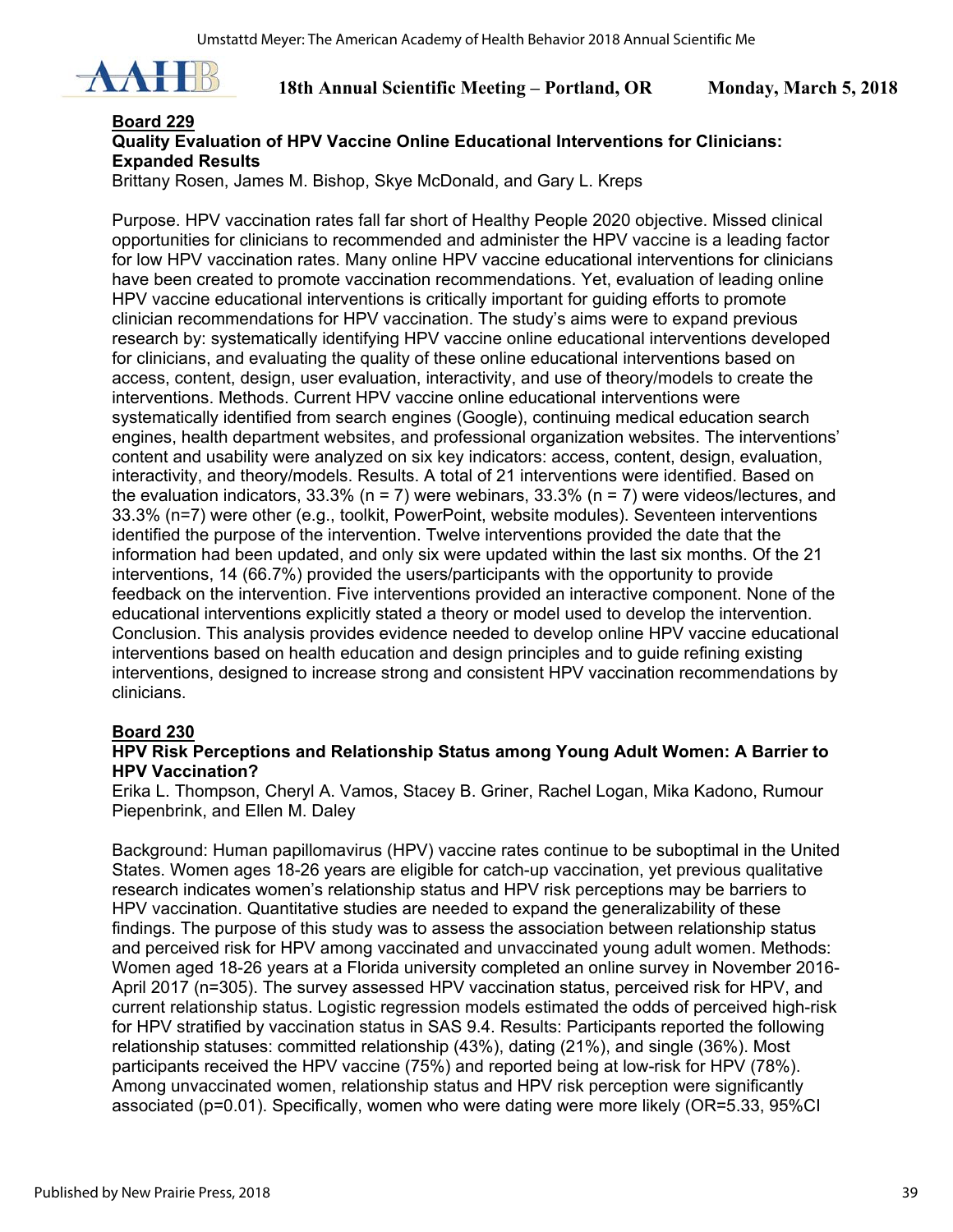

1.16-24.5) to perceive a high-risk for HPV compared to women in a committed relationship. No effect was found for relationship status and HPV risk perception among vaccinated women. Conclusion: Findings corroborate the association between relationship status and HPV risk perceptions among unvaccinated women. Specifically, women in relationships were less likely to perceive themselves at high-risk for HPV, which may not be an accurate assessment given the high prevalence of HPV among young adults. This association is not present for vaccinated women, which may indicate relationship status and risk perceptions are barriers to HPV vaccine uptake. Future research should develop and test health communication messages to address HPV risk misperceptions among young adult women in relationships to promote HPV vaccination.

## **Board 231**

### **Reducing sugar-sweetened beverage consumption among mostly Hispanic, immigrant mothers of infants and toddlers**

Kerry D. Morgan, Anna E. Greer, Canada Parrish, Joseph G. Grzywacz, Amy L. Tate, and Antonio J. Marin

Purpose: We investigated the effect of a Healthy Living intervention on sugar-sweetened beverage (SSB) consumption among mostly Hispanic, immigrant mothers of infants and toddlers. Methods: The Transtheoretical Model guided development and implementation of the Healthy Living intervention, which included one-on-one nutrition and physical activity lessons delivered over 6 to 9 months (median number of visits = 10). Intervention effectiveness was evaluated using a quasi-experimental, pretest/posttest, attention-placebo comparison design. The comparison group received early childhood education curriculum. Lay advisors delivered the intervention and comparison conditions. The BEVQ-15, a valid and reliable questionnaire, was used to examine SSB at pre-test and post-test. Fifty-five mothers completed the study, including both pre-test and post-test assessments. We used a split-plot ANOVA to analyze results. Results: Most participants were Hispanic (76.4%), born outside the US (72.7%), did not complete high school (50.9%), and reported participation in one of the federal nutrition assistance programs (i.e., WIC or CSFP) (78.2%). Participant ages ranged from 19-45 years (median = 28 years). Findings revealed no significant interaction effect ( $p = .97$ ) or main effect  $(p = .80)$ . However, we observed a reduction in mean daily calories from sugar-sweetened beverages from pretest to posttest (F(1, 53) = 6.62,  $p = .01$ ). Specifically, the mean daily caloric intake from SSBs decreased by nearly half (i.e., reduction of 62.1 calories per day for the treatment group and 59.9 calories per day for the comparison group). Conclusions: Regardless of the condition received, mostly immigrant, Hispanic mothers reported drinking significantly fewer daily calories from SSBs after participation in a community program. Because the treatment was provided to a specific segment of a close-knit community, it is probable that treatment diffusion occurred between treatment and comparison conditions. Future studies might draw their intervention and comparison groups from mothers with similar demographic characteristics living in different communities.

## **Board 232**

**Food Insecurity and Academic Success: Evaluation of a Campus-based Food Pantry**  Jamie Paola and Rita DeBate

Aims: Food insecurity and diet quality are critical issues impacting college student wellbeing and success. Although becoming implemented at many universities across the country, evaluation data on the impact of campus food pantries is lacking. The current study reports findings from a process and impact evaluation of a campus-based food pantry. Methods: secondary data analysis of intake and follow-up data was employed for the current study. De-identified data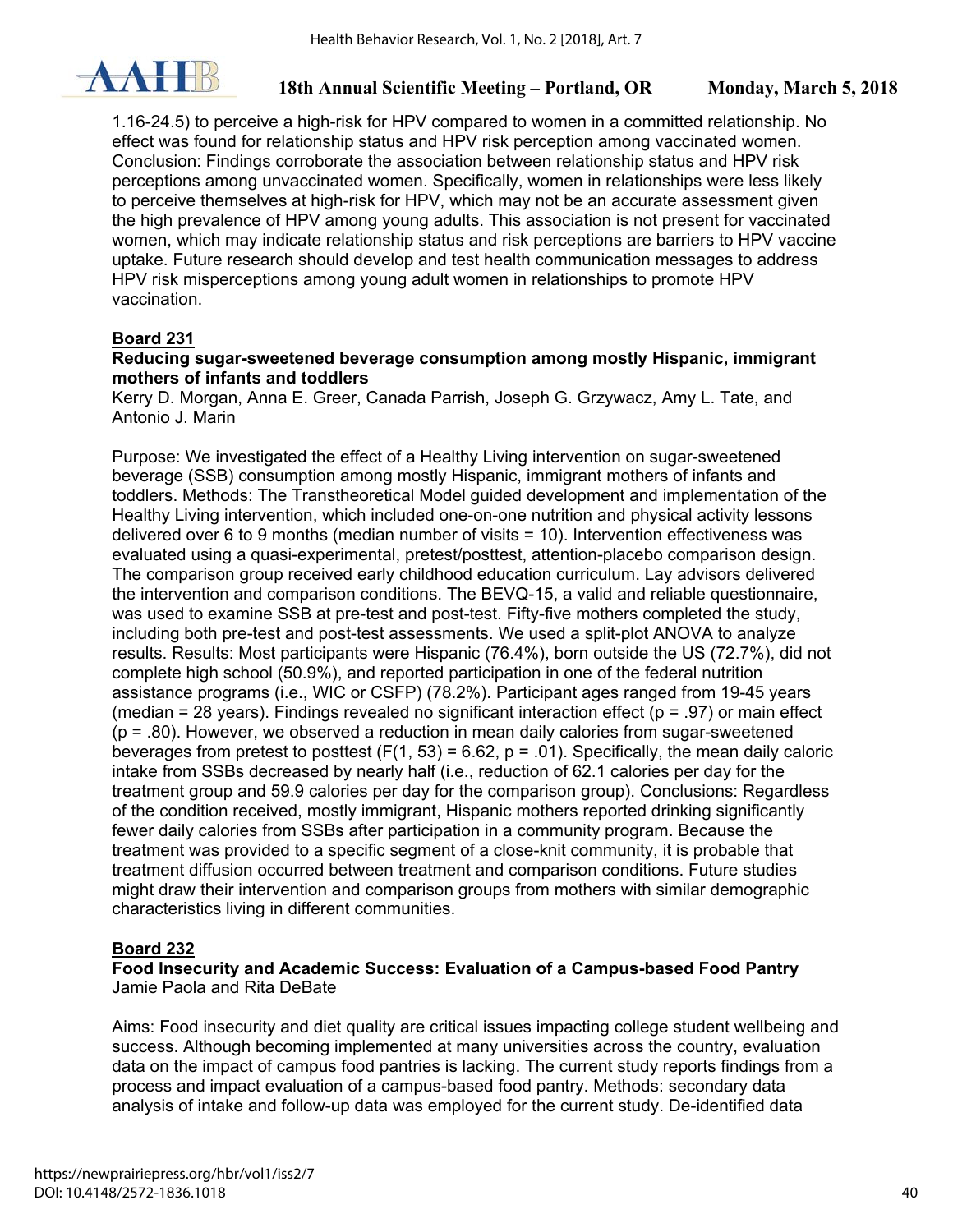

from students who utilized Feed-A-Bull, the campus food pantry, within the 2016-2017 academic year was used to determine food insecurity and diet quality. The USDA Household Food Security Survey: 6-item short form was used to score food insecurity while the 8-item Starting the Conversation itemized diet quality. Quantitative data, such as descriptive statistics, t-tests and chi-square tests and ANOVA, were analyzed to understand food insecurity, diet quality, actual GPA and socio-demographics amongst the characteristics of food pantry users. Results: Amongst 221 unique Feed-A-Bull visitors, 11.2% of student users were observed as food insecure without hunger while 88.8% were food insecure with hunger. Overall diet quality was poor and all users were identified as food insecure. When comparing single to recurring users, no statistically significant differences were observed in diet quality (p=0.206) and food insecurity (p=0.466). Among recurring users, an inverse correlation was observed between food insecurity and cumulative GPA. Majority of campus pantry visitors (81%) rated their experience "very good" with room for improvement. Conclusion: Establishing a campus-based food pantry can address the food insecurity of students. Nonetheless, current findings suggest that additional resources and programming are necessary to improve student food insecurity (e.g., training staff completing applications for SNAP benefits) and possible associated concerns (e.g., homelessness). Continuous evaluation of campus resources that address this silent endemic of food insecurity is critical for improve quality of life and student success.

#### **Board 234**

**Designing an mHealth Intervention to Promote Weight Loss in Urban and Rural Military**  Alexander R. Hurley and Courtney M. Queen

Purpose: The purpose of this intervention was to improve the bodyweight and nutrition status of US Marine Corps (USMC) Reservists at risk of military discharge due to overweight. As the Unit Reservists involved in this study live in dispersed urban and rural environments across Texas, investigators deemed a mobile health (mHealth) intervention most reliable to reach all participants. Methods: Overweight Reservists (n=20) participated in a guided focus group to identify perceived barriers and facilitators to weight loss, where participants also identified low social support and connection to other military peers, as well as low self-efficacy for various health behaviors. These results informed semi-structured interviews with eligible (n=7) members to determine individual self-efficacy for diet and exercise habits using Dr. Sallis's Self-Efficacy for Diet Behaviors instrument. Following instrument analysis, eligible cohort members (n=7) entered a group chat to increase connectivity and raise peer social support while investigators originated 2-3 weekly messages targeting health behaviors with lowest participant self-efficacy scores as well as health and nutrition information. Results: By intervention completion at 5 months, 3 participants achieved sufficient weight loss to eliminate risk of military discharge, 2 participants had nonsignificant weight loss and remained at risk, and 2 participants were discharged by the USMC during the intervention. This is a 42% success rate. Post-intervention surveys revealed that participants strongly preferred messages relating to nutrition information and exercise routines, rather than those regarding self-efficacy. Conclusions: Contrary to much mHealth literature, this population preferred health information messages rather than those targeting health behaviors. Further, participants who achieved the most weight loss also possessed the highest starting self-efficacies of all participants. From this, investigators conclude that mHealth interventions may have limited ability to increase self-efficacy from baseline. Military Reservists are an extremely understudied population, so future investigative interventions with larger participant pools are necessary.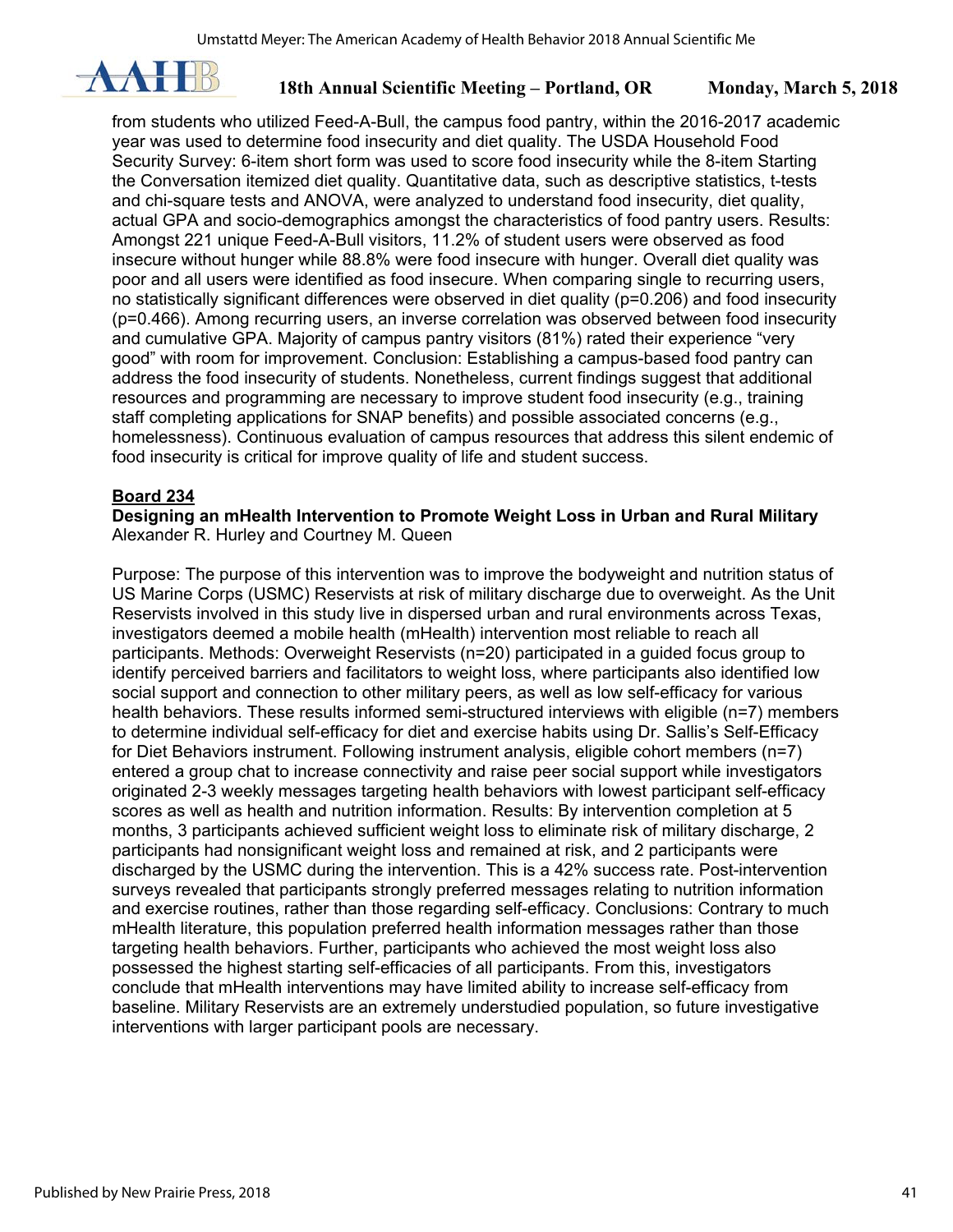

### **Board 235 Maternal Perceptions of Child Physical Activity Facilitators and Barriers Through a Paternal Employment Lens**

Megan McClendon; M Renée Umstattd Meyer, and Joseph R. Sharkey

Purpose: Mexican-heritage families have a lower prevalence of physical activity (PA), and experience higher rates of obesity compared to White and non-Hispanic Black families. Research has shown that Mexican-heritage mothers impact child PA through perceptions of PA and by acting as family "gate keepers" regarding the time fathers spend with their children. Limited research has examined the role of fathers' involvement, availability, and employment type with regards to child PA and maternal perceptions of child PA, within Mexican-heritage families. This study examines how maternal perceptions of child PA facilitators and barriers vary based on paternal employment within Mexican-heritage families (e.g., time out of town, number of jobs, hours worked/week, and type of job). Methods: Mexican-heritage mothers completed elicitation surveys consisting of open-ended questions regarding maternal perceptions of child PA barriers and facilitators, and paternal demographic information including employment (n=345). Open-ended responses were coded allowing for multiple responses from each mother. SPSS v24 was used to calculate frequencies of maternal perceptions of PA facilitators and barriers by paternal employment characteristic. Results: Results: Mothers (n=345) who reported their husbands worked out of town reported facilitators that allowed their children to be social (e.g., social opportunities, sports) compared to facilitators reported by mothers whose husbands worked in town (e.g., health). Mothers who reported their husbands worked two or more jobs reported barriers that reflected time management challenges (e.g., restriction, school) compared to barriers reported by mothers with husbands working only one job (e.g., environment). Mothers with husbands working ≥40 hours/week reported facilitators that allowed them to remain protective over their children (e.g., location and monitoring) compared to mothers with husbands working < 40 hours/week (e.g., sport, social opportunities, health). Conclusions: Researchers should consider how paternal employment characteristics impact mothers' perceptions when creating interventions to increase child PA within Mexican-heritage families.

#### **Board 236**

## **Investigating the influence of physical education class characteristics on elementary students' leisure-time physical activity**

Junghyae Lee, Sheryl Chatfield, and Jeff Hallam

Purpose: Classroom-based physical education (PE) is designed in part to provide children a physical activity (PA)-enhancing experience that encourages lifelong PA participation. Additionally, improvement of PA knowledge and skills can positively impact current health and well-being. However, little is known about the extent to which PE class characteristics are linked to leisure-time PA. The purpose of this study was to explore relationships between PE class characteristics and elementary students' leisure-time PA. Methods: Data were gathered during AY 2016-2017 in a low-income urban Midwest U.S. public school district and consisted of responses from student self-administrated questionnaires (n = 744) and 48 PE-class observations completed by two trained evaluators. Random-effects regression models were employed to explore variation of leisure-time PA at student and class levels. Results: Intraclass correlation was 73%, suggesting strong support for a multi-level approach. Mean reported leisure-time PA was 151.47 minutes/week (SD = 16). In the final model, student-level predictors sex and goal-setting accounted for 3.4% of within-student variance while classroom characteristics including teacher engagement accounted for more than 65% of the classroomlevel variance. Use of specialized sports equipment during PE classes was not a statistically significant predictor. The effect of the class characteristics varied, respectively, extrinsic-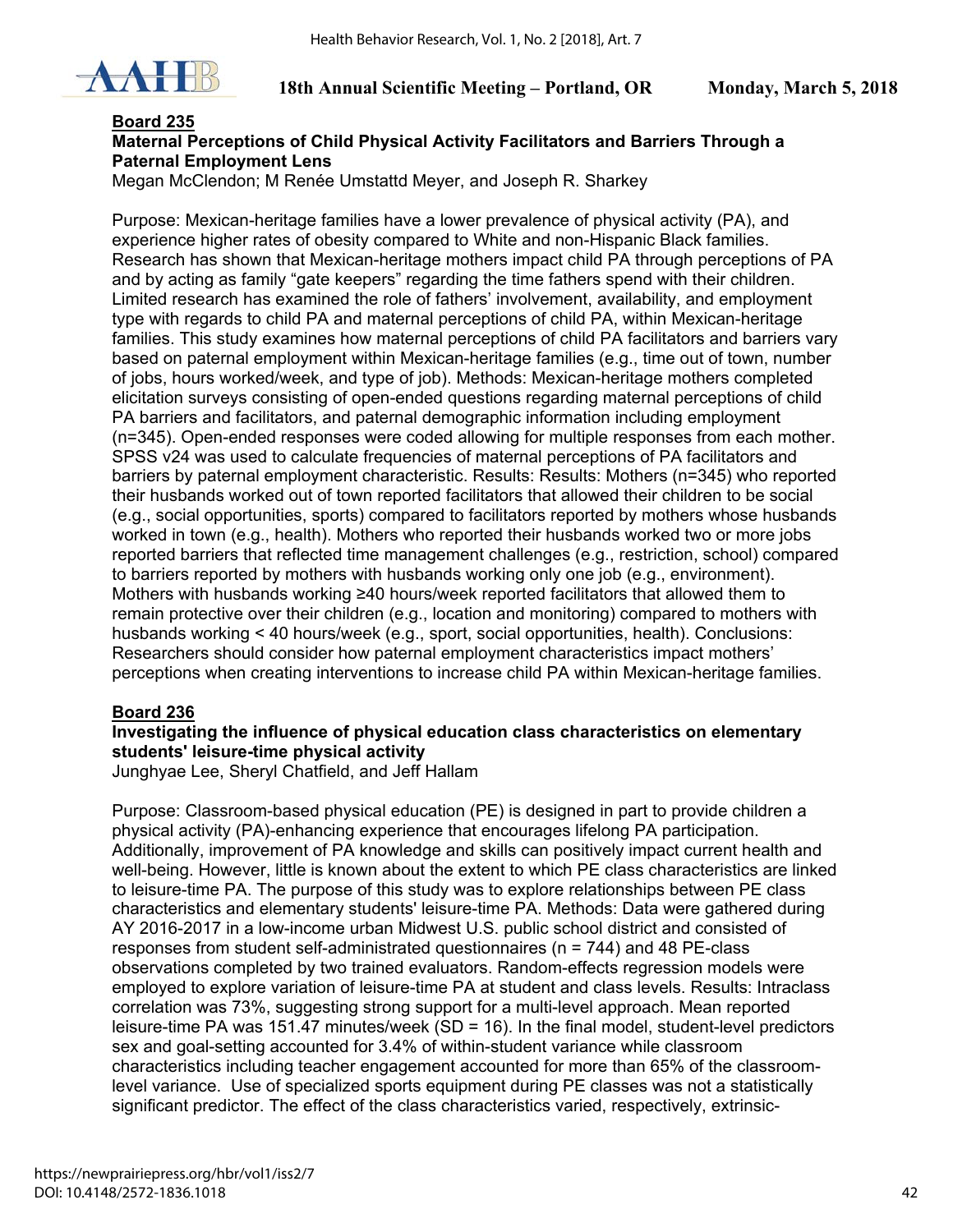

motivation (γ01=13.83, p=0.001), intrinsic-motivation (γ02=11.06, p=0.011), leisure-time-PAmotivation (γ03 = 36.63, p = 0.017), and use-of-equipment (γ04=3.32, p=0.282). Conclusions: Results of this study suggest that individual classroom characteristics, in particular, the climate created by individual PE teachers, are strongly associated with leisure-time PA among elementary school students in a low-resource urban school district. This is one of few studies investigating the effects of classroom characteristics on leisure-time PA and the first to focus on low resource urban districts. These results suggest there is value in further investigation of characteristics of successful PE teachers that might be translated into PE teacher preparation and continuing education programs.

### **Board 237**

#### **Eat Less, Move More: A Content Analysis of Diet and Exercise Boards on Pinterest**  Rachel Fiegenbaum and Katie Dolphin

Purpose: Pinterest, an image-based content sharing platform, is the third most popular social media site after Facebook and Instagram. Pinterest users are primarily individuals reporting low health literacy, as the majority are females living in medically underserved and hard-to-reach or underprivileged communities. Pinterest, then, may provide a unique platform for providing information about health behaviors to a population where these resources are often lacking. Thus, the purpose of this content analysis was to determine the ability of Pinterest to effectively communicate information about dietary and exercise health behaviors. Methods: The top ten most popular diet and exercise boards were analyzed. Each pin (n=3695) was categorized for type of embedded visual, sex of person depicted, type of general information, type of selfmanagement information, validity of information, and level of user engagement. Frequencies and one-way between group ANOVAs were conducted using SPSS to determine whether or not differences existed in engagement by type of embedded visual or information presented. Results: Trends emerged for both diet (n=2603) and exercise (n=1092) pins with regard to embedded visual, information presented, and user engagement. Diet pins often depicted photos of objects (43%) or people (42%), while the majority of exercise pins (56%) depicted people. Of those pins that portrayed people, 74% (n=697) of exercise pins and 94% (n=1239) of diet pins had only women. Recipes (35%) and strength training workouts (40%) were the most common information presented on diet- and exercise-related boards, respectively. Concerning user engagement, there were significant differences in engagement based on the type of embedded visual for both diet ( $p$ <.05) and exercise ( $p$ <.05). Exercise pins with photos of people and diet pins with infographics were the most engaging. Conclusions: Pinterest may be a useful social networking site for health educators to disseminate information about dietary and exercise health behaviors to a high-risk population.

#### **Board 238**

**An egocentric network analysis assessing group exercise membership and holistic health benefits among a sample of university employees: A pilot study**  Leah Gagnon and Megan S. Patterson

Introduction: Many working adults do not engage in sufficient activity to achieve physical, mental, and social wellbeing. Group exercise programs improve physical activity (PA) levels, and consequently improve overall wellbeing. Additionally, employees are more likely to practice healthy behaviors when working in a supportive social environment. This study aimed to determine the relationship between employees participating in a group exercise program and holistic health benefits, specifically by examining personal networks, mental health, and weekly PA. Methods: An egocentric network analysis was conducted on a sample of university faculty and staff enrolled in an on-campus group exercise program (n=46). Egocentric network data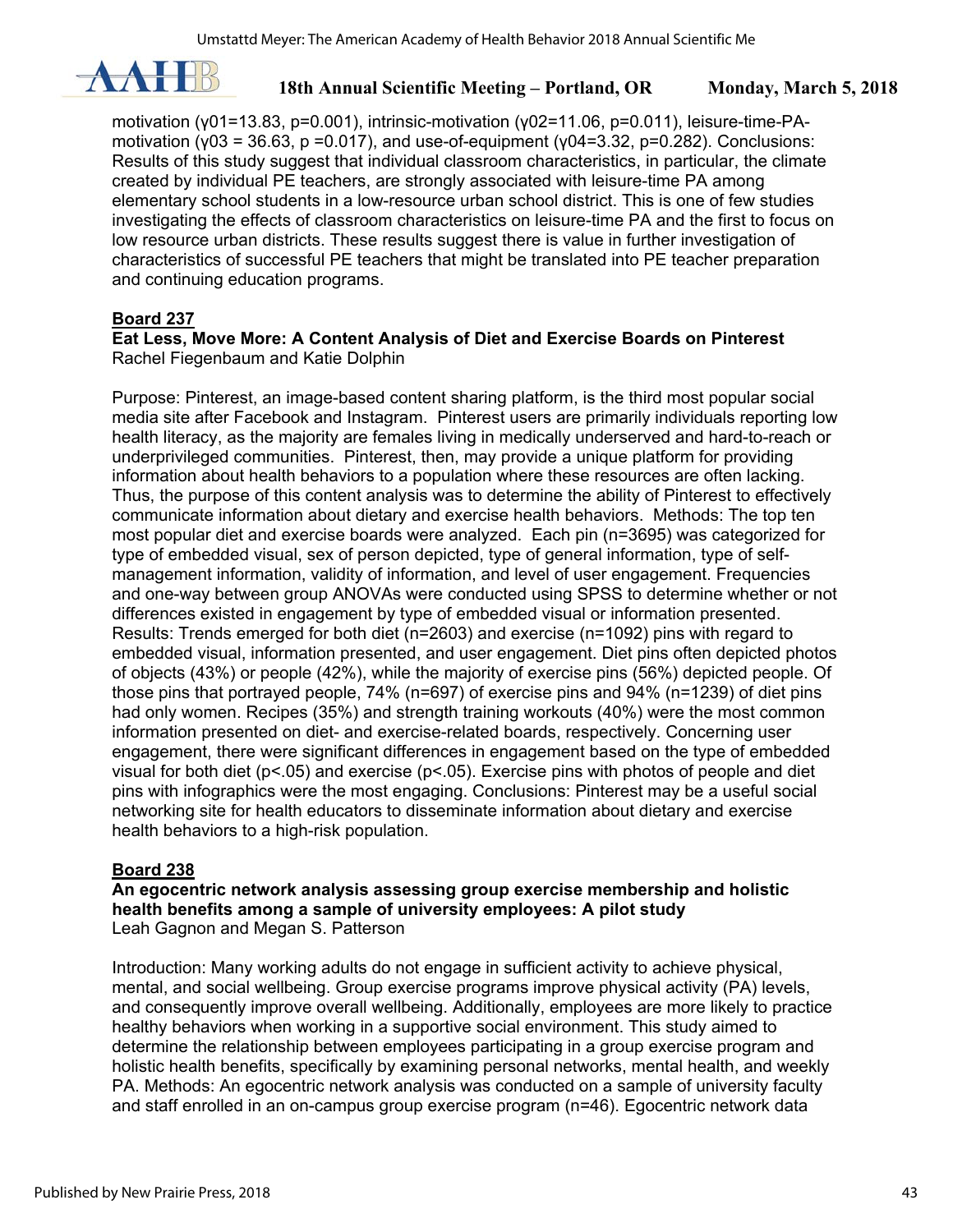

were collected by asking participants to list up to five people they felt close to at their institution and provide information about each person they nominated. PA, depression, anxiety, stress, and overall happiness were individual variables measured for each participant. Relational variables were computed using ENet software, and regression analyses were conducted in SPSS. Results: Regression analyses (R2= .529, F=5.931, p<.0001) suggest that depression ( $\beta$ =-.445, p=.012), similar exercise patterns between egos and nominees ( $\beta$ =.410, p=.003), personal networks that are composed of others enrolled in the group exercise program (β=.416, p=.003), and average exercise scores across egonetworks (β=.271, p=.043) were related to higher PA scores in this sample of employees. Discussion: Enrollment in a group exercise program was related to supportive egonetworks in our sample, translating to improved overall wellbeing. Results suggest homophily as an important indicator of exercise behavior (if nominees reported regular PA, the ego reported regular PA). We also found that lower ego depression scores and shared experiences in wellness programs were related to exercise outcomes, that having peers enrolled in the same program supported PA behavior. Finally, the more someone's entire network exercised on average, the more the ego exercised, suggesting the importance of social networks.

#### **Board 239**

**Implementation of the BearStand Behavioral Intervention: A Process Evaluation** 

Christina N. Bridges, M Renée Umstattd Meyer, Cindy Wu, Megan E. McClendon, Meg Patterson, and Shana Walsh

Purpose: Current workplace norms often require employees to be at a desk for at least 6 hours a day. Long periods of sedentary behavior increase the risk of obesity, heart disease, cancer, and all-cause mortality regardless of physical fitness and activity levels. Combining environmental and behavioral intervention approaches have demonstrated the most promise. The purpose of this study was to conduct a process evaluation of a behavioral intervention aimed to increase workplace standing using a sit-stand workstation. Methods: Participants were provided with sit-stand desks and a behavioral intervention, premised on social cognitive theory, to include ergonomic tips, proper set-up, self-monitoring/reminder techniques, incremental goals, and strategies for overcoming common barriers. Upon sit-stand desk receipt, intervention components were delivered via an online orientation packet including videos, weekly emails for weeks 1-8, and E-newsletters at the beginning of months 3 and 4. A process evaluation survey was completed by participants between months 5 and 6 to examine dose received exposure and satisfaction. Results: Thirty-six of 37 participants completed the process evaluation survey. The majority (70%) of participants tried at least one suggested tip provided in any of the intervention materials. Of participants that reviewed educational materials (n=31), 7% reported experiencing barriers to standing. The most common barriers reported were outside the scope of the intervention (e.g., workplace dress codes, office set-up restricting desk placement). Over half (53%) of participants were satisfied with the intervention. Participants found weekly emails and E-newsletter tips most helpful because they offered feasible suggestions for overcoming barriers to standing. Responses suggest the intervention facilitated engagement with the desk. Conclusions: The process evaluation identified which behavioral intervention components were most beneficial and participants' perceptions of the intervention process. Future interventions aimed at reducing sedentary behavior could benefit from short educational components delivered weekly-to-monthly, especially focused on overcoming barriers to standing.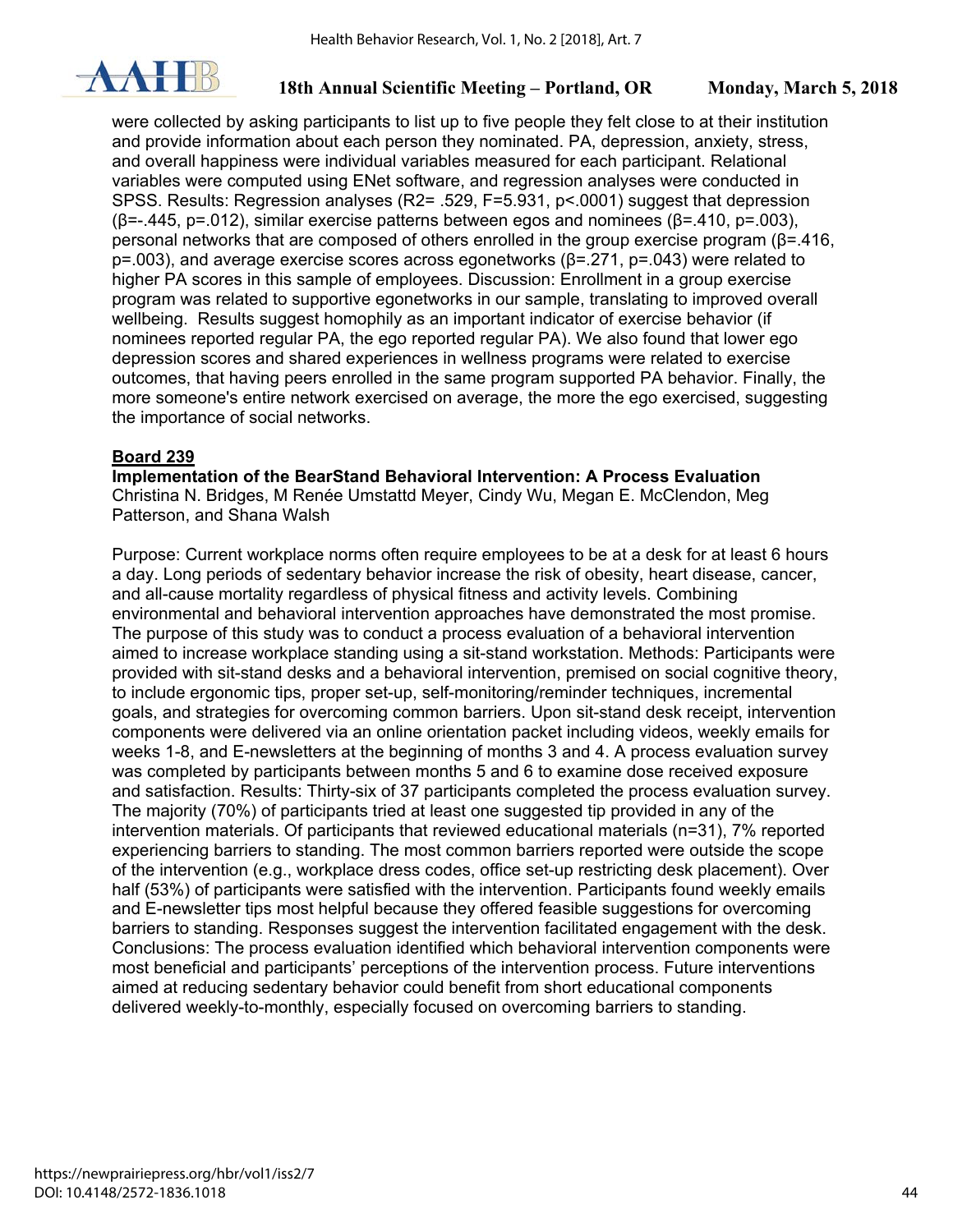

#### **Board 240**

## **Do Sit-Stand Workstations Improve Health Markers among Office Employees? A Randomized-Controlled Trial**

Shana Walsh, Renee Umstattd, Cindy Wu, Thomas L. Andre, Megan E. McClendon, Christina Bridges, Arianna Miller, Gabe Benavidez, and Rodney G. Bowden

Purpose: High levels of sedentary behavior are pervasive across the U.S. adult population and contribute to chronic disease. Work has become a primary source of sedentary behavior across a growing number of job sectors. Methods to reduce sedentary time at work include the use of sit-stand workstations (i.e., desks that can be used in either seated or standing positions). The purpose of this study was to determine if employees provided with sit-stand workstations experienced greater improvements in health markers than employees using traditional seated desks. Methods: Sedentary employees (n=108, mean age=41.21 [SD=12.05], 78% female, 84% White) were randomly assigned to an intervention or control group; the intervention group received a sit-stand workstation and the control group continued to use their traditional seated desks. Anthropometric measures and a blood sample were collected from participants at baseline and after the 7-month intervention. Pre- and post-test measures were available for 77 participants and were therefore included in final analyses. A 2x2 mixed-design analysis of variance with repeated measures was used to determine differences between groups from pretest to post-test. Results: There were no significant interactions between groups from pre-test to post-test across any of the health-related measures including: systolic blood pressure (F[1,73]=1.71, p=.28) diastolic blood pressure (F[1,73]=212, p=.65), BMI (F[1,73]=.576, p=.45), total cholesterol (F[1,73]=.177, p=.66), or insulin levels (F[1,73]=.010, p=.92). Significant main effects from pre-test to post-test were also not found in this sample. Conclusions: The use of sitstand workstations did not result in significant health improvements for the intervention group. More investigation into the impact of sit-stand workstations is needed. The present recommendation is for sit-stand workstations to be used in conjunction with established methods to improve health markers, such as participation in moderate-vigorous physical activity, as the use of sit-stand workstations alone may not produce marked improvements in objective health measures.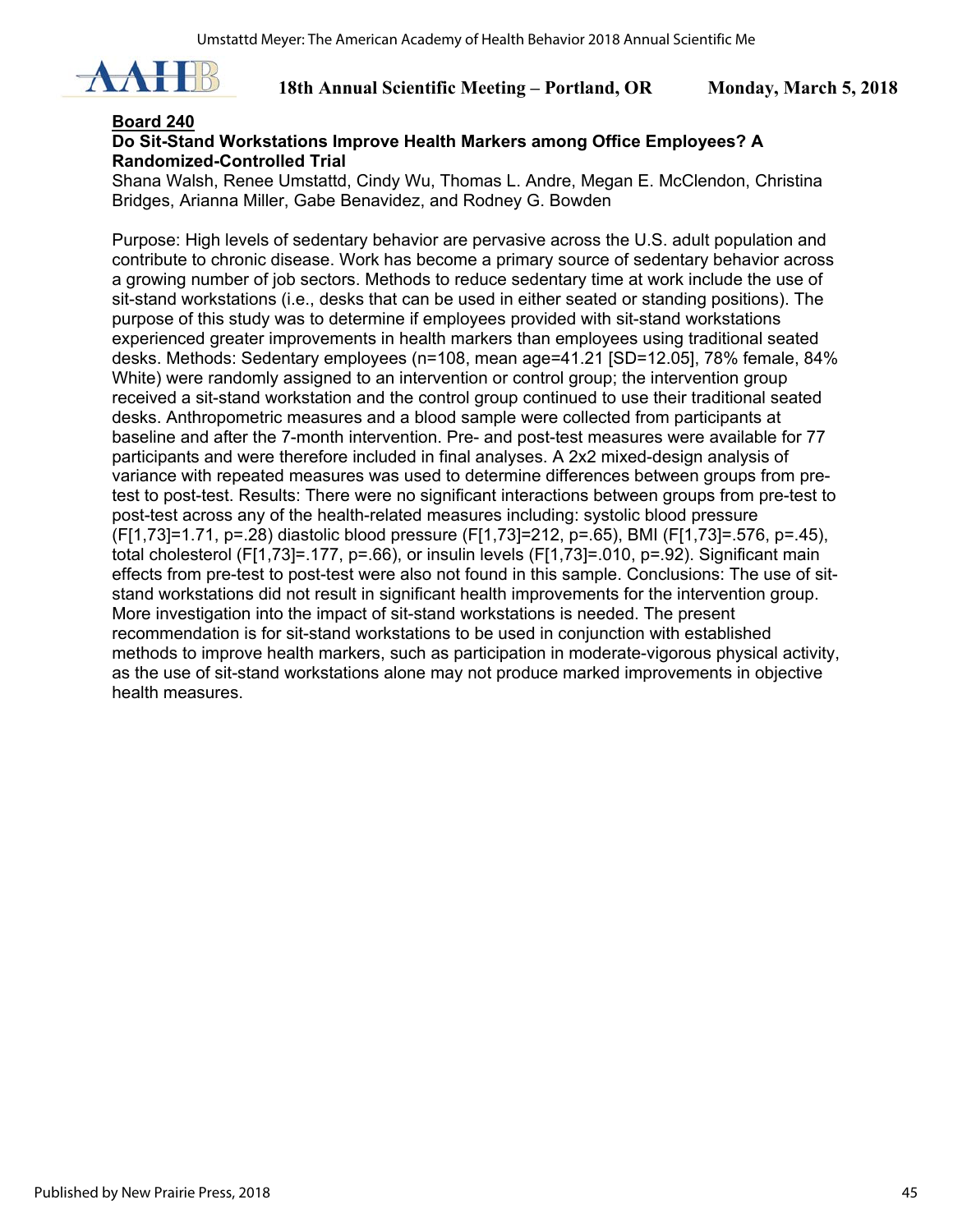

### **Board 301**

## **Differences in Regulatory Compliance Across and By Ethnic Location Based on Display of Minimum Age Tobacco Sales Signs**

Steve Sussman, Tess Boley Cruz, Sabrina L. Smiley, Chih Ping Chou, Jennifer Unger, Natalie Kintz, Yaneth L. Rodriguez, Rosa Barahona, Brianna Lienemann, Mary Ann Pentz, Jonathan Samet, and Lourdes A. Baezconde-Garbanati

Minimum age-of-sale signs increase the likelihood that tobacco retailers will check the identification of potentially underage shoppers, resulting in a 2% incremental wide-reaching gain in tobacco prevention among youth. California's required signage under the Stop Tobacco Access to Kids Enforcement (STAKE) Act is the "1-800-5 ASK-4-ID" warning sign which indicates sale of tobacco products to under-age persons is prohibited by law and subject to penalties. Signage is to be placed at the point of sale. (The law inadvertently changed from a minimum age of 18 to 21 years during data collection, as of June 9, 2016). The present study investigated display of age-of-sale signs in 675 retail stores varying in ethnic location in California: 193 African American (AA), 100 Korean (K), 186 Hispanic (HL), and 196 White non-Hispanic (NHW). Data collection involved a 20-minute product and signage observation. Overall, 45.5% of the stores were compliant with the required warning age-of-sale sign posted (which varied in minimum age by date of collection). Approximately 13.5% of stores did not have any store interior age-of-sale signs, and 41% of stores had some type of age-of-sale sign but not compliant with the STAKE Act (e.g., tobacco industry We Card signs were at 36% of the stores with non-compliant signage). Stores observed after the change in the Stake Act law had significantly lower compliance rates (38.6%) compared to stores observed before the change in the Stake Act law (70.9%) [z=6.8623, p<0.001], where compliance was defined by the law when the store was observed. Compliance rates for stores observed within the first three months after the change in law were especially low (26.7%). The association between Stake Act Sign Compliance and AA compared to NHW stores observed within the first three months after the change in law was statistically significant (Χ2(1)=20.098; p<0.001), where compliance rates for AA communities were 16.9% compared to 41.5% for stores in NHW communities. Findings suggest the need for better education of retailers on minimum age-of-sign compliance, wider distribution, and compliance checks for new signage.

## **Board 302**

#### **Development and Initial Validation of a Risk Behavior Diagnosis Scale for E-Cigarette Use**

Kelli E. Will, Ann L. Edwards, Paul T. Harrell, Bilge O. Yilmaz, Ellen P. Libby, Kaitlyn A. Mondejar, Amy C. Paulson, Andrew D. Plunk, and Matthew C. Herman

Background: Adolescent use of electronic nicotine delivery systems (ENDS; also known as ecigarettes or vapes) rose 900% between 2011 and 2015, prompting concerns about the long term health effects and addiction potential for nonsmoking adolescents. Due to the rapid rise in ENDS use, there is a need for brief measures designed to assess adolescents' perceived threat related to ENDS use and perceived efficacy related to ENDS abstinence and cessation. Method: A 12-item Likert-type scale was developed for ENDS use that was modeled after the Risk Behavior Diagnosis Scale (RBDS) originally created by Witte, Cameron, Berkowitz, and McKeon (1996) to assess risk and efficacy related to health behaviors. The new measure was designed to assess the constructs of threat (i.e., severity and susceptibility of threat) and efficacy (i.e., self-efficacy and response efficacy). The scale was administered online to an initial development sample of 674 adolescents to examine internal consistency and factor structure. Participants (52.1% female) ranged in age from 11-19 years old ( $M = 14.6$  years; SD = 2.07),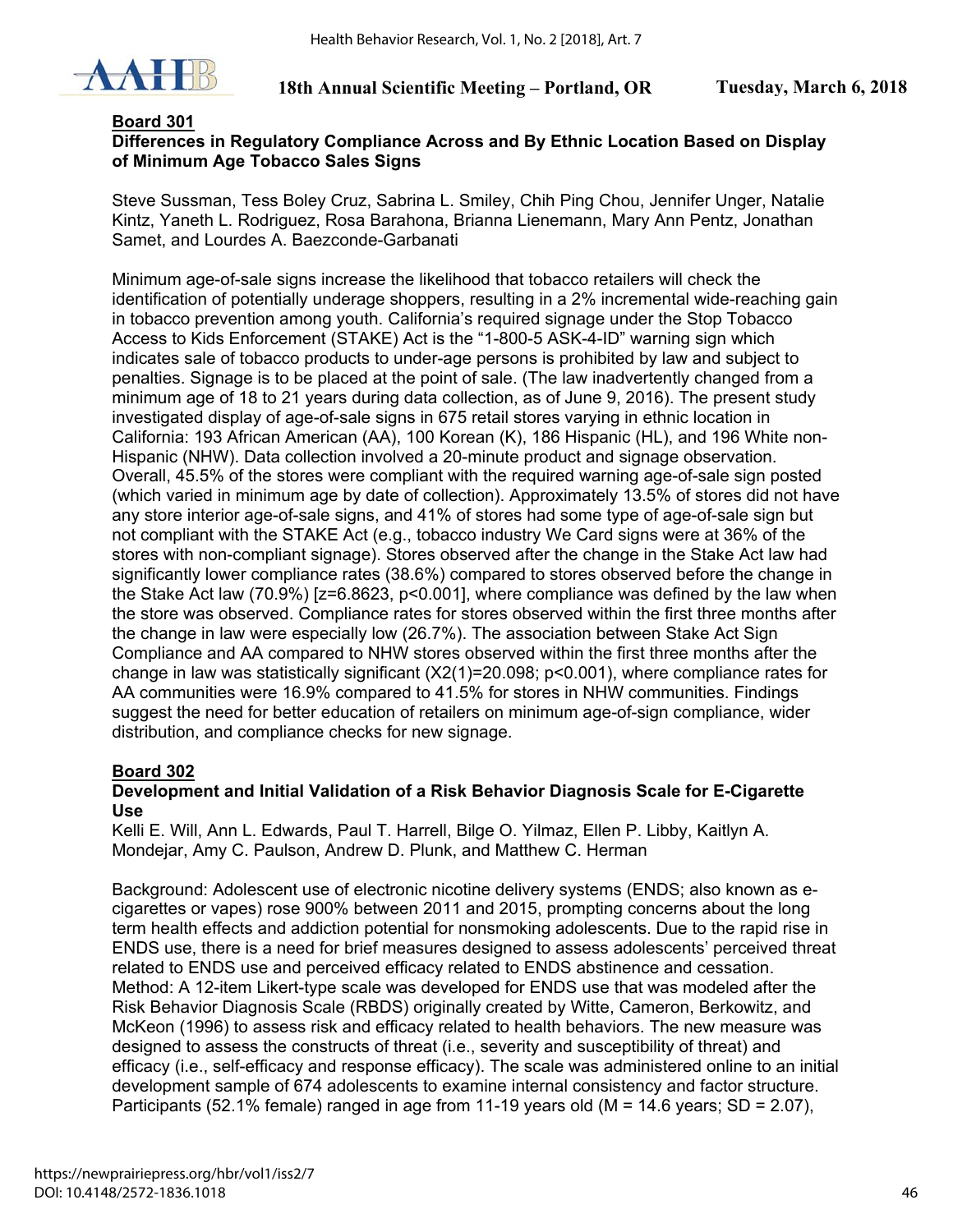

and were representative of the surrounding community (60% non-Hispanic white; 27% non-Hispanic black; 8% Hispanic). Twenty-one percent had tried ENDS. Results: An exploratory factor analysis revealed two factors (as expected), which explained 68% of the variance. Analyses demonstrated strong internal consistency, with Cronbach's alpha of 0.93 overall and alphas of .92 and .87 for threat and efficacy factors, respectively. The scale can be completed in less than five minutes, with total scores ranging from 5-30 on each of the two subscales. Higher scores are reflective of greater levels of perceived threat of ENDS use and perceived efficacy related to ENDS abstinence and cessation. Conclusions: The measure demonstrates strong preliminary reliability among a development sample of adolescents. Additional research is needed to examine the validity and reliability in additional populations.

## **Board 303**

### **Measuring Intoxication: Comparing the Detection of Alcohol from Skin, Breath, and Self-Report**

Julie M. Croff, Vincent E. Baier, Ashleigh L. Chiaf, Micah Hartwell, and Denna L. Wheeler

Background: Alcohol use, particularly heavy episodic or binge drinking, is a public health concern According to the National Survey on Drug Use and Health, more than a quarter of the US population engaged in heavy episodic or binge drinking in the past year. Ability to study the effects of heavy alcohol use are limited by our measurements. This study seeks to address and compare the detection of alcohol by self-reported intoxication, through breath, and through skin. Methods: Eleven subjects (6 male) participated in a study to test the effectiveness of transdermal alcohol sensors. Subjects were dosed with alcohol, to reach intoxication, at approximately 0.08 mg/mL blood alcohol concentration (BAC). Subjects wore WrisTAS 7 units throughout the dosing procedure. Breath tests were taken using a CMI Intoxlyzer 400PA unit. Participants were asked report their level of intoxication. Transdermal alcohol concentrations (TAC) were recoded to representative BAC in order to more easily compare to breath alcohol concentration (BrAC), estimated BAC (eBAC) from alcohol consumed over time, and selfreported intoxication. Results: eBAC calculations were more sensitive to detecting a blood alcohol value of 0.08 mg/mL or above (100%) and had a higher positive predictive value (90.9%) than transdermal alcohol (90% and 90%, respectively) or self-reported intoxication (80% and 88.9%, respectively). Notably, a larger portion of the sample was within 0.01 mg/mL using eBAC calculations (63.6%), than TAC (54.5%). Conclusion: Self-reported intoxication is susceptible to tolerance. While eBAC was stronger than TAC in the context of this study, eBAC calculations are often problematic when relying on participants to accurately report weight, number of drinks, and time period spent drinking. Therefore, transdermal alcohol sensors have a strong sensitivity and positive predictive value and are strong objective measures of intoxication.

## **Board 304**

**Examining the physiological and behavioral predictors of birth outcomes: Feasibility of measuring variation of folate status by alcohol use in a sample of adolescent girls** Julie M. Croff, Micah Hartwell, Vincent E. Baier, Ashleigh L. Chiaf, and Denna Wheeler

Background: Heavy alcohol consumption among adolescents is a fundamental public health threat [1-4]. Among adolescent girls there may be additional risks from heavy alcohol consumption. Physiologically, there is evidence that heavy alcohol use and binge drinking may impair intestinal absorption of folate (vitamin B9) and promotes renal and hepatic folate excretion [5, 6], thereby increasing risk for adverse pregnancy outcomes [7]. Behaviorally, young women who use alcohol heavily exhibit reduced multivitamin supplementation [8] thereby contributing to even greater risk of inadequate folate status. Moreover, national studies suggest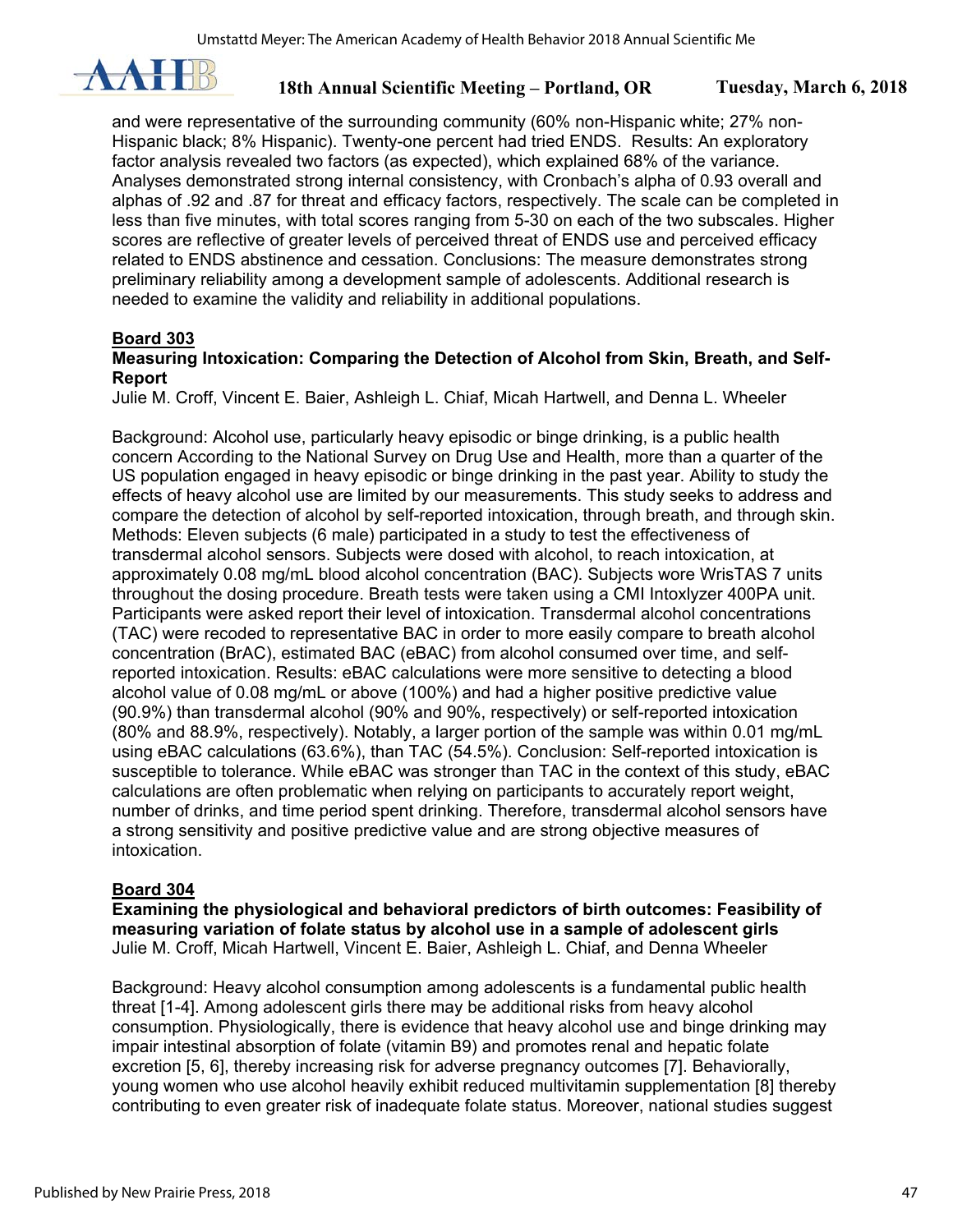

that red blood cell (RBC) folate levels are lowest among 12 – 19-year-old adolescents [26]. Method: Alcohol using adolescent girls (age  $14 - 19$ ) were recruited into a one-month longitudinal study examining alcohol use, and folate status. Subjects wore transdermal alcohol sensors for the duration of the study, reported weekly dietary habits associated with folate consumption, and gave blood samples at least weekly. Preliminary Results: To date, 40 participants have completed the month-long study. Preliminary data are on the first 26 to complete the study. The mean age of participants was 17.97 (mode 17). Majority of participants (59%, n=21) identified as white. Mean folate consumption for the first 26 subjects was 272.4 ug per day, far below the recommended 400ug per day. Of a sub-sample of 23 participants: 82.6% had at least one drinking event across 4 weeks. Initial blood samples, of six participants, indicate that drinking events in the previous 48 hours have a substantial impact on circulating serum folate. Conclusion: Multi-behavior studies help delineate how behaviors can have synergistic effects on health outcomes. In the current trial, poor diet and alcohol use result in consistently poor serum folate and red blood cell folate values which are made worse by the cooccurrence of these behaviors.

## **Board 305**

### **Are Driving While Impaired (DWI) and Riding With an Impaired driver (RWI) associated with legality of marijuana?**

Kaigang Li, Haley E. Moss, Federico E. Vaca, and Bruce Simons-Morton

Objectives: To examine the association of the legality of marijuana with driving while impaired (DWI) and riding with an impaired driver (RWI) among youth. Methods: Wave 5 (W5) data of the NEXT Generational Health Study (NEXT), a nationally representative, longitudinal study (N=2785), were used for this analysis (W5 N=2198). We examined the association of state-level legality of marijuana (medical+recreational use, medical use only, vs. neither-medical-norrecreational use) with DWI (≥1 vs. no days in the last month) and RWI (≥1 time vs. never in the last year with either older adult or young impaired drivers) using binary or multinomial logistic regression analysis. Results: When W5 data (M=20.27 years, 59.14% females) were collected, 4 of the 49 states included in NEXT sample allowed both recreational and medical marijuana use (8.2%) and 21 allowed medical use only (42.9%). Overall 15.86% W5 DWI prevalence consisted of 10.80% drinking-specific, 9.82% marijuana-specific, and 2.90% illicit-drug-specific DWI. Overall 33% W5 RWI prevalence included alcohol (16.99%), marijuana (21.15%), and illicit-drug (5.41%) with an impaired peer driver and alcohol (3.84%), marijuana (2.73%), and illicit-drug (0.74%) with an impaired older adult driver. The results of logistic regressions show that state-level legality of marijuana was not significantly associated with any type of specific DWI/RWI. Conclusion: Possible reasons explaining the failure to identify the difference include: (1) impaired driving policies may be retaining efficacy in preventing young people from DWI/RWI regardless of legality; (2) broader softening of negative marijuana use sentiment in the U.S. may be contributing to the normalizing of DWI/RWI, especially in marijuana-legalized states and states that are immediate state-line neighbors of a marijuana-legalized state; and (3) NEXT sample does not necessarily represent all US states, which may lead to selection bias. More representative and longitudinal studies are needed to warrant the relationship between legality of marijuana and adolescent DWI/RWI.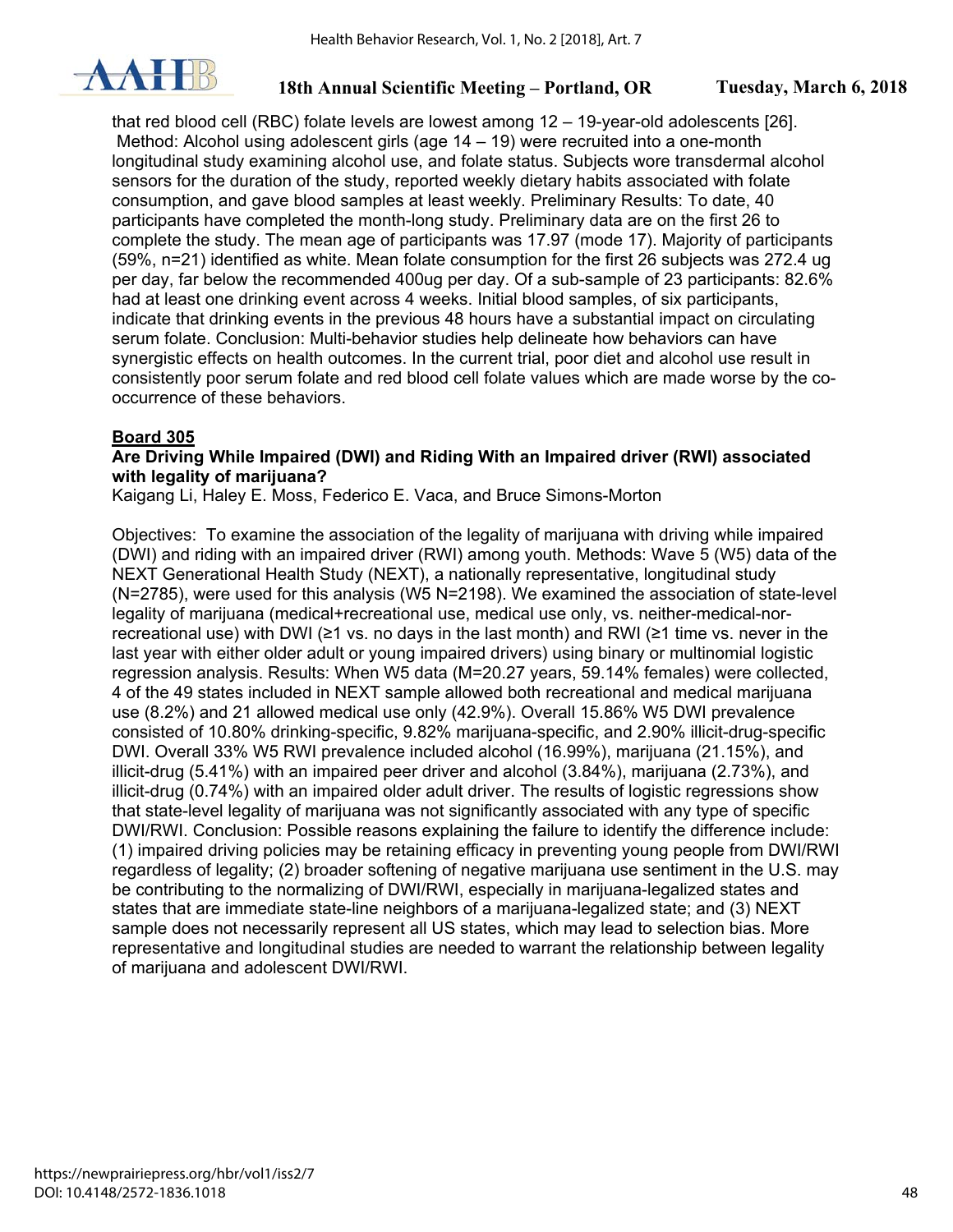

## **Board 306**

## **Methodological considerations in substance use research in the U.S.-Mexico border region**

Nicole Pepper, María L. Zúñiga, and Mark B. Reed

Purpose: Latinos living with HIV in the U.S.-Mexico border are underserved and socially disadvantaged and at high risk for poor health outcomes. Research is crucial to improving outcomes, reducing HIV transmission, and designing interventions, yet there remain important research gaps to address social determinants of health (e.g., care access and substance use). We describe study findings and methodological challenges encountered in conducting research with this at-risk, dynamic population. Methods: This cross-sectional study recruited a convenience sample of HIV-positive Latinos from health agencies (San Diego and Tijuana). Quantitative surveys assessed health care utilization and substance use. We compared substance use and HIV care outcomes by recruitment site and describe methodological problems we encountered. Results: Participants (N=200) were male (82%), mean age 41 years, Mexican-born (83%), and gay or bisexual (57%). About 31% with prior incarceration and  $\sim$ 20% with deportation history. Nearly 70% reported lifetime substance use. Significant differences in substance use emerged by recruitment site (Tijuana or San Diego) and analyses revealed challenges in interpreting group behavior by site. For example, attempts to dichotomize based on recruitment site posed broader questions about environment in which substance use occurred. This complicated understanding of location of underlying social determinants, including availability of drugs and drug-using environment. Conclusions: Research with border populations poses challenges for tracking, measuring, and documenting health inequities. Longitudinal cohort studies may address some measurement issues, however, we must also assess health delivery and risk environments on both sides. Immigrant populations are underrepresented in health research and experience significant health disparities. We present significance and implications of conducting health behavior research with mobile populations in an international border context. We recommend multi-stakeholder approaches to eliminate health inequities through research and promoting access to health resources and healthcare. Culturally and environmentally-relevant research is crucial to design effective health promotion and intervention strategies.

#### **Board 307**

#### **Impact of School-based Drug Education on Drug Selling Behaviors among Adolescents**  Zhi Wang and Hsien-Chang Lin

Purpose: Adolescent illicit drug use has become a major public health issue along with the epidemic of drug overdose in the United States. Adolescents obtain illicit drugs from peers and friends. In order to reduce illicit drug supply of adolescents, reducing drug dealing behaviors among adolescents may be a feasible strategy. School-based drug education programs, for example, online substance use prevention program as well as narcotic overdose prevention program, have been implemented. Thus far, few studies have assessed how current schoolbased education may have an impact on drug selling behaviors. This study examined the association of school-based drug education and drug selling behaviors among adolescents aged 12-17 years old. Methods: Respondents aged 12-17 (N=54,731) in the 2015 National Survey on Drug Use and Health were included in this study. The Problem Behavior Theory was adopted as a conceptual framework to guide variable selection. Propensity score matching (matched N=4,300) was used to reduce systematic bias between participants who received school-based drug education and those who did not. Logistic regressions were conducted on the matched sample to examine the association between school-based drug education and drug selling behaviors. Results: We found that participants who received school-based drug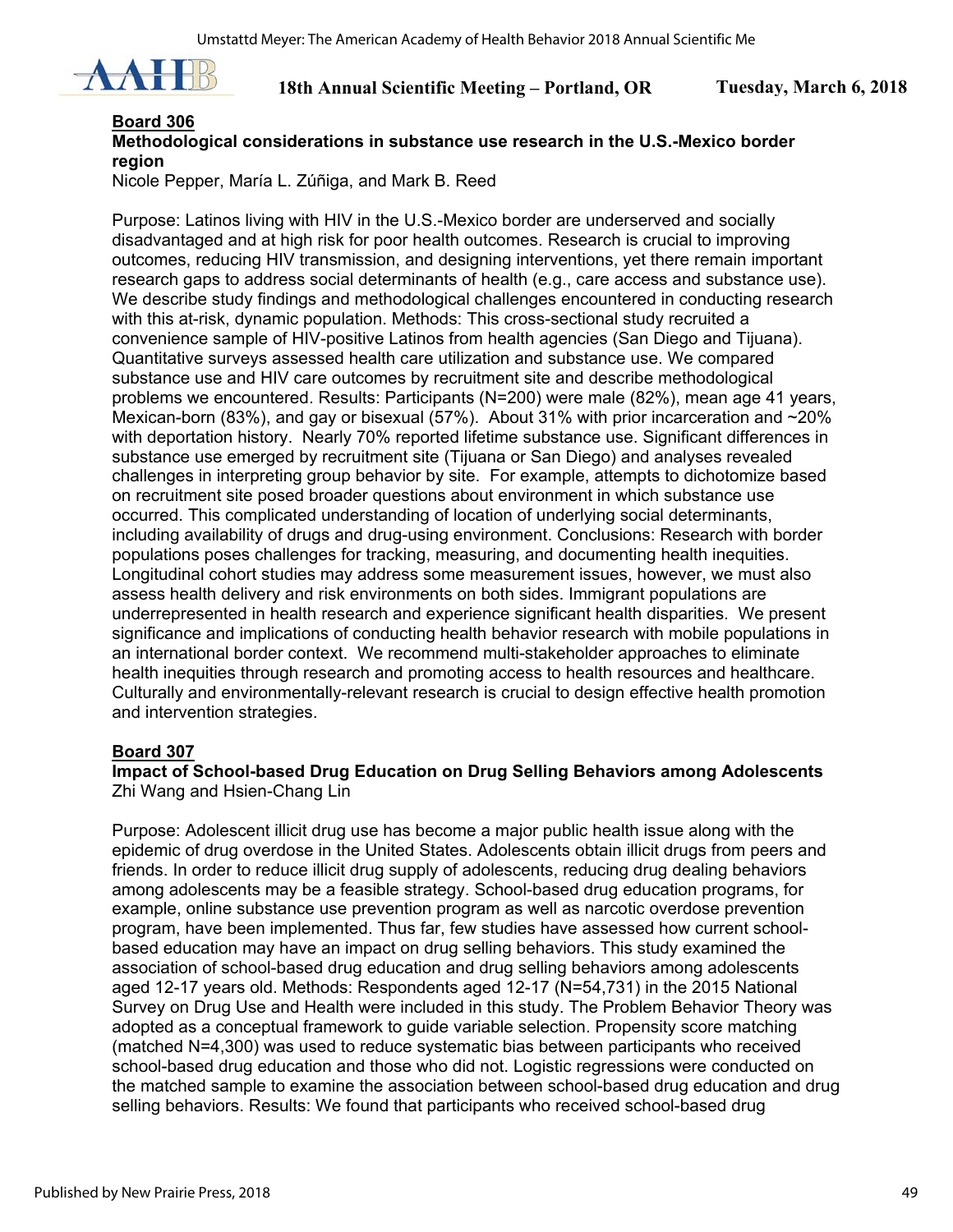

education had a lower odds of engaging in illegal drug selling behaviors (OR=0.67, p's<0.05). We also found that parental opinions on marijuana use and adolescent religious beliefs also had a significant impact on drug selling behaviors (both p's<0.05). Conclusions: Findings of this study suggest that current school-based drug education had effects on drug selling behaviors among adolescents. Meanwhile, this study also identifies factors that are associated with drug dealing behaviors among adolescents. In order to reduce drug dealing behaviors among adolescents, the design of school-based drug education program should consider factors such as parental opinions and should be more widely adopted and promoted.

## **Board 308**

#### **Social network analysis for assessing college-aged adults' health: A systematic review**  Meg Patterson and Patricia Goodson

Background: Social network analysis (SNA) is a useful and emerging method for studying social health and satisfies a need for analysis beyond the intrapersonal level of behavior. This study aimed to conduct a systematic review in order to identify important findings across studies using SNA to investigate college student health, determine how SNA has been used in this body of research, and provide suggestions for future use of SNA in health behavior research. Methods: Using PRISMA guidelines, we systematically surveyed the peer-reviewed literature that used SNA to investigate college-aged adults' health. To be included, studies had to employ egocentric or whole network analysis to study the health of college student populations. We used Garrard's Matrix Method to extract and disseminate data from reviewed articles (n=15). Results: Collegiate drinking was the most common behavior investigated with SNA among college student populations. Romantic relationships, substance abuse, homesickness, and stress were other health variables studied using SNA in this population. Important network measures related to the health of college-aged adults included homophily, network composition, centrality, density, and tie strength. Of the network studies reviewed, almost 75% were egocentric network analyses. Methodological inconsistencies concerning boundary specification, data collection, nomination limits, and statistical analyses were revealed across studies. Discussion: The results of this review affirm the use of SNA in college-aged networks, but also reveal the need to explore other important health issues in this population, such as prescription drug use. Many studies employed data collection and sampling methods, as well as statistical analyses, that failed to meet assumptions of SNA. Future studies using SNA in behavioral science should consider sampling the entire network and using nonparametric statistics when conducting whole network analyses. To maximize results from egocentric analyses, researchers should consider including interrelater questions and eliminate nomination limits in data collection.

## **Board 309**

#### **The Health and Exposure Histories of One Community Battling Environmental Discrimination**

Lindsay K. Tompkins, Chisom N. Odoh, and Kristina M. Zierold

Background: Environmental pollution is not distributed equally across members of society. Lowincome individuals are more likely to live near waste sites and other sources of pollution, and, therefore, face greater exposure to environmental health hazards. One such community in Kentucky consists of approximately 300 homes that are surrounded on three sides by sources of pollution, including a "cleaned-up" EPA Superfund site, coal ash storage site, and multiple chemical companies. Community residents report elevated rates of cancer and other chronic diseases and have requested a formal health assessment. The first step of this assessment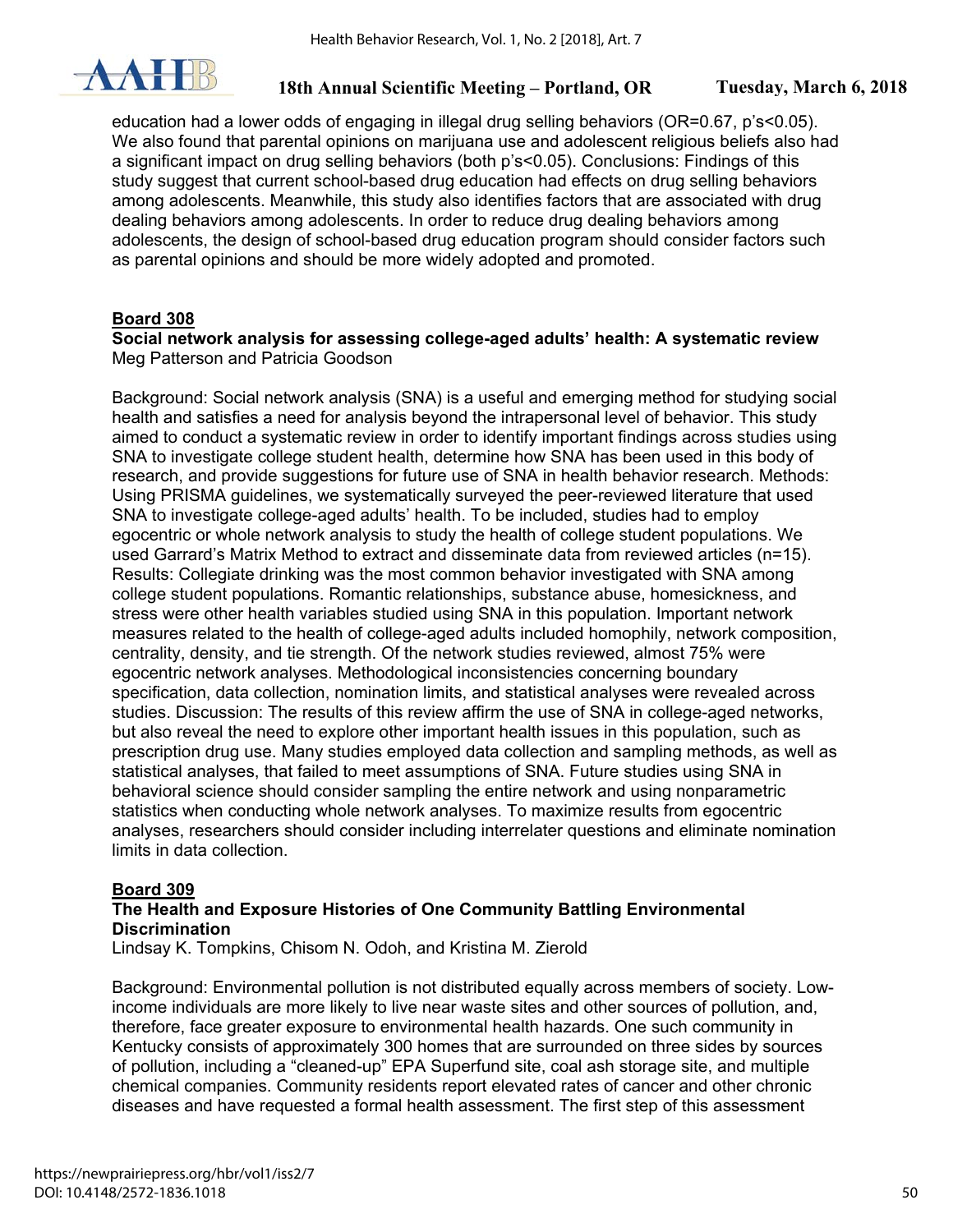

involved collecting demographic, environmental, and health information through resident interviews. Methods: Adult long-term (>5 years) community members were recruited to participate during a community meeting. Individual interviews were later conducted with 15 residents concerning their exposures, personal health, and perceptions of their community's health. Interviews were transcribed verbatim and analyzed using inductive thematic analysis. Results: Participants ranged in age from 24 to 69 years and 73.3% were male. Most participants (73.3%) had lived in the neighborhood for over 20 years. All participants shared stories concerning ways in which living in their neighborhood has affected their lives. The majority (86.7%) felt that environmental exposures impacted the community's health. A variety of health conditions experienced by community members were reported. Cancer was reported by 73.3%, while respiratory problems and joint and disc diseases were among the frequently highlighted health conditions. Themes of powerlessness and hopelessness for the health and well-being of the community were prominent. Conclusion: In conjunction with community members and the state health department, interview findings will guide in the development of a comprehensive exposure and health assessment tool that will be distributed to all current residents. This assessment will seek to answer questions that the community has entertained for years regarding the health of its residents.

## **Board 310**

#### **Attention Deficit Hyperactivity Disorders and Aluminum Exposure among Underserved Children in Kentucky**

Chisom N. Odoh, Lonnie Sears, Carol Hanchette, Barbara Polivka, Guy N. Brock, and Kristina M. Zierold

Background: Behaviors such as impaired attention, hyperactivity, and impulsivity characterize ADHD which is prevalent in 5% of children in the U.S. Environmental exposures are thought to be associated with the development of ADHD. Aluminum is a known neurotoxin and one pollutant found in coal ash, a waste product generated from burning coal. Few studies have linked aluminum with neurobehavioral disorders. The purpose of this study is to evaluate the association between ADHD and aluminum among children residing close to coal-burning power plants. Methods: Research is being conducted among children ages 6-14 living within a 10-mile radius of two coal ash storage sites in Kentucky. Aluminum exposure was estimated using filters from air samplers placed inside the homes of children. Concentrations of aluminum were determined by Proton Induced X-Ray Emission (PIXE) analysis. Scores from the Child Behavior Checklist were analyzed to measure ADHD. Logistic regression and the Wilcoxon test were used to assess the relationship between ADHD and aluminum exposure. Results: Among our child population, 28% had ADHD. Aluminum was found in 51% of participants' homes. After adjusting for sex, age, ethnicity, and smoking, an odds ratio (OR) of 2.05 (95% CI = 0.82-5.12) was determined. In addition, median ADHD t-scores for children exposed to aluminum were higher compared to children not exposed to aluminum. Conclusion: This is the first study to assess ADHD and aluminum exposure in children residing near coal ash storage sites. While not significant, the OR was elevated and the Wilcoxon results were higher in exposed children, indicating a possible relationship between aluminum exposure and ADHD. Children in this study, who are underserved and live in areas where environmental justice is a concern, are exposed to neurotoxic pollutants, like aluminum. It is important to understand exposures linked to behaviors that can be targeted for intervention.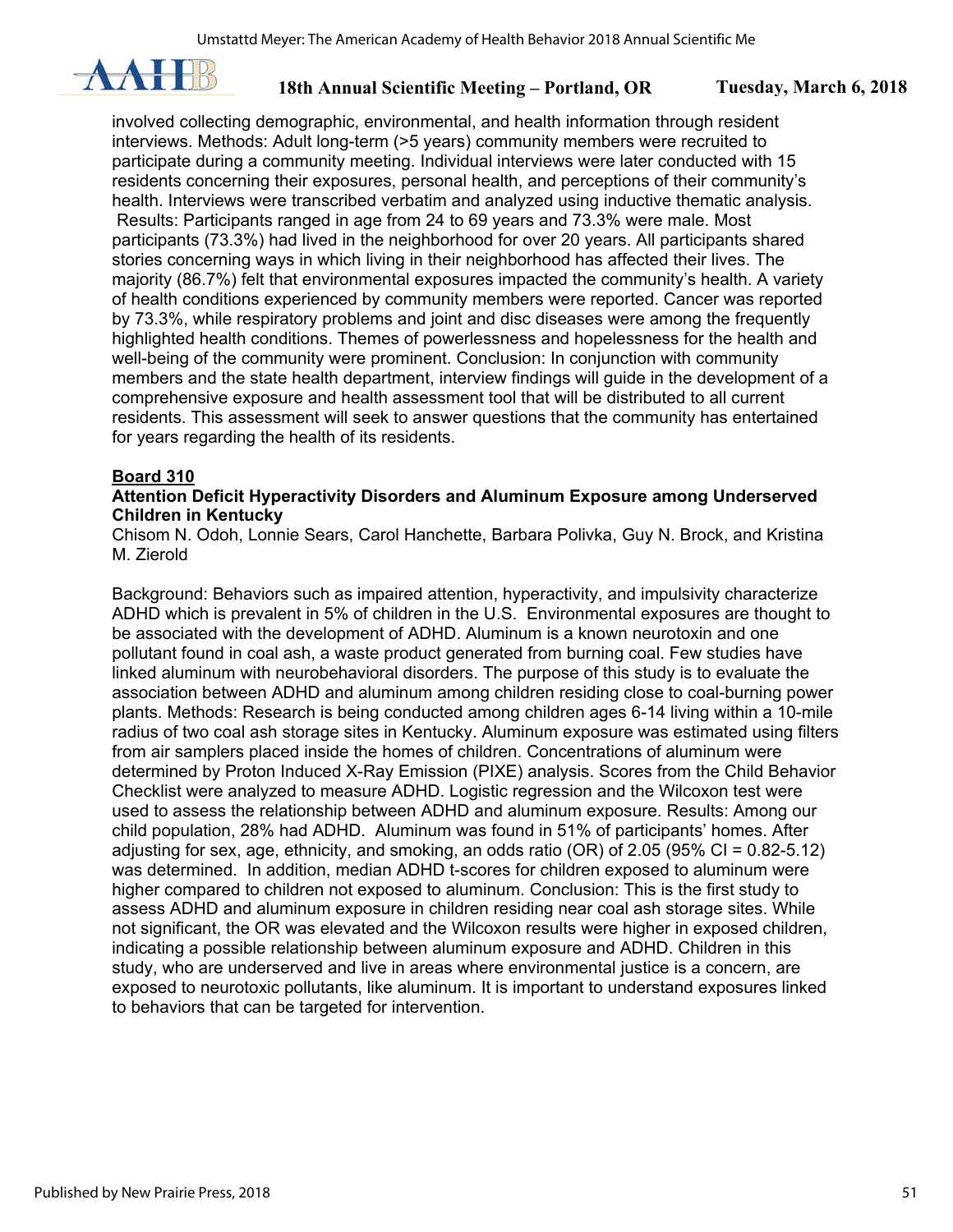

#### **Board 312**

#### **Educational Challenges and Supportive Resources Associated with the Academic Success of Latino Children in Migrant Farmworker Families**

Yumary Ruiz, Zoe E. Taylor, Rebecca Cavin, Erika L. Arkans, and Oscar Fernando Gomez Hastamorir

Purpose: Children of Latino Migrant Farmworkers (LMFWs) are one of the most educationally disenfranchised and marginalized U.S. student populations. This mixed-methods crosssectional study investigated children's, mothers', and teachers', perceptions about children's educational challenges and the resources available to promote success. Methods: Participants were children (N=80, boys=55%, Mage=11.66) recruited from a Summer Migrant Education Program (SMEP) in Indiana. The MEP provides resources to children of migratory families who travel seeking seasonal agricultural work. Children ages 6-18 (N=80, boys=55%, Mage=11.66) completed questionnaires, and a subset of 24 children (Mage=13.83) completed semistructured interviews. Mothers (N=9) and SMEP teachers (N=18) participated in focus groups. Qualitative and quantitative data was analyzed using a mixed-methods approach. Results: Four themes emerged from the qualitative data: (1) Factors related to migrant life in regards to academic success including educational interruptions, family support, competing family-school responsibilities, and inconsistent messages about pursuing higher education or securing employment, (2) Experiences of social isolation especially due to language barriers and lack of school belonging, (3) Notions of parental academic support differed between parents and teachers, and (4) The benefits of teachers and programs that understand migrant youth's lived experiences. Quantitative data using regression supported these themes. Youth of all ages aspired and expected to finish high school. Aspirations to go to college and beyond, increased in elementary- (70%), middle- (77.4%), and high-schoolers (78%), however expectations of going to college decreased across grade levels. School attachment was associated with academic mastery orientation (β=.71, p<.001).Teacher attachment (β=.21, p<.001) and Perceived Family Support (β=.198, p<.05) were positively linked to school attachment, while Perceived Teacher Rejection was negatively associated with school attachment (β=-.32, p<.001). Conclusions: Addressing challenges and social isolation experienced in migrant life and enhancing parent and teacher skills to support LMFW youth's unique needs may improve their academic success.

## **Board 313**

## **Evaluating the Impact of Urban Tree Connection on Youth Outcomes in an Underserved Community of Philadelphia**

Mary Louise Mitsdarffer

Background: Social and physical environment is indicative of community health status. Philadelphia has over 40,000 vacant lots, most of which are concentrated in the most socioeconomically disadvantaged areas of the city. In particular, the Haddington neighborhood is exposed to poor neighborhood conditions. The 2012 Philadelphia Health Management Corporation Household Health Survey in southeastern Pennsylvania showed that an individual who lives in the Haddington community was more likely to report fair/poor health status, a diagnosis of high blood pressure, a diagnosis of diabetes, and a classification of obesity. Purpose: The purpose of this study was to assess the impact of Urban Tree Connection (UTC), a Haddington based non-profit, program on child and youth outcomes through community greening initiatives. Methods: In total, 38 adolescents (ages 14-18) and 41 children (ages 6-13) participated in UTC programming between May and October 2012. The UTC Garden Survey was created to measure participants attitudes/ beliefs, behavior, knowledge, physical health, perceived individual/neighborhood change, entrepreneurship, community engagement/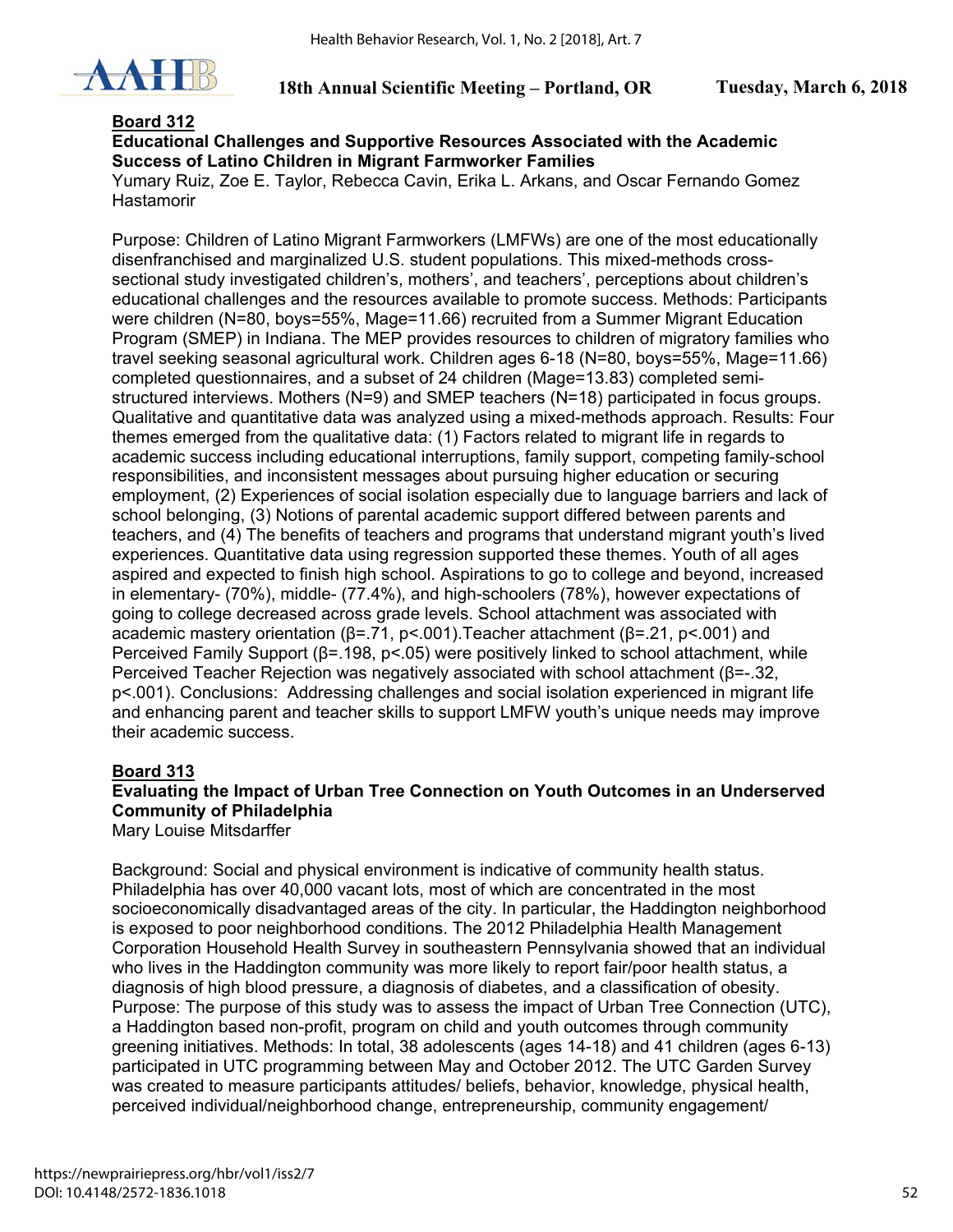

participation, social capital, and food access/ nutrition. Pre and post t-tests were conducted to assess participants' changes on the main measures. Results: Overall, participation in UTC programming positively affected participant outcomes. All participant groups reported: stronger bonding relationships, higher levels of community participation, but only child participants reported having stronger bridging relationships and feelings of trust and security. All participant groups reported increased consumption of produce and sufficient access to fruits and vegetables. Feelings of being unsafe and mistrust were reported in the adolescent groups. Conclusion: Community- based gardening programs may have positive impacts on children and children's health. However, further research should be done to understand long term impacts and how to tailor more effective interventions for children and youth.

## **Board 314**

## **Housing equity and health outcomes in Riley County, Kansas**

Brittany S. Hollerbach, Brandon C. Irwin, and Katie Heinrich

Safe, affordable housing is a health predictor and critical nationwide issue, with lower-income individuals particularly susceptible. PURPOSE: To combine data in a novel examination of housing conditions and health outcomes in Riley County (RC), one of the fastest growing communities in Kansas. METHODS: Document analysis was conducted using the 2015 Community Needs Assessment (secondary data, community surveys, key-informant interviews, selected focus groups), 2015 Community Health Improvement Plan (200+ community stakeholders reviewed data/identified priorities), 2016 Behavioral Risk Factor Surveillance System (community surveys), and 2017 RWJF County Health Rankings (population-level data). Housing and health data were categorized into broad themes. RESULTS: RC had a population of 75,247 (2015) and ranked 5th in Kansas in "Overall Health," however, housing was a public health problem. Over 21% of RC residents lived below the federal poverty line, and 79% (N=584) of those surveyed reported a lack of affordable housing options. Of 102 ranked Kansas counties, RC ranked 42nd in "Quality of Life" (14% of adults reported poor/fair health and an average of 6.5/30 poor physical/mental health days/month, higher than both state and national averages). RC ranked 90th in "Physical Environment" including severe housing problems (overcrowding, high housing costs, and lack of kitchen/plumbing facilities). Additionally, 84% of residents were cost-burdened, indicating they spent >30% of their annual income on housing. Consequently, many residents were living in trailers without running water or shared housing with more than one family, leading to unsafe living conditions and overcrowding. CONCLUSION: Combined data highlight a lack of quality, affordable housing and poor physical and mental health disproportionately affecting low/moderate-income individuals. High housing costs left little over for basic necessities, including health. Efforts to create affordable housing options and improve living wages could be combined with behavioral interventions to improve physical and mental health of low-income RC residents.

## **Board 315**

## **Evaluating Risk Factors of Sexual Violence on a College Campus**

Alicia Duval, Megan S. Patterson, Beth A. Lanning, Kelly Ylitalo, and Karen Melton

Background: College students are particularly vulnerable to being victims of power-based violence, with 11.2% experiencing some sort of sexual assault while in college. Specifically, one in four women and one in 16 men will be sexually assaulted before they graduate. The literature suggests gender, family history of abuse, and alcohol use are consistent risk factors of powerbased violence. This study aimed to assess whether these risk factors, as well as rape myth attitudes and hook-up culture, are related to sexual assault victimization among a sample of college students. Methods: 957 undergraduate students completed an online survey at a large,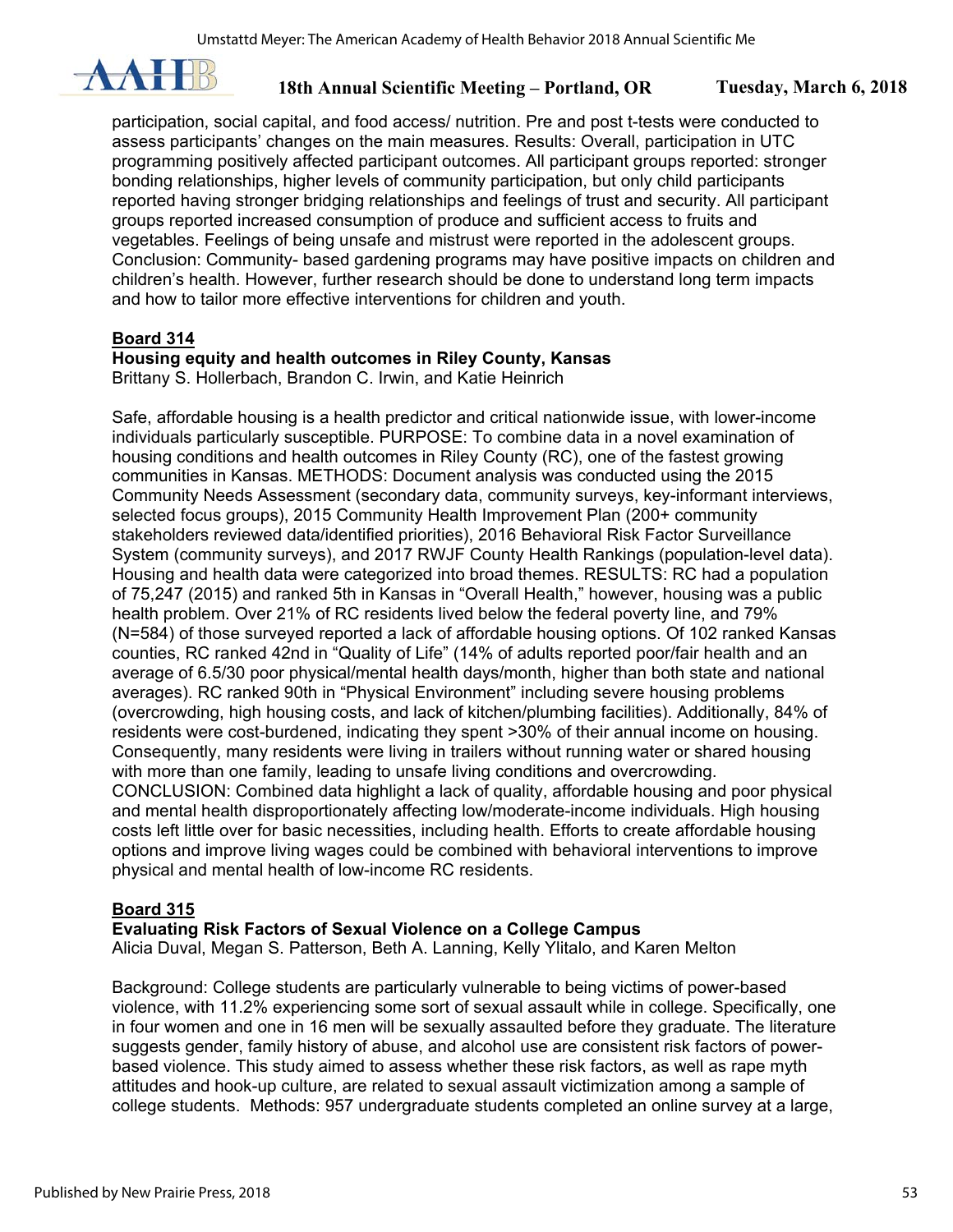

private university. Background/demographic information, alcohol use, attitudes concerning rape myths and hookup culture, and dating and sexual experiences were measured for each participant. Descriptive, bivariate, and logistic regression analyses were conducted in SPSS. Results: The logistic regression model significantly predicted sexual assault victimization χ2(14)  $= 82.623$  p<.0001), explaining 20.8% of variance (Nagelkerke R Square = .208). Odds of sexual assault victimization were increased 6.854 times for females (Wald=18.506, p<.0001), 2.692 times for athletes (Wald=4.151, p=.042), and 6.627 times for people who had witnessed his/her father abuse his spouse (Wald=18.735, p<.0001). Higher alcohol consumption (Wald=10.761, p=.001) and higher hook up questionnaire scores (Wald=8.265, p=.004) were also significantly related to being a victim of sexual assault. Discussion: This study confirmed gender and family history as important risk factors for sexual assault victimization. Additionally, sociocultural factors including alcohol use and higher rates of "hooking up" were significantly related to college students' risk for being sexually assaulted. These findings are imperative to university administrators working to reduce the incidence of sexual assault among college students, especially as sexual violence continues to be a major public health concern on campuses. Future research should test whether these risk factors are significant at other campuses.

## **Board 316**

#### **The Safe Spaces Project: Community-Partnered Participatory Research to Address Interpersonal Violence in New Orleans**

Ashlee Walker, Catherine Haywood, Courtney Schultheis, Charles Haywood, Katherine Theall, and Ashley Wennerstrom

Purpose: Despite community-and policy-based efforts to address intimate partner violence (IPV), it remains a widespread public health issue with a disparate impact on communities of color. Employing community health workers (CHWs) and using community-partnered participatory research (CPPR) are approaches for developing and implementing culturally tailored interventions to address disparities, but their application to IPV has been limited. We developed a CHW-academic co-led CPPR partnership called Safe Spaces to investigate causes of IPV among African Americans in New Orleans, Louisiana and develop responsive interventions. Methods: In 2016, CHWs recruited men and women from a low-income community to participate in focus groups in which we asked about their attitudes toward IPV, personal and family experiences with violence, and suggestions for IPV prevention. We trained CHWs to moderate the focus groups, which were audio-recorded and transcribed. A CHW and research assistant used applied thematic analysis to code and interpret data. Results: We conducted six focus groups (4 with women, 2 with men). Among the 48 participants, over three quarters were African American. Some themes that emerged from the results were: individual and societal attitudes that support violence against women, failure to recognize violent behavior as abuse, both men and women initiating violence, lack of culturally appropriate resources and services. Ideas for prevention and intervention development included: providing youth with education on healthy relationships, and using technology, social media or other communication strategies to help people recognize abusive relationships and seek support. Conclusions: CHWs were instrumental in participant recruitment, eliciting information on sensitive topics, and interpreting data. Information gathered is being used to develop and test a culturally appropriate CPPR intervention to address IPV.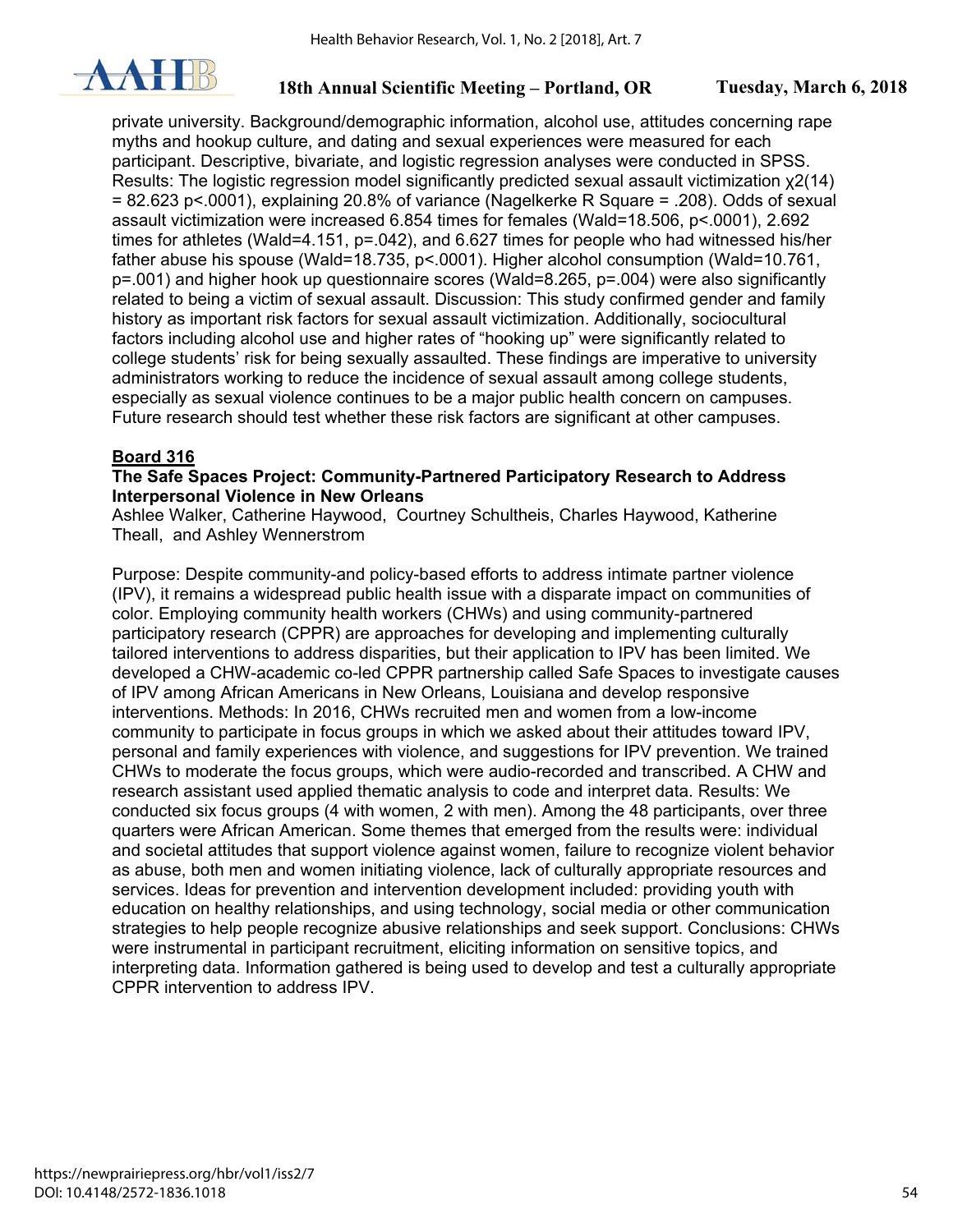

#### **Board 317**

**Structural Stigma and HIV Risk among Rural Men who have Sex with Men (MSM)**  Randolph Hubach, Joseph M. Currin, Andre R. Durham, Katherine K. Kavanaugh, Denna L. Wheeler, and Julie M. Croff

Background: The nature of the HIV epidemic in the United States has changed with a shift toward rural areas; where sexual minority populations are dispersed and health care resources are limited. Concurrent socioeconomic factors, geography, and cultural context are coalescing for sexual minorities living in rural communities resulting in individuals at risk for HIV infection. Methods: We recruited 40 gay and bisexual men, ages 22 to 66, residing in rural Oklahoma for in-depth qualitative sexual health interviews. Through this inductive approach, we explored experiences with individual-level and community-level stigma, patterns of sexual health-seeking behaviors, and determinants of sexual risk. Results: Participants indicated a lack of desire to discuss their sexual behavior or sexual orientation with peers, family, or medical providers due to rejection concerns. Participants discussed how these factors shaped their attitudes towards HIV/AIDS, status disclosure with sexual partners, and their uptake of HIV/STI screening. Participants described a stigmatizing social environment and less access to quality, LGBTsensitive medical care within rural communities, and perceived these as substantial barriers to enhancing individual-level and community-level sexual health. Finally, structural issues, including lack of comprehensive sexual health education, institutional practices, and state policies within Oklahoma were noted. Conclusions: Results indicate the need to develop greater awareness of stigma as an etiologic factor that contributes to the health of rural gay and bisexual populations, specifically when it relates to the provision of appropriate care. Addressing stigma situated across ecological levels in an effort to improve sexual health remains necessary. The combination of both individual-level and environmental/policy –level interventions provide the greatest opportunity to achieve substantial changes in health behaviors and health outcomes. Without this, social determinants may continue to negatively influence health outcomes among this population which remains underserved and under resourced.

#### **Board 318**

#### **Assessing Changes In Relationships Between iTP3 Grantees Through An Interorganizational Network Analysis**

Jordan Nelon, Whitney R. Garney, Kelly L. Wilson, Kristen E. Garcia, Jennifer Farmer, Christi N. Hays, Daenuka Muraleetharan, and Kenneth R. McLeroy

Background: Organizational relationships can provide insight into how public health programs are developed and implemented. Strength of tie is one type of analysis where strong and weak ties play crucial roles in understanding a network. Those that are linked through weak ties receive diverse support and opinions, while strong ties foster commitment. This presentation highlights findings from a study using interorganizational network analysis (ION) to assess organizational relationships among 15 grantees that are developing innovative teen pregnancy prevention programs. Methods: We assessed these partnerships (n=15) through an ION survey and measured the strength of relationship and ties among organizations at two-time points. The composite score was used to measure the strength of tie. Organizations were given one point if they shared information, two points for an informational partnership, three points for a formal partnership, and four points for a signed MOU. Scores were then summated and ranged from 0 to 10 per relationship. Results: The Average strength of tie decreased from 4.053 to 2.278 over time with half the number of ties reported. The majority of innovators had an in-degree centrality of one or greater with the average tie in December being 1.46 and in June being 1.33. The organizations with the most ties were national organizations. We constructed network diagrams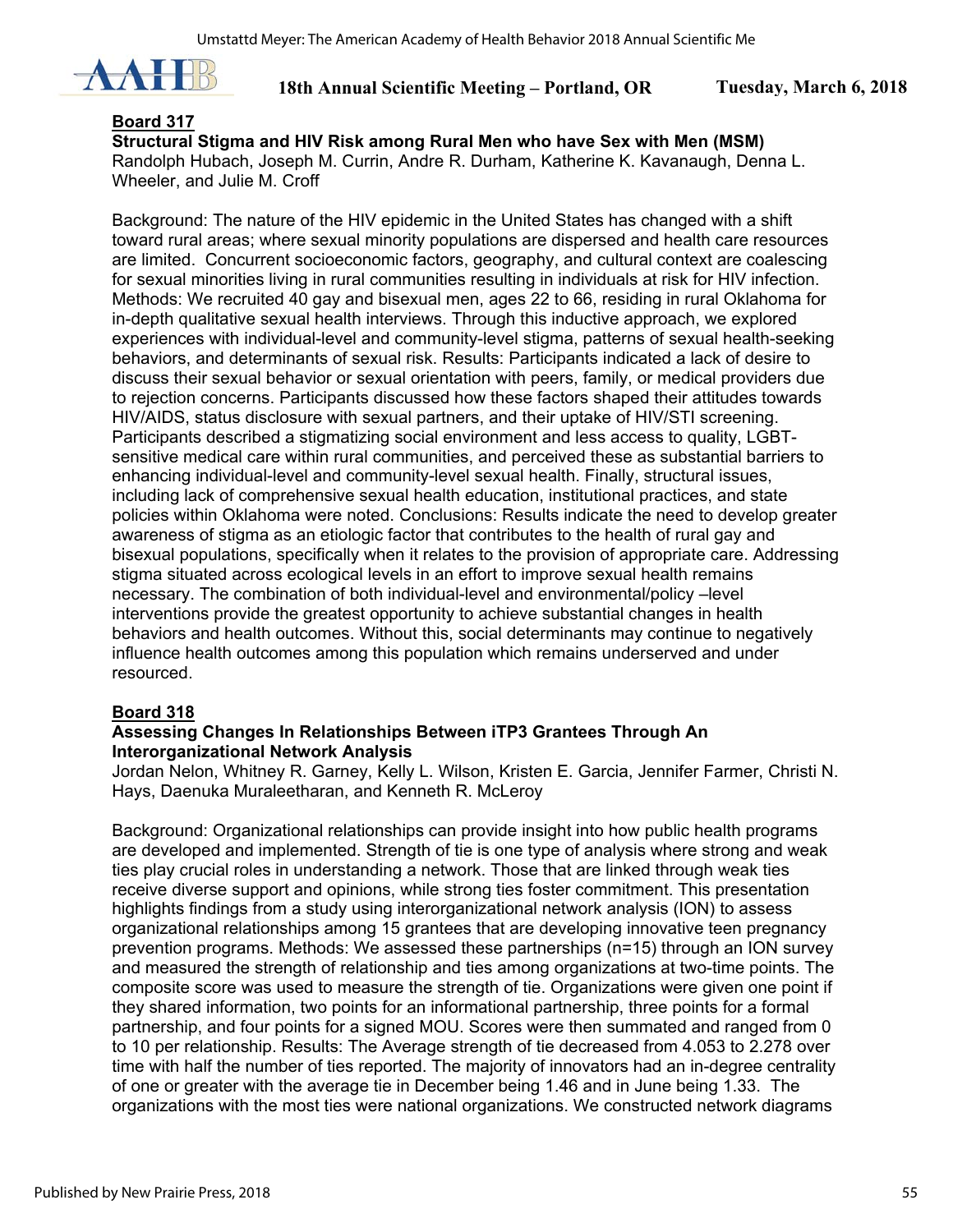

depicting each of these relationships and computed centrality measures with the whole network data for all 15 partnerships. Two grantees did not respond to the survey in June. Conclusion: Results illustrate the types of relationships that help facilitate the development of innovative teen pregnancy prevention programs and the roles between the grantees. These results show that collaboration in the first year of funding did not occur as intended and indicates the need to adapt program structure. Conclusions across networks illustrate characteristics of these grantees and offer insight into network literature.

## **Board 319**

#### **Geographic disparities associated with travel to medical care and attendance in programs to prevent/manage chronic illness**

Matthew Lee Smith, Samuel D. Towne, Caroline D. Bergeron, Donglan Zhang, Carly McCord, Heather H. Goltz, Nelda Mier, and Marcia G. Ory

Background: The number of older Americans with multiple chronic conditions is rising. Transportation is challenging for adults living with chronic conditions that require frequent healthcare visits. This is especially in rural areas because of greater travel distances, scarcer resources, and geospatially dispersed services. Evidence-based disease self-management programs in community settings may be a more accessible solution to eliminate rural-based inequities. Methods: This study used a cross-sectional design to investigate the relationship between those traveling greater distances for formal medical care and their utilization of programs to prevent/manage their health problems. The sample was comprised of 2,112 middle-aged and older adults residing in eight central Texas counties. From a random selection of households, participants were administered a mail-based survey created by a community collaborative effort. An ordinal regression model was fitted to assess factors associated with traveling farther distances to medical services in the past 12 months. A binary logistic regression was fitted to examine factors associated with attending a program to prevent/manage chronic illness. Results: Sixty-nine percent of participants resided in rural counties. Participants residing in rural areas (Beta=1.02, P<0.001), those with more selfreported chronic conditions (Beta=0.14, P<0.001), and those who attended a program to prevent/manage chronic illness (Beta=0.04, P=0.005) reported traveling farther distances to medical services. Participants with limited activity (OR=2.92, P<0.001), those residing in urban counties (OR=1.32, P=0.011), and those who traveled more total miles for medical care were more likely to attend a program to prevent/manage chronic illness (OR=1.35, P=0.004). Conclusion: Rural inequities related to healthcare access and travel to medical care highlight the need to identify and introduce community services/resources proximal to residents' homes. Disease self-management programs can complement formal medical care received. Reducing commute time to community-based services by expanding resource infrastructure can reduce inequities and improve service uptake.

## **Board 320**

## **The Newest Vital Sign: Simple screening tools to identify limited health literacy among patients at a Federally-Qualified Health Center**

Kelly Ylitalo, Renee Umstattd, Beth Lanning, Christina During, Ryan Laschober, and Jackson **Griggs** 

Background/Objectives: Adults with limited health literacy have difficulty managing chronic conditions, higher hospitalization rates, and more healthcare expenditures. Simple screening tools have been developed, but limited work has evaluated instruments among low-income populations. This study assessed health literacy among patients of a Federally-Qualified Health Center, and validated a single screening question about perceived difficulty completing medical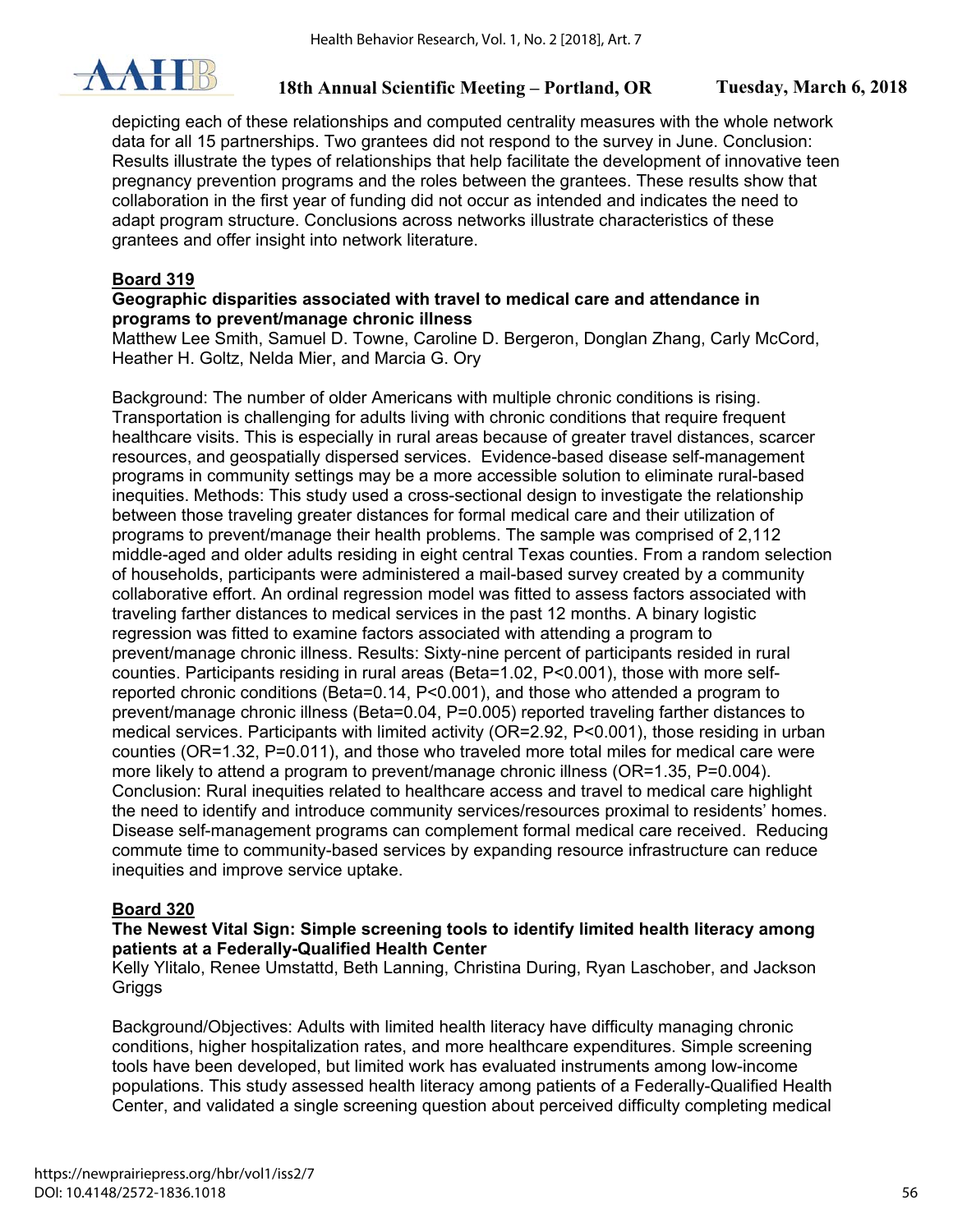

forms. Research Design: A cross-sectional survey was administered to English-speaking patients ≥40 years. Both the Newest Vital Sign (NVS), a six-item questionnaire, and a singleitem screening question about perceived difficulty with completing medical forms, assessed health literacy. Multivariate logistic regression was used to identify predictors of inadequate health literacy and receiver operator curves compared the NVS and single-item question. Results: Participants (n=406) were, on average, aged 58.5 years (±11.3), 72.2% female, and identified as Hispanic/Latino (19.2%), non-Hispanic white (31.0%), non-Hispanic black (40.9%), or other (8.9%). Of the 406 participants, 335 (82.5%) completed the NVS. Patients who declined NVS were more likely to be older (p<0.001) and male (p=0.01). Only 13.7% had adequate health literacy. Older adults, race/ethnic minority groups, people with missed office visits, and people reporting less confidence completing medical forms were significantly more likely to have inadequate health literacy. Perceived confidence completing medical forms demonstrated low sensitivity but high specificity at multiple thresholds compared to the NVS. Conclusions: This is the first investigation to compare the NVS and confidence completing medical forms question. A high proportion of patients declined health literacy assessments, but health literacy screening may identify patients who need additional health education and resources, particularly at a Federally-Qualified Health Center.

### **Board 321**

## **Enhancing the Reach of School-based Health Centers through Community Engagement and Language Assistance for Minority Parents**

Sarah Griffin, Laura Rolke, Jacqueline Forrester, Kerry Sease, Holly Bryan, and Lucia Wilkes

School-based Health Centers (SBHCs) are a national initiative to increase access to clinical care to children in a school setting. Children's Hospital of Greenville Health System operates School-based Health Centers in four middle schools in a disadvantaged area of Greenville, SC. Approximately 92.5% of these students qualify for free or reduced school meals. More than a third (36.5%) of students attending schools in this area are Hispanic, compared to 13.5% of middle schoolers in the district. A two-year mixed-methods evaluation of the SBHCs reach and implementation revealed several influential factors impacting use patterns. 567 students were seen in 802 visits during the two-year period (average 40 visits/month). During the 2016/17 school year, approximately 37% of students seen were black/African American, 30.4% were Hispanic, and 23.7% were white, revealing that the number of Hispanic students seen by the SBHCs were disproportionately lower than the Hispanic student population in the schools. Many Hispanic parents did not complete consent forms for their child. Thematic analysis of 2 parent focus groups and 25 parent intercept interviews revealed the following implementation and reach themes: (a) lack of awareness of SBHC services; (b) confusion about services offered; (c) desire for more communication; and (d) registration/consent process concerns. Findings were shared with SBHC staff, allowing for data-driven community outreach at the start of the 2017/18 school year and more intentional efforts to engage Hispanic parents. The SBHC team partnered with a Hispanic community group to assist Spanish-speaking parents with consent form processing on school event nights, enhanced the visibility of a Spanish-speaking staff member, and provided greater assistance in processing paperwork on-site, rather than send it home. These efforts led to a 38.5% increase in signed consents overall and more than 100% increase in visits compared to the same time period in the previous school year.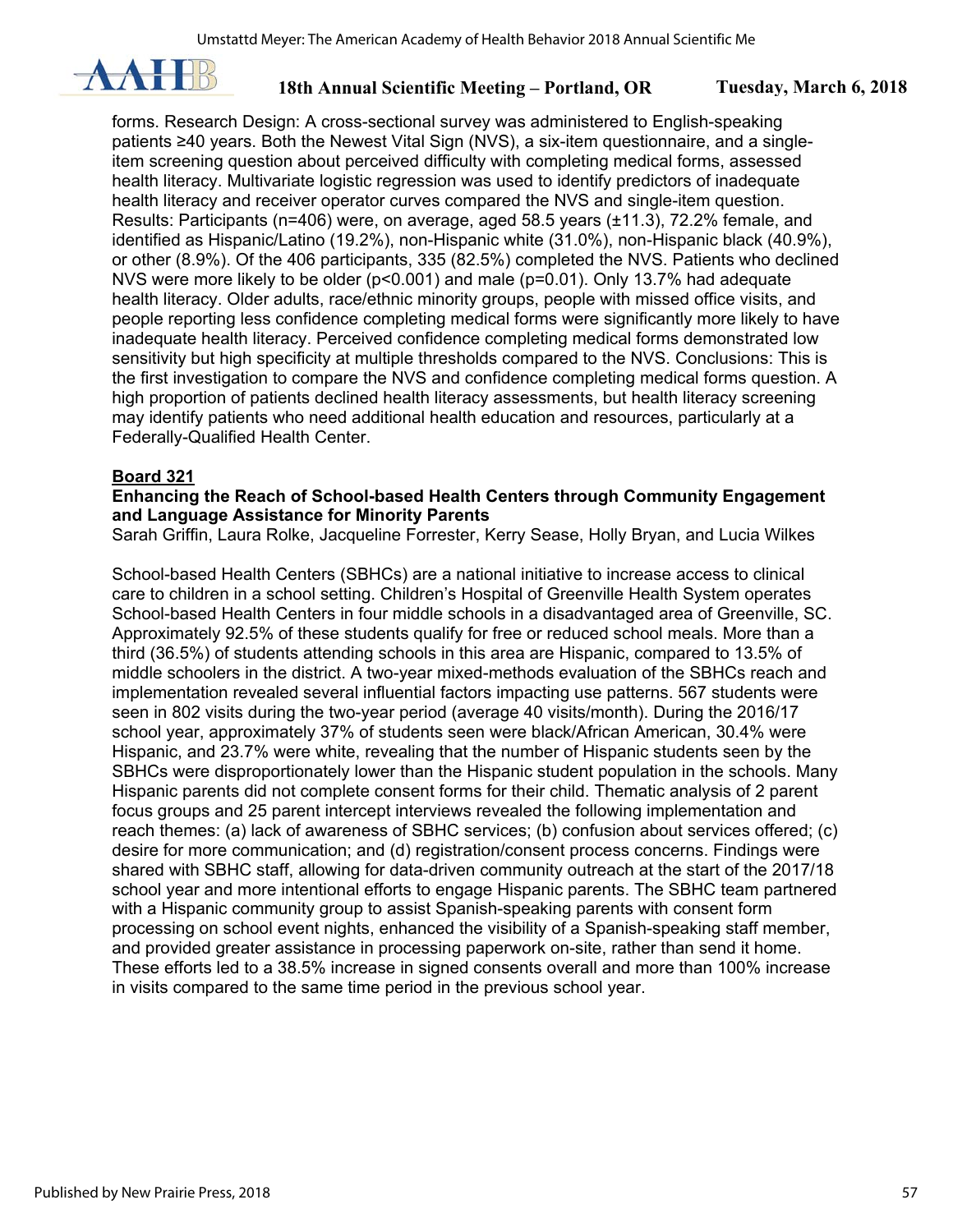

## **Board 322 Socioeconomic Disparities in Health Risk Behavior Clusterings Among Korean Adolescents**

Boram Lee and Dong-Chul Seo

Background: Adolescent health risk behaviors need to be understood in terms of clustering. Given that health risk behaviors formed in adolescence may continue into adulthood, the population level disparities in health risk behaviors in adolescence may exacerbate health inequality in the long term. Literature indicates that socioeconomic status (SES) and health risk behaviors tend to be inversely related but sometimes not clear, particularly for adolescents. This study aims to investigate the socioeconomic disparities in health risk behavior clusterings among Korean adolescents and to assess the mediating role of stress on this association. Methods: We analyzed the 2015 Korean Youth Risk Behavior Survey, a nationally representative sample of Korean middle and high school students aged 12-18 years (N = 68,043). The co-occurrence of multiple health risk behaviors (i.e., smoking, drinking, and unprotected sex) was used to operationalize risk behavior clusterings that ranged from 0 to 3. Ordinal and multinomial logistic regressions were conducted to examine socioeconomic disparities in risk behavior clusterings and mediating effect of perceived stress between SES and risk behavior clusterings. Results: The risk of engaging in multiple health risk behaviors was greatest in the lowest-SES adolescents (AOR=2.15), followed by the highest-SES adolescents (AOR=1.29) and the mid-low-SES adolescents (AOR=1.24). Perceived stress level partially mediated the effect of SES on risk behavior clusterings. Conclusions: The results indicate a SES-polarization on Korean adolescents' risk behaviors which is partially mediated by perceived stress. The findings also discourage use of a linear approach in socioeconomic disparities investigation in relation to adolescent health behaviors.

## **Board 323**

#### **Determinants of intentions towards maintaining and initiating recommended sleep behaviors in college students**

Katie Qualls Fay and Paul Branscum

Sleep deprivation is major public health problem for young adults and college students in the United States. While for some students getting a sufficient amount of sleep is difficult (7-9 hours), for others who already get sufficient sleep, it can be difficult to maintain the behavior over an extended period of time. Therefore, to promote healthy sleep behaviors among college students, two approaches may be warranted: For college students not meeting sleep recommendations, initiating the behavior is critical, and for those who are currently meeting sleep recommendations, maintaining the behavior is critical. Therefore, the purpose of the study was two-fold: First, this study determined significant theory-based determinants of intentions to meet sleep recommendations for college students not currently meeting recommendations (initiation), and second, this study determined significant determinants of intentions to maintain the recommended amount of sleep for college students currently meeting the recommendations (maintenance). The theoretical framework for this study was the Integrative Model (IM). A valid and reliable survey was distributed online to university students in the Fall of 2016, and 610 responses were used for final data analysis (Initiation=310, Maintenance=300). Results from regression models revealed that together perceived norms and perceived behavioral control (PBC) accounted for 29.3% of the variance of intentions to start sleeping 7-9 hours each night for the initiation group, and attitudes, perceived norms and PBC accounted for 32.6% of the variance of intentions to continue sleeping 7-9 hours each night for the maintenance group. Furthermore, PBC, stemming from self-efficacy, was found to have the strongest influence on intentions for both groups. Future practice should focus on increasing self-efficacy in college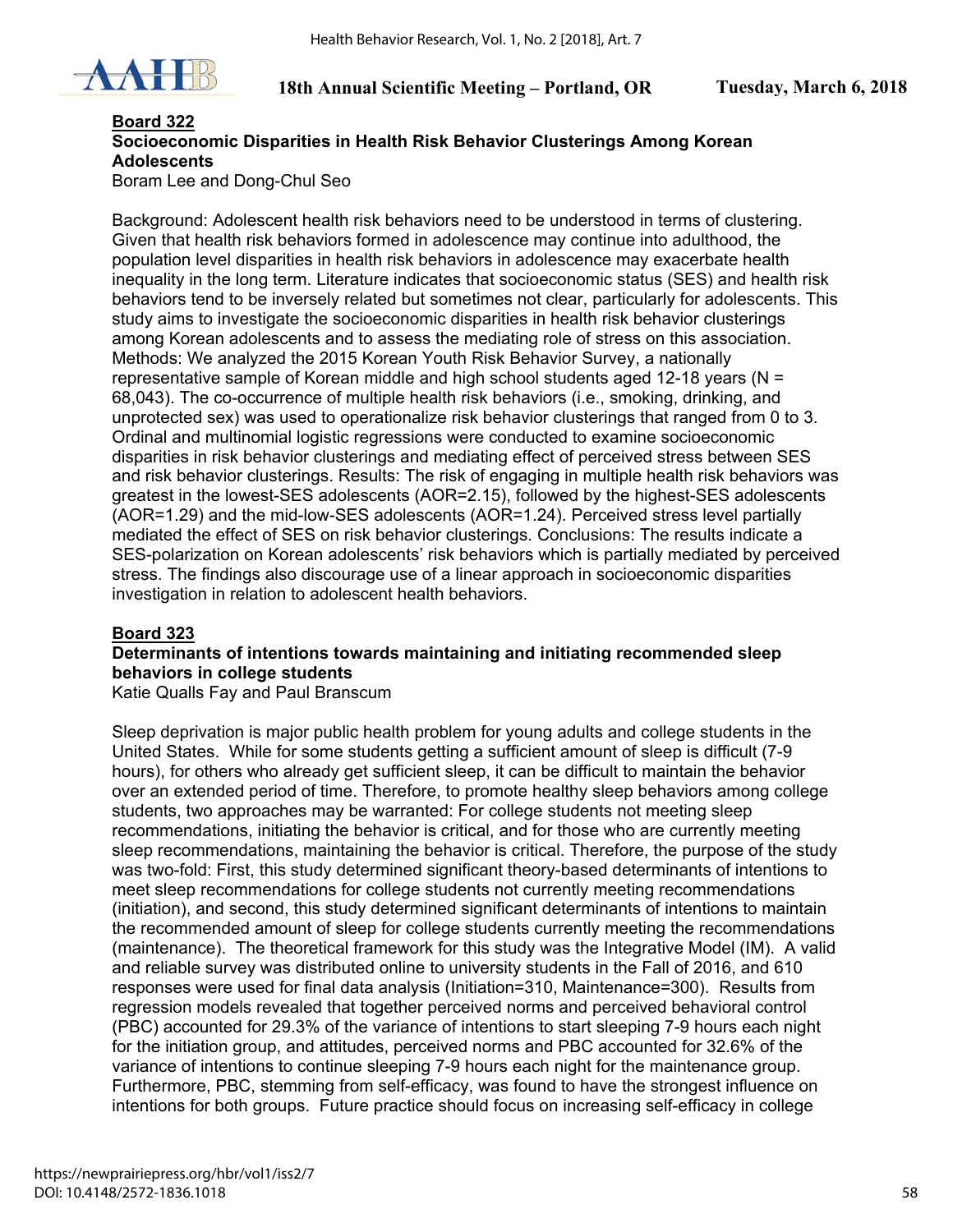

students to decrease sleep deprivation and increase adherence to current sleep recommendations.

#### **Board 324**

## **Developing and validating an instrument measuring theory-based behavioral antecedents of sleep behaviors for college students**

Katie Qualls Fay and Paul Branscum

Sleep deprivation is a serious public health concern in the United States that often goes unnoticed, particularly among college students and young adults. Identifying modifiable behavioral antecedents of sleeping behaviors will help inform future public health interventions. Furthermore, interventions may be more effective if they were tailored to students based on their sleeping status. For example, some students sleep less than 7 hours per night, and need interventions to help them start sleeping 7-9 hours per night; while students who already sleep 7-9 hours each night need interventions to encourage the continuation of the behavior. The purpose of this study was to develop and validate two new instruments to better identify behavioral antecedents for college students not meeting the current sleep recommendation, and for students who are meeting the current sleep recommendation. The Integrative Model (IM) was used as the theoretical basis of both surveys. First, an elicitation phase was implemented with a sample (n=100) to establish a set of salient beliefs. Second, items on the instrument were developed that corresponded to the following IM constructs: attitudes, injunctive norms, descriptive norms, and perceived behavioral control. Once an initial draft of the instrument was complete, it was evaluated for face and content validity by a panel of 6 experts. The instrument was then evaluated by a small sample (n=48) from the target population for readability. After receiving feedback, the survey was completed by 300 undergraduate students whose goal was to maintain healthy sleeping behaviors, and 310 undergraduate students whose goal was to start sleeping 7-9 hours each night. Confirmatory factor analysis and internal consistency reliability statistics showed that the instrument was both valid and reliable. Researchers working in the area of sleep health can use this instrument to help create the basis for future public health sleep interventions.

#### **Board 325**

## **The Variability of Cronbach's Alpha in Health Behavior Research: a Reliability Generalization Trend Analysis**

Daniel Valdez, Andrew C. Pickett, and Adam E. Barry

OBJECTIVE: Despite calls to improve reporting of reliability estimates in survey-based research, health behavior researchers exhibit generally poor reporting practices in their published manuscripts. This investigation highlights the importance of reporting psychometric coefficients for survey scales and constructs, and demonstrates how reliability coefficients, such as Cronbach's alpha, can fluctuate with subsequent administrations to new samples. Specifically, we present a data-based heuristic example of the sensitivity and stability of Cronbach's alpha over time with multiple waves of nationally representative data of school-age adolescents. METHOD: To demonstrate the variability of alpha we utilized the meta-analytic technique, reliability generalization, to examine changes in alpha levels among established depression-related measures over time using almost 40 years' worth of data from the online, open access Monitoring the Future survey. Further, study characteristics that accurately predicted alpha were also identified. RESULTS: For each year and sample, reliability coefficient alpha varied in differing magnitudes. Overall, alpha ranged from .95 to .88 across the 38 year period. Moreover, there were no instances of multi-year stability of alpha; in other words, each year alpha changed, despite the same questions being asked in each administration.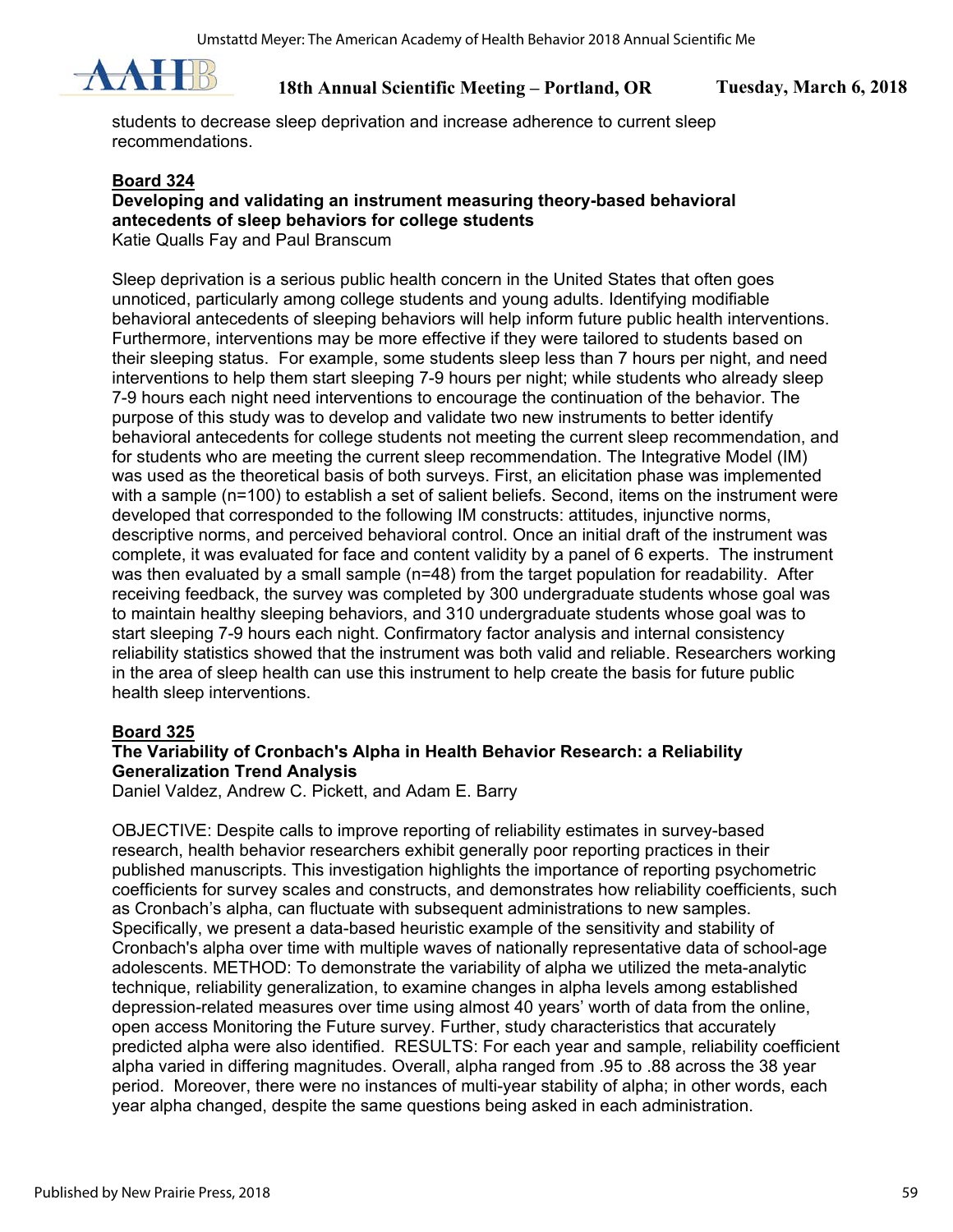

CONCLUSION: Overall, reporting a data-specific reliability coefficient, at each survey administration, is important information to provide, as it has the ability to impact statistical inferences. As our findings outline, alpha changes depending on sample and sample characteristics. These findings hold important implications for the reliability of measures among samples of primarily under-represented groups, which often are less prevalent in large-scale investigations. That is, if alpha is not a constant but varies by sample, then how might minoritydriven samples affect the reliability of a construct or measure?

## **Board 326**

### **Twitter use by U.S. schools of public health: A tool for communicating research and advocacy**

Matthew Kearney, Jennifer Manganiello, Alexandra R. Budenz, and Philip Massey

Purpose: To analyze tweets from U.S. schools of public health and identify key drivers of engagement with external audiences (i.e., retweets). Methods: Using data mining software, we collected 34,289 publicly available tweets from U.S. public health schools with registered Twitter accounts (n=53) between August 2015 and June 2016. We limited our final sample to original tweets (n=25,040). We used descriptive statistics to analyze tweet metadata (i.e., date of tweet, number of followers, number of retweets). In addition, for a month-stratified random sub-sample of tweets (n=679), we developed a codebook to analyze tweet content (school events, research dissemination, school news, or advocacy) and audience (general, school, or targeted). We built regression models to identify factors that predict or confound the outcome of retweet, controlling for school-based clusters of tweets using fixed effects modeling. Results: The median number of tweets per school account was 371 (IQR: 184-692), and the median number of followers was 1473 (IQR: 654-4549). Nearly 30% of tweets were created by one of three schools of public health. The majority of tweets were retweeted at least once (55%) and were directed towards a general audience (62%). Compared to tweets targeted towards school-specific or other targeted audiences (e.g., demographic group), tweets directed towards general audiences were more likely to be retweeted. Tweet content focused primarily on school events (37%), research dissemination (26%), and advocacy (21%). Tweets discussing research dissemination had twice the odds  $(p < .05)$  of being retweeted, when compared to tweets discussing school events. Conclusion: Tweets with content that is accessible and inclusive, and disseminating research and other related health information were associated with being retweeted. In addition, schools should look to building larger social networks of followers, particularly within their respective geographic regions, as means of increasing both the number and diversity of users that tweets reach.

## **Board 327**

## **Elementary Principals and Teachers' Perceptions of School Garden Programming in a Lower-Income, Diverse, Urban School District**

Anna E. Greer, Kristin Rainville, Ann-Uriel Knausenberger, and Cristina Sandolo

Background: School garden programs have demonstrated efficacy for improving nutrition knowledge and fruit and vegetable consumption among school youth. Researchers, however, have documented inequities with regards to garden-based learning opportunities for students in lower-income, racially and ethnically diverse school districts. Purpose: This study examined principals and teachers' perceptions of garden-based learning for elementary students in a lower-income, diverse, urban community. Methods: Interviews were conducted with elementary principals (n=12) and teachers (n=9) using a semi-structured interview guide. All interviews were transcribed verbatim and loaded into Atlas.ti qualitative software for analysis. Data were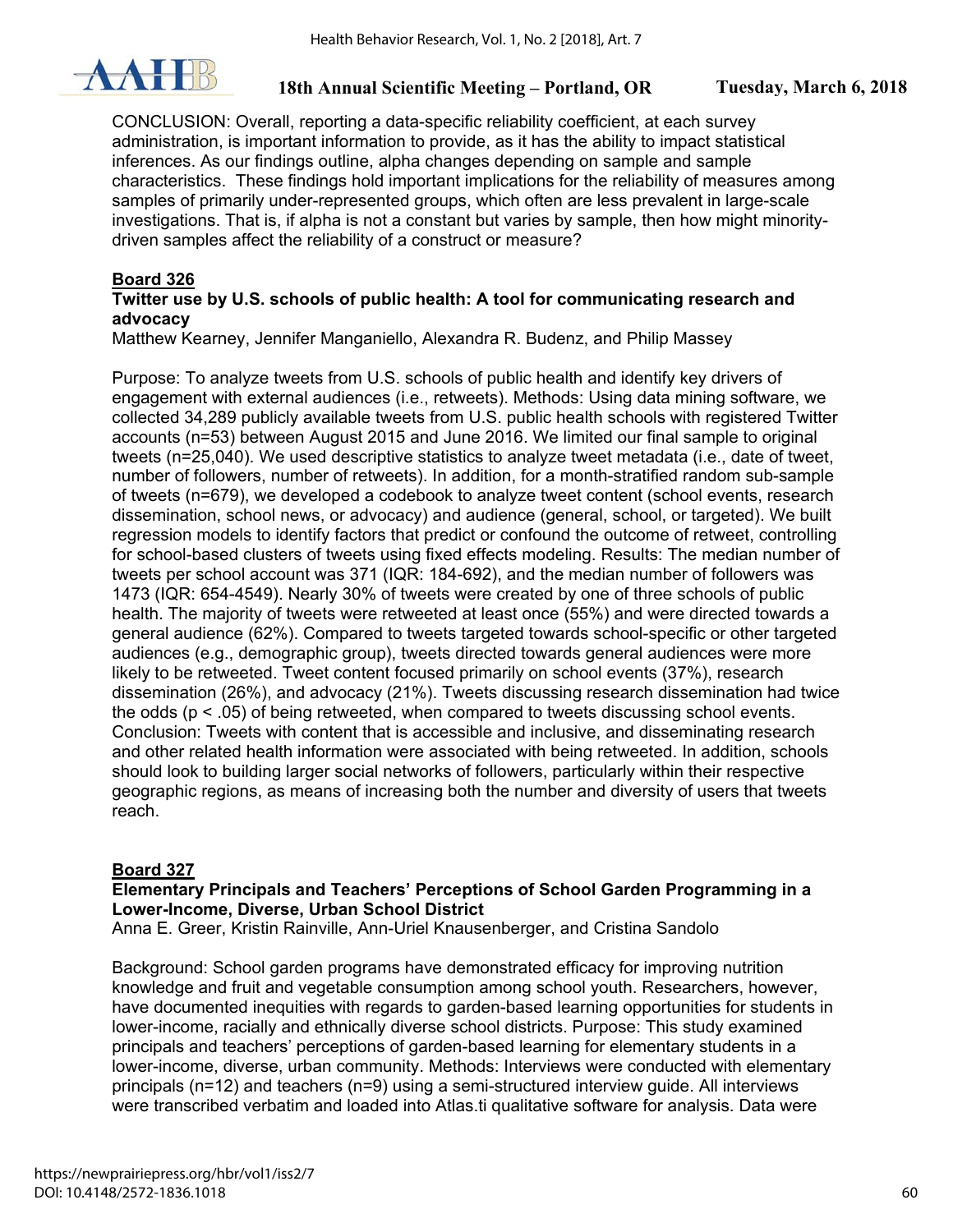

coded and reviewed to identify code categories which could be taken to represent themes. Results: Principals and teachers identified challenges to school garden programming including "always being under-resourced" (e.g., time, personnel, money), an administrator focus on "standardized tests," and summer garden maintenance. Perceived facilitators included: the creation of school garden lessons which "tie to the [district's] curriculum," garden supply donations (e.g., "shovels and wheelbarrows," "seedlings," "good soil"), and community member involvement. Both principals and teachers perceived school gardens as an opportunity to improve students' science knowledge, perceptions of consuming local food, and nutrition habits. Participants discussed how many of their students live in poverty, are immigrants, and speak multiple languages. These student characteristics presented both challenges (e.g., transient study body) and opportunities (e.g., immigrant families with a rich gardening heritage) for their school garden programs. Conclusions: While garden-based learning programs in lower-income, diverse, urban communities are likely to face several challenges, the study findings indicate that garden-based learning might be particularly meaningful in diverse communities with cultural ties to gardening.

## **Board 328**

#### **Use of an innovative farmers' market program providing free produce to lower-income community members**

Anna Greer, Brittany Lawrence, Shaakira Jones, Daphne C. Hernandez, SangNam Ahn, Ann Marie Zimeri, and Matthew L. Smith

Farmers' markets enhance access to fresh produce but are often under-utilized by lower-income persons. Purpose: We examined use of a farmers' market that leverages community partnerships to provide free produce to lower-income persons. Methods: Upon registering their household for the market, participants (n=422) were asked about their personal and household characteristics, financial support received, reasons for market use, and how they had learned about the market. Participants were also given an ID number, which was used to track market use from 2014-2015. Chi square tests were used to examine associations between 2014/2015 market use and reasons for market use, financial support received, and how attendees had learned about the market. Ordinal regression was used to identify household characteristics associated with increased market attendance. Results: Although the proportion of lower-income attendees declined over the study period, a substantial proportion of households in 2014 (69.1%) and 2015 (54.6%) were below the poverty threshold. We identified significant differences in attendees' reasons for market use and ways attendees heard about the market from 2014 to 2015. The most frequently reported reason for 2014 market use was retirement/fixed income (χ2=46.22, P<0.001) and in 2015 was low income (χ2=173.80, P<0.001). Most attendees heard about the market through flyers (χ2=27.05, P<0.001) and word of mouth (χ2=14.26, P=<0.001) in 2014 and through local, non-profit services (χ2=14.77, P<0.001) in 2015. In the ordinal regression, households with an older person registering the household for the market used the market more times per year (Beta =  $0.05$ ,  $P < 0.001$ ). Impoverished households (Beta=-0.49, P=0.020) and households receiving more financial support services (Beta=-0.26, P<.001) used the market fewer times per year. Conclusions: While a substantial proportion of lower-income persons used the free-produce market, frequency of use was still lowest among this group indicating a need to address barriers beyond produce cost.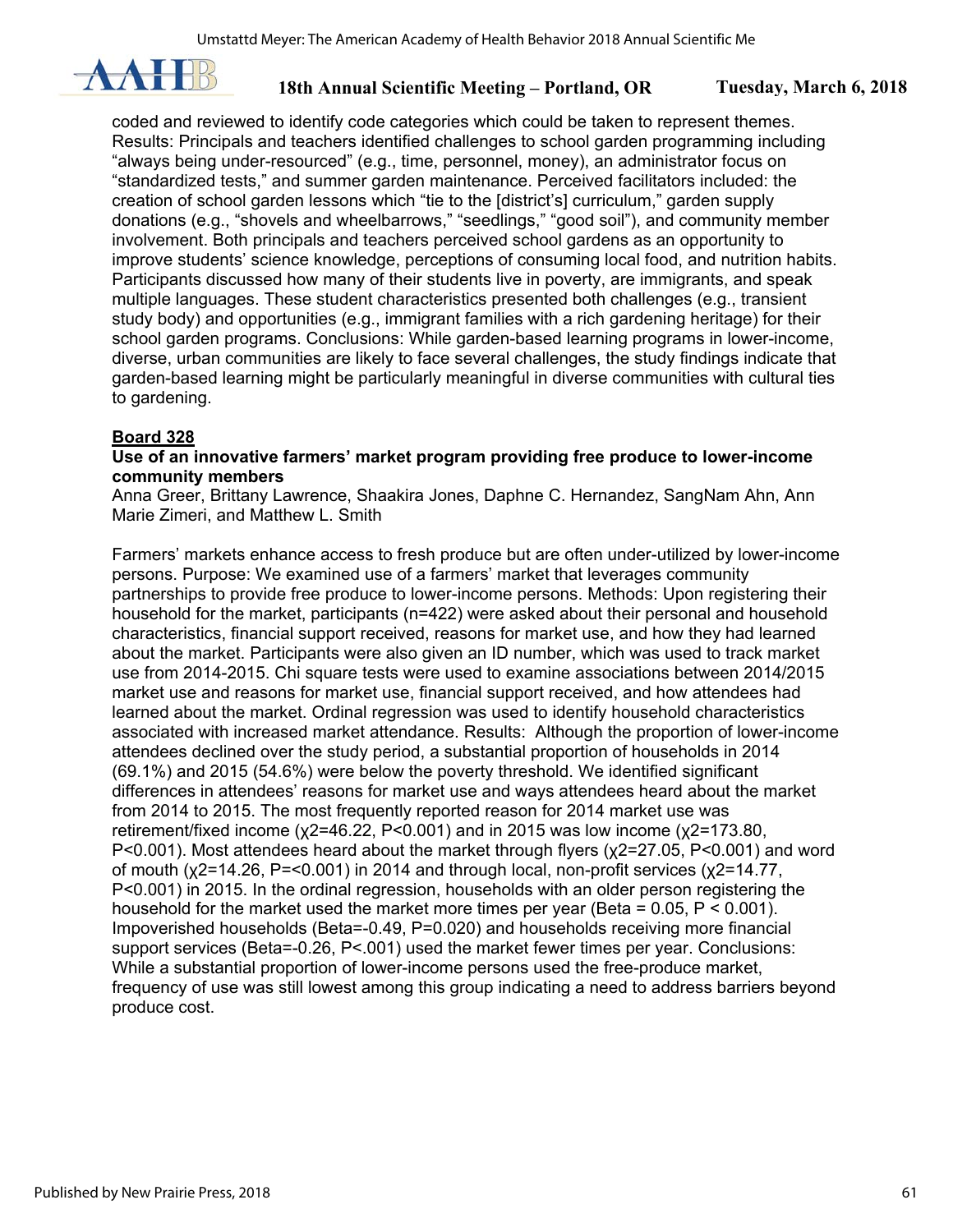

#### **Board 329**

### **Using network analysis to support community collaboration to address health disparities in a low-income multi-ethnic community**

Opal V. Buchthal, Tina Tamai, Denise Nelson, and Katherine Braden

Purpose: Strengthening collaboration among community agencies working to address health disparities in low-income, resource-limited neighborhoods is challenging. Bringing agencies together to share information, resources, and develop shared projects may improve collaboration and communication across the community. This study assesses the impact of the Live Better Together Collaborative (LBT), an initiative sponsored by the Hawai'i Department of Health to support collaboration on nutrition access in a low-income, multi-ethnic urban neighborhood in urban Honolulu. Methods: In 2012 potential partner agencies were identified through a snowball sample of community stakeholders. A survey was conducted to identify agency demographics, missions, and inter-agency communication and collaboration linkages. A network analysis was performed to map existing collaboration patterns among the agencies. The results were presented to the LBT group, which used these results to identify partnership strengths and weaknesses within the community, and to set the direction for partnership development. The survey was repeated in 2016 with all 2012 participants plus 5 new partners, and a second network analysis conducted. Network size, density, diameter, degree centralization, betweenness centralization, and betweenness centrality were calculated for all networks, and differences between the 2012 and 2016 networks assessed. Results: The 2016 network is larger, more dense and centralized, with greater collaboration between agencies, less distance between the least-connected agencies in the network, and less brokerage by individual agencies. Between 2012 and 2016, the collaboration network size increased from 26 to 31 agencies. Network density increased from .089 to .108, and average number of connections per agency increased from 2.23 to 3.23. Network diameter decreased from 8 to 6, and all-degree centralization increased from .207 to .278. Betweenness centralization decreased from .232 to .200. Conclusion: Network analysis can be a useful tool for supporting community development partnerships, helping local agencies identify and address structural issues affecting collaboration within their community.

#### **Board 330**

**Community Health Workers Move into the Community with Healthy Cooking Classes**  Carolyn C. Johnson, Keelia O'Malley, Catherine Haywood, Irene Williams, Carolina Gallop, and Leann Myers

Background: Healthy diet is a public health priority to combat obesity in U.S. Oldways scientifically and culturally based curricula for healthy eating focuses on whole grains, herbs, spices, legumes, tubers, vegetables and fruit. Purpose: To determine the feasibility of Community Health Workers (CHWs) and community host organizations to co-implement Oldways cooking classes to improve diets for community residents. Methods: Five neighborhood organizations were recruited to host cooking classes and were offered an honorarium if they agreed to: 1) provide kitchen facilities for classes, 2) recruit community residents to participate, and 3) provide volunteers to facilitate classes for sustainability within the organization and neighborhood. CHWs trained to conduct classes with the volunteers. Pre/post surveys were administered that examined changes in foods and food preparation, receptivity to the program, and potential dissemination efforts beyond the classes. Results: Five neighborhood organizations were recruited but one dropped because of inability to comply with research requirements. Four host organizations had a total of 42 pre-surveys and 40 postsurveys. Some participants increased use of targeted foods, but no significant differences were found from baseline to follow-up. Participants appreciated eating in more traditional ways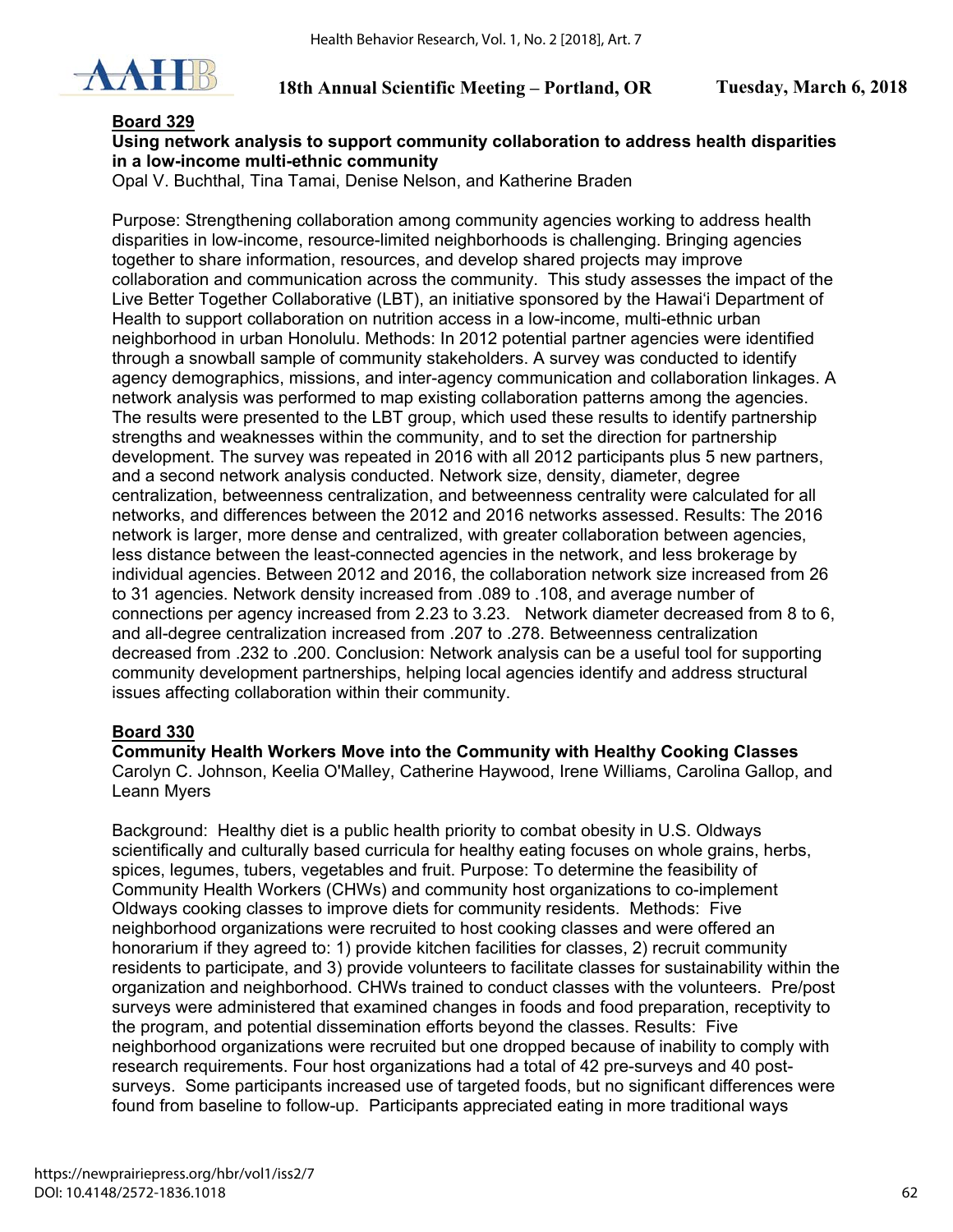

(n=21). Majority of participants were positive about the classes stating that they either would change nothing (n=22) or would increase classes (n=5). Twenty (57%) stated had tried recipes at home. Participants (n=-34) reported Intentions to share cooking methods with family and friends, and to prepare food using Oldways methods. Conclusions: This pilot study demonstrated the feasibility of using CHWs to implement health promotion activities at the community level, to recruit neighborhood organizations to host healthy cooking classes, the acceptability of healthy food preparation techniques, and intentions to disseminate healthy cooking methods to family and friends. Results show that positive changes in food types and preparation by and within neighborhoods is a viable intervention.

## **Board 331**

#### **Evaluating a multi-stakeholder workgroup to improve nutrition access for disparate populations.**

Meghan D. McGurk, Uyen Vu, Lehua Choy, Katherine Inoue, Carolyn Donohoe Mather, Daniela Kittinger, Toby Beckelman, and Opal Vanessa Buchthal

Background: Despite Hawaii's consistent rating as the healthiest state, disparities in rates of obesity and chronic disease persist among certain groups. The Hawaii State Physical Activity and Nutrition Plan outlines 22 policy, systems, and environmental strategies, to increase physical activity and access to nutritious foods, and reduce obesity and chronic disease among all populations in Hawaii by 2020. In 2013, a multi-stakeholder workgroup was formed around three objectives focused on issues that make access to healthy foods difficult for disadvantaged populations. In 2017, a social network analysis study was conducted to assess the structure of the nutrition access workgroup at the plan's midpoint. Methods: The study sample was pulled from the workgroup member list and key informant rankings of partner engagement. Twentynine key organizations were surveyed on their level of collaboration and frequency of communication. Pajek social network analysis program was used to analyze the data and map the workgroup's collaboration and communication. Results: The collaboration map showed a diffuse network, with partners commonly sharing information and coordinating their efforts, but not often collaborating or establishing formal partnerships around the objectives. There was low betweenness centralization (0.1201) with no one central broker of collaboration. Instead, connections formed around four organizations with funding and resources to distribute. The communication network map showed slightly higher betweeness centralization (0.1789), with the two main public health organizations as central nodes for communication. Conclusions: At the plan's midpoint, collaboration and communication among workgroup partners is low. Progress on these broad nutrition access objectives requires collaboration and communication between multiple, diverse partners. However, such partnerships are often difficult to sustain. Network mapping is valuable in identifying both weak and strong relationships that can be leveraged to reinforce the network and make progress on achieving the goal of improving nutrition access for all of Hawaii's people.

#### **Board 332**

#### **Movin' for LIFE: Social marketing to promote a community-based health promotion program in New Orleans**

Naomi King Englar, Keelia O'Malley, Madison Monahan, Catherine Haywood, Revonda Darensbourg, and Carolyn C. Johnson

Purpose: Movin' for LIFE (Lasting Improvements for Fitness and Energy) is a multi-level, community-based program in New Orleans 9th Ward - an underserved, predominantly black neighborhood - that sponsors free health promotion activities for residents related to physical activity and healthy eating. This study's purpose is to evaluate a social marketing campaign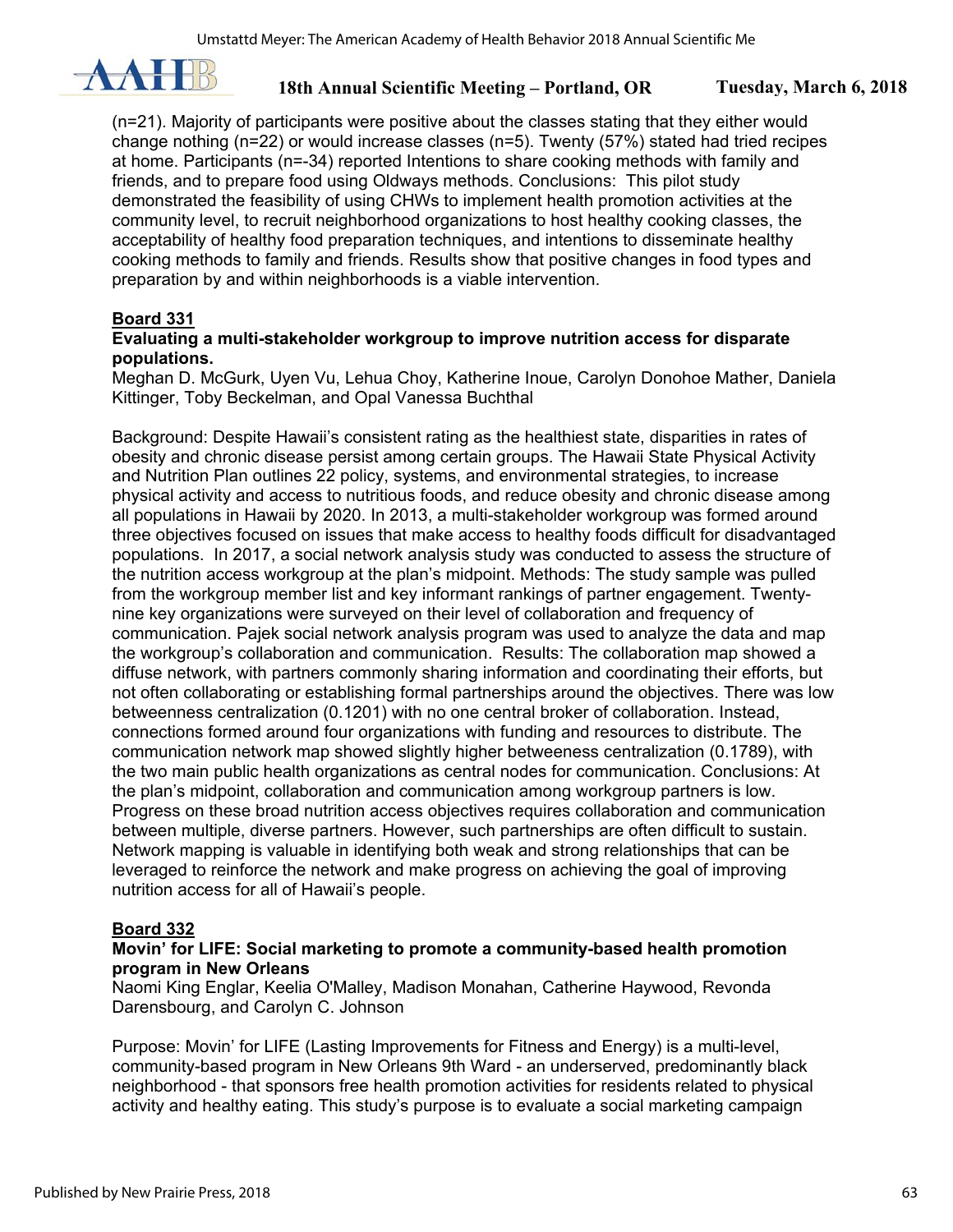

implemented in summer 2017 for two Movin' for LIFE health promotion activities, a Family Health Fair and 5K Run/Walk. Methods: The campaign utilized a range of strategies to reach potential participants including print and online ads with news media, social media ads, outdoor ads, printed flyers, and word of mouth. Data for message reach was collected using Google Analytics, Facebook and Twitter analytics, news media readership and impressions, outdoor advertising company estimates for impressions based on traffic counts, number of flyers distributed via two part-time Community Health Workers to more than 80 neighborhood businesses, churches, and nonprofits. Results: The campaign resulted in 11,000 flyers distributed. Two months of ads on 3 billboards generated 1.09 million impressions, one month of bus shelter ads generated 2.61 million impressions, and 1 month of ads on 8 bus exteriors generated 9.74 million impressions. 2,339 users accessed the program website during the 3 month campaign, compared to the total 3,395 users that visited the website during its 1-year lifespan. Print and digital ads with news media outlets resulted in 918,000 impressions. Facebook ads reached 12,520 people and Twitter ads generated 52,810 impressions. The Family Health Fair had 156 participants. A total of 280 people registered for the 5K Run/Walk, and an estimated 250 participated.

Conclusions: Best practices recommend utilizing a variety of marketing strategies to saturate audiences and reinforce messages through repetition and multiple exposures. Our study shows that using multiple strategies is a viable method for recruiting participants for health promotion activities.

## **Board 333**

#### **Perceived neighborhood accessibility moderates the relationship between active transportation and obesity**

Katie Heinrich, Nattinee Jitnarin, Carla Bernardes, Bradyn Nicholson, Daniel Winslow, Sarah J. Cosgrove, and Walker S. C. Poston III

Background: Active transportation (e.g., walking, cycling) may help decrease obesity, yet findings have been mixed. Perceived built environment features (e.g., safety, resource proximity) can influence the decision to engage in active transportation. This study queried if neighborhood environment perceptions moderated the relationship between active transportation and obesity. Methods: Participants were 514 adults (mean age 42±12 years) who were primarily female (71.0%), Caucasian (65.6%), married (51.2%), employed (63.8%), had some college education (73.7%), had incomes ≤\$60,000 (54.3%), and drove as their primary transportation mode (90.7%). Participants reported living at their present address 8.7±9.2 years and their present neighborhood 10.6±10.5 years. Participants completed a 60-minute household survey including measured height, weight, and body fat percentage (BF%) via bioelectrical impedance; the International Physical Activity Questionnaire (long-form); and environment module items from the International Physical Activity Prevalence Study. Three composite Neighborhood factors were created (i.e., Infrastructure, Safety, and Accessibility). Multi-level logistic regression tested whether perceived neighborhood factors moderated the effects of total weekly active transportation on BMI, and BF%. Results: Average BMI was 28.4±7.8 kg/m2 and average BF% was 33.0%±11.1%. Gender differences existed for BF%, with females  $(35.7\% \pm 10.5\%)$  having significantly higher percentages than males  $(26.0\% \pm 9.4\%; p < .001)$ . Half of participants reported 91.4±222.1 total weekly minutes of active transportation. No significant relationships were found between BMI and active transportation. However, neighborhood accessibility significantly moderated the relationship between active transportation and BF% (p<.05), with lower active transportation associated with less accessibility, resulting in greater BF%. Gender played a role in this relationship, with males significantly less likely to be obese via BF% than females (OR=0.47, 95% CI=0.30-0.75) at the same level of accessibility. Conclusions: Perceived neighborhood accessibility significantly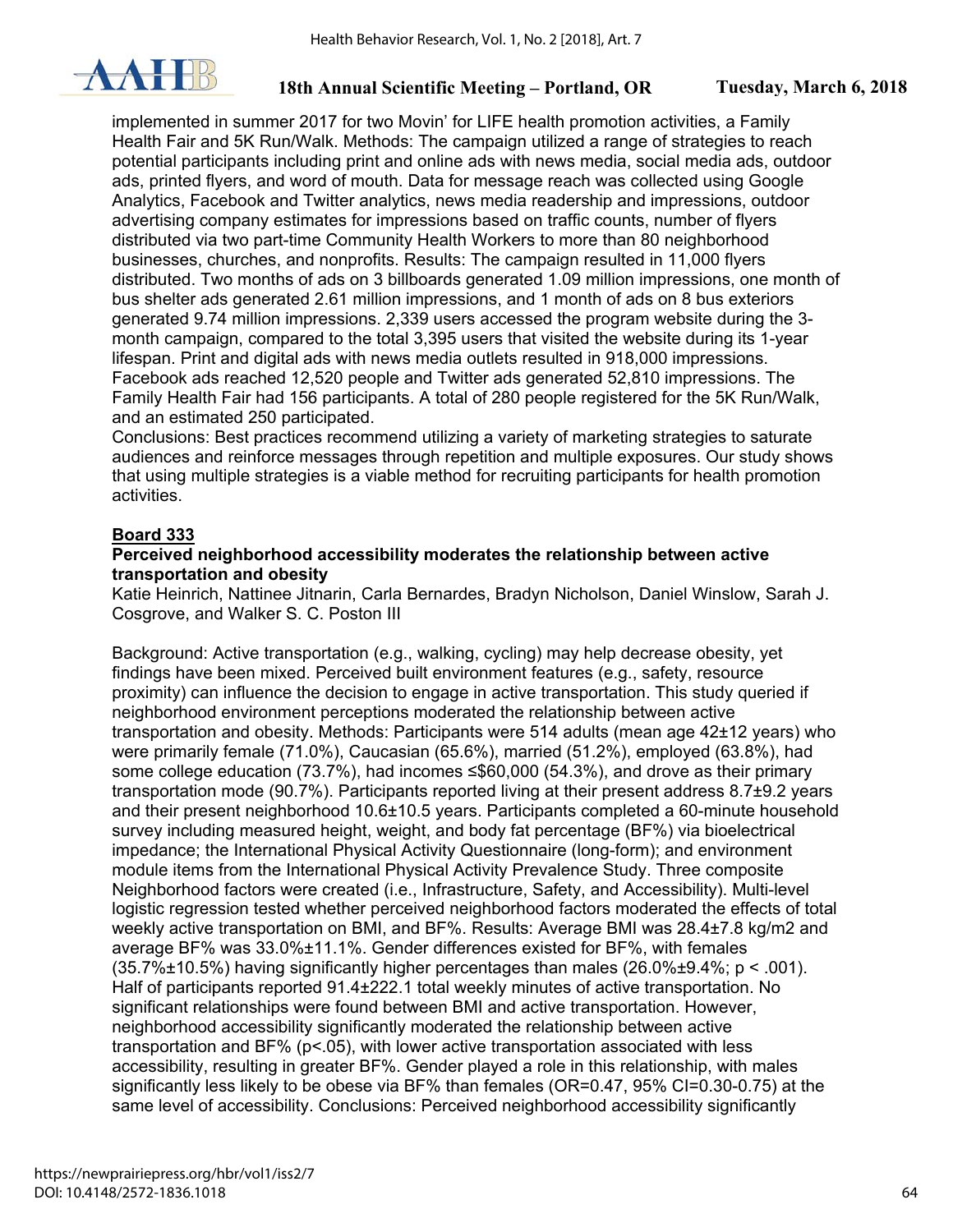

moderated the relationship between the use of active transportation and BF%. Future research should longitudinally examine the influence of perceptions on transportation mode choice and body composition.

#### **Board 334**

### **Come Together, Play, Be Active: Physical Activity Engagement of Children at Play Streets in Four Diverse Rural Communities**

M. Renée Umstattd Meyer, Christina Bridges, Tyler Prochnow, Kimberly T. Arnold, Megan E. McClendon, Emily Wilkins, Flor E. Morales, Gabriel A. Benavidez, Tiffany D. Williams, Christiaan Abildso, and Keshia Pollack Porter

Purpose: Physical activity (PA) has many health benefits; however, only 21.6% of 6-19 year olds meet PA guidelines, with notable disparities for females and youth from low-income and/or diverse families. While most U.S. families reside in urban America, about 20% live in rural communities, where residents face unique obstacles to regular PA: dispersed land use, fewer walkable destinations, and scarce infrastructure. Play Streets, one approach to addressing disparities in children's PA, provide safe places for play through temporary street closures in areas without access to safe, well-maintained parks/playgrounds. Play Streets have been implemented in cities and rarely rural communities. We evaluated children's PA during Play Streets in rural communities.

Methods: Community organizations (church, local health department, county extension office, and health center) in four diverse low-income rural communities implemented four three-hour Play Streets focused on elementary-to-middle school children during summer (2017). Rural communities were selected to understand how Play Streets are implemented in African American, American Indian, Latino, or non-Hispanic White communities. PA was measured using Digi-walker (Yamax SW200) pedometers. Results: Sixteen Play Streets were implemented in rural communities in Maryland, North Carolina, Oklahoma, and Texas. A total of 370 elementary-to-middle school aged children wore pedometers at 16 Play Streets (μ=23.13 children [SD=8.59]/Play Street). The mean age was 8.85 years [SD=2.76] and 54.8% were female. Among the 356 children with complete pedometer data, pedometers were worn for an average of 93.31 minutes (SD=59.96) and children had a mean of 42.06 steps/minute (SD=17.25), with no significant differences between boys (μ=43.64 [SD=15.74]) and girls (μ=40.76 [SD=18.34]). Conclusions: Children in diverse rural communities are physically active at Play Streets. Mean steps/minute accrued during Play Streets are similar to many studies reporting mean steps/minute of children during recess; although longer in duration and with promise for addressing PA disparities often seen for girls.

## **Board 335**

#### **Physical Activity Space Methodology for Assessment and Prioritization (PASMAP): Combining Systematic Observations with Community Perceptions to Identify Community Physical Activity Resource Priorities**

M Renée Umstattd Meyer, Kelly R. Ylitalo, Luis A. Gómez, Tyler Prochnow, and Joseph R. **Sharkey** 

Purpose: Despite documented benefits of physical activity (PA), most Americans are not regularly active, with notable disparities for residents of diverse and/or low-income communities. PA is positively correlated with resource availability and quality, which current PA resource assessments examine. However, community members' perceptions and cultural perspective are often not considered, leaving community members with ambiguous counts and/or scores. We present an approach incorporating community perceptions with systematic environmental observations to identify community PA resource priorities. Methods: The PA Space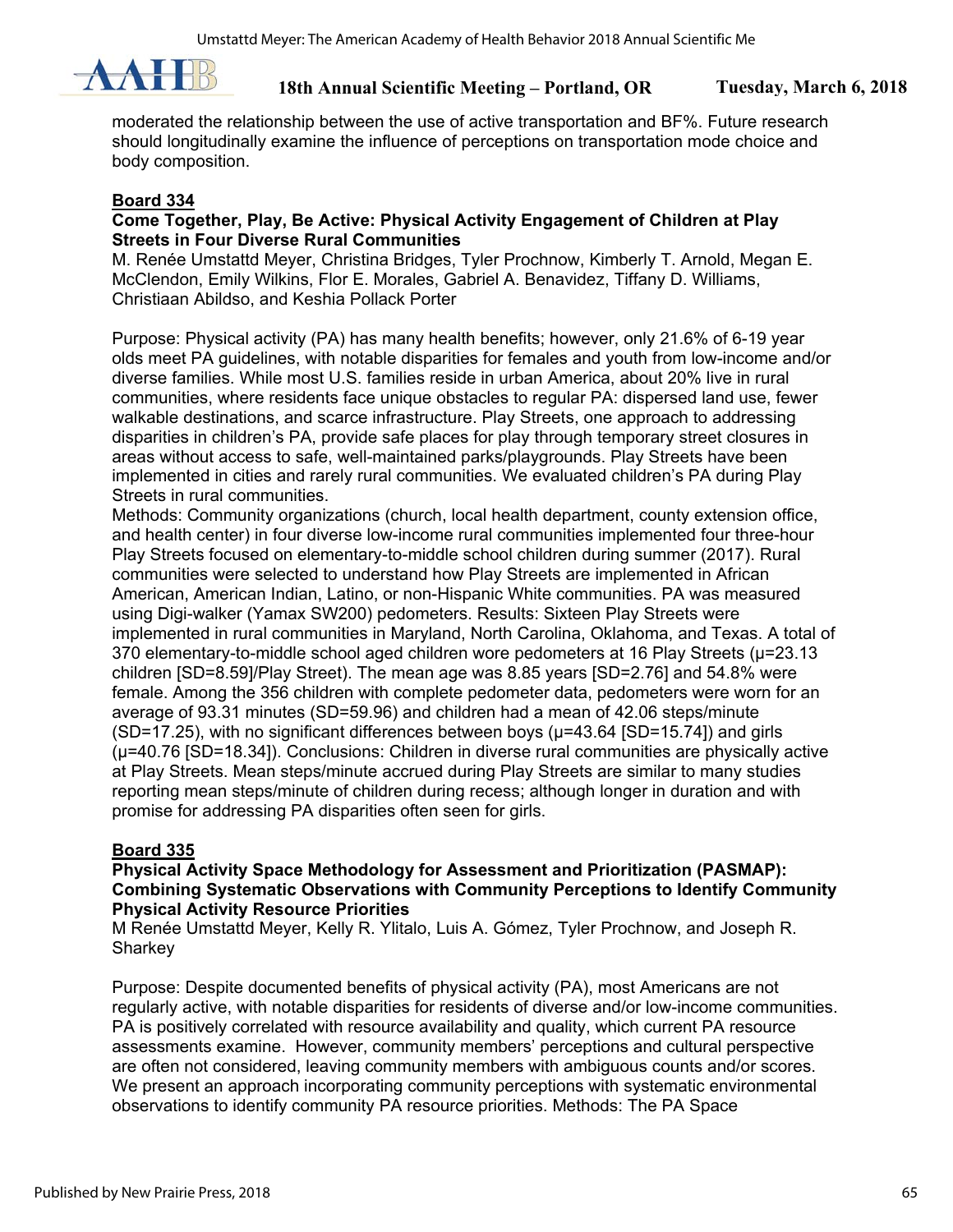

Methodology for Assessment and Prioritization (PASMAP) includes three phases. Phase 1: systematic observation of PA spaces. Promotora-researchers completed PA Resource Assessments (PARAs) for 57 PA spaces in under-resourced colonias along the Texas-Mexico border assessing quantity and quality of features, amenities, and incivilities using 4-point scales (features/amenities: 0=None to 3=Good; incivilities: 0=None to 3=A lot/Many). Characteristics were ranked using average PARA scores from all PA spaces. Phase 2: community advisory board (CAB) members (n=36) ranked the importance of each feature, amenity, and incivility respectively; rankings were averaged and ordered. Phase 3: we examined differences quantifying discordance between phases 1 and 2. Large, positive differences indicated high discordance between systematic observations and perceived importance. Results: Phase 1: highest ranked PARA characteristics were sidewalks, non-street lighting, and noise. Phase 2: CAB members ranked trails/paths, sidewalks, fenced-in open fields, play equipment, bathrooms, drinking fountains, trash containers, substance abuse evidence, litter/trash, and alcohol evidence as most important PARA characteristics. Phase 3: multiple characteristics had high discordance: trails/paths, fenced-in open fields (features), drinking fountains (amenity), and litter/trash (incivility); these were low quantity/poor quality yet perceived as highly important. Conclusions: Highly discordant characteristics identified through PASMAP provide evidencebased, community-valued recommendations on community PA resource priorities for planning and advocacy. Future work should (1) incorporate perceptions/rankings from additional community members and (2) apply PASMAP methods to other environmental assessments.

#### **Board 336**

#### **Documenting How Play Streets Impact Play, Physical Activity, and Environment: A Systematic Review**

Christina N. Bridges, M Renée Umstattd Meyer, Thomas L. Schmid, Amelie A. Hecht, and Keshia Pollack Porter

Purpose: Play and other physical activity (PA) are important for healthy bone and muscle development, emotional well-being, and chronic disease/obesity prevention among children. Safe, attractive, and convenient play spaces are often limited in under-resourced communities and many communities of color. Play Streets are an understudied intervention strategy that could provide safe play spaces for children. Play Streets involve the temporary closure (recurring or episodic) of streets to support opportunities for play. The purpose of this study is to better understand the community impacts of Play Streets on play, PA, and the environment by systematically reviewing the literature on Play Streets interventions. Methods: A systematic literature review was conducted using Academic Search Complete, CINHAL, PsycINFO, PubMED, Web of Science, and Google Scholar. Peer-reviewed studies published worldwide, in English, through October 2016 that documented Play Streets, Open Streets/Ciclovías, or Popup Parks that incorporated a designated play area were included. Results: Of the 143 peerreviewed abstracts that were reviewed, 47 full-text reviews were conducted, and 19 studies met inclusion criteria for extraction. Most studies used observational (n=8) and/or self-report (n=14) PA measures, one study objectively measured PA, and 13 were conducted in the U.S. Generally, most Play Streets occurred on the weekends or during holidays, in the mornings and/or afternoons, and were attended mostly by people living close by. Play Streets created more open spaces in communities which facilitated feelings of safety, community cohesion, and typically increased overall PA during Play Streets. Conclusions: Findings suggest that Play Streets can create safe environments for children to play, increase PA, and have positive social and environmental impacts for neighborhoods/communities. Additional research is needed to examine implementation of Play Streets and associated impacts. Since most studies were in urban areas, implementation and evaluation research of Play Streets in suburban, small town, and rural areas is needed.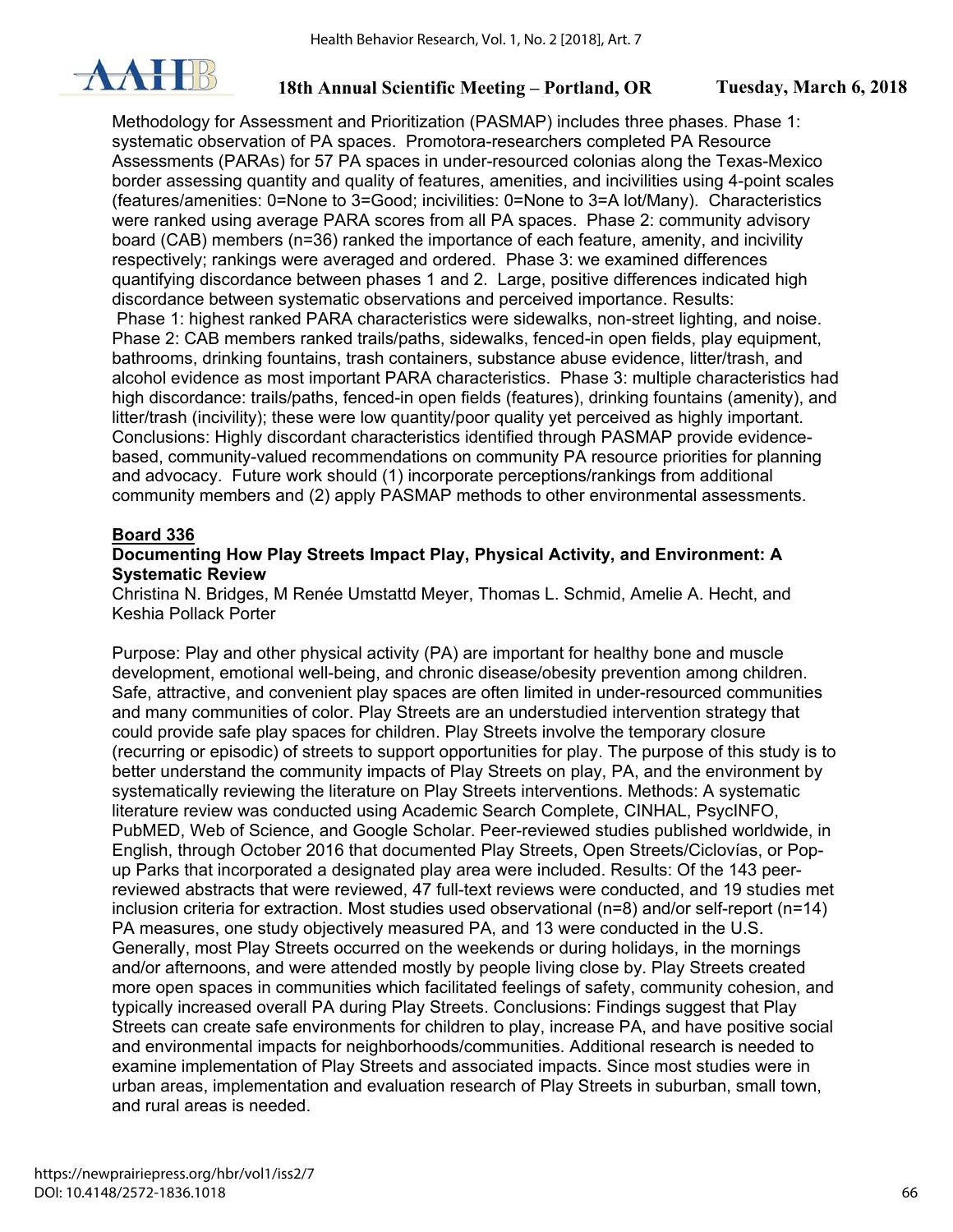

## **Board 337**

## **Activity-Friendly Community Design: Neighborhood influences on physical activity and health**

Samuel D. Towne Jr., Xuemei Zhu, Chanam Lee, Minjie Xu, Zhipeng Lu, and Marcia G. Ory

Background: The built environment can play a role in providing access to opportunities to engage in physical activity. Providing walkable destinations including: utilitarian destinations (e.g., grocery shops); green spaces (e.g., parks); while also providing safe and attractive walking/running trails and sidewalks connecting destinations have been suggested as sustainable solutions to promoting physical activity. Methods: We surveyed residents who moved to an activity-friendly community in order to assess changes in health-related outcomes. The target community was designed to be highly walkable, inclusive of green spaces and parks for sports, equipped with utilitarian destinations (e.g., shops), and other activity-friendly design features. Approximately 412 adult residents aged 21 and older completed surveys assessing health, physical activity, and sociodemographic characteristics. Results: Overall, 13% of respondents were Hispanic, 82% were White, and 66% were female. A significant portion of respondents (23%) were enrolled in the community affordable homes program. While 43% of respondents reported similar self-reported health status after the move, approximately 51% reported improvements in self-reported health status. Overall, 73% of respondents reported that they engaged in higher levels of physical activity after moving into the activity-friendly community versus before the move. Conclusions: Activity-friendly community design can provide sustainable solutions in improving physical activity. Policymakers and other key stakeholders can use this information to support urban planning and design that targets safe, walkable, and connected communities.

### **Board 338**

**Impacts of Workplace Environment on Physical Activity: A Qualitative Examination**  Debra Kellstedt, Lingyi Qiu, Xuemei Zhu, John O. Spengler, Chanam Lee, and Marcia G. Ory

PURPOSE: This qualitative study is to evaluate the impact of the workplace environment on employee physical activity (PA). METHODS: After IRB approval, 28 employees from two Austin offices (N=10 and N=11) and one Dallas office (N=7) of a Texas-based insurance company were recruited to participate in focus groups to discuss workplace environment and PA. Interested subjects responded to screening questionnaires for balancing groups by gender, age, work type, and PA levels. During August-September, 2017, focus groups were conducted, audio-recorded, and transcribed verbatim. Data were analyzed using NVivo 11. RESULTS: Participants included more females (N=20) and represented ages 21-70. The majority (N=21) were staff, while seven were managers or supervisors. Twenty-three participants engaged in some PA during a typical week, but five reported no PA. Participants cited company programs/policies (e.g., organized walking groups, yoga classes, incentives), access to PA features (e.g., on-site gym and showers, wide hallways), and social boosts (e.g., having supportive co-workers, seeing others being active) as enablers of PA. Conversely, workstation limitations (e.g., only a sitting desk option), work type (e.g., claims adjuster vs. underwriters), workload (e.g., less flexible and consuming workload), and commute time were cited as barriers to PA. Overall, participants appreciated office culture promoting PA, but some felt constraints due to work overload and inflexible schedules. Long commute times left employees with limited energy for PA. Work including phone interaction meant little time to leave desks and be active. CONCLUSION: One size does not fit all. Even within a single office environment, opportunities for PA can vary depending on employees' work type and position level. PA interventions (both programmatic and environmental) may need to be adapted for different positions and work